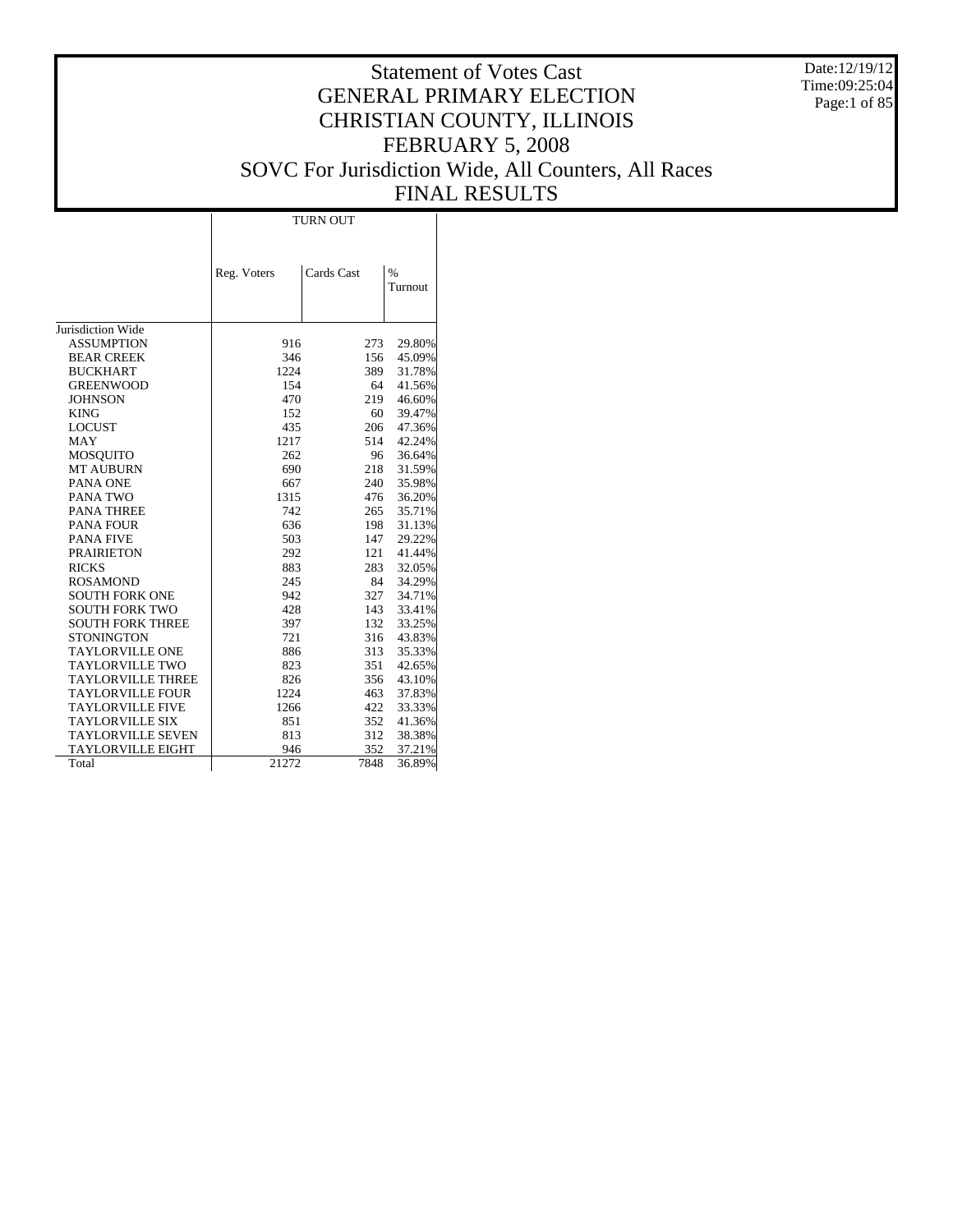Date:12/19/12 Time:09:25:04 Page:2 of 85

# Statement of Votes Cast GENERAL PRIMARY ELECTION CHRISTIAN COUNTY, ILLINOIS FEBRUARY 5, 2008 SOVC For Jurisdiction Wide, All Counters, All Races FINAL RESULTS

# D PRESIDENT

|                          | Reg. Voters | Times<br>Counted | <b>Total Votes</b> | <b>BARACK OBAMA (D)</b> |            | <b>HILLARY CLINTON</b><br>(D) |        | <b>JOHN EDWARDS</b><br>(D) |        |
|--------------------------|-------------|------------------|--------------------|-------------------------|------------|-------------------------------|--------|----------------------------|--------|
|                          |             |                  |                    |                         |            |                               |        |                            |        |
| Jurisdiction Wide        |             |                  |                    |                         |            |                               |        |                            |        |
| <b>ASSUMPTION</b>        | 916         | 191              | 188                | 95                      | 50.53%     | 80                            | 42.55% | 11                         | 5.85%  |
| <b>BEAR CREEK</b>        | 346         | 123              | 115                | 61                      | 53.04%     | 39                            | 33.91% | 8                          | 6.96%  |
| <b>BUCKHART</b>          | 1224        | 236              | 231                | 112                     | 48.48%     | 99                            | 42.86% | 18                         | 7.79%  |
| <b>GREENWOOD</b>         | 154         | 29               | 28                 | 22                      | 78.57%     | $\overline{4}$                | 14.29% | 1                          | 3.57%  |
| <b>JOHNSON</b>           | 470         | 124              | 114                | 73                      | 64.04%     | 37                            | 32.46% | 3                          | 2.63%  |
| <b>KING</b>              | 152         | 38               | 36                 | 22                      | 61.11%     | 9                             | 25.00% | 5                          | 13.89% |
| <b>LOCUST</b>            | 435         | 146              | 137                | 82                      | 59.85%     | 44                            | 32.12% | 10                         | 7.30%  |
| <b>MAY</b>               | 1217        | 400              | 386                | 249                     | 64.51%     | 96                            | 24.87% | 34                         | 8.81%  |
| <b>MOSQUITO</b>          | 262         | 53               | 53                 | 31                      | 58.49%     | 21                            | 39.62% | $\theta$                   | 0.00%  |
| <b>MT AUBURN</b>         | 690         | 126              | 121                | 67                      | 55.37%     | 49                            | 40.50% | 5                          | 4.13%  |
| <b>PANA ONE</b>          | 667         | 172              | 168                | 91                      | 54.17%     | 66                            | 39.29% | 9                          | 5.36%  |
| <b>PANA TWO</b>          | 1315        | 314              | 301                | 171                     | 56.81%     | 120                           | 39.87% | 6                          | 1.99%  |
| <b>PANA THREE</b>        | 742         | 190              | 185                | 106                     | 57.30%     | 62                            | 33.51% | 13                         | 7.03%  |
| <b>PANA FOUR</b>         | 636         | 156              | 151                | 83                      | 54.97%     | 57                            | 37.75% | 9                          | 5.96%  |
| PANA FIVE                | 503         | 99               | 97                 | 50                      | 51.55%     | 41                            | 42.27% | 5                          | 5.15%  |
| <b>PRAIRIETON</b>        | 292         | 58               | 58                 | 34                      | 58.62%     | 22                            | 37.93% | $\overline{c}$             | 3.45%  |
| <b>RICKS</b>             | 883         | 192              | 184                | 119                     | 64.67%     | 52                            | 28.26% | 11                         | 5.98%  |
| <b>ROSAMOND</b>          | 245         | 47               | 43                 | 26                      | 60.47%     | 16                            | 37.21% | $\mathbf{1}$               | 2.33%  |
| <b>SOUTH FORK ONE</b>    | 942         | 272              | 267                | 127                     | 47.57%     | 113                           | 42.32% | 21                         | 7.87%  |
| <b>SOUTH FORK TWO</b>    | 428         | 111              | 110                | 30                      | 27.27%     | 76                            | 69.09% | 3                          | 2.73%  |
| <b>SOUTH FORK THREE</b>  | 397         | 99               | 92                 | 36                      | 39.13%     | 49                            | 53.26% | 4                          | 4.35%  |
| <b>STONINGTON</b>        | 721         | 220              | 214                | 121                     | 56.54%     | 80                            | 37.38% | 13                         | 6.07%  |
| <b>TAYLORVILLE ONE</b>   | 886         | 249              | 243                | 145                     | 59.67%     | 81                            | 33.33% | 13                         | 5.35%  |
| <b>TAYLORVILLE TWO</b>   | 823         | 261              | 245                | 127                     | 51.84%     | 99                            | 40.41% | 15                         | 6.12%  |
| <b>TAYLORVILLE THREE</b> | 826         | 285              | 275                | 163                     | 59.27%     | 96                            | 34.91% | 13                         | 4.73%  |
| <b>TAYLORVILLE FOUR</b>  | 1224        | 378              | 367                | 199                     | 54.22%     | 131                           | 35.69% | 30                         | 8.17%  |
| <b>TAYLORVILLE FIVE</b>  | 1266        | 319              | 305                | 172                     | 56.39%     | 116                           | 38.03% | 14                         | 4.59%  |
| <b>TAYLORVILLE SIX</b>   | 851         | 276              | 264                | 155                     | 58.71%     | 96                            | 36.36% | 13                         | 4.92%  |
| <b>TAYLORVILLE SEVEN</b> | 813         | 251              | 245                | 146                     | 59.59%     | 78                            | 31.84% | 19                         | 7.76%  |
| <b>TAYLORVILLE EIGHT</b> | 946         | 262              | 254                |                         | 136 53.54% | 89                            | 35.04% | 26                         | 10.24% |
| Total                    | 21272       | 5677             | 5477               | 3051                    | 55.71%     | 2018                          | 36.84% | 335                        | 6.12%  |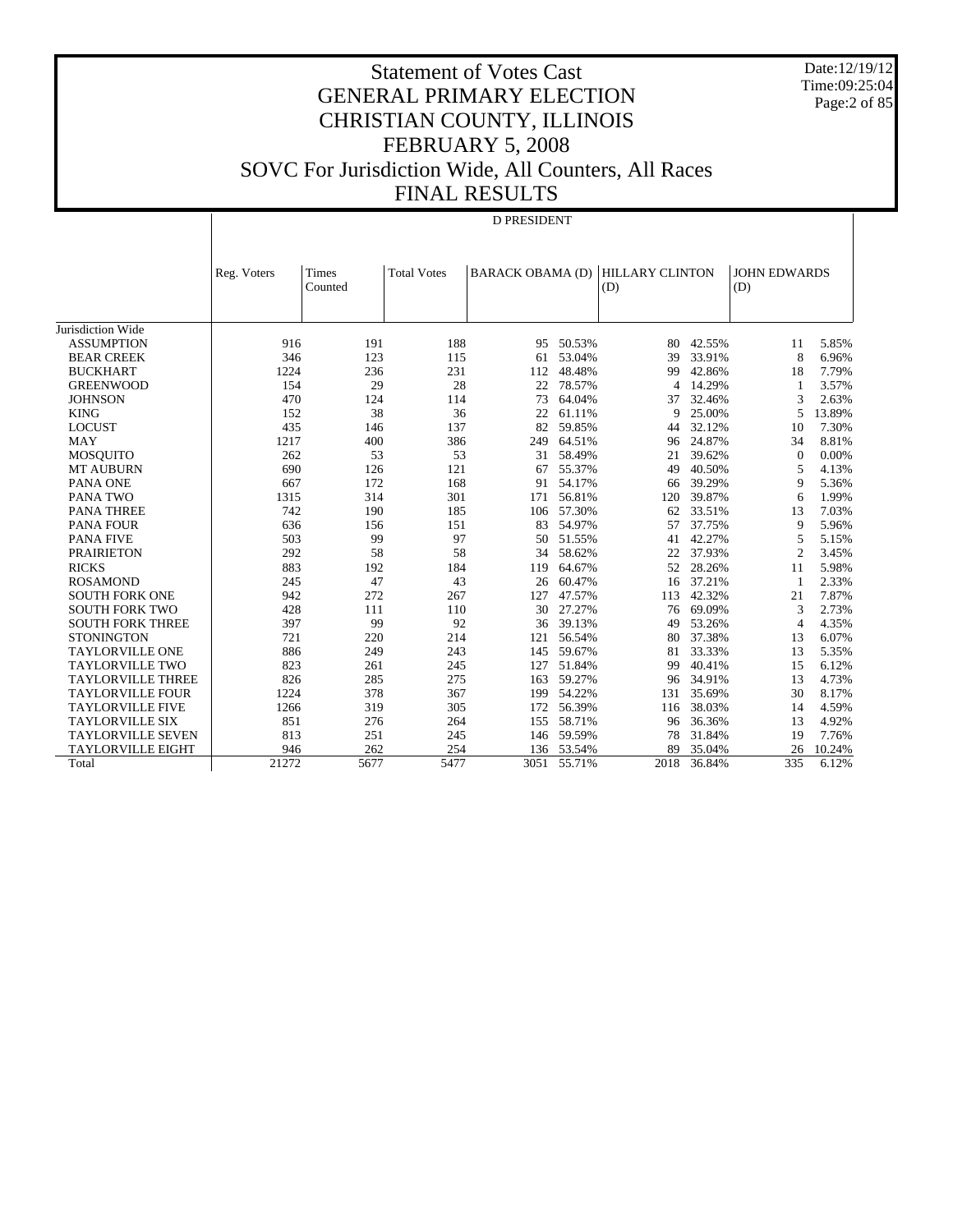Date:12/19/12 Time:09:25:04 Page:3 of 85

# Statement of Votes Cast GENERAL PRIMARY ELECTION CHRISTIAN COUNTY, ILLINOIS FEBRUARY 5, 2008 SOVC For Jurisdiction Wide, All Counters, All Races FINAL RESULTS

#### D PRESIDENT

|                          | <b>WM RICHARDSON</b><br>$III$ (D) |       | DENNIS J.<br><b>KUCINICH (D)</b> |          | <b>CHRISTOPHER</b><br>DODD(D) |       | JOE BIDEN (D)  |       |
|--------------------------|-----------------------------------|-------|----------------------------------|----------|-------------------------------|-------|----------------|-------|
| Jurisdiction Wide        |                                   |       |                                  |          |                               |       |                |       |
| <b>ASSUMPTION</b>        | $\mathbf{1}$                      | 0.53% | $\mathbf{1}$                     | 0.53%    | $\Omega$                      | 0.00% | $\mathbf{0}$   | 0.00% |
| <b>BEAR CREEK</b>        | 1                                 | 0.87% | $\Omega$                         | 0.00%    | 1                             | 0.87% | 5              | 4.35% |
| <b>BUCKHART</b>          | 1                                 | 0.43% | $\Omega$                         | 0.00%    | $\Omega$                      | 0.00% | 1              | 0.43% |
| <b>GREENWOOD</b>         | $\theta$                          | 0.00% | $\Omega$                         | $0.00\%$ | $\Omega$                      | 0.00% | 1              | 3.57% |
| <b>JOHNSON</b>           | $\boldsymbol{0}$                  | 0.00% | $\mathbf{1}$                     | 0.88%    | $\mathbf{0}$                  | 0.00% | $\overline{0}$ | 0.00% |
| <b>KING</b>              | $\overline{0}$                    | 0.00% | $\Omega$                         | $0.00\%$ | $\Omega$                      | 0.00% | $\Omega$       | 0.00% |
| <b>LOCUST</b>            | $\boldsymbol{0}$                  | 0.00% | $\mathbf{0}$                     | 0.00%    | $\mathbf{0}$                  | 0.00% | 1              | 0.73% |
| <b>MAY</b>               | 1                                 | 0.26% | $\overline{c}$                   | 0.52%    | 1                             | 0.26% | 3              | 0.78% |
| <b>MOSOUITO</b>          | $\overline{0}$                    | 0.00% | 1                                | 1.89%    | $\mathbf{0}$                  | 0.00% | $\overline{0}$ | 0.00% |
| <b>MT AUBURN</b>         | $\overline{0}$                    | 0.00% | $\mathbf{0}$                     | $0.00\%$ | $\mathbf{0}$                  | 0.00% | $\overline{0}$ | 0.00% |
| PANA ONE                 | $\overline{0}$                    | 0.00% | $\mathbf{0}$                     | $0.00\%$ | $\mathbf{0}$                  | 0.00% | $\overline{c}$ | 1.19% |
| <b>PANA TWO</b>          | $\mathbf{1}$                      | 0.33% | $\mathbf{1}$                     | 0.33%    | $\mathbf{1}$                  | 0.33% | $\mathbf{1}$   | 0.33% |
| <b>PANA THREE</b>        | $\overline{c}$                    | 1.08% | 1                                | 0.54%    | $\mathbf{0}$                  | 0.00% | 1              | 0.54% |
| <b>PANA FOUR</b>         | $\overline{0}$                    | 0.00% | $\mathbf{0}$                     | $0.00\%$ | $\mathbf{1}$                  | 0.66% | $\mathbf{1}$   | 0.66% |
| <b>PANA FIVE</b>         | 1                                 | 1.03% | $\Omega$                         | 0.00%    | $\Omega$                      | 0.00% | $\Omega$       | 0.00% |
| <b>PRAIRIETON</b>        | $\overline{0}$                    | 0.00% | $\Omega$                         | $0.00\%$ | $\mathbf{0}$                  | 0.00% | $\mathbf{0}$   | 0.00% |
| <b>RICKS</b>             | 1                                 | 0.54% | 1                                | 0.54%    | $\Omega$                      | 0.00% | $\Omega$       | 0.00% |
| <b>ROSAMOND</b>          | $\overline{0}$                    | 0.00% | $\Omega$                         | $0.00\%$ | $\Omega$                      | 0.00% | $\Omega$       | 0.00% |
| <b>SOUTH FORK ONE</b>    | 3                                 | 1.12% | $\overline{c}$                   | 0.75%    | 1                             | 0.37% | $\Omega$       | 0.00% |
| <b>SOUTH FORK TWO</b>    | 1                                 | 0.91% | $\Omega$                         | $0.00\%$ | $\mathbf{0}$                  | 0.00% | $\Omega$       | 0.00% |
| <b>SOUTH FORK THREE</b>  | $\theta$                          | 0.00% | $\Omega$                         | 0.00%    | $\overline{c}$                | 2.17% | 1              | 1.09% |
| <b>STONINGTON</b>        | $\boldsymbol{0}$                  | 0.00% | $\Omega$                         | $0.00\%$ | $\Omega$                      | 0.00% | $\Omega$       | 0.00% |
| <b>TAYLORVILLE ONE</b>   | 1                                 | 0.41% | $\overline{c}$                   | 0.82%    | $\Omega$                      | 0.00% | 1              | 0.41% |
| <b>TAYLORVILLE TWO</b>   | 3                                 | 1.22% | $\Omega$                         | $0.00\%$ | $\Omega$                      | 0.00% | 1              | 0.41% |
| <b>TAYLORVILLE THREE</b> | 1                                 | 0.36% | 1                                | 0.36%    | $\Omega$                      | 0.00% | 1              | 0.36% |
| <b>TAYLORVILLE FOUR</b>  | 4                                 | 1.09% | 1                                | 0.27%    | $\Omega$                      | 0.00% | $\overline{c}$ | 0.54% |
| <b>TAYLORVILLE FIVE</b>  | $\Omega$                          | 0.00% | $\Omega$                         | $0.00\%$ | 1                             | 0.33% | $\overline{c}$ | 0.66% |
| <b>TAYLORVILLE SIX</b>   | $\theta$                          | 0.00% | $\Omega$                         | $0.00\%$ | $\Omega$                      | 0.00% | $\Omega$       | 0.00% |
| <b>TAYLORVILLE SEVEN</b> | 1                                 | 0.41% | 1                                | 0.41%    | $\Omega$                      | 0.00% | $\Omega$       | 0.00% |
| <b>TAYLORVILLE EIGHT</b> | 1                                 | 0.39% | $\Omega$                         | 0.00%    | 1                             | 0.39% |                | 0.39% |
| Total                    | 24                                | 0.44% | 15                               | 0.27%    | 9                             | 0.16% | 25             | 0.46% |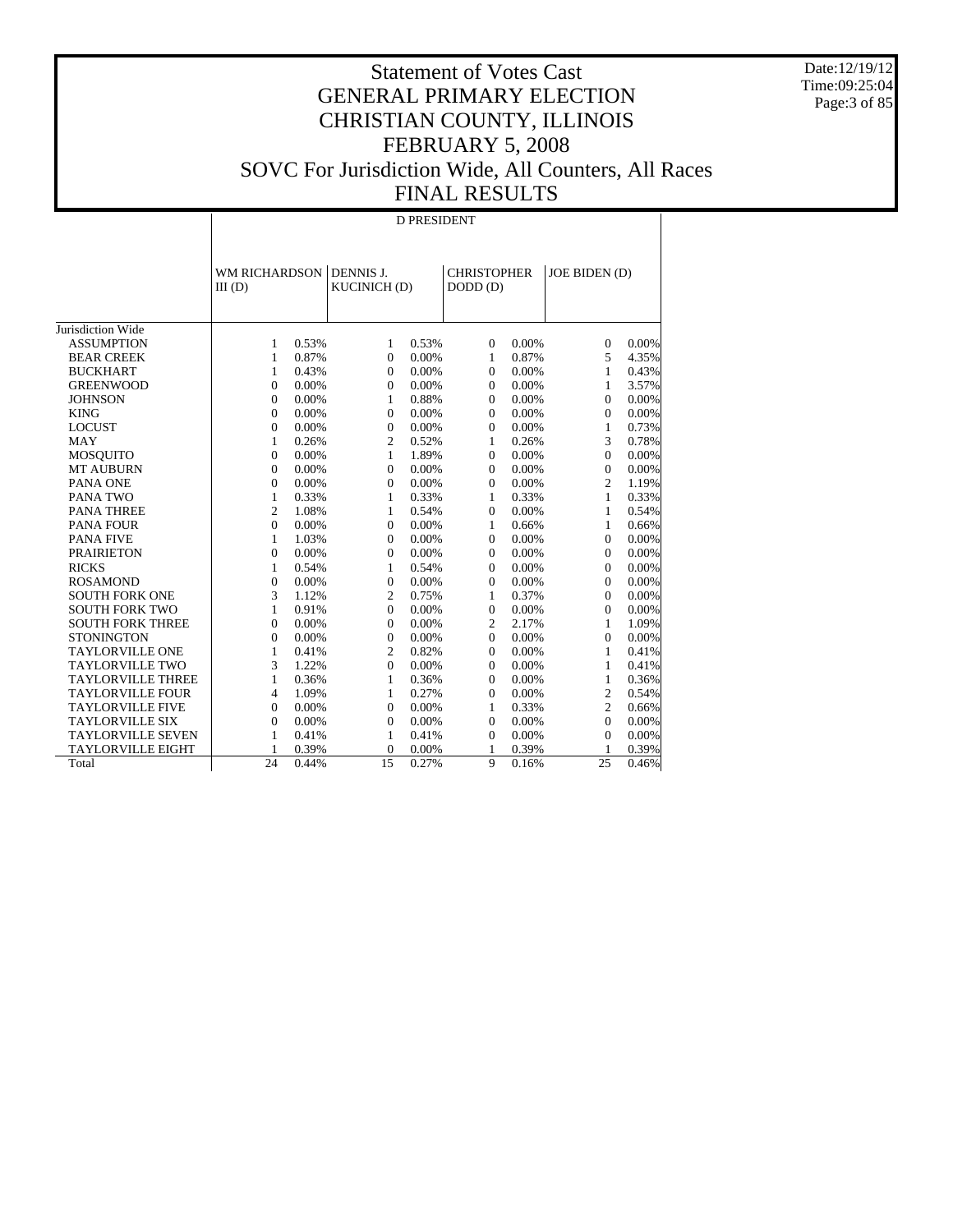Date:12/19/12 Time:09:25:04 Page:4 of 85

#### Statement of Votes Cast GENERAL PRIMARY ELECTION CHRISTIAN COUNTY, ILLINOIS FEBRUARY 5, 2008 SOVC For Jurisdiction Wide, All Counters, All Races FINAL RESULTS

Jurisdiction Wide ASSUMPTION BEAR CREEK BUCKHART GREENWOOD **JOHNSON**  KING LOCUST MAY MOSQUITO MT AUBURN PANA ONE PANA TWO PANA THREE PANA FOUR PANA FIVE PRAIRIETON RICKS ROSAMOND SOUTH FORK ONE SOUTH FORK TWO SOUTH FORK THREE **STONINGTON**  TAYLORVILLE ONE TAYLORVILLE TWO TAYLORVILLE THREE TAYLORVILLE FOUR TAYLORVILLE FIVE TAYLORVILLE SIX TAYLORVILLE SEVEN TAYLORVILLE EIGHT Total Reg. Voters | Times Counted Total Votes | RICHARD J. DURBIN (D) D UNITED STATES SENATOR 916 191 168 168 100.00%<br>346 123 104 104 100.00% 124 123 104 104 100.00%<br>1224 236 188 188 100.00% 1224 236 188 188 100.00%<br>154 29 19 19 100.00% 154 29 19 19 100.00%<br>470 124 85 85 100.00% 85 100.00% 152 38 22 22 100.00%<br>435 146 125 125 100.00% 146 125 125 100.00%<br>400 322 322 100.00% 1217 400 322 322 100.00%<br>262 53 45 45 100.00% 262 53 45 45 100.00%<br>690 126 104 104 100.00% 104 100.00% 067 172 145 145 100.00%<br>1315 314 270 270 100.00% 1314 270 270 100.00%<br>190 172 172 100.00% 112 12 190 172 172 100.00%<br>
536 156 147 147 100.00% 636 156 147 147 100.00%<br>503 99 91 91 100.00% 503 99 91 91 100.00% 292 58 45 45 100.00% 883 192 173 173 100.00% 245 47 42 42 42 100.00%<br>942 272 217 217 100.00% 942 272 217 217 100.00%<br>428 111 91 91 100.00% 428 111 91 91 00.00%<br>397 99 78 78 100.00% 397 99 78 78 100.00%<br>721 220 181 181 100.00% 0220 181 181 100.00% 249 206 206 100.00% 886 249 206 206 206 100.00%<br>823 261 210 210 210 100.00% 261 210 210 210 100.00%<br>285 219 219 219 100.00% 826 285 219 219 100.00%<br>1224 378 310 310 100.00% 1224 378 310 310 100.00%<br>1266 319 260 260 100.00% 260 100.00% 851 276 216 216 216 00.00%<br>813 251 221 221 100.00% 221 100.00% 946 262 216 216 00.00%<br>21272 5677 4692 4692 100.00% 4692 100.00%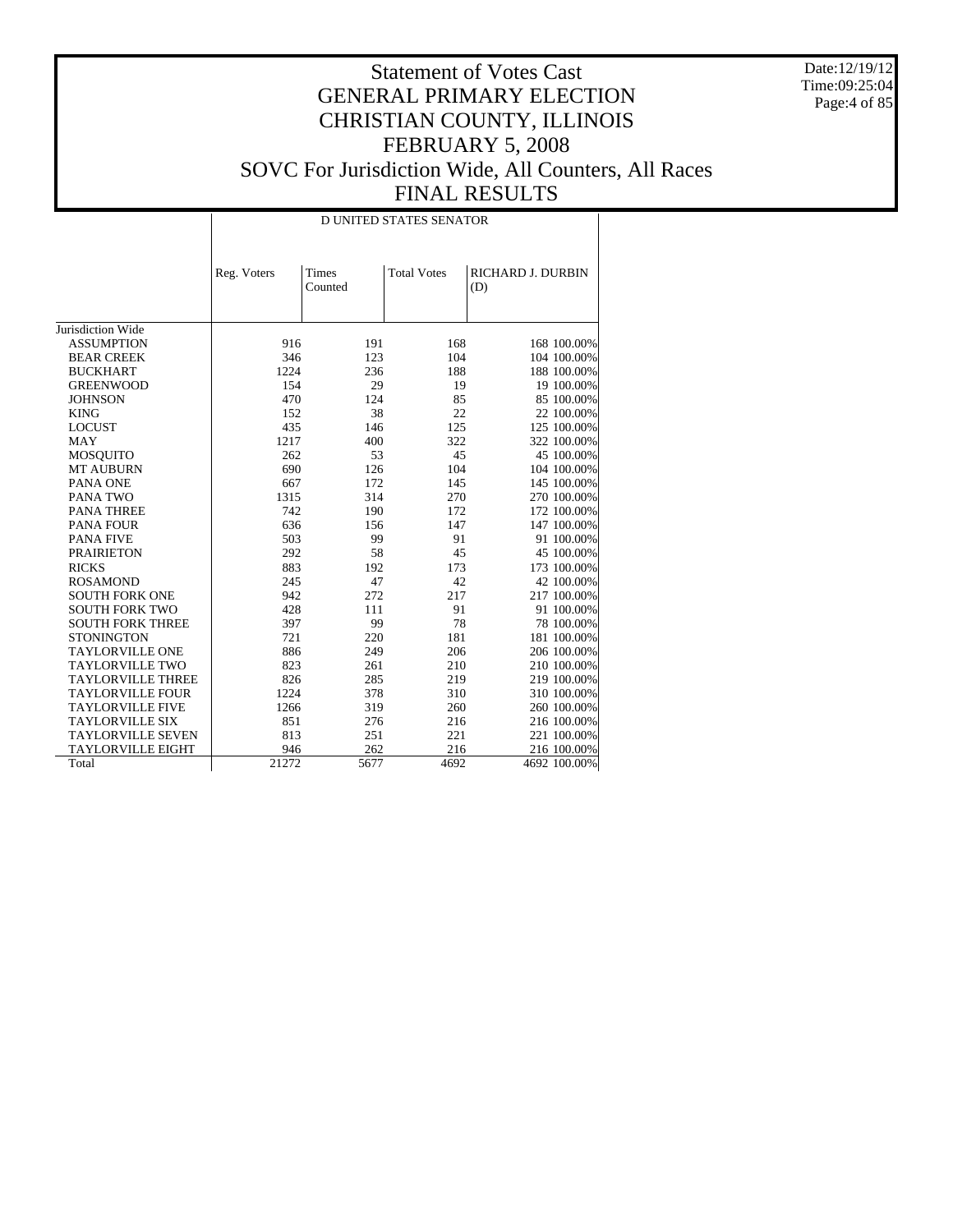Date:12/19/12 Time:09:25:04 Page:5 of 85

# Statement of Votes Cast GENERAL PRIMARY ELECTION CHRISTIAN COUNTY, ILLINOIS FEBRUARY 5, 2008 SOVC For Jurisdiction Wide, All Counters, All Races FINAL RESULTS

D REP IN CONGRESS 17TH DIST

|                          | Reg. Voters | <b>Times</b><br>Counted | <b>Total Votes</b> | PHIL HARE (D) |             |
|--------------------------|-------------|-------------------------|--------------------|---------------|-------------|
| Jurisdiction Wide        |             |                         |                    |               |             |
| <b>ASSUMPTION</b>        |             |                         |                    |               |             |
| <b>BEAR CREEK</b>        |             |                         |                    |               |             |
| <b>BUCKHART</b>          |             |                         |                    |               |             |
| <b>GREENWOOD</b>         |             |                         |                    |               |             |
| <b>JOHNSON</b>           |             |                         |                    |               |             |
| <b>KING</b>              |             |                         |                    |               |             |
| <b>LOCUST</b>            |             |                         |                    |               |             |
| <b>MAY</b>               |             |                         |                    |               |             |
| <b>MOSQUITO</b>          |             |                         |                    |               |             |
| <b>MT AUBURN</b>         |             |                         |                    |               |             |
| PANA ONE                 | 667         | 172                     | 137                |               | 137 100.00% |
| PANA TWO                 | 1315        | 314                     | 260                |               | 260 100.00% |
| <b>PANA THREE</b>        | 742         | 190                     | 156                |               | 156 100.00% |
| <b>PANA FOUR</b>         | 636         | 156                     | 141                |               | 141 100.00% |
| <b>PANA FIVE</b>         | 503         | 99                      | 89                 |               | 89 100.00%  |
| <b>PRAIRIETON</b>        |             |                         |                    |               |             |
| <b>RICKS</b>             |             |                         |                    |               |             |
| <b>ROSAMOND</b>          |             |                         |                    |               |             |
| <b>SOUTH FORK ONE</b>    |             |                         |                    |               |             |
| <b>SOUTH FORK TWO</b>    |             |                         |                    |               |             |
| <b>SOUTH FORK THREE</b>  |             |                         |                    |               |             |
| <b>STONINGTON</b>        |             |                         |                    |               |             |
| <b>TAYLORVILLE ONE</b>   |             |                         |                    |               |             |
| <b>TAYLORVILLE TWO</b>   |             |                         |                    |               |             |
| <b>TAYLORVILLE THREE</b> |             |                         |                    |               |             |
| <b>TAYLORVILLE FOUR</b>  |             |                         |                    |               |             |
| <b>TAYLORVILLE FIVE</b>  |             |                         |                    |               |             |
| <b>TAYLORVILLE SIX</b>   |             |                         |                    |               |             |
| <b>TAYLORVILLE SEVEN</b> |             |                         |                    |               |             |
| <b>TAYLORVILLE EIGHT</b> |             |                         |                    |               |             |
| Total                    | 3863        | 931                     | 783                |               | 783 100.00% |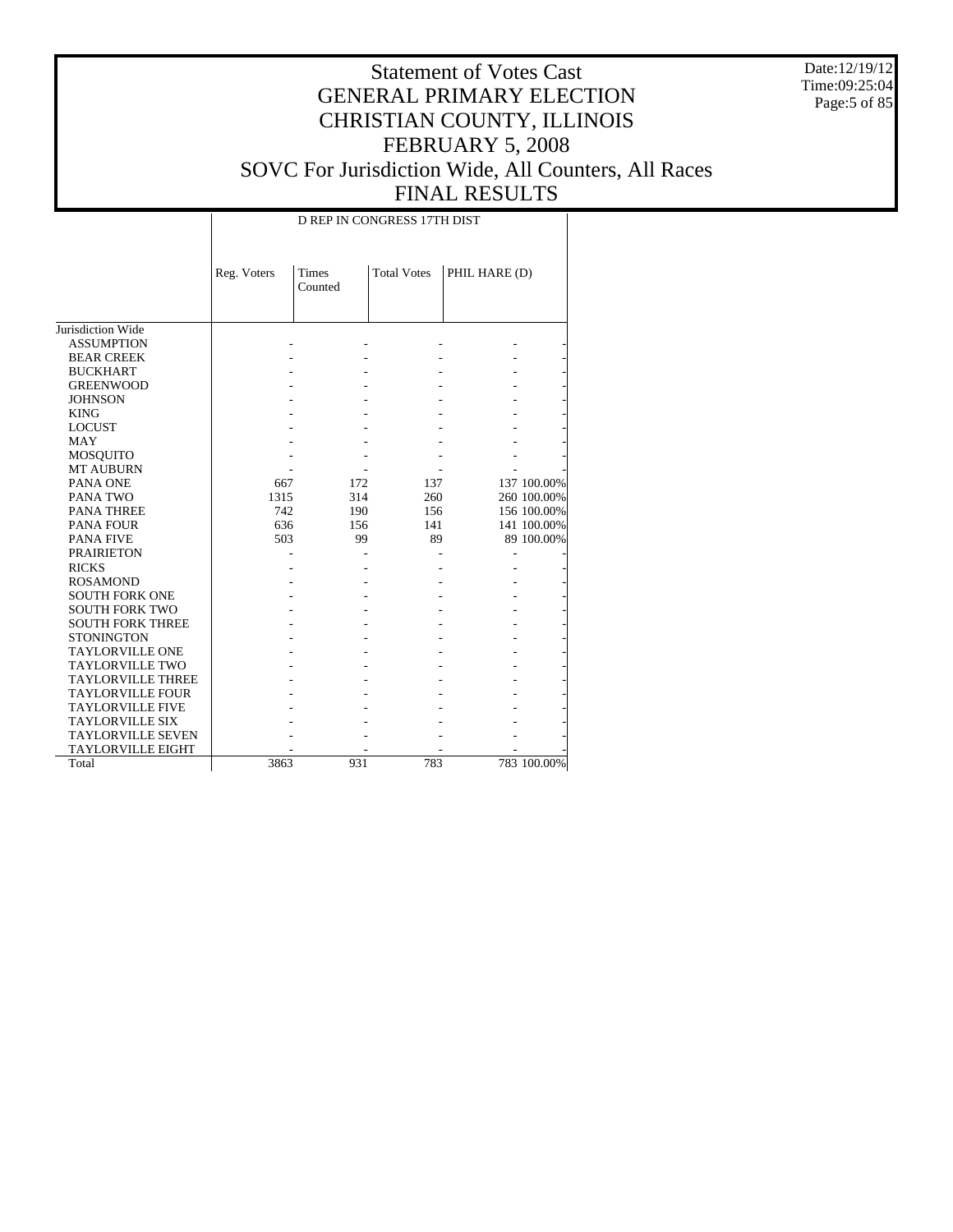Date:12/19/12 Time:09:25:04 Page:6 of 85

#### Statement of Votes Cast GENERAL PRIMARY ELECTION CHRISTIAN COUNTY, ILLINOIS FEBRUARY 5, 2008 SOVC For Jurisdiction Wide, All Counters, All Races FINAL RESULTS

|                          |                                 | D REP IN CONGRESS 19TH DIST |                    |                                    |        |      |        |                          |       |  |  |  |
|--------------------------|---------------------------------|-----------------------------|--------------------|------------------------------------|--------|------|--------|--------------------------|-------|--|--|--|
|                          | Reg. Voters<br>Times<br>Counted |                             | <b>Total Votes</b> | JOE McMENAMIN (D) DANIEL DAVIS (D) |        |      |        | Write-In Votes           |       |  |  |  |
| Jurisdiction Wide        |                                 |                             |                    |                                    |        |      |        |                          |       |  |  |  |
| <b>ASSUMPTION</b>        | 916                             | 191                         | 150                | 53.                                | 35.33% | 95   | 63.33% | 2                        | 1.33% |  |  |  |
| <b>BEAR CREEK</b>        | 346                             | 123                         | 98                 | 46                                 | 46.94% | 52   | 53.06% | $\Omega$                 | 0.00% |  |  |  |
| <b>BUCKHART</b>          | 1224                            | 236                         | 184                | 86                                 | 46.74% | 98   | 53.26% | $\Omega$                 | 0.00% |  |  |  |
| <b>GREENWOOD</b>         | 154                             | 29                          | 16                 | 7                                  | 43.75% | 9    | 56.25% | $\theta$                 | 0.00% |  |  |  |
| <b>JOHNSON</b>           | 470                             | 124                         | 89                 | 35                                 | 39.33% | 54   | 60.67% | $\Omega$                 | 0.00% |  |  |  |
| <b>KING</b>              | 152                             | 38                          | 27                 | 12                                 | 44.44% | 15   | 55.56% | $\Omega$                 | 0.00% |  |  |  |
| <b>LOCUST</b>            | 435                             | 146                         | 104                | 36                                 | 34.62% | 68   | 65.38% | $\theta$                 | 0.00% |  |  |  |
| <b>MAY</b>               | 1217                            | 400                         | 297                | 110                                | 37.04% | 186  | 62.63% | 1                        | 0.34% |  |  |  |
| <b>MOSQUITO</b>          | 262                             | 53                          | 45                 | 13                                 | 28.89% | 32   | 71.11% | $\Omega$                 | 0.00% |  |  |  |
| <b>MT AUBURN</b>         | 690                             | 126                         | 91                 | 33                                 | 36.26% | 58   | 63.74% | 0                        | 0.00% |  |  |  |
| PANA ONE                 |                                 |                             |                    |                                    |        |      |        |                          |       |  |  |  |
| PANA TWO                 |                                 |                             |                    |                                    |        |      |        | $\overline{\phantom{a}}$ |       |  |  |  |
| PANA THREE               |                                 |                             |                    |                                    |        |      |        |                          |       |  |  |  |
| <b>PANA FOUR</b>         |                                 |                             |                    |                                    |        |      |        | $\overline{a}$           |       |  |  |  |
| <b>PANA FIVE</b>         |                                 |                             |                    |                                    |        |      |        |                          |       |  |  |  |
| <b>PRAIRIETON</b>        | 292                             | 58                          | 49                 | 17                                 | 34.69% | 32   | 65.31% | $\theta$                 | 0.00% |  |  |  |
| <b>RICKS</b>             | 883                             | 192                         | 155                | 51                                 | 32.90% | 104  | 67.10% | $\Omega$                 | 0.00% |  |  |  |
| <b>ROSAMOND</b>          | 245                             | 47                          | 37                 | 11                                 | 29.73% | 26   | 70.27% | $\Omega$                 | 0.00% |  |  |  |
| <b>SOUTH FORK ONE</b>    | 942                             | 272                         | 199                | 87                                 | 43.72% | 112  | 56.28% | $\Omega$                 | 0.00% |  |  |  |
| <b>SOUTH FORK TWO</b>    | 428                             | 111                         | 90                 | 38                                 | 42.22% | 52   | 57.78% | $\theta$                 | 0.00% |  |  |  |
| <b>SOUTH FORK THREE</b>  | 397                             | 99                          | 73                 | 26                                 | 35.62% | 47   | 64.38% | $\Omega$                 | 0.00% |  |  |  |
| <b>STONINGTON</b>        | 721                             | 220                         | 172                | 70                                 | 40.70% | 101  | 58.72% | 1                        | 0.58% |  |  |  |
| <b>TAYLORVILLE ONE</b>   | 886                             | 249                         | 189                | 67                                 | 35.45% | 122  | 64.55% | $\theta$                 | 0.00% |  |  |  |
| <b>TAYLORVILLE TWO</b>   | 823                             | 261                         | 193                | 92                                 | 47.67% | 100  | 51.81% | 1                        | 0.52% |  |  |  |
| <b>TAYLORVILLE THREE</b> | 826                             | 285                         | 208                | 76                                 | 36.54% | 131  | 62.98% | 1                        | 0.48% |  |  |  |
| <b>TAYLORVILLE FOUR</b>  | 1224                            | 378                         | 302                | 132                                | 43.71% | 169  | 55.96% | 1                        | 0.33% |  |  |  |
| <b>TAYLORVILLE FIVE</b>  | 1266                            | 319                         | 235                | 82                                 | 34.89% | 153  | 65.11% | 0                        | 0.00% |  |  |  |
| <b>TAYLORVILLE SIX</b>   | 851                             | 276                         | 203                | 79                                 | 38.92% | 123  | 60.59% | 1                        | 0.49% |  |  |  |
| <b>TAYLORVILLE SEVEN</b> | 813                             | 251                         | 200                | 74                                 | 37.00% | 126  | 63.00% | $\overline{0}$           | 0.00% |  |  |  |
| TAYLORVILLE EIGHT        | 946                             | 262                         | 207                | 89                                 | 43.00% | 117  | 56.52% |                          | 0.48% |  |  |  |
| Total                    | 17409                           | 4746                        | 3613               | 1422                               | 39.36% | 2182 | 60.39% | 9                        | 0.25% |  |  |  |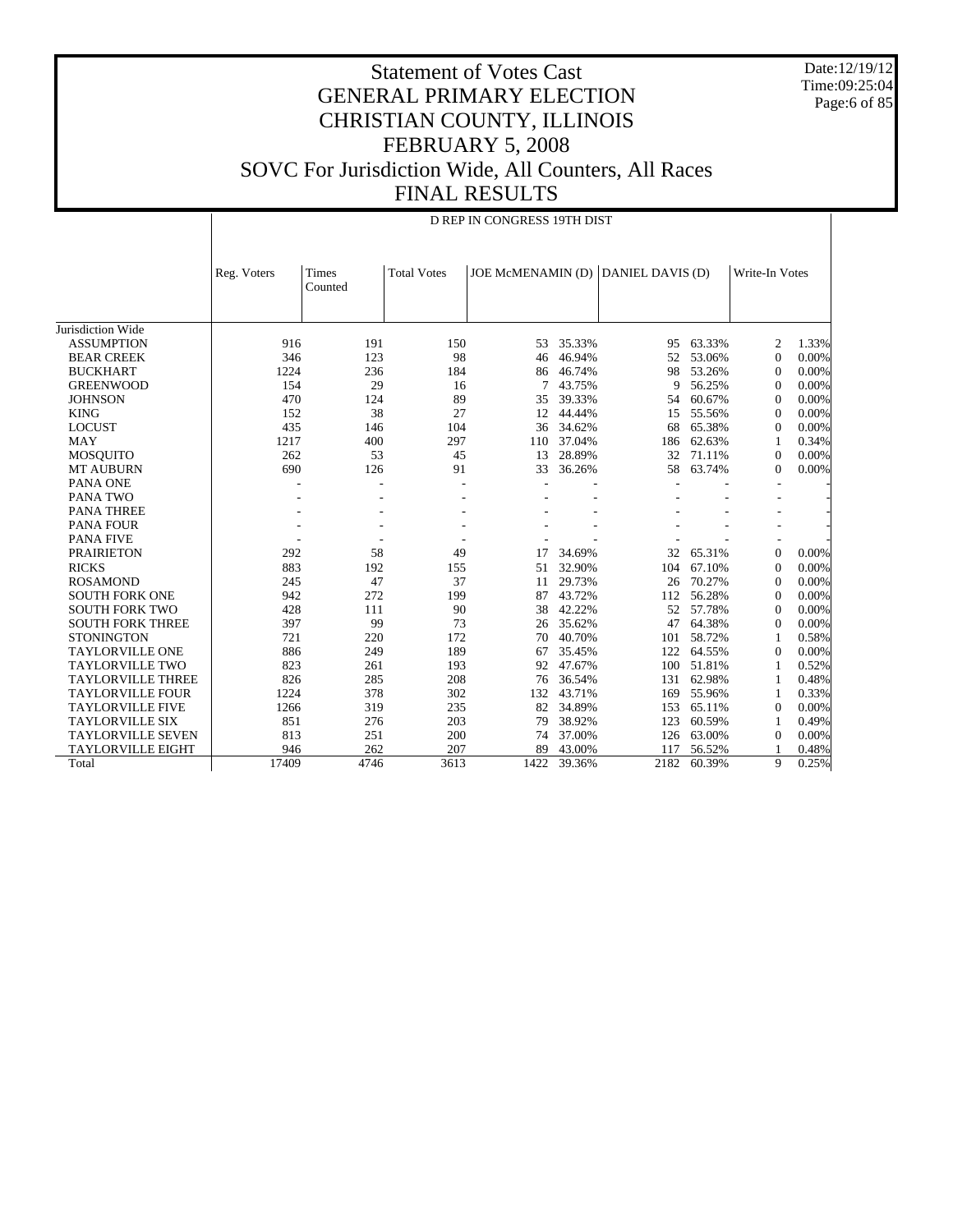Date:12/19/12 Time:09:25:04 Page:7 of 85

| D DEL 17TH CONGRESS |
|---------------------|

|                          | Reg. Voters | <b>Times</b><br>Counted | <b>Total Votes</b> | <b>VIRGIL</b><br>MAYBERRY (D) |       | <b>CHRISTINE WINICK ANTHONY</b><br>(D) |       | CAMERON (D) |       |
|--------------------------|-------------|-------------------------|--------------------|-------------------------------|-------|----------------------------------------|-------|-------------|-------|
|                          |             |                         |                    |                               |       |                                        |       |             |       |
| Jurisdiction Wide        |             |                         |                    |                               |       |                                        |       |             |       |
| <b>ASSUMPTION</b>        |             |                         |                    |                               |       |                                        |       |             |       |
| <b>BEAR CREEK</b>        |             |                         |                    |                               |       |                                        |       |             |       |
| <b>BUCKHART</b>          |             |                         |                    |                               |       |                                        |       |             |       |
| <b>GREENWOOD</b>         |             |                         |                    |                               |       |                                        |       |             |       |
| <b>JOHNSON</b>           |             |                         |                    |                               |       |                                        |       |             |       |
| <b>KING</b>              |             |                         |                    |                               |       |                                        |       |             |       |
| <b>LOCUST</b>            |             |                         |                    |                               |       |                                        |       |             |       |
| <b>MAY</b>               |             |                         |                    |                               |       |                                        |       |             |       |
| <b>MOSQUITO</b>          |             |                         |                    |                               |       |                                        |       |             |       |
| <b>MT AUBURN</b>         |             |                         |                    |                               |       |                                        |       |             |       |
| PANA ONE                 | 667         | 172                     | 710                | 60                            | 8.45% | 61                                     | 8.59% | 60          | 8.45% |
| <b>PANA TWO</b>          | 1315        | 314                     | 1367               | 115                           | 8.41% | 121                                    | 8.85% | 115         | 8.41% |
| <b>PANA THREE</b>        | 742         | 190                     | 793                | 61                            | 7.69% | 64                                     | 8.07% | 61          | 7.69% |
| <b>PANA FOUR</b>         | 636         | 156                     | 684                | 54                            | 7.89% | 60                                     | 8.77% | 60          | 8.77% |
| <b>PANA FIVE</b>         | 503         | 99                      | 431                | 41                            | 9.51% | 36                                     | 8.35% | 34          | 7.89% |
| <b>PRAIRIETON</b>        |             |                         |                    | ÷                             |       |                                        |       |             |       |
| <b>RICKS</b>             |             |                         |                    |                               |       |                                        |       |             |       |
| <b>ROSAMOND</b>          |             |                         |                    |                               |       |                                        |       |             |       |
| <b>SOUTH FORK ONE</b>    |             |                         |                    |                               |       |                                        |       |             |       |
| <b>SOUTH FORK TWO</b>    |             |                         |                    |                               |       |                                        |       |             |       |
| <b>SOUTH FORK THREE</b>  |             |                         |                    |                               |       |                                        |       |             |       |
| <b>STONINGTON</b>        |             |                         |                    |                               |       |                                        |       |             |       |
| <b>TAYLORVILLE ONE</b>   |             |                         |                    |                               |       |                                        |       |             |       |
| <b>TAYLORVILLE TWO</b>   |             |                         |                    |                               |       |                                        |       |             |       |
| <b>TAYLORVILLE THREE</b> |             |                         |                    |                               |       |                                        |       |             |       |
| <b>TAYLORVILLE FOUR</b>  |             |                         |                    |                               |       |                                        |       |             |       |
| <b>TAYLORVILLE FIVE</b>  |             |                         |                    |                               |       |                                        |       |             |       |
| <b>TAYLORVILLE SIX</b>   |             |                         |                    |                               |       |                                        |       |             |       |
| <b>TAYLORVILLE SEVEN</b> |             |                         |                    |                               |       |                                        |       |             |       |
| <b>TAYLORVILLE EIGHT</b> |             |                         |                    |                               |       |                                        |       |             |       |
| Total                    | 3863        | 931                     | 3985               | 331                           | 8.31% | 342                                    | 8.58% | 330         | 8.28% |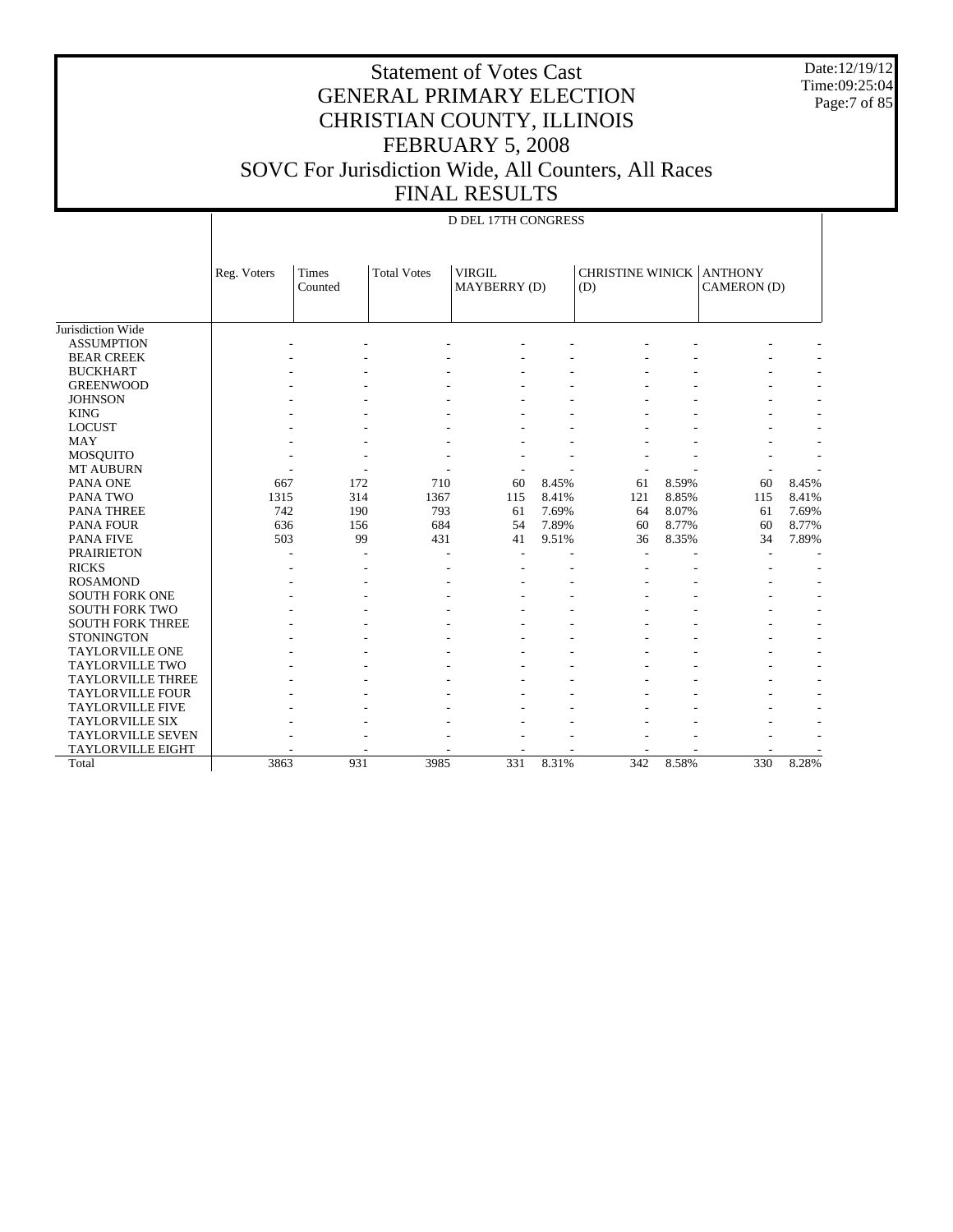Date:12/19/12 Time:09:25:04 Page:8 of 85

# Statement of Votes Cast GENERAL PRIMARY ELECTION CHRISTIAN COUNTY, ILLINOIS FEBRUARY 5, 2008 SOVC For Jurisdiction Wide, All Counters, All Races FINAL RESULTS

#### D DEL 17TH CONGRESS

|                          | <b>MICHELLE</b><br>EBERLIN(D) |       | <b>CLYDE E. BUNCH</b><br>(D) |       | <b>DENNIS T. AHERN</b><br>(D) |        | <b>BONNIE L. HARRIS</b><br>(D) |        | <b>DENNIS JACOB (D)</b> |                          |
|--------------------------|-------------------------------|-------|------------------------------|-------|-------------------------------|--------|--------------------------------|--------|-------------------------|--------------------------|
| Jurisdiction Wide        |                               |       |                              |       |                               |        |                                |        |                         |                          |
| <b>ASSUMPTION</b>        |                               |       |                              |       |                               |        |                                |        |                         |                          |
| <b>BEAR CREEK</b>        |                               |       |                              |       |                               |        |                                |        |                         |                          |
| <b>BUCKHART</b>          |                               |       |                              |       |                               |        |                                |        |                         |                          |
| <b>GREENWOOD</b>         |                               |       |                              |       |                               |        |                                |        |                         |                          |
| <b>JOHNSON</b>           |                               |       |                              |       |                               |        |                                |        |                         |                          |
| <b>KING</b>              |                               |       |                              |       |                               |        |                                |        |                         |                          |
| <b>LOCUST</b>            |                               |       |                              |       |                               |        |                                |        |                         |                          |
| <b>MAY</b>               |                               |       |                              |       |                               |        |                                |        |                         |                          |
| <b>MOSQUITO</b>          |                               |       |                              |       |                               |        |                                |        |                         |                          |
| <b>MT AUBURN</b>         |                               |       |                              |       |                               |        |                                |        |                         |                          |
| PANA ONE                 | 57                            | 8.03% | 56                           | 7.89% | 83                            | 11.69% | 84                             | 11.83% | 80                      | 11.27%                   |
| PANA TWO                 | 121                           | 8.85% | 109                          | 7.97% | 154                           | 11.27% | 158                            | 11.56% | 159                     | 11.63%                   |
| <b>PANA THREE</b>        | 60                            | 7.57% | 57                           | 7.19% | 99                            | 12.48% | 97                             | 12.23% | 96                      | 12.11%                   |
| <b>PANA FOUR</b>         | 63                            | 9.21% | 57                           | 8.33% | 75                            | 10.96% | 82                             | 11.99% | 74                      | 10.82%                   |
| <b>PANA FIVE</b>         | 35                            | 8.12% | 33                           | 7.66% | 48                            | 11.14% | 51                             | 11.83% | 48                      | 11.14%                   |
| <b>PRAIRIETON</b>        | $\overline{\phantom{a}}$      |       |                              |       |                               |        |                                |        |                         |                          |
| <b>RICKS</b>             |                               |       |                              |       |                               |        |                                |        |                         |                          |
| <b>ROSAMOND</b>          |                               |       |                              |       |                               |        |                                |        |                         | $\overline{\phantom{a}}$ |
| <b>SOUTH FORK ONE</b>    |                               |       |                              |       |                               |        |                                |        |                         |                          |
| <b>SOUTH FORK TWO</b>    |                               |       |                              |       |                               |        |                                |        |                         |                          |
| <b>SOUTH FORK THREE</b>  |                               |       |                              |       |                               |        |                                |        |                         |                          |
| <b>STONINGTON</b>        |                               |       |                              |       |                               |        |                                |        |                         |                          |
| <b>TAYLORVILLE ONE</b>   |                               |       |                              |       |                               |        |                                |        |                         |                          |
| <b>TAYLORVILLE TWO</b>   |                               |       |                              |       |                               |        |                                |        |                         |                          |
| <b>TAYLORVILLE THREE</b> |                               |       |                              |       |                               |        |                                |        |                         |                          |
| <b>TAYLORVILLE FOUR</b>  |                               |       |                              |       |                               |        |                                |        |                         |                          |
| <b>TAYLORVILLE FIVE</b>  |                               |       |                              |       |                               |        |                                |        |                         |                          |
| <b>TAYLORVILLE SIX</b>   |                               |       |                              |       |                               |        |                                |        |                         |                          |
| <b>TAYLORVILLE SEVEN</b> |                               |       |                              |       |                               |        |                                |        |                         |                          |
| <b>TAYLORVILLE EIGHT</b> |                               |       |                              |       |                               |        |                                |        |                         |                          |
| Total                    | 336                           | 8.43% | 312                          | 7.83% | 459                           | 11.52% | 472                            | 11.84% | 457                     | 11.47%                   |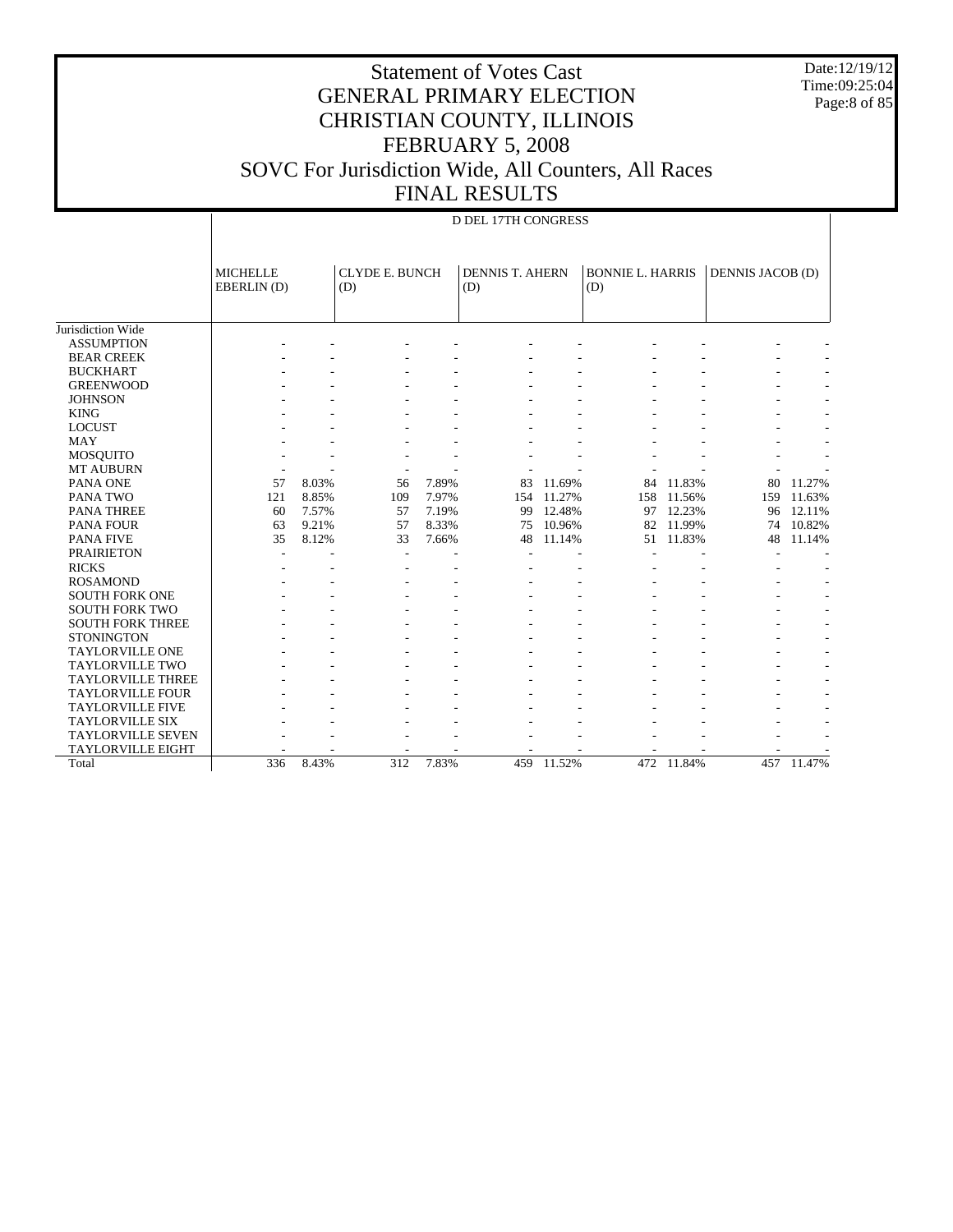Date:12/19/12 Time:09:25:04 Page:9 of 85

|                          |              |        |                           |        | <b>D DEL 17TH CONGRESS</b> |       |                        |       |  |
|--------------------------|--------------|--------|---------------------------|--------|----------------------------|-------|------------------------|-------|--|
|                          | KIM LANG (D) |        | JEFF TERRONEZ (D) CHARLES |        | <b>ROBERSON JR (D)</b>     |       | <b>NORM WINICK (D)</b> |       |  |
| Jurisdiction Wide        |              |        |                           |        |                            |       |                        |       |  |
| <b>ASSUMPTION</b>        |              |        |                           |        |                            |       |                        |       |  |
| <b>BEAR CREEK</b>        |              |        |                           |        |                            |       |                        |       |  |
| <b>BUCKHART</b>          |              |        |                           |        |                            |       |                        |       |  |
| <b>GREENWOOD</b>         |              |        |                           |        |                            |       |                        |       |  |
| <b>JOHNSON</b>           |              |        |                           |        |                            |       |                        |       |  |
| <b>KING</b>              |              |        |                           |        |                            |       |                        |       |  |
| <b>LOCUST</b>            |              |        |                           |        |                            |       |                        |       |  |
| <b>MAY</b>               |              |        |                           |        |                            |       |                        |       |  |
| <b>MOSQUITO</b>          |              |        |                           |        |                            |       |                        |       |  |
| <b>MT AUBURN</b>         |              |        |                           |        |                            |       |                        |       |  |
| PANA ONE                 | 79           | 11.13% | 76                        | 10.70% | 6                          | 0.85% | 8                      | 1.13% |  |
| PANA TWO                 | 154          | 11.27% | 149                       | 10.90% | 6                          | 0.44% | 6                      | 0.44% |  |
| <b>PANA THREE</b>        | 90           | 11.35% | 89                        | 11.22% | 9                          | 1.13% | 10                     | 1.26% |  |
| <b>PANA FOUR</b>         | 74           | 10.82% | 66                        | 9.65%  | 10                         | 1.46% | 9                      | 1.32% |  |
| <b>PANA FIVE</b>         | 46           | 10.67% | 45                        | 10.44% | 8                          | 1.86% | 6                      | 1.39% |  |
| <b>PRAIRIETON</b>        |              |        |                           |        |                            |       |                        |       |  |
| <b>RICKS</b>             |              |        |                           |        |                            |       |                        |       |  |
| <b>ROSAMOND</b>          |              |        |                           |        |                            |       |                        |       |  |
| <b>SOUTH FORK ONE</b>    |              |        |                           |        |                            |       |                        |       |  |
| <b>SOUTH FORK TWO</b>    |              |        |                           |        |                            |       |                        |       |  |
| <b>SOUTH FORK THREE</b>  |              |        |                           |        |                            |       |                        |       |  |
| <b>STONINGTON</b>        |              |        |                           |        |                            |       |                        |       |  |
| <b>TAYLORVILLE ONE</b>   |              |        |                           |        |                            |       |                        |       |  |
| <b>TAYLORVILLE TWO</b>   |              |        |                           |        |                            |       |                        |       |  |
| <b>TAYLORVILLE THREE</b> |              |        |                           |        |                            |       |                        |       |  |
| <b>TAYLORVILLE FOUR</b>  |              |        |                           |        |                            |       |                        |       |  |
| <b>TAYLORVILLE FIVE</b>  |              |        |                           |        |                            |       |                        |       |  |
| <b>TAYLORVILLE SIX</b>   |              |        |                           |        |                            |       |                        |       |  |
| <b>TAYLORVILLE SEVEN</b> |              |        |                           |        |                            |       |                        |       |  |
| <b>TAYLORVILLE EIGHT</b> |              |        |                           |        | $\overline{\phantom{a}}$   |       |                        |       |  |
| Total                    | 443          | 11.12% | 425                       | 10.66% | 39                         | 0.98% | 39                     | 0.98% |  |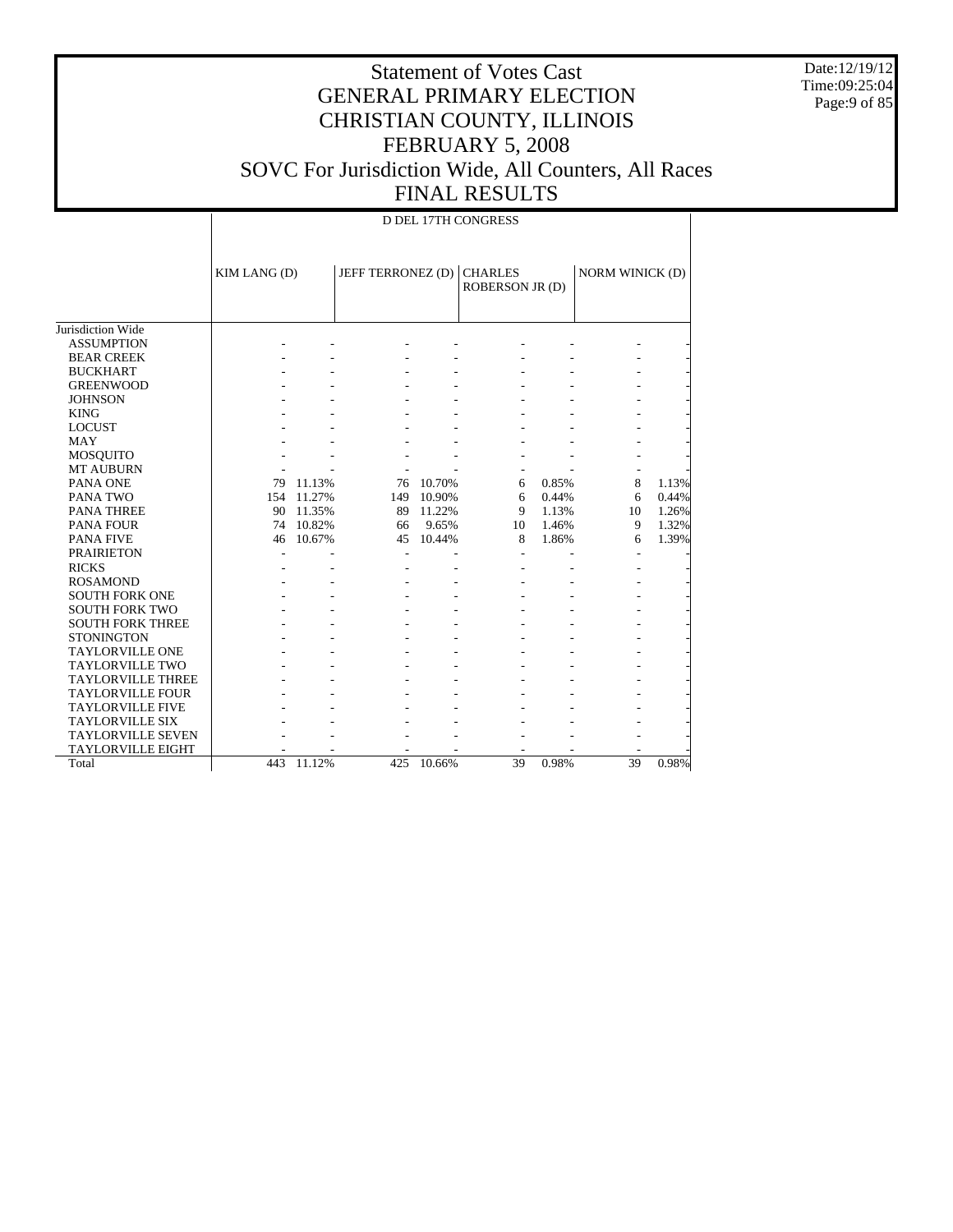Date:12/19/12 Time:09:25:04 Page:10 of 85

|                          | Reg. Voters | Times   | <b>Total Votes</b> | MICHELLE S. PAUL |        | <b>GARY DUNCAN (D)</b> |        | <b>SUE BUCHANAN (D)</b> |        |
|--------------------------|-------------|---------|--------------------|------------------|--------|------------------------|--------|-------------------------|--------|
|                          |             | Counted |                    | (D)              |        |                        |        |                         |        |
|                          |             |         |                    |                  |        |                        |        |                         |        |
| Jurisdiction Wide        |             |         |                    |                  |        |                        |        |                         |        |
| <b>ASSUMPTION</b>        | 916         | 191     | 840                | 65               | 7.74%  | 63                     | 7.50%  | 70                      | 8.33%  |
|                          | 346         | 123     | 521                |                  |        | 33                     | 6.33%  | 37                      |        |
| <b>BEAR CREEK</b>        |             |         |                    | 31<br>97         | 5.95%  |                        |        |                         | 7.10%  |
| <b>BUCKHART</b>          | 1224        | 236     | 1054               |                  | 9.20%  | 97                     | 9.20%  | 98                      | 9.30%  |
| <b>GREENWOOD</b>         | 154         | 29      | 126                | 3                | 2.38%  | 3                      | 2.38%  | 5                       | 3.97%  |
| <b>JOHNSON</b>           | 470         | 124     | 522                | 40               | 7.66%  | 37                     | 7.09%  | 38                      | 7.28%  |
| <b>KING</b>              | 152         | 38      | 163                | 13               | 7.98%  | 13                     | 7.98%  | 15                      | 9.20%  |
| <b>LOCUST</b>            | 435         | 146     | 608                | 43               | 7.07%  | 40                     | 6.58%  | 45                      | 7.40%  |
| <b>MAY</b>               | 1217        | 400     | 1761               | 93               | 5.28%  | 84                     | 4.77%  | 89                      | 5.05%  |
| <b>MOSQUITO</b>          | 262         | 53      | 244                | 21               | 8.61%  | 22                     | 9.02%  | 22                      | 9.02%  |
| <b>MT AUBURN</b>         | 690         | 126     | 524                | 44               | 8.40%  | 44                     | 8.40%  | 45                      | 8.59%  |
| <b>PANA ONE</b>          |             |         |                    |                  |        |                        |        |                         | ٠      |
| PANA TWO                 |             |         |                    |                  |        |                        |        |                         |        |
| <b>PANA THREE</b>        |             |         |                    |                  |        |                        |        |                         |        |
| <b>PANA FOUR</b>         |             |         |                    |                  |        |                        |        |                         |        |
| <b>PANA FIVE</b>         |             |         |                    |                  |        |                        |        |                         |        |
| <b>PRAIRIETON</b>        | 292         | 58      | 277                | 24               | 8.66%  | 22                     | 7.94%  | 23                      | 8.30%  |
| <b>RICKS</b>             | 883         | 192     | 861                | 59               | 6.85%  | 57                     | 6.62%  | 60                      | 6.97%  |
| <b>ROSAMOND</b>          | 245         | 47      | 194                | 17               | 8.76%  | 16                     | 8.25%  | 19                      | 9.79%  |
| <b>SOUTH FORK ONE</b>    | 942         | 272     | 1182               | 115              | 9.73%  | 103                    | 8.71%  | 111                     | 9.39%  |
| <b>SOUTH FORK TWO</b>    | 428         | 111     | 488                | 65               | 13.32% | 69                     | 14.14% | 70                      | 14.34% |
| <b>SOUTH FORK THREE</b>  | 397         | 99      | 394                | 47               | 11.93% | 45                     | 11.42% | 46                      | 11.68% |
| <b>STONINGTON</b>        | 721         | 220     | 983                | 74               | 7.53%  | 73                     | 7.43%  | 82                      | 8.34%  |
| <b>TAYLORVILLE ONE</b>   | 886         | 249     | 1035               | 68               | 6.57%  | 69                     | 6.67%  | 70                      | 6.76%  |
| <b>TAYLORVILLE TWO</b>   | 823         | 261     | 1115               | 93               | 8.34%  | 89                     | 7.98%  | 88                      | 7.89%  |
| <b>TAYLORVILLE THREE</b> | 826         | 285     | 1201               | 82               | 6.83%  | 79                     | 6.58%  | 82                      | 6.83%  |
| <b>TAYLORVILLE FOUR</b>  | 1224        | 378     | 1643               | 129              | 7.85%  | 118                    | 7.18%  | 129                     | 7.85%  |
| <b>TAYLORVILLE FIVE</b>  | 1266        | 319     | 1339               | 113              | 8.44%  | 111                    | 8.29%  | 118                     | 8.81%  |
| <b>TAYLORVILLE SIX</b>   | 851         | 276     | 1157               | 85               | 7.35%  | 83                     | 7.17%  | 86                      | 7.43%  |
| <b>TAYLORVILLE SEVEN</b> | 813         | 251     | 1107               | 74               | 6.68%  | 70                     | 6.32%  | 73                      | 6.59%  |
| <b>TAYLORVILLE EIGHT</b> | 946         | 262     | 1160               | 87               | 7.50%  | 83                     | 7.16%  | 93                      | 8.02%  |
| Total                    | 17409       | 4746    | 20499              | 1582             | 7.72%  | 1523                   | 7.43%  | 1614                    | 7.87%  |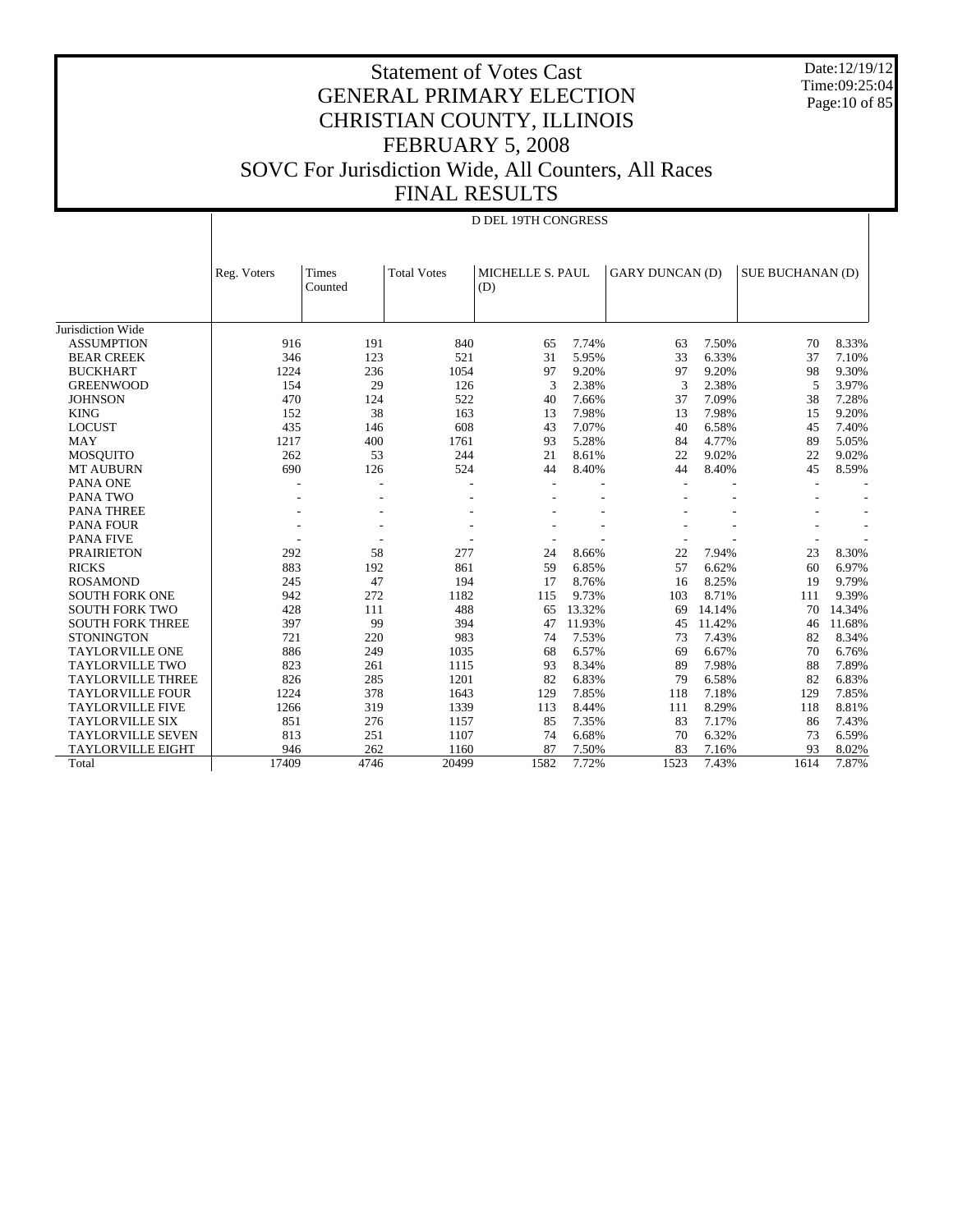Date:12/19/12 Time:09:25:04 Page:11 of 85

D DEL 19TH CONGRESS

|                          | (D)          |        |                | <b>CHARLES YANCEY</b> |                | <b>MEGAN CARNINE</b><br>(D) |      |        | <b>DANNY L. STOVER</b><br>(D) |        | <b>SCHERRIE</b><br>GIAMANCO (D) |  | PATTI HAHN (D) |  |
|--------------------------|--------------|--------|----------------|-----------------------|----------------|-----------------------------|------|--------|-------------------------------|--------|---------------------------------|--|----------------|--|
|                          |              |        |                |                       |                |                             |      |        |                               |        |                                 |  |                |  |
| Jurisdiction Wide        |              |        |                |                       |                |                             |      |        |                               |        |                                 |  |                |  |
| <b>ASSUMPTION</b>        | 68           | 8.10%  | 65             | 7.74%                 | $\overline{4}$ | 0.48%                       | 86   | 10.24% | 89                            | 10.60% |                                 |  |                |  |
| <b>BEAR CREEK</b>        | 36           | 6.91%  | 36             | 6.91%                 | 9              | 1.73%                       | 55   | 10.56% | 53                            | 10.17% |                                 |  |                |  |
| <b>BUCKHART</b>          | 93           | 8.82%  | 92             | 8.73%                 | 13             | 1.23%                       | 98   | 9.30%  | 104                           | 9.87%  |                                 |  |                |  |
| <b>GREENWOOD</b>         | 5            | 3.97%  | $\overline{4}$ | 3.17%                 | -1             | 0.79%                       | 22   | 17.46% | 17                            | 13.49% |                                 |  |                |  |
| <b>JOHNSON</b>           | 34           | 6.51%  | 34             | 6.51%                 | 6              | 1.15%                       | 61   | 11.69% | 60                            | 11.49% |                                 |  |                |  |
| <b>KING</b>              | $\mathbf{Q}$ | 5.52%  | 13             | 7.98%                 | 3              | 1.84%                       | 20   | 12.27% | 24                            | 14.72% |                                 |  |                |  |
| <b>LOCUST</b>            | 38           | 6.25%  | 36             | 5.92%                 | 8              | 1.32%                       | 65   | 10.69% | 67                            | 11.02% |                                 |  |                |  |
| <b>MAY</b>               | 86           | 4.88%  | 88             | 5.00%                 | 18             | 1.02%                       | 230  | 13.06% | 223                           | 12.66% |                                 |  |                |  |
| <b>MOSOUITO</b>          | 21           | 8.61%  | 23             | 9.43%                 | $\overline{2}$ | 0.82%                       | 25   | 10.25% | 26                            | 10.66% |                                 |  |                |  |
| <b>MT AUBURN</b>         | 45           | 8.59%  | 44             | 8.40%                 | $\overline{4}$ | 0.76%                       | 55   | 10.50% | 57                            | 10.88% |                                 |  |                |  |
| PANA ONE                 |              |        |                |                       |                |                             |      |        |                               |        |                                 |  |                |  |
| PANA TWO                 |              |        |                |                       |                |                             |      |        |                               |        |                                 |  |                |  |
| <b>PANA THREE</b>        |              |        |                |                       |                |                             |      |        |                               |        |                                 |  |                |  |
| <b>PANA FOUR</b>         |              |        |                |                       |                |                             |      |        |                               |        |                                 |  |                |  |
| <b>PANA FIVE</b>         |              |        |                |                       |                |                             |      |        |                               |        |                                 |  |                |  |
| <b>PRAIRIETON</b>        | 23           | 8.30%  | 19             | 6.86%                 | $\overline{2}$ | 0.72%                       | 30   | 10.83% | 31                            | 11.19% |                                 |  |                |  |
| <b>RICKS</b>             | 53           | 6.16%  | 53             | 6.16%                 | 5              | 0.58%                       | 100  | 11.61% | 104                           | 12.08% |                                 |  |                |  |
| <b>ROSAMOND</b>          | 14           | 7.22%  | 15             | 7.73%                 | 1              | 0.52%                       | 20   | 10.31% | 20                            | 10.31% |                                 |  |                |  |
| <b>SOUTH FORK ONE</b>    | 102          | 8.63%  | 104            | 8.80%                 | 8              | 0.68%                       | 100  | 8.46%  | 106                           | 8.97%  |                                 |  |                |  |
| <b>SOUTH FORK TWO</b>    | 66           | 13.52% | 69             | 14.14%                | 6              | 1.23%                       | 24   | 4.92%  | 27                            | 5.53%  |                                 |  |                |  |
| <b>SOUTH FORK THREE</b>  | 44           | 11.17% | 45             | 11.42%                | 5              | 1.27%                       | 26   | 6.60%  | 29                            | 7.36%  |                                 |  |                |  |
| <b>STONINGTON</b>        | 68           | 6.92%  | 74             | 7.53%                 | 8              | 0.81%                       | 106  | 10.78% | 110                           | 11.19% |                                 |  |                |  |
| <b>TAYLORVILLE ONE</b>   | 62           | 5.99%  | 64             | 6.18%                 | 12             | 1.16%                       | 114  | 11.01% | 116                           | 11.21% |                                 |  |                |  |
| <b>TAYLORVILLE TWO</b>   | 86           | 7.71%  | 88             | 7.89%                 | 12             | 1.08%                       | 118  | 10.58% | 115                           | 10.31% |                                 |  |                |  |
| <b>TAYLORVILLE THREE</b> | 71           | 5.91%  | 72             | 6.00%                 | 16             | 1.33%                       | 133  | 11.07% | 138                           | 11.49% |                                 |  |                |  |
| <b>TAYLORVILLE FOUR</b>  | 120          | 7.30%  | 116            | 7.06%                 | 15             | 0.91%                       | 177  | 10.77% | 175                           | 10.65% |                                 |  |                |  |
| <b>TAYLORVILLE FIVE</b>  | 107          | 7.99%  | 115            | 8.59%                 | 8              | 0.60%                       | 129  | 9.63%  | 135                           | 10.08% |                                 |  |                |  |
| <b>TAYLORVILLE SIX</b>   | 70           | 6.05%  | 79             | 6.83%                 | 13             | 1.12%                       | 127  | 10.98% | 139                           | 12.01% |                                 |  |                |  |
| <b>TAYLORVILLE SEVEN</b> | 68           | 6.14%  | 70             | 6.32%                 | 5              | 0.45%                       | 127  | 11.47% | 128                           | 11.56% |                                 |  |                |  |
| <b>TAYLORVILLE EIGHT</b> | 79           | 6.81%  | 82             | 7.07%                 | 13             | 1.12%                       | 115  | 9.91%  | 118                           | 10.17% |                                 |  |                |  |
| Total                    | 1468         | 7.16%  | 1500           | 7.32%                 | 197            | 0.96%                       | 2163 | 10.55% | 2211                          | 10.79% |                                 |  |                |  |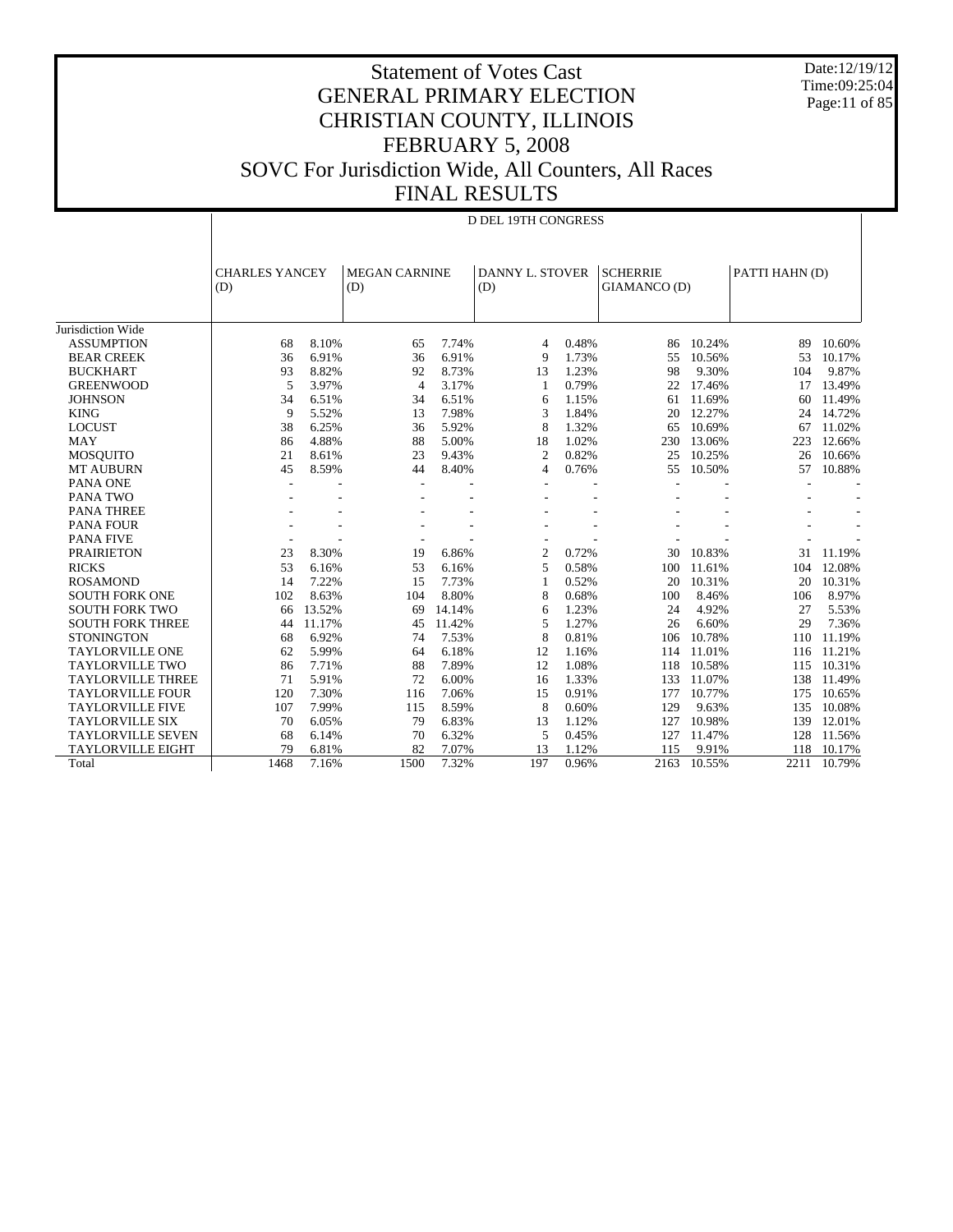Date:12/19/12 Time:09:25:04 Page:12 of 85

| 11 YO NEVOLTU       |
|---------------------|
| D DEL 19TH CONGRESS |

|                          | JAYNE MAZZOTT (D) |        | <b>BRANDON PHELPS</b> |        | <b>STEPHEN SCATES</b> |        | <b>DENNIS BARKER</b> |       | <b>RANDY R. VIRGIN</b>   |                          |
|--------------------------|-------------------|--------|-----------------------|--------|-----------------------|--------|----------------------|-------|--------------------------|--------------------------|
|                          |                   |        | (D)                   |        | (D)                   |        | (D)                  |       | (D)                      |                          |
|                          |                   |        |                       |        |                       |        |                      |       |                          |                          |
| Jurisdiction Wide        |                   |        |                       |        |                       |        |                      |       |                          |                          |
| <b>ASSUMPTION</b>        | 84                | 10.00% | 89                    | 10.60% | 85                    | 10.12% | 15                   | 1.79% | 14                       | 1.67%                    |
| <b>BEAR CREEK</b>        | 50                | 9.60%  | 57                    | 10.94% | 53                    | 10.17% | 16                   | 3.07% | 14                       | 2.69%                    |
| <b>BUCKHART</b>          | 100               | 9.49%  | 97                    | 9.20%  | 93                    | 8.82%  | 18                   | 1.71% | 11                       | 1.04%                    |
| <b>GREENWOOD</b>         | 19                | 15.08% | 20                    | 15.87% | 18                    | 14.29% | $\overline{c}$       | 1.59% | 1                        | 0.79%                    |
| <b>JOHNSON</b>           | 64                | 12.26% | 62                    | 11.88% | 54                    | 10.34% | 7                    | 1.34% | $\overline{4}$           | 0.77%                    |
| <b>KING</b>              | 13                | 7.98%  | 15                    | 9.20%  | 15                    | 9.20%  | $\overline{c}$       | 1.23% | $\overline{c}$           | 1.23%                    |
| <b>LOCUST</b>            | 69                | 11.35% | 62                    | 10.20% | 58                    | 9.54%  | 19                   | 3.13% | 16                       | 2.63%                    |
| <b>MAY</b>               | 232               | 13.17% | 226                   | 12.83% | 208                   | 11.81% | 40                   | 2.27% | 36                       | 2.04%                    |
| <b>MOSOUITO</b>          | 24                | 9.84%  | 23                    | 9.43%  | 23                    | 9.43%  | 2                    | 0.82% | $\Omega$                 | 0.00%                    |
| <b>MT AUBURN</b>         | 54                | 10.31% | 57                    | 10.88% | 53                    | 10.11% | 5                    | 0.95% | 6                        | 1.15%                    |
| <b>PANA ONE</b>          |                   |        |                       |        |                       |        |                      |       | $\overline{\phantom{a}}$ | $\overline{\phantom{a}}$ |
| PANA TWO                 |                   |        |                       |        |                       |        |                      |       |                          |                          |
| <b>PANA THREE</b>        |                   |        |                       |        |                       |        |                      |       |                          | $\overline{\phantom{a}}$ |
| <b>PANA FOUR</b>         |                   |        |                       |        |                       |        |                      |       |                          | $\overline{a}$           |
| <b>PANA FIVE</b>         |                   |        |                       |        |                       |        |                      |       | $\overline{\phantom{a}}$ |                          |
| <b>PRAIRIETON</b>        | 29                | 10.47% | 31                    | 11.19% | 29                    | 10.47% | 4                    | 1.44% | 3                        | 1.08%                    |
| <b>RICKS</b>             | 99                | 11.50% | 103                   | 11.96% | 95                    | 11.03% | 12                   | 1.39% | 11                       | 1.28%                    |
| <b>ROSAMOND</b>          | 22                | 11.34% | 21                    | 10.82% | 20                    | 10.31% | 3                    | 1.55% | -1                       | 0.52%                    |
| <b>SOUTH FORK ONE</b>    | 112               | 9.48%  | 104                   | 8.80%  | 101                   | 8.54%  | 25                   | 2.12% | 26                       | 2.20%                    |
| <b>SOUTH FORK TWO</b>    | 24                | 4.92%  | 22                    | 4.51%  | 20                    | 4.10%  | $\overline{4}$       | 0.82% | 7                        | 1.43%                    |
| <b>SOUTH FORK THREE</b>  | 31                | 7.87%  | 28                    | 7.11%  | 26                    | 6.60%  | 5                    | 1.27% | 3                        | 0.76%                    |
| <b>STONINGTON</b>        | 105               | 10.68% | 107                   | 10.89% | 104                   | 10.58% | 17                   | 1.73% | 13                       | 1.32%                    |
| <b>TAYLORVILLE ONE</b>   | 128               | 12.37% | 123                   | 11.88% | 116                   | 11.21% | 21                   | 2.03% | 19                       | 1.84%                    |
| <b>TAYLORVILLE TWO</b>   | 125               | 11.21% | 114                   | 10.22% | 112                   | 10.04% | 17                   | 1.52% | 14                       | 1.26%                    |
| <b>TAYLORVILLE THREE</b> | 151               | 12.57% | 141                   | 11.74% | 135                   | 11.24% | 25                   | 2.08% | 18                       | 1.50%                    |
| <b>TAYLORVILLE FOUR</b>  | 186               | 11.32% | 178                   | 10.83% | 170                   | 10.35% | 33                   | 2.01% | 28                       | 1.70%                    |
| <b>TAYLORVILLE FIVE</b>  | 150               | 11.20% | 144                   | 10.75% | 129                   | 9.63%  | 19                   | 1.42% | 17                       | 1.27%                    |
| <b>TAYLORVILLE SIX</b>   | 138               | 11.93% | 129                   | 11.15% | 123                   | 10.63% | 20                   | 1.73% | 17                       | 1.47%                    |
| <b>TAYLORVILLE SEVEN</b> | 134               | 12.10% | 127                   | 11.47% | 125                   | 11.29% | 24                   | 2.17% | 23                       | 2.08%                    |
| TAYLORVILLE EIGHT        | 129               | 11.12% | 113                   | 9.74%  | 111                   | 9.57%  | 27                   | 2.33% | 23                       | 1.98%                    |
| Total                    | 2272              | 11.08% | 2193                  | 10.70% | 2076                  | 10.13% | 382                  | 1.86% | 327                      | 1.60%                    |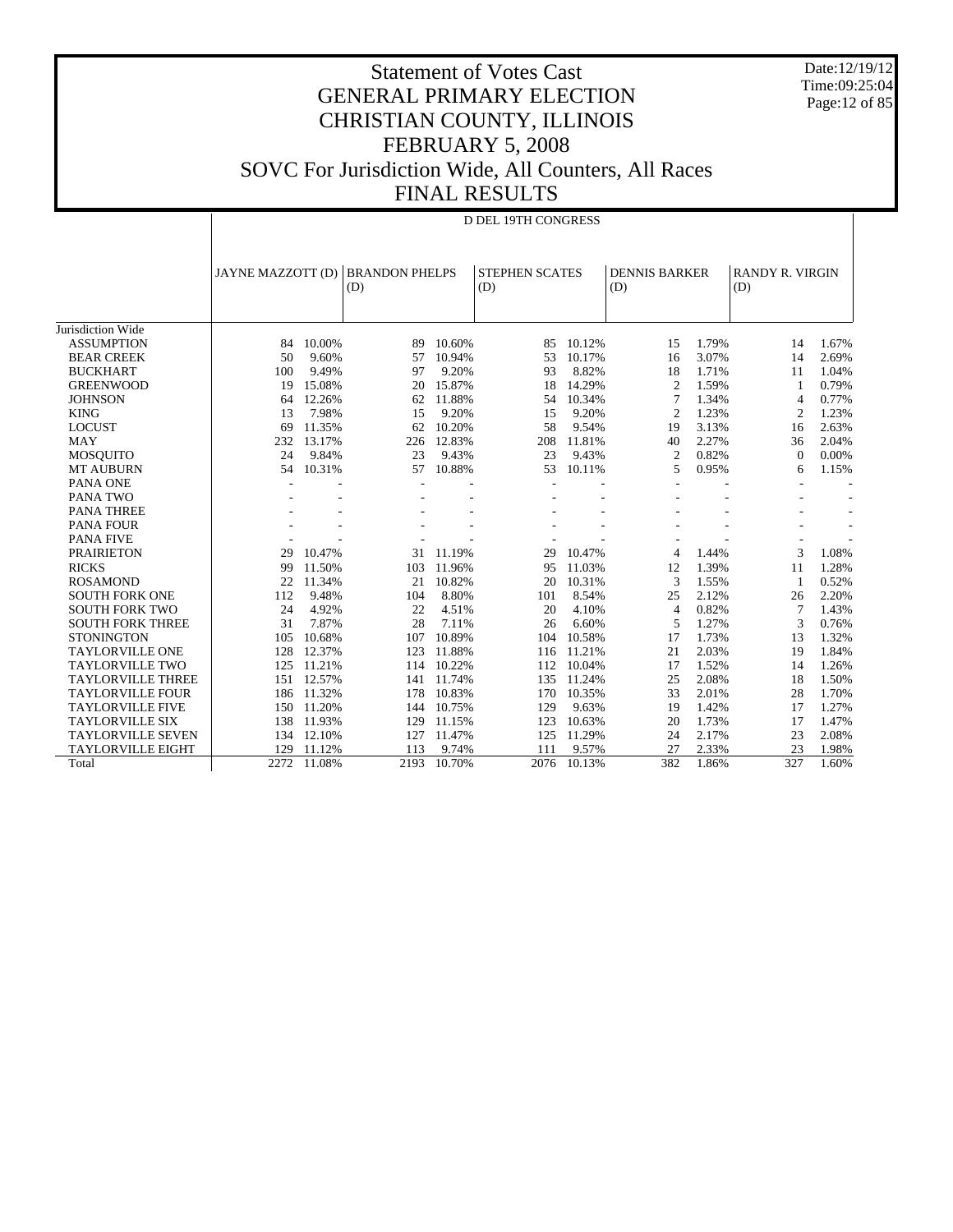Date:12/19/12 Time:09:25:04 Page:13 of 85

|                          |                | <b>D DEL 19TH CONGRESS</b> |                |                                     |                |                       |                                           |       |  |  |
|--------------------------|----------------|----------------------------|----------------|-------------------------------------|----------------|-----------------------|-------------------------------------------|-------|--|--|
|                          | (D)            | <b>LISA N. JACKSON</b>     |                | PAM<br><b>GRONEMEYER (D)</b><br>(D) |                | <b>JOHN R. WARNER</b> | $\mathbf F$<br><b>STRACKELJAHN</b><br>(D) |       |  |  |
| Jurisdiction Wide        |                |                            |                |                                     |                |                       |                                           |       |  |  |
| <b>ASSUMPTION</b>        | 19             | 2.26%                      | 11             | 1.31%                               | 11             | 1.31%                 | 2                                         | 0.24% |  |  |
| <b>BEAR CREEK</b>        | 16             | 3.07%                      | 10             | 1.92%                               | 10             | 1.92%                 | 5                                         | 0.96% |  |  |
| <b>BUCKHART</b>          | 17             | 1.61%                      | 12             | 1.14%                               | 9              | 0.85%                 | 5                                         | 0.47% |  |  |
| <b>GREENWOOD</b>         | 3              | 2.38%                      | 1              | 0.79%                               | $\overline{c}$ | 1.59%                 | $\Omega$                                  | 0.00% |  |  |
| <b>JOHNSON</b>           | 10             | 1.92%                      | 7              | 1.34%                               | $\overline{4}$ | 0.77%                 | $\Omega$                                  | 0.00% |  |  |
| <b>KING</b>              | 3              | 1.84%                      | $\overline{c}$ | 1.23%                               | 1              | 0.61%                 | $\Omega$                                  | 0.00% |  |  |
| <b>LOCUST</b>            | 23             | 3.78%                      | 15             | 2.47%                               | 1              | 0.16%                 | 3                                         | 0.49% |  |  |
| <b>MAY</b>               | 41             | 2.33%                      | 36             | 2.04%                               | 20             | 1.14%                 | 11                                        | 0.62% |  |  |
| <b>MOSQUITO</b>          | $\overline{4}$ | 1.64%                      | $\mathbf{1}$   | 0.41%                               | 3              | 1.23%                 | $\overline{c}$                            | 0.82% |  |  |
| <b>MT AUBURN</b>         | 6              | 1.15%                      | 3              | 0.57%                               | $\overline{c}$ | 0.38%                 | $\Omega$                                  | 0.00% |  |  |
| PANA ONE                 |                |                            |                |                                     |                |                       |                                           |       |  |  |
| PANA TWO                 |                |                            |                |                                     |                |                       |                                           |       |  |  |
| <b>PANA THREE</b>        |                |                            |                |                                     |                |                       |                                           |       |  |  |
| <b>PANA FOUR</b>         |                |                            |                |                                     |                |                       |                                           |       |  |  |
| <b>PANA FIVE</b>         |                |                            |                |                                     |                |                       |                                           |       |  |  |
| <b>PRAIRIETON</b>        | 3              | 1.08%                      | 3              | 1.08%                               | 1              | 0.36%                 | $\mathbf{0}$                              | 0.00% |  |  |
| <b>RICKS</b>             | 17             | 1.97%                      | 12             | 1.39%                               | 13             | 1.51%                 | 8                                         | 0.93% |  |  |
| <b>ROSAMOND</b>          | $\overline{2}$ | 1.03%                      | 3              | 1.55%                               | $\Omega$       | 0.00%                 | $\Omega$                                  | 0.00% |  |  |
| <b>SOUTH FORK ONE</b>    | 30             | 2.54%                      | 21             | 1.78%                               | 10             | 0.85%                 | $\overline{4}$                            | 0.34% |  |  |
| <b>SOUTH FORK TWO</b>    | 5              | 1.02%                      | 3              | 0.61%                               | 6              | 1.23%                 | $\mathbf{1}$                              | 0.20% |  |  |
| <b>SOUTH FORK THREE</b>  | 5              | 1.27%                      | $\overline{4}$ | 1.02%                               | $\overline{4}$ | 1.02%                 | 1                                         | 0.25% |  |  |
| <b>STONINGTON</b>        | 20             | 2.03%                      | 12             | 1.22%                               | 7              | 0.71%                 | 3                                         | 0.31% |  |  |
| <b>TAYLORVILLE ONE</b>   | 20             | 1.93%                      | 16             | 1.55%                               | 9              | 0.87%                 | 8                                         | 0.77% |  |  |
| <b>TAYLORVILLE TWO</b>   | 15             | 1.35%                      | 12             | 1.08%                               | 10             | 0.90%                 | $7\phantom{.0}$                           | 0.63% |  |  |
| <b>TAYLORVILLE THREE</b> | 24             | 2.00%                      | 15             | 1.25%                               | 14             | 1.17%                 | 5                                         | 0.42% |  |  |
| <b>TAYLORVILLE FOUR</b>  | 32             | 1.95%                      | 19             | 1.16%                               | 13             | 0.79%                 | 5                                         | 0.30% |  |  |
| <b>TAYLORVILLE FIVE</b>  | 21             | 1.57%                      | 14             | 1.05%                               | 8              | 0.60%                 | 1                                         | 0.07% |  |  |
| <b>TAYLORVILLE SIX</b>   | 23             | 1.99%                      | 14             | 1.21%                               | 7              | 0.61%                 | $\overline{4}$                            | 0.35% |  |  |
| <b>TAYLORVILLE SEVEN</b> | 26             | 2.35%                      | 18             | 1.63%                               | 11             | 0.99%                 | 4                                         | 0.36% |  |  |
| <b>TAYLORVILLE EIGHT</b> | 34             | 2.93%                      | 25             | 2.16%                               | 18             | 1.55%                 | 10                                        | 0.86% |  |  |
| Total                    | 419            | 2.04%                      | 289            | 1.41%                               | 194            | 0.95%                 | 89                                        | 0.43% |  |  |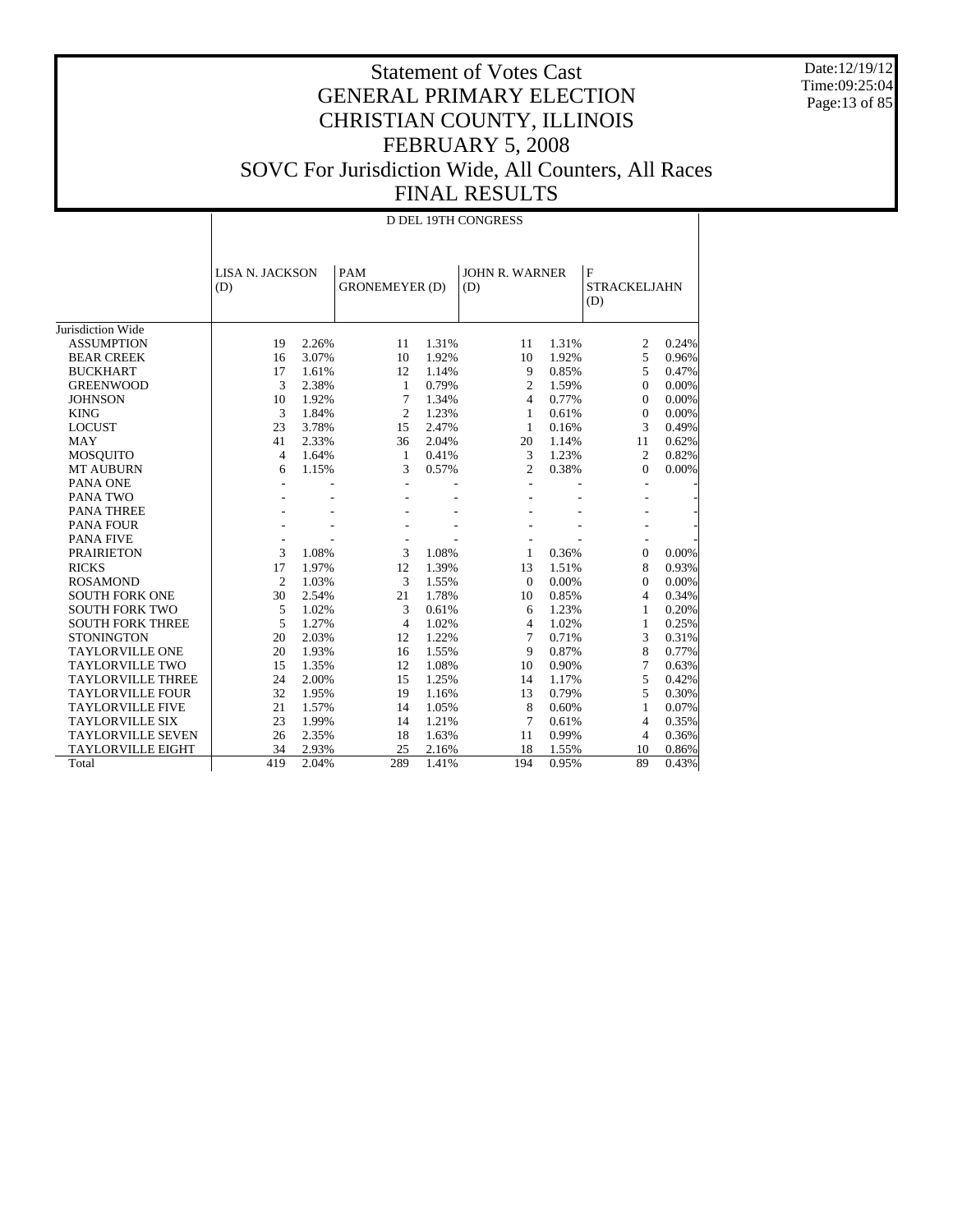Date:12/19/12 Time:09:25:04 Page:14 of 85

|                          |             | D ALT DEL 17TH CONGRESS                                    |     |                              |            |                       |            |    |       |  |
|--------------------------|-------------|------------------------------------------------------------|-----|------------------------------|------------|-----------------------|------------|----|-------|--|
|                          | Reg. Voters | VICKI SHEETS (D)<br><b>Total Votes</b><br>Times<br>Counted |     | <b>DEANNA</b><br>DEMUZIO (D) |            | <b>GLEN EVANS (D)</b> |            |    |       |  |
| Jurisdiction Wide        |             |                                                            |     |                              |            |                       |            |    |       |  |
| <b>ASSUMPTION</b>        |             |                                                            |     |                              |            |                       |            |    |       |  |
| <b>BEAR CREEK</b>        |             |                                                            |     |                              |            |                       |            |    |       |  |
| <b>BUCKHART</b>          |             |                                                            |     |                              |            |                       |            |    |       |  |
| <b>GREENWOOD</b>         |             |                                                            |     |                              |            |                       |            |    |       |  |
| <b>JOHNSON</b>           |             |                                                            |     |                              |            |                       |            |    |       |  |
| <b>KING</b>              |             |                                                            |     |                              |            |                       |            |    |       |  |
| <b>LOCUST</b>            |             |                                                            |     |                              |            |                       |            |    |       |  |
| <b>MAY</b>               |             |                                                            |     |                              |            |                       |            |    |       |  |
| <b>MOSQUITO</b>          |             |                                                            |     |                              |            |                       |            |    |       |  |
| <b>MT AUBURN</b>         |             |                                                            |     |                              |            |                       |            |    |       |  |
| PANA ONE                 | 667         | 172                                                        | 158 | 52                           | 32.91%     | 99                    | 62.66%     | 7  | 4.43% |  |
| PANA TWO                 | 1315        | 314                                                        | 297 | 105                          | 35.35%     | 181                   | 60.94%     | 11 | 3.70% |  |
| <b>PANA THREE</b>        | 742         | 190                                                        | 175 | 47                           | 26.86%     | 122                   | 69.71%     | 6  | 3.43% |  |
| <b>PANA FOUR</b>         | 636         | 156                                                        | 153 | 50                           | 32.68%     | 100                   | 65.36%     | 3  | 1.96% |  |
| <b>PANA FIVE</b>         | 503         | 99                                                         | 95  | 28                           | 29.47%     | 63                    | 66.32%     | 4  | 4.21% |  |
| <b>PRAIRIETON</b>        |             |                                                            |     |                              |            |                       |            |    |       |  |
| <b>RICKS</b>             |             |                                                            |     |                              |            |                       |            |    |       |  |
| <b>ROSAMOND</b>          |             |                                                            |     |                              |            |                       |            |    |       |  |
| <b>SOUTH FORK ONE</b>    |             |                                                            |     |                              |            |                       |            |    |       |  |
| <b>SOUTH FORK TWO</b>    |             |                                                            |     |                              |            |                       |            |    |       |  |
| <b>SOUTH FORK THREE</b>  |             |                                                            |     |                              |            |                       |            |    |       |  |
| <b>STONINGTON</b>        |             |                                                            |     |                              |            |                       |            |    |       |  |
| <b>TAYLORVILLE ONE</b>   |             |                                                            |     |                              |            |                       |            |    |       |  |
| <b>TAYLORVILLE TWO</b>   |             |                                                            |     |                              |            |                       |            |    |       |  |
| <b>TAYLORVILLE THREE</b> |             |                                                            |     |                              |            |                       |            |    |       |  |
| <b>TAYLORVILLE FOUR</b>  |             |                                                            |     |                              |            |                       |            |    |       |  |
| <b>TAYLORVILLE FIVE</b>  |             |                                                            |     |                              |            |                       |            |    |       |  |
| <b>TAYLORVILLE SIX</b>   |             |                                                            |     |                              |            |                       |            |    |       |  |
| <b>TAYLORVILLE SEVEN</b> |             |                                                            |     |                              |            |                       |            |    |       |  |
| <b>TAYLORVILLE EIGHT</b> |             |                                                            |     |                              |            |                       |            |    |       |  |
| Total                    | 3863        | 931                                                        | 878 |                              | 282 32.12% |                       | 565 64.35% | 31 | 3.53% |  |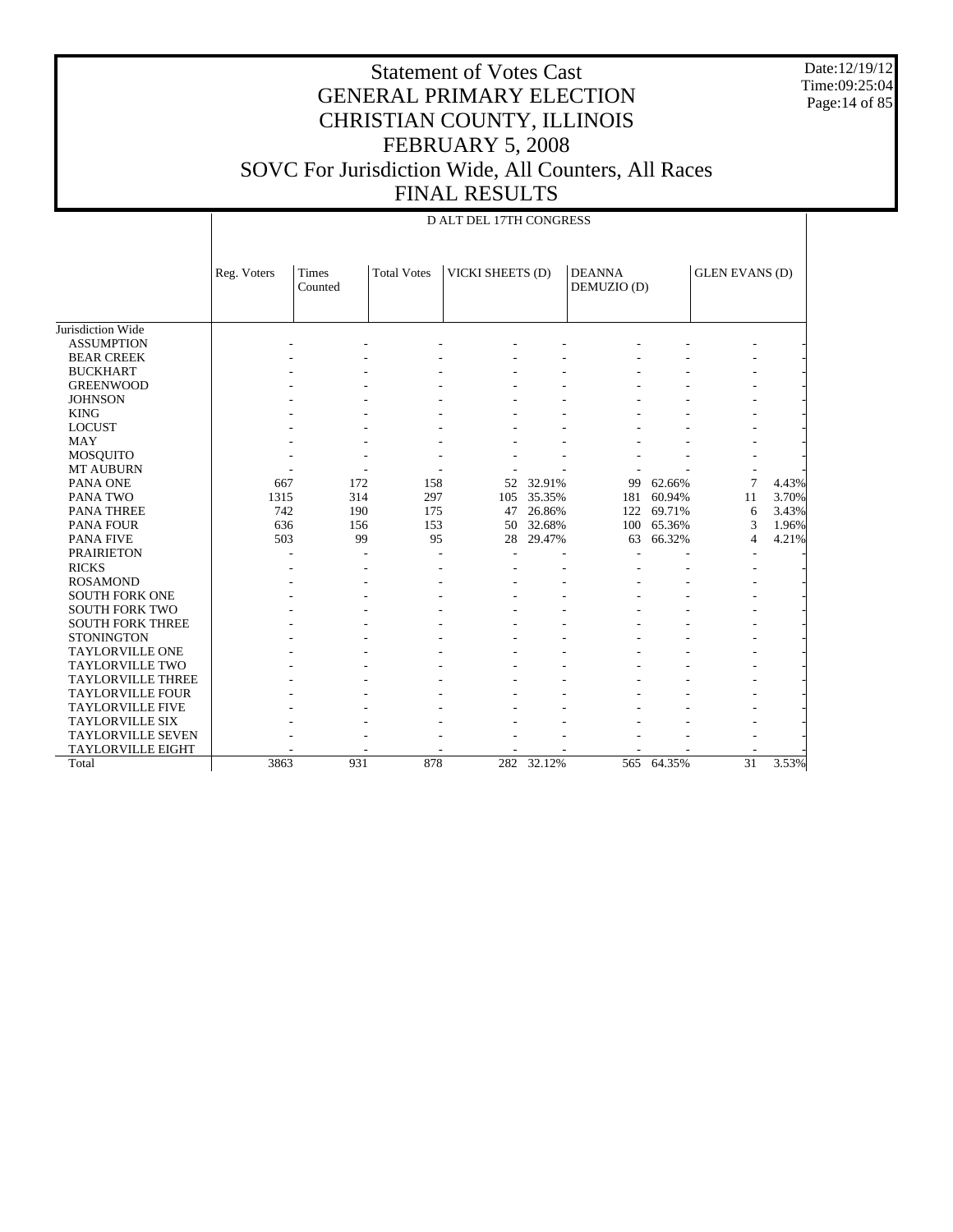Date:12/19/12 Time:09:25:04 Page: 15 of 85

|                          |             | D ALT DEL 19TH CONGRESS |                    |                               |        |                      |        |  |  |  |
|--------------------------|-------------|-------------------------|--------------------|-------------------------------|--------|----------------------|--------|--|--|--|
|                          | Reg. Voters | <b>Times</b><br>Counted | <b>Total Votes</b> | <b>CYNTHIA O'NEILL</b><br>(D) |        | ANN BLACKFORD<br>(D) |        |  |  |  |
| Jurisdiction Wide        |             |                         |                    |                               |        |                      |        |  |  |  |
| <b>ASSUMPTION</b>        | 916         | 191                     | 169                | 74                            | 43.79% | 95                   | 56.21% |  |  |  |
| <b>BEAR CREEK</b>        | 346         | 123                     | 101                | 42                            | 41.58% | 59                   | 58.42% |  |  |  |
| <b>BUCKHART</b>          | 1224        | 236                     | 211                | 102                           | 48.34% | 109                  | 51.66% |  |  |  |
| <b>GREENWOOD</b>         | 154         | 29                      | 23                 | 4                             | 17.39% | 19                   | 82.61% |  |  |  |
| <b>JOHNSON</b>           | 470         | 124                     | 99                 | 32                            | 32.32% | 67                   | 67.68% |  |  |  |
| <b>KING</b>              | 152         | 38                      | 32                 | 11                            | 34.38% | 21                   | 65.63% |  |  |  |
| <b>LOCUST</b>            | 435         | 146                     | 112                | 45                            | 40.18% | 67                   | 59.82% |  |  |  |
| <b>MAY</b>               | 1217        | 400                     | 341                | 97                            | 28.45% | 244                  | 71.55% |  |  |  |
| <b>MOSQUITO</b>          | 262         | 53                      | 49                 | 22                            | 44.90% | 27                   | 55.10% |  |  |  |
| <b>MT AUBURN</b>         | 690         | 126                     | 106                | 46                            | 43.40% | 60                   | 56.60% |  |  |  |
| PANA ONE                 |             |                         |                    |                               |        |                      |        |  |  |  |
| PANA TWO                 |             |                         |                    |                               |        |                      |        |  |  |  |
| <b>PANA THREE</b>        |             |                         |                    |                               |        |                      |        |  |  |  |
| PANA FOUR                |             |                         |                    |                               |        |                      |        |  |  |  |
| <b>PANA FIVE</b>         |             |                         |                    |                               |        |                      |        |  |  |  |
| <b>PRAIRIETON</b>        | 292         | 58                      | 54                 | 24                            | 44.44% | 30                   | 55.56% |  |  |  |
| <b>RICKS</b>             | 883         | 192                     | 166                | 57                            | 34.34% | 109                  | 65.66% |  |  |  |
| <b>ROSAMOND</b>          | 245         | 47                      | 40                 | 14                            | 35.00% | 26                   | 65.00% |  |  |  |
| <b>SOUTH FORK ONE</b>    | 942         | 272                     | 225                | 116                           | 51.56% | 109                  | 48.44% |  |  |  |
| <b>SOUTH FORK TWO</b>    | 428         | 111                     | 99                 | 72                            | 72.73% | 27                   | 27.27% |  |  |  |
| <b>SOUTH FORK THREE</b>  | 397         | 99                      | 80                 | 49                            | 61.25% | 31                   | 38.75% |  |  |  |
| <b>STONINGTON</b>        | 721         | 220                     | 192                | 81                            | 42.19% | 111                  | 57.81% |  |  |  |
| <b>TAYLORVILLE ONE</b>   | 886         | 249                     | 209                | 74                            | 35.41% | 135                  | 64.59% |  |  |  |
| <b>TAYLORVILLE TWO</b>   | 823         | 261                     | 215                | 97                            | 45.12% | 118                  | 54.88% |  |  |  |
| <b>TAYLORVILLE THREE</b> | 826         | 285                     | 240                | 89                            | 37.08% | 151                  | 62.92% |  |  |  |
| <b>TAYLORVILLE FOUR</b>  | 1224        | 378                     | 315                | 130                           | 41.27% | 185                  | 58.73% |  |  |  |
| <b>TAYLORVILLE FIVE</b>  | 1266        | 319                     | 263                | 117                           | 44.49% | 146                  | 55.51% |  |  |  |
| <b>TAYLORVILLE SIX</b>   | 851         | 276                     | 227                | 87                            | 38.33% | 140                  | 61.67% |  |  |  |
| <b>TAYLORVILLE SEVEN</b> | 813         | 251                     | 222                | 81                            | 36.49% | 141                  | 63.51% |  |  |  |
| <b>TAYLORVILLE EIGHT</b> | 946         | 262                     | 223                | 90                            | 40.36% | 133                  | 59.64% |  |  |  |
| Total                    | 17409       | 4746                    | 4013               | 1653                          | 41.19% | 2360                 | 58.81% |  |  |  |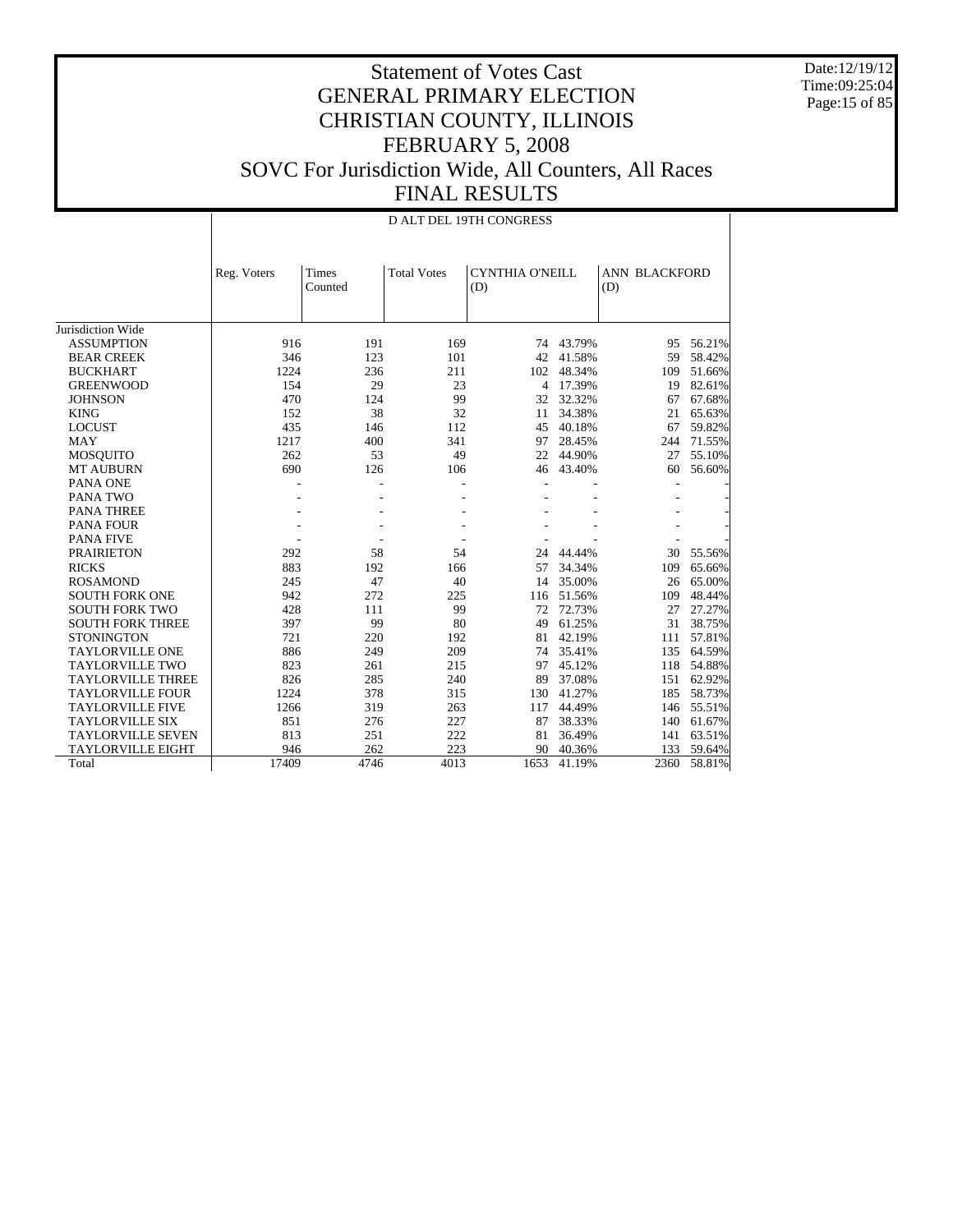Date:12/19/12 Time:09:25:04 Page:16 of 85

# Statement of Votes Cast GENERAL PRIMARY ELECTION CHRISTIAN COUNTY, ILLINOIS FEBRUARY 5, 2008 SOVC For Jurisdiction Wide, All Counters, All Races FINAL RESULTS

D REPRESENTATIVE 98TH DIST

|                          | Reg. Voters | Times   | <b>Total Votes</b> | <b>GARY HANNIG (D)</b> |
|--------------------------|-------------|---------|--------------------|------------------------|
|                          |             | Counted |                    |                        |
|                          |             |         |                    |                        |
| Jurisdiction Wide        |             |         |                    |                        |
| <b>ASSUMPTION</b>        | 916         | 191     | 166                | 166 100.00%            |
| <b>BEAR CREEK</b>        | 346         | 122     | 104                | 104 100.00%            |
| <b>BUCKHART</b>          |             |         |                    |                        |
| <b>GREENWOOD</b>         | 154         | 29      | 22                 | 22 100.00%             |
| <b>JOHNSON</b>           | 470         | 124     | 102                | 102 100.00%            |
| <b>KING</b>              | 152         | 38      | 34                 | 34 100.00%             |
| <b>LOCUST</b>            | 435         | 146     | 125                | 125 100.00%            |
| <b>MAY</b>               | 146         | 49      | 40                 | 40 100.00%             |
| <b>MOSQUITO</b>          |             |         |                    |                        |
| <b>MT AUBURN</b>         |             |         |                    |                        |
| PANA ONE                 | 667         | 172     | 150                | 150 100.00%            |
| PANA TWO                 | 1315        | 309     | 272                | 272 100.00%            |
| <b>PANA THREE</b>        | 742         | 188     | 167                | 167 100.00%            |
| <b>PANA FOUR</b>         | 636         | 156     | 149                | 149 100.00%            |
| <b>PANA FIVE</b>         | 503         | 99      | 88                 | 88 100.00%             |
| <b>PRAIRIETON</b>        |             |         |                    | ä,                     |
| <b>RICKS</b>             | 883         | 191     | 174                | 174 100.00%            |
| <b>ROSAMOND</b>          | 245         | 47      | 41                 | 41 100.00%             |
| <b>SOUTH FORK ONE</b>    | 942         | 272     | 225                | 225 100.00%            |
| <b>SOUTH FORK TWO</b>    | 428         | 111     | 94                 | 94 100.00%             |
| <b>SOUTH FORK THREE</b>  | 397         | 99      | 86                 | 86 100.00%             |
| <b>STONINGTON</b>        |             |         |                    |                        |
| <b>TAYLORVILLE ONE</b>   | 886         | 249     | 216                | 216 100.00%            |
| <b>TAYLORVILLE TWO</b>   | 823         | 260     | 220                | 220 100.00%            |
| <b>TAYLORVILLE THREE</b> | 826         | 285     | 235                | 235 100.00%            |
| <b>TAYLORVILLE FOUR</b>  | 1224        | 377     | 322                | 322 100.00%            |
| <b>TAYLORVILLE FIVE</b>  | 1266        | 319     | 272                | 272 100.00%            |
| <b>TAYLORVILLE SIX</b>   | 851         | 275     | 233                | 233 100.00%            |
| <b>TAYLORVILLE SEVEN</b> | 813         | 251     | 225                | 225 100.00%            |
| <b>TAYLORVILLE EIGHT</b> | 925         | 255     | 228                | 228 100.00%            |
| Total                    | 16991       | 4614    | 3990               | 3990 100.00%           |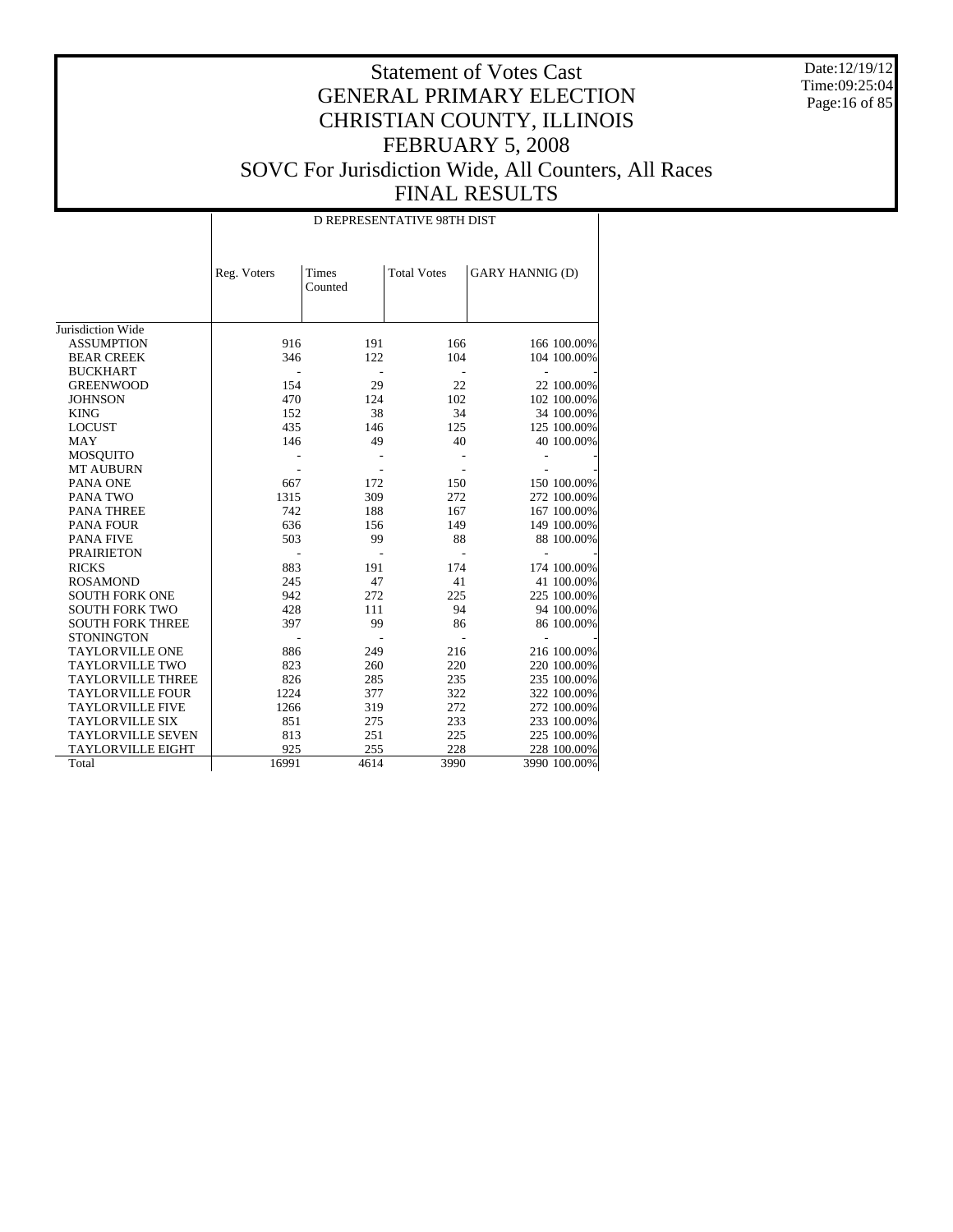Date:12/19/12 Time:09:25:04 Page:17 of 85

|                          |             | <b>D STATE'S ATTORNEY</b> |                    |                  |        |                              |            |  |  |  |  |
|--------------------------|-------------|---------------------------|--------------------|------------------|--------|------------------------------|------------|--|--|--|--|
|                          | Reg. Voters | Times<br>Counted          | <b>Total Votes</b> | DAN MARKWELL (D) |        | <b>THOMAS O FINKS</b><br>(D) |            |  |  |  |  |
| Jurisdiction Wide        |             |                           |                    |                  |        |                              |            |  |  |  |  |
| <b>ASSUMPTION</b>        | 916         | 191                       | 176                | 76               | 43.18% | 100                          | 56.82%     |  |  |  |  |
| <b>BEAR CREEK</b>        | 346         | 122                       | 115                | 50               | 43.48% | 65                           | 56.52%     |  |  |  |  |
| <b>BUCKHART</b>          | 1224        | 235                       | 220                | 105              | 47.73% | 115                          | 52.27%     |  |  |  |  |
| <b>GREENWOOD</b>         | 154         | 29                        | 26                 | 12               | 46.15% |                              | 14 53.85%  |  |  |  |  |
| <b>JOHNSON</b>           | 470         | 124                       | 120                | 44               | 36.67% |                              | 76 63.33%  |  |  |  |  |
| <b>KING</b>              | 152         | 38                        | 34                 | 17               | 50.00% | 17                           | 50.00%     |  |  |  |  |
| <b>LOCUST</b>            | 435         | 146                       | 144                | 65               | 45.14% | 79                           | 54.86%     |  |  |  |  |
| <b>MAY</b>               | 1217        | 396                       | 382                | 182              | 47.64% | 200                          | 52.36%     |  |  |  |  |
| <b>MOSQUITO</b>          | 262         | 53                        | 48                 | 28               | 58.33% | 20                           | 41.67%     |  |  |  |  |
| <b>MT AUBURN</b>         | 690         | 125                       | 109                | 46               | 42.20% | 63                           | 57.80%     |  |  |  |  |
| PANA ONE                 | 667         | 172                       | 163                | 51               | 31.29% | 112                          | 68.71%     |  |  |  |  |
| PANA TWO                 | 1315        | 309                       | 298                | 98               | 32.89% | 200                          | 67.11%     |  |  |  |  |
| <b>PANA THREE</b>        | 742         | 188                       | 173                | 63               | 36.42% | 110                          | 63.58%     |  |  |  |  |
| <b>PANA FOUR</b>         | 636         | 156                       | 154                | 65               | 42.21% | 89                           | 57.79%     |  |  |  |  |
| <b>PANA FIVE</b>         | 503         | 99                        | 94                 | 22               | 23.40% | 72                           | 76.60%     |  |  |  |  |
| <b>PRAIRIETON</b>        | 292         | 58                        | 56                 | 28               | 50.00% | 28                           | 50.00%     |  |  |  |  |
| <b>RICKS</b>             | 883         | 191                       | 182                | 56               | 30.77% | 126                          | 69.23%     |  |  |  |  |
| <b>ROSAMOND</b>          | 245         | 47                        | 47                 | 20               | 42.55% | 27                           | 57.45%     |  |  |  |  |
| <b>SOUTH FORK ONE</b>    | 942         | 272                       | 255                | 113              | 44.31% | 142                          | 55.69%     |  |  |  |  |
| <b>SOUTH FORK TWO</b>    | 428         | 111                       | 98                 | 35               | 35.71% | 63                           | 64.29%     |  |  |  |  |
| <b>SOUTH FORK THREE</b>  | 397         | 99                        | 92                 | 33               | 35.87% | 59                           | 64.13%     |  |  |  |  |
| <b>STONINGTON</b>        | 721         | 220                       | 216                | 104              | 48.15% |                              | 112 51.85% |  |  |  |  |
| <b>TAYLORVILLE ONE</b>   | 886         | 249                       | 235                | 89               | 37.87% |                              | 146 62.13% |  |  |  |  |
| <b>TAYLORVILLE TWO</b>   | 823         | 260                       | 248                | 93               | 37.50% |                              | 155 62.50% |  |  |  |  |
| <b>TAYLORVILLE THREE</b> | 826         | 285                       | 280                | 117              | 41.79% | 163                          | 58.21%     |  |  |  |  |
| <b>TAYLORVILLE FOUR</b>  | 1224        | 377                       | 365                | 150              | 41.10% | 215                          | 58.90%     |  |  |  |  |
| <b>TAYLORVILLE FIVE</b>  | 1266        | 319                       | 305                | 161              | 52.79% | 144                          | 47.21%     |  |  |  |  |
| <b>TAYLORVILLE SIX</b>   | 851         | 275                       | 272                | 118              | 43.38% | 154                          | 56.62%     |  |  |  |  |
| <b>TAYLORVILLE SEVEN</b> | 813         | 251                       | 241                | 70               | 29.05% | 171                          | 70.95%     |  |  |  |  |
| <b>TAYLORVILLE EIGHT</b> | 946         | 261                       | 251                | 92               | 36.65% | 159                          | 63.35%     |  |  |  |  |
| Total                    | 21272       | 5658                      | 5399               | 2203             | 40.80% | 3196                         | 59.20%     |  |  |  |  |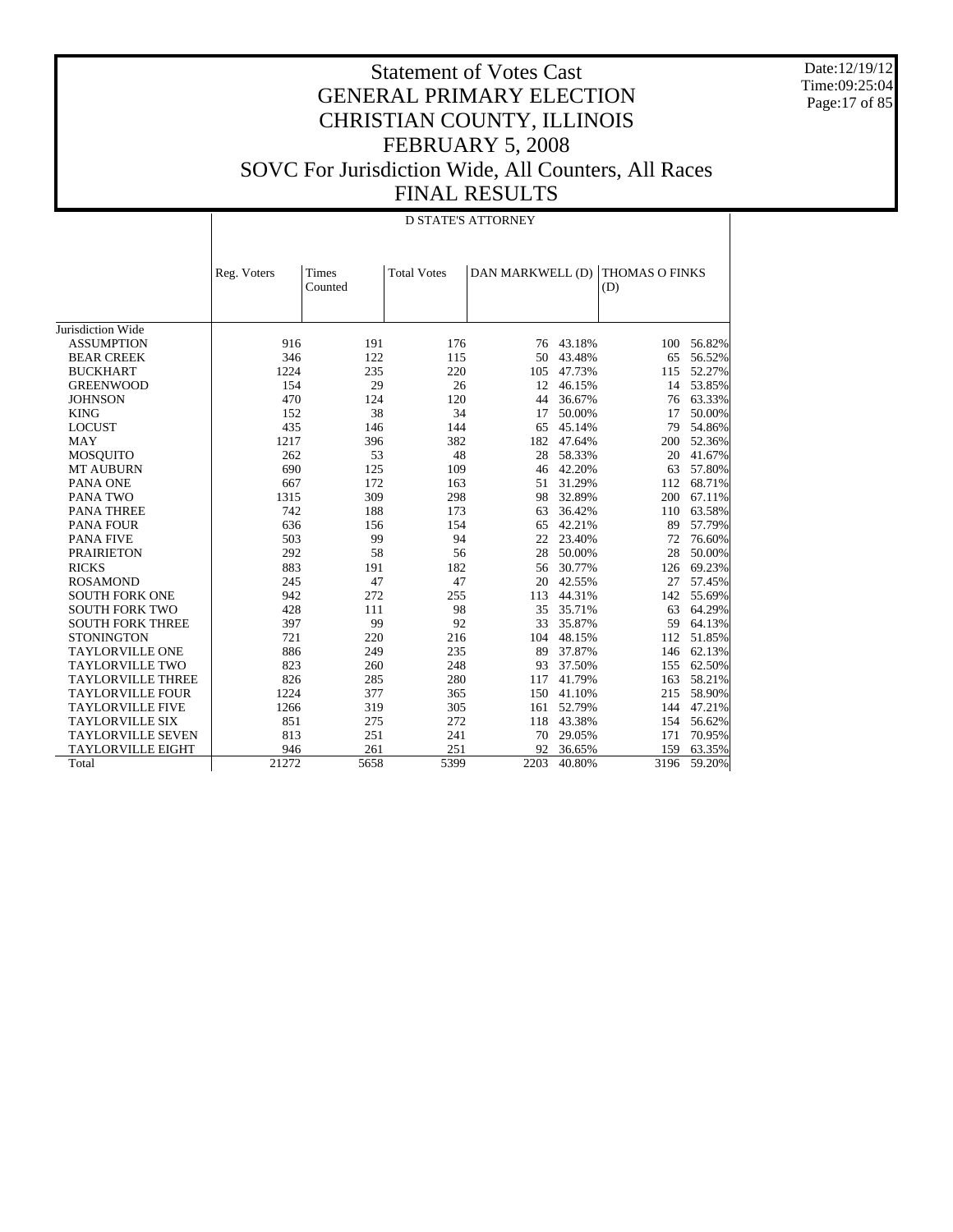Date:12/19/12 Time:09:25:04 Page:18 of 85

# Statement of Votes Cast GENERAL PRIMARY ELECTION CHRISTIAN COUNTY, ILLINOIS FEBRUARY 5, 2008 SOVC For Jurisdiction Wide, All Counters, All Races FINAL RESULTS

#### D CIRCUIT CLERK

|                          | Reg. Voters | Times   | <b>Total Votes</b> | TANYA S RENO (D) |        | <b>JULIE MAYER (D)</b> |        | LIZ ELLIS (D) |        |
|--------------------------|-------------|---------|--------------------|------------------|--------|------------------------|--------|---------------|--------|
|                          |             | Counted |                    |                  |        |                        |        |               |        |
|                          |             |         |                    |                  |        |                        |        |               |        |
|                          |             |         |                    |                  |        |                        |        |               |        |
| Jurisdiction Wide        |             |         |                    |                  |        |                        |        |               |        |
| <b>ASSUMPTION</b>        | 916         | 191     | 178                | 37               | 20.79% | 108                    | 60.67% | 33            | 18.54% |
| <b>BEAR CREEK</b>        | 346         | 122     | 114                | 33               | 28.95% | 54                     | 47.37% | 27            | 23.68% |
| <b>BUCKHART</b>          | 1224        | 235     | 223                | 36               | 16.14% | 127                    | 56.95% | 60            | 26.91% |
| <b>GREENWOOD</b>         | 154         | 29      | 25                 | 5                | 20.00% | 13                     | 52.00% | 7             | 28.00% |
| <b>JOHNSON</b>           | 470         | 124     | 119                | 26               | 21.85% | 53                     | 44.54% | 40            | 33.61% |
| <b>KING</b>              | 152         | 38      | 35                 | 9                | 25.71% | 20                     | 57.14% | 6             | 17.14% |
| <b>LOCUST</b>            | 435         | 146     | 142                | 45               | 31.69% | 59                     | 41.55% | 38            | 26.76% |
| <b>MAY</b>               | 1217        | 396     | 388                | 97               | 25.00% | 160                    | 41.24% | 131           | 33.76% |
| <b>MOSQUITO</b>          | 262         | 53      | 50                 | 10               | 20.00% | 24                     | 48.00% | 16            | 32.00% |
| <b>MT AUBURN</b>         | 690         | 125     | 111                | 22               | 19.82% | 66                     | 59.46% | 23            | 20.72% |
| PANA ONE                 | 667         | 172     | 163                | 37               | 22.70% | 98                     | 60.12% | 28            | 17.18% |
| PANA TWO                 | 1315        | 309     | 297                | 89               | 29.97% | 137                    | 46.13% | 71            | 23.91% |
| <b>PANA THREE</b>        | 742         | 188     | 174                | 33               | 18.97% | 109                    | 62.64% | 32            | 18.39% |
| PANA FOUR                | 636         | 156     | 152                | 36               | 23.68% | 86                     | 56.58% | 30            | 19.74% |
| <b>PANA FIVE</b>         | 503         | 99      | 89                 | 21               | 23.60% | 49                     | 55.06% | 19            | 21.35% |
| <b>PRAIRIETON</b>        | 292         | 58      | 55                 | 11               | 20.00% | 32                     | 58.18% | 12            | 21.82% |
| <b>RICKS</b>             | 883         | 191     | 181                | 26               | 14.36% | 102                    | 56.35% | 53            | 29.28% |
| <b>ROSAMOND</b>          | 245         | 47      | 43                 | 13               | 30.23% | 19                     | 44.19% | 11            | 25.58% |
| <b>SOUTH FORK ONE</b>    | 942         | 272     | 261                | 67               | 25.67% | 143                    | 54.79% | 51            | 19.54% |
| <b>SOUTH FORK TWO</b>    | 428         | 111     | 101                | 17               | 16.83% | 60                     | 59.41% | 24            | 23.76% |
| <b>SOUTH FORK THREE</b>  | 397         | 99      | 97                 | 25               | 25.77% | 55                     | 56.70% | 17            | 17.53% |
| <b>STONINGTON</b>        | 721         | 220     | 216                | 44               | 20.37% | 73                     | 33.80% | 99            | 45.83% |
| <b>TAYLORVILLE ONE</b>   | 886         | 249     | 238                | 70               | 29.41% | 123                    | 51.68% | 45            | 18.91% |
| <b>TAYLORVILLE TWO</b>   | 823         | 260     | 253                | 82               | 32.41% | 98                     | 38.74% | 73            | 28.85% |
| <b>TAYLORVILLE THREE</b> | 826         | 285     | 281                | 88               | 31.32% | 110                    | 39.15% | 83            | 29.54% |
| <b>TAYLORVILLE FOUR</b>  | 1224        | 377     | 371                | 117              | 31.54% | 151                    | 40.70% | 103           | 27.76% |
| <b>TAYLORVILLE FIVE</b>  | 1266        | 319     | 308                | 121              | 39.29% | 108                    | 35.06% | 79            | 25.65% |
| <b>TAYLORVILLE SIX</b>   | 851         | 275     | 271                | 101              | 37.27% | 101                    | 37.27% | 69            | 25.46% |
| <b>TAYLORVILLE SEVEN</b> | 813         | 251     | 242                | 72               | 29.75% | 110                    | 45.45% | 60            | 24.79% |
| <b>TAYLORVILLE EIGHT</b> | 946         | 261     | 257                | 83               | 32.30% | 106                    | 41.25% | 68            | 26.46% |
| Total                    | 21272       | 5658    | 5435               | 1473             | 27.10% | 2554                   | 46.99% | 1408          | 25.91% |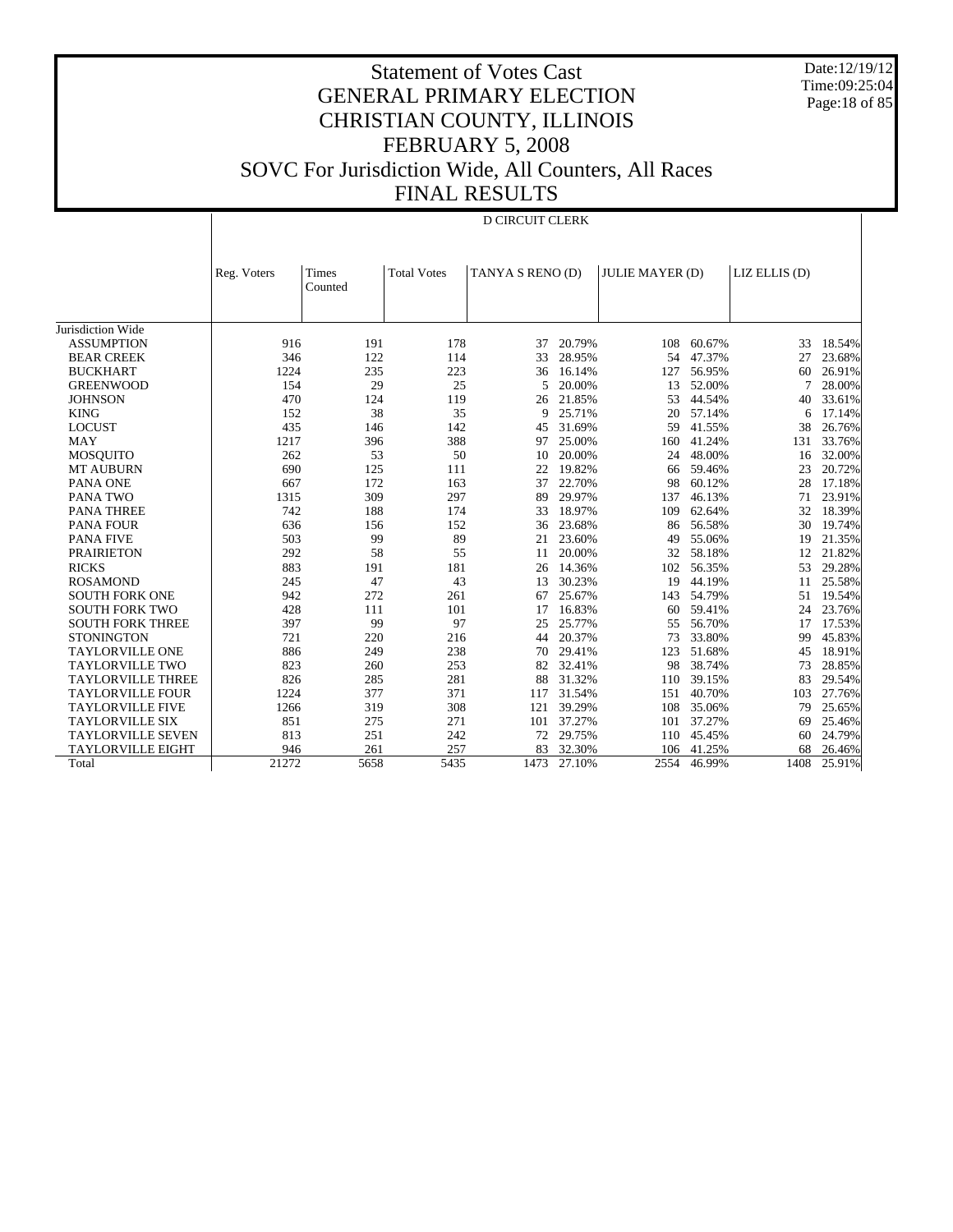Date:12/19/12 Time:09:25:04 Page:19 of 85

# Statement of Votes Cast GENERAL PRIMARY ELECTION CHRISTIAN COUNTY, ILLINOIS FEBRUARY 5, 2008 SOVC For Jurisdiction Wide, All Counters, All Races FINAL RESULTS

D CORONER

|                          | Reg. Voters | Times   | <b>Total Votes</b> | AMY WINANS (D) |
|--------------------------|-------------|---------|--------------------|----------------|
|                          |             | Counted |                    |                |
|                          |             |         |                    |                |
|                          |             |         |                    |                |
| Jurisdiction Wide        |             |         |                    |                |
| <b>ASSUMPTION</b>        | 916         | 191     | 168                | 168 100.00%    |
| <b>BEAR CREEK</b>        | 346         | 122     | 107                | 107 100.00%    |
| <b>BUCKHART</b>          | 1224        | 235     | 205                | 205 100.00%    |
| <b>GREENWOOD</b>         | 154         | 29      | 23                 | 23 100.00%     |
| <b>JOHNSON</b>           | 470         | 124     | 111                | 111 100.00%    |
| <b>KING</b>              | 152         | 38      | 36                 | 36 100.00%     |
| <b>LOCUST</b>            | 435         | 146     | 132                | 132 100.00%    |
| MAY                      | 1217        | 396     | 366                | 366 100.00%    |
| MOSQUITO                 | 262         | 53      | 49                 | 49 100.00%     |
| <b>MT AUBURN</b>         | 690         | 125     | 108                | 108 100.00%    |
| PANA ONE                 | 667         | 172     | 149                | 149 100.00%    |
| PANA TWO                 | 1315        | 309     | 279                | 279 100.00%    |
| <b>PANA THREE</b>        | 742         | 188     | 157                | 157 100.00%    |
| <b>PANA FOUR</b>         | 636         | 156     | 144                | 144 100.00%    |
| <b>PANA FIVE</b>         | 503         | 99      | 92                 | 92 100.00%     |
| <b>PRAIRIETON</b>        | 292         | 58      | 51                 | 51 100.00%     |
| <b>RICKS</b>             | 883         | 191     | 177                | 177 100.00%    |
| <b>ROSAMOND</b>          | 245         | 47      | 41                 | 41 100.00%     |
| <b>SOUTH FORK ONE</b>    | 942         | 272     | 230                | 230 100.00%    |
| <b>SOUTH FORK TWO</b>    | 428         | 111     | 85                 | 85 100.00%     |
| <b>SOUTH FORK THREE</b>  | 397         | 99      | 85                 | 85 100.00%     |
| <b>STONINGTON</b>        | 721         | 220     | 198                | 198 100.00%    |
| <b>TAYLORVILLE ONE</b>   | 886         | 249     | 225                | 225 100.00%    |
| <b>TAYLORVILLE TWO</b>   | 823         | 260     | 234                | 234 100.00%    |
| <b>TAYLORVILLE THREE</b> | 826         | 285     | 250                | 250 100.00%    |
| <b>TAYLORVILLE FOUR</b>  | 1224        | 377     | 335                | 335 100.00%    |
| <b>TAYLORVILLE FIVE</b>  | 1266        | 319     | 288                | 288 100.00%    |
| <b>TAYLORVILLE SIX</b>   | 851         | 275     | 245                | 245 100.00%    |
| <b>TAYLORVILLE SEVEN</b> | 813         | 251     | 226                | 226 100.00%    |
| <b>TAYLORVILLE EIGHT</b> | 946         | 261     | 242                | 242 100.00%    |
| Total                    | 21272       | 5658    | 5038               | 5038 100.00%   |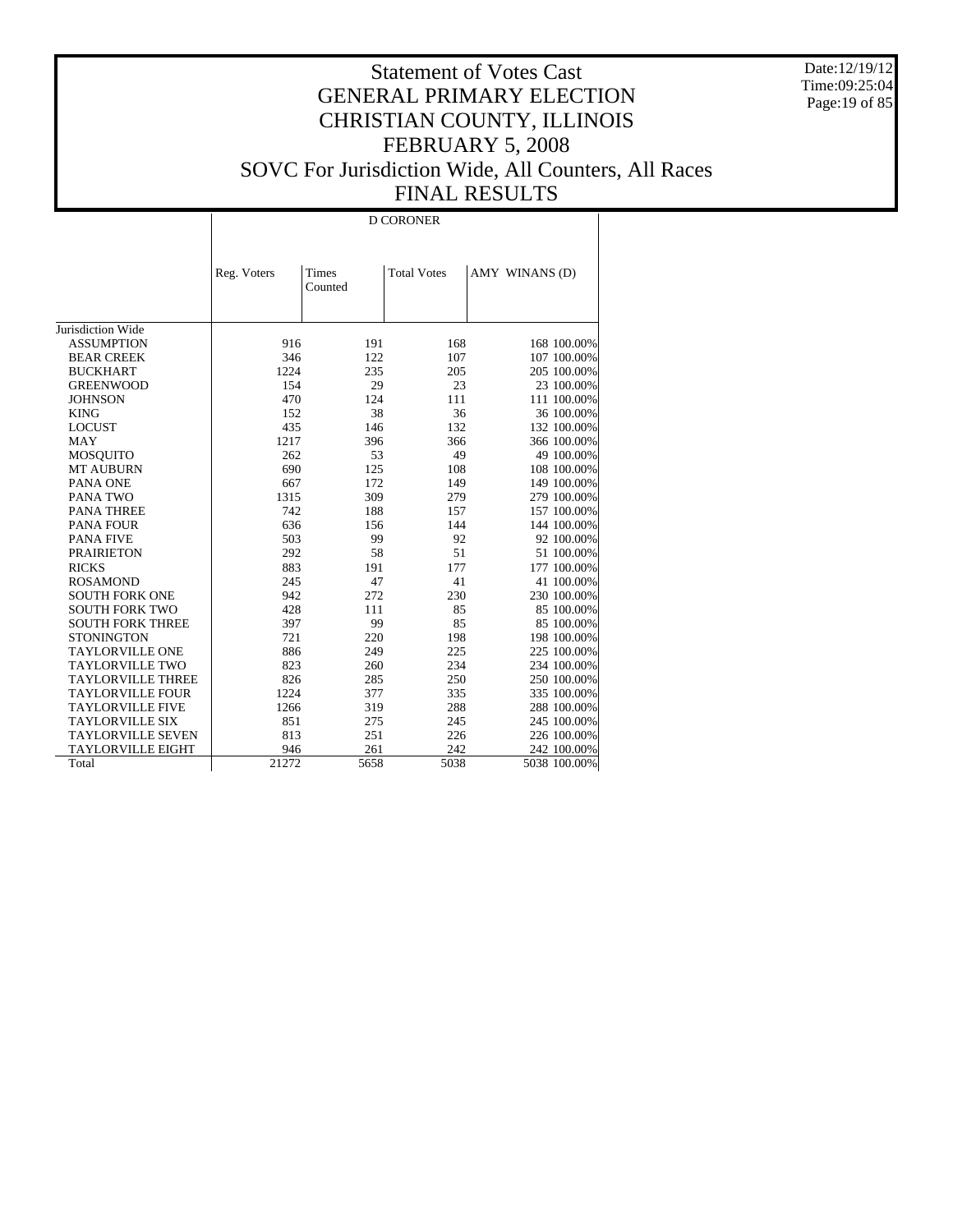Date:12/19/12 Time:09:25:04 Page: 20 of 85

#### Statement of Votes Cast GENERAL PRIMARY ELECTION CHRISTIAN COUNTY, ILLINOIS FEBRUARY 5, 2008 SOVC For Jurisdiction Wide, All Counters, All Races FINAL RESULTS

 $\overline{D}$  COUNTY BOARD DIST

|                          |             | D COUNTY BOARD DIST T   |                    |                   |             |                |            |  |  |  |  |
|--------------------------|-------------|-------------------------|--------------------|-------------------|-------------|----------------|------------|--|--|--|--|
|                          | Reg. Voters | <b>Times</b><br>Counted | <b>Total Votes</b> | JOHN C CURTIN (D) |             | TONY WOODS (D) |            |  |  |  |  |
| Jurisdiction Wide        |             |                         |                    |                   |             |                |            |  |  |  |  |
| <b>ASSUMPTION</b>        | 916         | 191                     | 295                |                   | 136 46.10%  |                | 159 53.90% |  |  |  |  |
| <b>BEAR CREEK</b>        |             |                         |                    |                   |             |                |            |  |  |  |  |
| <b>BUCKHART</b>          |             |                         |                    |                   |             |                |            |  |  |  |  |
| <b>GREENWOOD</b>         |             |                         |                    |                   |             |                |            |  |  |  |  |
| <b>JOHNSON</b>           |             |                         |                    |                   |             |                |            |  |  |  |  |
| <b>KING</b>              |             |                         |                    |                   |             |                |            |  |  |  |  |
| <b>LOCUST</b>            |             |                         |                    |                   |             |                |            |  |  |  |  |
| <b>MAY</b>               | 1217        | 396                     | 576                | 311               | 53.99%      | 265            | 46.01%     |  |  |  |  |
| <b>MOSQUITO</b>          | 262         | 53                      | 74                 | 43                | 58.11%      | 31             | 41.89%     |  |  |  |  |
| <b>MT AUBURN</b>         | 690         | 125                     | 168                | 92                | 54.76%      | 76             | 45.24%     |  |  |  |  |
| PANA ONE                 |             |                         |                    |                   |             |                |            |  |  |  |  |
| PANA TWO                 |             |                         |                    |                   |             |                |            |  |  |  |  |
| <b>PANA THREE</b>        |             |                         |                    |                   |             |                |            |  |  |  |  |
| <b>PANA FOUR</b>         | 636         | 156                     | 228                | 126               | 55.26%      | 102            | 44.74%     |  |  |  |  |
| <b>PANA FIVE</b>         | 503         | 99                      | 155                | 85                | 54.84%      | 70             | 45.16%     |  |  |  |  |
| <b>PRAIRIETON</b>        | 292         | 58                      | 89                 | 45                | 50.56%      | 44             | 49.44%     |  |  |  |  |
| <b>RICKS</b>             |             |                         |                    |                   |             |                |            |  |  |  |  |
| <b>ROSAMOND</b>          |             |                         |                    |                   |             |                |            |  |  |  |  |
| <b>SOUTH FORK ONE</b>    |             |                         |                    |                   |             |                |            |  |  |  |  |
| <b>SOUTH FORK TWO</b>    |             |                         |                    |                   |             |                |            |  |  |  |  |
| <b>SOUTH FORK THREE</b>  |             |                         |                    |                   |             |                |            |  |  |  |  |
| <b>STONINGTON</b>        | 721         | 220                     | 327                | 169               | 51.68%      | 158            | 48.32%     |  |  |  |  |
| <b>TAYLORVILLE ONE</b>   |             |                         |                    |                   |             |                |            |  |  |  |  |
| <b>TAYLORVILLE TWO</b>   |             |                         |                    |                   |             |                |            |  |  |  |  |
| <b>TAYLORVILLE THREE</b> |             |                         |                    |                   |             |                |            |  |  |  |  |
| <b>TAYLORVILLE FOUR</b>  |             |                         |                    |                   |             |                |            |  |  |  |  |
| <b>TAYLORVILLE FIVE</b>  |             |                         |                    |                   |             |                |            |  |  |  |  |
| <b>TAYLORVILLE SIX</b>   |             |                         |                    |                   |             |                |            |  |  |  |  |
| <b>TAYLORVILLE SEVEN</b> |             |                         |                    |                   |             |                |            |  |  |  |  |
| <b>TAYLORVILLE EIGHT</b> |             |                         |                    |                   |             |                |            |  |  |  |  |
| Total                    | 5237        | 1298                    | 1912               |                   | 1007 52.67% | 905            | 47.33%     |  |  |  |  |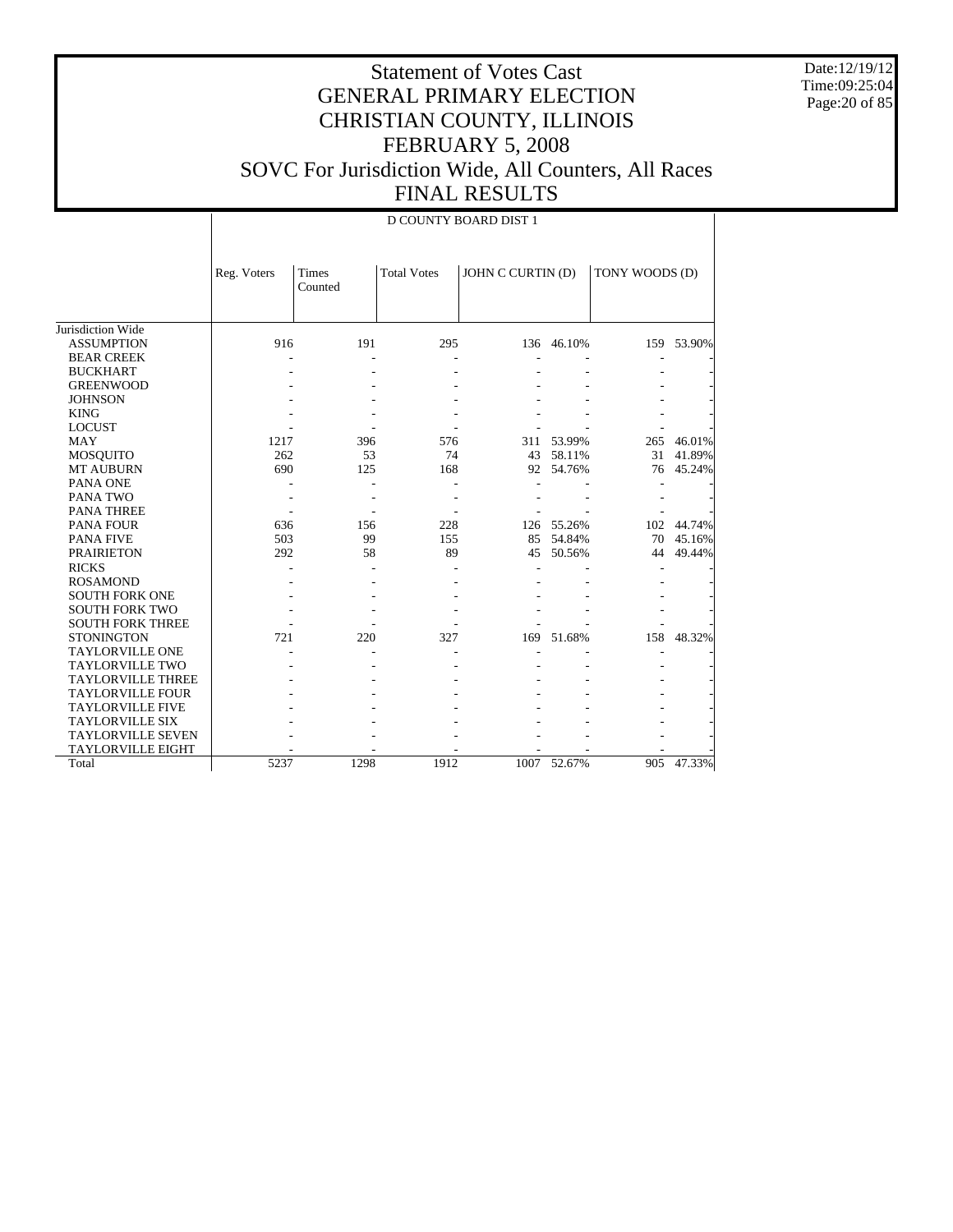Date:12/19/12 Time:09:25:04 Page:21 of 85

| D COUNTY BOARD DIST 2 |  |
|-----------------------|--|

|                          | Reg. Voters | <b>Times</b><br>Counted | <b>Total Votes</b>       | ERIC W RIVA (D)<br>(D) |        | <b>CHAS DECLERCK</b> |            | CHAD MICHEL (D) |        |
|--------------------------|-------------|-------------------------|--------------------------|------------------------|--------|----------------------|------------|-----------------|--------|
| Jurisdiction Wide        |             |                         |                          |                        |        |                      |            |                 |        |
| <b>ASSUMPTION</b>        |             |                         |                          |                        |        |                      |            |                 |        |
| <b>BEAR CREEK</b>        |             |                         |                          |                        |        |                      |            |                 |        |
| <b>BUCKHART</b>          | 1224        | 235                     | 412                      | 79                     | 19.17% | 177                  | 42.96%     | 156             | 37.86% |
| <b>GREENWOOD</b>         |             |                         | $\overline{\phantom{a}}$ |                        |        |                      |            |                 |        |
| <b>JOHNSON</b>           |             |                         |                          |                        |        |                      |            |                 |        |
| <b>KING</b>              | 152         | 38                      | 65                       | 17                     | 26.15% | 27                   | 41.54%     | 21              | 32.31% |
| <b>LOCUST</b>            |             |                         |                          |                        |        |                      |            |                 |        |
| <b>MAY</b>               |             |                         |                          |                        |        |                      |            |                 |        |
| <b>MOSQUITO</b>          |             |                         |                          |                        |        |                      |            |                 |        |
| <b>MT AUBURN</b>         |             |                         |                          |                        |        |                      |            |                 |        |
| PANA ONE                 |             |                         |                          |                        |        |                      |            |                 |        |
| PANA TWO                 |             |                         |                          |                        |        |                      |            |                 |        |
| <b>PANA THREE</b>        |             |                         |                          |                        |        |                      |            |                 |        |
| <b>PANA FOUR</b>         |             |                         |                          |                        |        |                      |            |                 |        |
| <b>PANA FIVE</b>         |             |                         |                          |                        |        |                      |            |                 |        |
| <b>PRAIRIETON</b>        |             |                         |                          |                        |        |                      |            |                 |        |
| <b>RICKS</b>             |             |                         |                          |                        |        |                      |            |                 |        |
| <b>ROSAMOND</b>          |             |                         |                          |                        |        |                      |            |                 |        |
| <b>SOUTH FORK ONE</b>    | 942         | 272                     | 473                      | 179                    | 37.84% | 105                  | 22.20%     | 189             | 39.96% |
| <b>SOUTH FORK TWO</b>    | 428         | 111                     | 184                      | 60                     | 32.61% | 50                   | 27.17%     | 74              | 40.22% |
| <b>SOUTH FORK THREE</b>  | 397         | 99                      | 170                      | 47                     | 27.65% | 55                   | 32.35%     | 68              | 40.00% |
| <b>STONINGTON</b>        |             |                         |                          |                        |        |                      |            |                 |        |
| <b>TAYLORVILLE ONE</b>   |             |                         |                          |                        |        |                      |            |                 |        |
| <b>TAYLORVILLE TWO</b>   |             |                         |                          |                        |        |                      |            |                 |        |
| <b>TAYLORVILLE THREE</b> |             |                         |                          |                        |        |                      |            |                 |        |
| <b>TAYLORVILLE FOUR</b>  | 1224        | 377                     | 640                      | 169                    | 26.41% | 237                  | 37.03%     | 234             | 36.56% |
| <b>TAYLORVILLE FIVE</b>  | 1266        | 319                     | 512                      | 118                    | 23.05% | 209                  | 40.82%     | 185             | 36.13% |
| TAYLORVILLE SIX          |             |                         |                          |                        |        |                      |            |                 |        |
| <b>TAYLORVILLE SEVEN</b> |             |                         |                          |                        |        |                      |            |                 |        |
| <b>TAYLORVILLE EIGHT</b> |             |                         |                          |                        |        |                      |            |                 |        |
| Total                    | 5633        | 1451                    | 2456                     | 669                    | 27.24% |                      | 860 35.02% | 927             | 37.74% |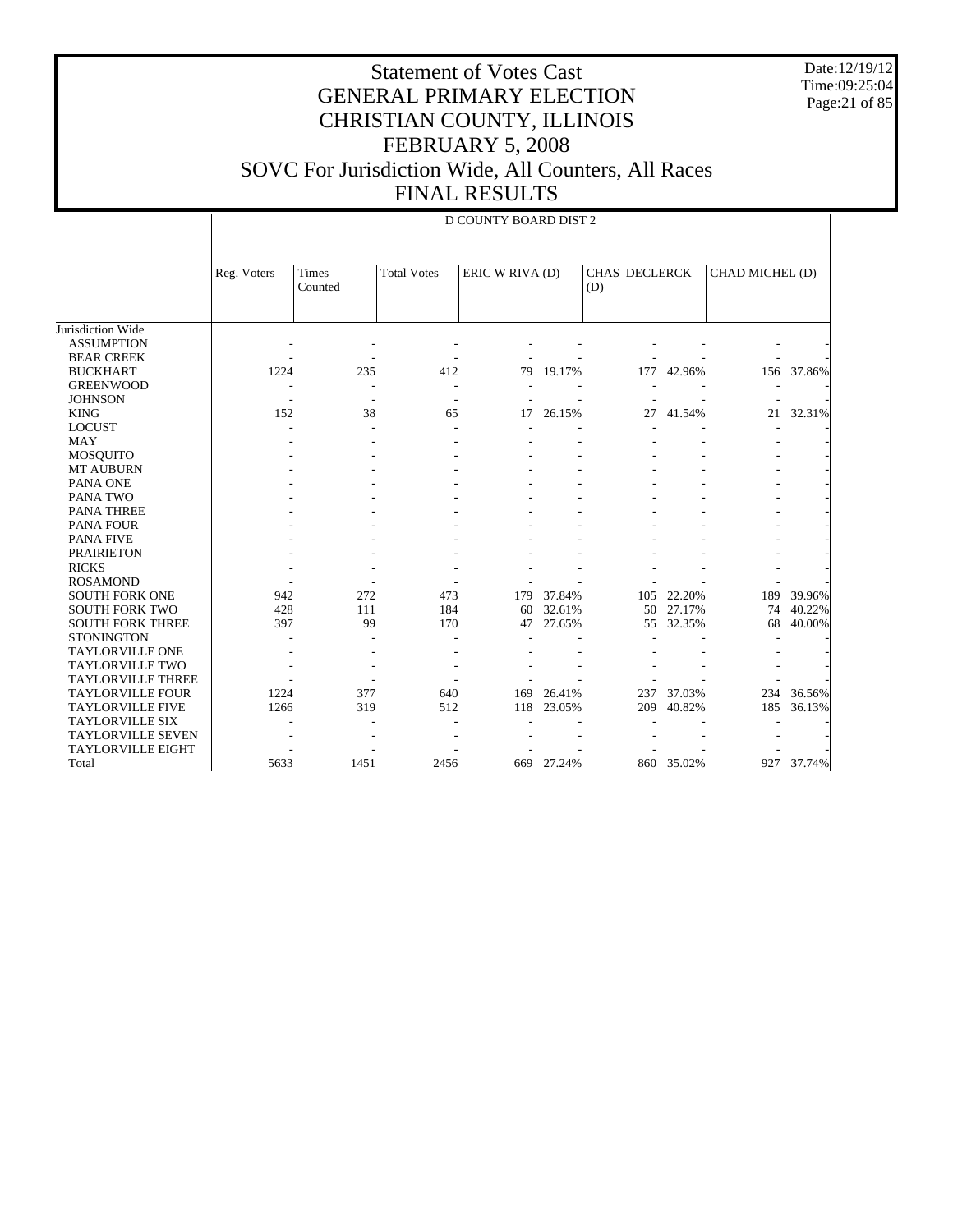Date:12/19/12 Time:09:25:04 Page:22 of 85

# Statement of Votes Cast GENERAL PRIMARY ELECTION CHRISTIAN COUNTY, ILLINOIS FEBRUARY 5, 2008 SOVC For Jurisdiction Wide, All Counters, All Races FINAL RESULTS

#### D COUNTY BOARD DIST 3

|                          |             | <b>Times</b> | <b>Total Votes</b> |               |              |
|--------------------------|-------------|--------------|--------------------|---------------|--------------|
|                          | Reg. Voters | Counted      |                    | M. STRAWN (D) |              |
|                          |             |              |                    |               |              |
|                          |             |              |                    |               |              |
| Jurisdiction Wide        |             |              |                    |               |              |
| <b>ASSUMPTION</b>        |             |              |                    |               |              |
| <b>BEAR CREEK</b>        |             |              |                    |               |              |
| <b>BUCKHART</b>          |             |              |                    |               |              |
| <b>GREENWOOD</b>         |             |              |                    |               |              |
| <b>JOHNSON</b>           |             |              |                    |               |              |
| <b>KING</b>              |             |              |                    |               |              |
| <b>LOCUST</b>            |             |              |                    |               |              |
| <b>MAY</b>               |             |              |                    |               |              |
| <b>MOSQUITO</b>          |             |              |                    |               |              |
| <b>MT AUBURN</b>         |             |              |                    |               |              |
| PANA ONE                 |             |              |                    |               |              |
| PANA TWO                 |             |              |                    |               |              |
| <b>PANA THREE</b>        |             |              |                    |               |              |
| <b>PANA FOUR</b>         |             |              |                    |               |              |
| <b>PANA FIVE</b>         |             |              |                    |               |              |
| <b>PRAIRIETON</b>        |             |              |                    |               |              |
| <b>RICKS</b>             |             |              |                    |               |              |
| <b>ROSAMOND</b>          |             |              |                    |               |              |
| <b>SOUTH FORK ONE</b>    |             |              |                    |               |              |
| <b>SOUTH FORK TWO</b>    |             |              |                    |               |              |
| <b>SOUTH FORK THREE</b>  |             |              |                    |               |              |
| <b>STONINGTON</b>        |             |              |                    |               |              |
| <b>TAYLORVILLE ONE</b>   | 886         | 249          | 196                |               | 196 100.00%  |
| <b>TAYLORVILLE TWO</b>   | 823         | 260          | 204                |               | 204 100.00%  |
| <b>TAYLORVILLE THREE</b> | 826         | 285          | 219                |               | 219 100.00%  |
| <b>TAYLORVILLE FOUR</b>  |             |              |                    |               |              |
| <b>TAYLORVILLE FIVE</b>  |             |              |                    |               |              |
| <b>TAYLORVILLE SIX</b>   | 851         | 275          | 222                |               | 222 100.00%  |
| <b>TAYLORVILLE SEVEN</b> | 813         | 251          | 203                |               | 203 100.00%  |
| <b>TAYLORVILLE EIGHT</b> | 946         | 261          | 217                |               | 217 100.00%  |
| Total                    | 5145        | 1581         | 1261               |               | 1261 100.00% |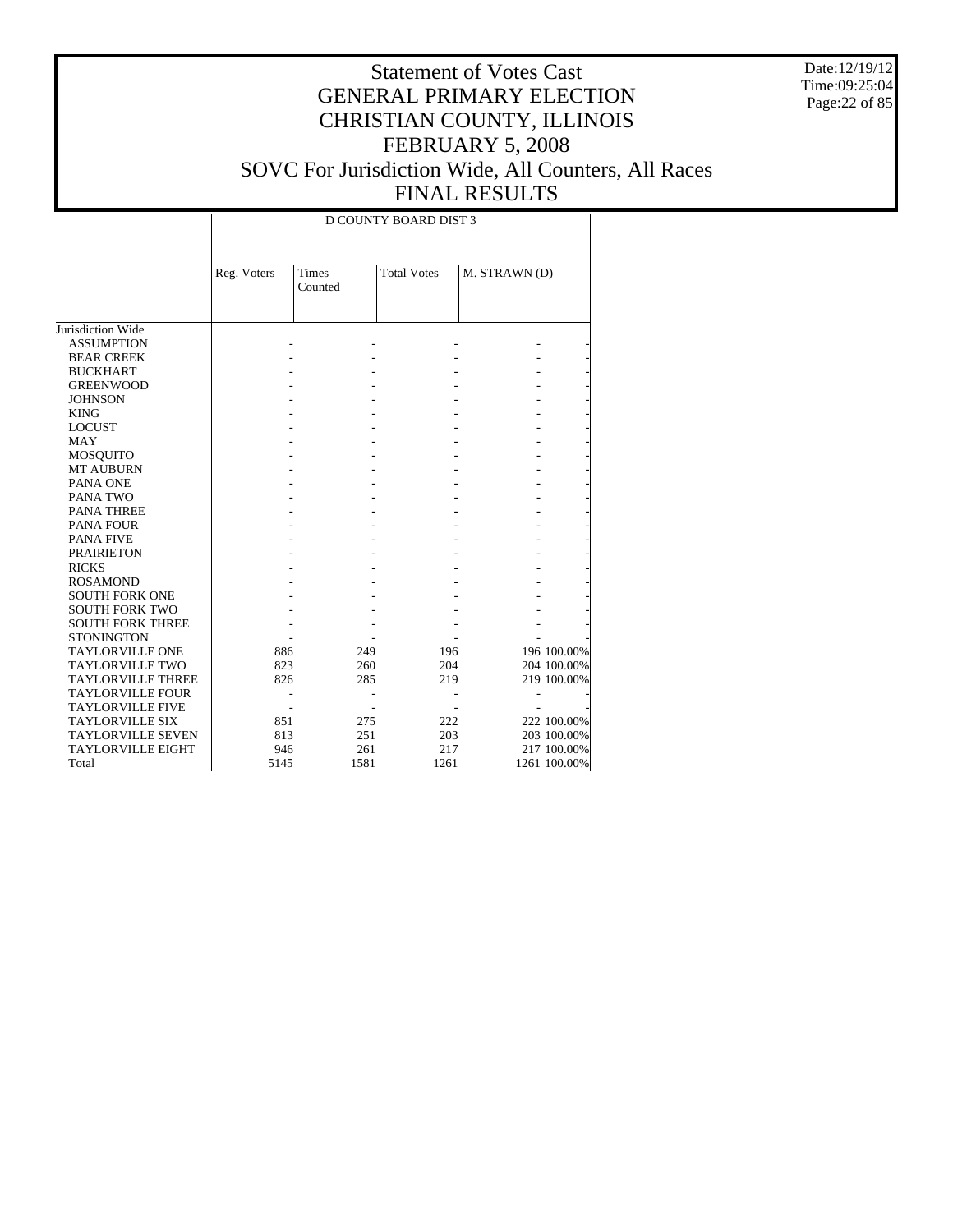Date:12/19/12 Time:09:25:04 Page:23 of 85

|                          |             |                  |                    | D COUNTY BOARD DIST 4         |        |                       |            |                             |        |
|--------------------------|-------------|------------------|--------------------|-------------------------------|--------|-----------------------|------------|-----------------------------|--------|
|                          | Reg. Voters | Times<br>Counted | <b>Total Votes</b> | <b>LAURA</b><br>WILKINSON (D) |        | PAUL C SCHMITZ<br>(D) |            | <b>BRIAN TARRANT</b><br>(D) |        |
| Jurisdiction Wide        |             |                  |                    |                               |        |                       |            |                             |        |
| <b>ASSUMPTION</b>        |             |                  |                    |                               |        |                       |            |                             |        |
| <b>BEAR CREEK</b>        | 346         | 122              | 198                | 100                           | 50.51% | 59                    | 29.80%     | 39                          | 19.70% |
| <b>BUCKHART</b>          |             |                  |                    |                               |        |                       |            |                             |        |
| <b>GREENWOOD</b>         | 154         | 29               | 40                 | 16                            | 40.00% | 15                    | 37.50%     | 9                           | 22.50% |
| <b>JOHNSON</b>           | 470         | 124              | 183                | 78                            | 42.62% | 59                    | 32.24%     | 46                          | 25.14% |
| <b>KING</b>              |             |                  |                    |                               |        | ٠                     |            |                             |        |
| <b>LOCUST</b>            | 435         | 146              | 237                | 92                            | 38.82% | 87                    | 36.71%     | 58                          | 24.47% |
| <b>MAY</b>               |             |                  |                    |                               |        |                       |            |                             |        |
| MOSQUITO                 |             |                  |                    |                               |        |                       |            |                             |        |
| <b>MT AUBURN</b>         |             |                  |                    |                               |        |                       |            |                             |        |
| PANA ONE                 | 667         | 172              | 291                | 92                            | 31.62% | 151                   | 51.89%     | 48                          | 16.49% |
| PANA TWO                 | 1315        | 309              | 542                | 209                           | 38.56% | 266                   | 49.08%     | 67                          | 12.36% |
| <b>PANA THREE</b>        | 742         | 188              | 313                | 116                           | 37.06% | 156                   | 49.84%     | 41                          | 13.10% |
| <b>PANA FOUR</b>         |             |                  |                    |                               |        |                       |            |                             |        |
| <b>PANA FIVE</b>         |             |                  |                    |                               |        |                       |            |                             |        |
| <b>PRAIRIETON</b>        |             |                  |                    |                               |        |                       |            |                             |        |
| <b>RICKS</b>             | 883         | 191              | 324                | 165                           | 50.93% | 98                    | 30.25%     | 61                          | 18.83% |
| <b>ROSAMOND</b>          | 245         | 47               | 74                 | 30                            | 40.54% | 25                    | 33.78%     | 19                          | 25.68% |
| <b>SOUTH FORK ONE</b>    |             |                  |                    |                               |        |                       |            |                             |        |
| <b>SOUTH FORK TWO</b>    |             |                  |                    |                               |        |                       |            |                             |        |
| <b>SOUTH FORK THREE</b>  |             |                  |                    |                               |        |                       |            |                             |        |
| <b>STONINGTON</b>        |             |                  |                    |                               |        |                       |            |                             |        |
| <b>TAYLORVILLE ONE</b>   |             |                  |                    |                               |        |                       |            |                             |        |
| <b>TAYLORVILLE TWO</b>   |             |                  |                    |                               |        |                       |            |                             |        |
| <b>TAYLORVILLE THREE</b> |             |                  |                    |                               |        |                       |            |                             |        |
| <b>TAYLORVILLE FOUR</b>  |             |                  |                    |                               |        |                       |            |                             |        |
| <b>TAYLORVILLE FIVE</b>  |             |                  |                    |                               |        |                       |            |                             |        |
| <b>TAYLORVILLE SIX</b>   |             |                  |                    |                               |        |                       |            |                             |        |
| <b>TAYLORVILLE SEVEN</b> |             |                  |                    |                               |        |                       |            |                             |        |
| <b>TAYLORVILLE EIGHT</b> |             |                  |                    |                               |        |                       |            |                             |        |
| Total                    | 5257        | 1328             | 2202               | 898                           | 40.78% |                       | 916 41.60% | 388                         | 17.62% |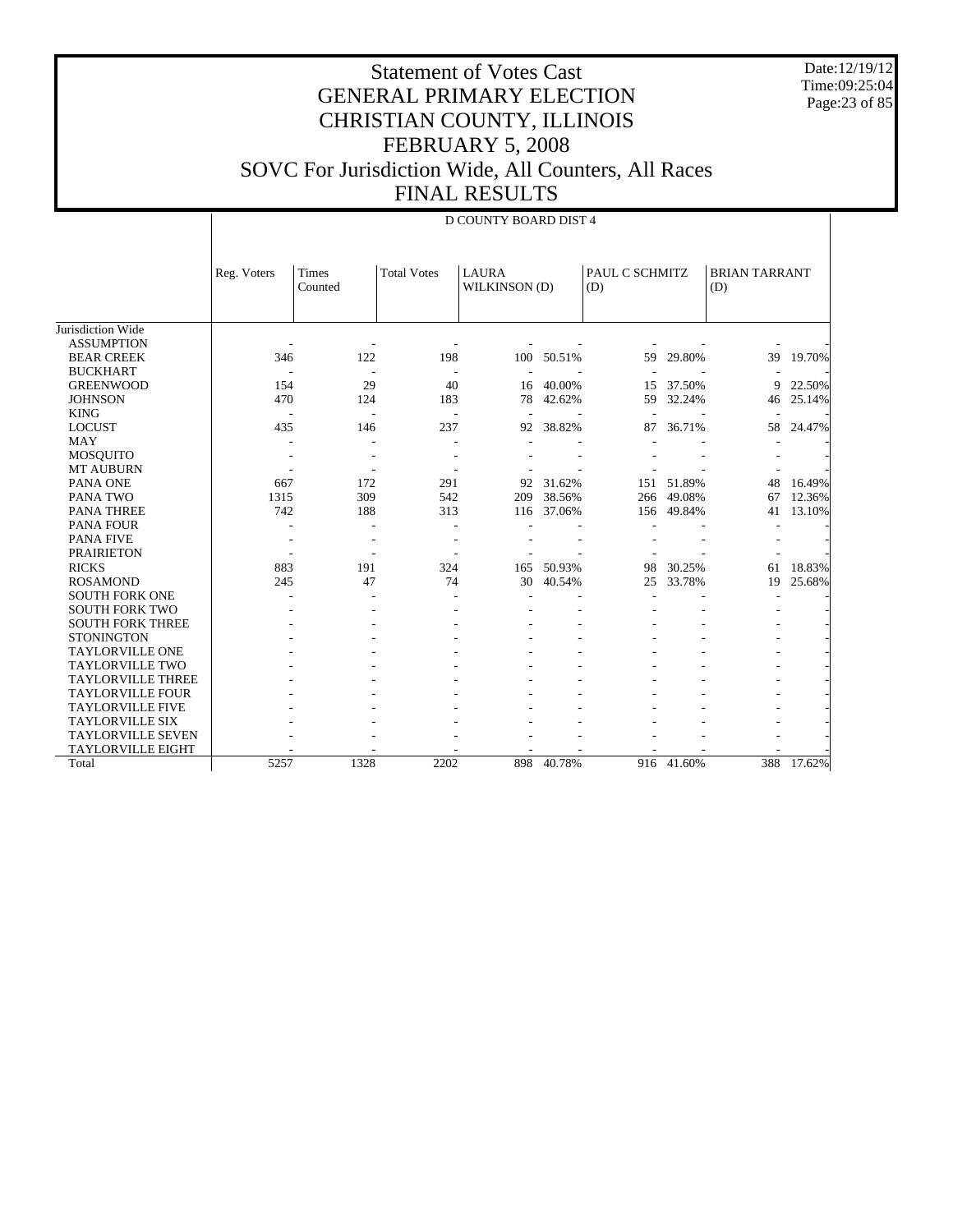Date:12/19/12 Time:09:25:04 Page:24 of 85

# Statement of Votes Cast GENERAL PRIMARY ELECTION CHRISTIAN COUNTY, ILLINOIS FEBRUARY 5, 2008 SOVC For Jurisdiction Wide, All Counters, All Races FINAL RESULTS

#### D BD OF REVIEW DIST 3

|                          | Reg. Voters | Times<br>Counted | <b>Total Votes</b> | JERRY W YOUNG (D) |              |
|--------------------------|-------------|------------------|--------------------|-------------------|--------------|
|                          |             |                  |                    |                   |              |
|                          |             |                  |                    |                   |              |
| Jurisdiction Wide        |             |                  |                    |                   |              |
| <b>ASSUMPTION</b>        |             |                  |                    |                   |              |
| <b>BEAR CREEK</b>        |             |                  |                    |                   |              |
| <b>BUCKHART</b>          |             |                  |                    |                   |              |
| <b>GREENWOOD</b>         |             |                  |                    |                   |              |
| <b>JOHNSON</b>           |             |                  |                    |                   |              |
| <b>KING</b>              |             |                  |                    |                   |              |
| <b>LOCUST</b>            |             |                  |                    |                   |              |
| <b>MAY</b>               |             |                  |                    |                   |              |
| <b>MOSQUITO</b>          |             |                  |                    |                   |              |
| <b>MT AUBURN</b>         |             |                  |                    |                   |              |
| PANA ONE                 |             |                  |                    |                   |              |
| PANA TWO                 |             |                  |                    |                   |              |
| <b>PANA THREE</b>        |             |                  |                    |                   |              |
| <b>PANA FOUR</b>         |             |                  |                    |                   |              |
| <b>PANA FIVE</b>         |             |                  |                    |                   |              |
| <b>PRAIRIETON</b>        |             |                  |                    |                   |              |
| <b>RICKS</b>             |             |                  |                    |                   |              |
| <b>ROSAMOND</b>          |             |                  |                    |                   |              |
| <b>SOUTH FORK ONE</b>    | 942         | 272              | 241                |                   | 241 100.00%  |
| <b>SOUTH FORK TWO</b>    | 428         | 111              | 95                 |                   | 95 100.00%   |
| <b>SOUTH FORK THREE</b>  | 397         | 99               | 87                 |                   | 87 100.00%   |
| <b>STONINGTON</b>        |             |                  |                    |                   |              |
| <b>TAYLORVILLE ONE</b>   |             |                  |                    |                   |              |
| <b>TAYLORVILLE TWO</b>   |             |                  |                    |                   |              |
| <b>TAYLORVILLE THREE</b> |             |                  |                    |                   |              |
| <b>TAYLORVILLE FOUR</b>  | 1224        | 377              | 299                |                   | 299 100.00%  |
| <b>TAYLORVILLE FIVE</b>  | 1266        | 319              | 258                |                   | 258 100.00%  |
| <b>TAYLORVILLE SIX</b>   | 851         | 275              | 217                |                   | 217 100.00%  |
| <b>TAYLORVILLE SEVEN</b> | 813         | 251              | 198                |                   | 198 100.00%  |
| <b>TAYLORVILLE EIGHT</b> | 946         | 261              | 211                |                   | 211 100.00%  |
| Total                    | 6867        | 1965             | 1606               |                   | 1606 100.00% |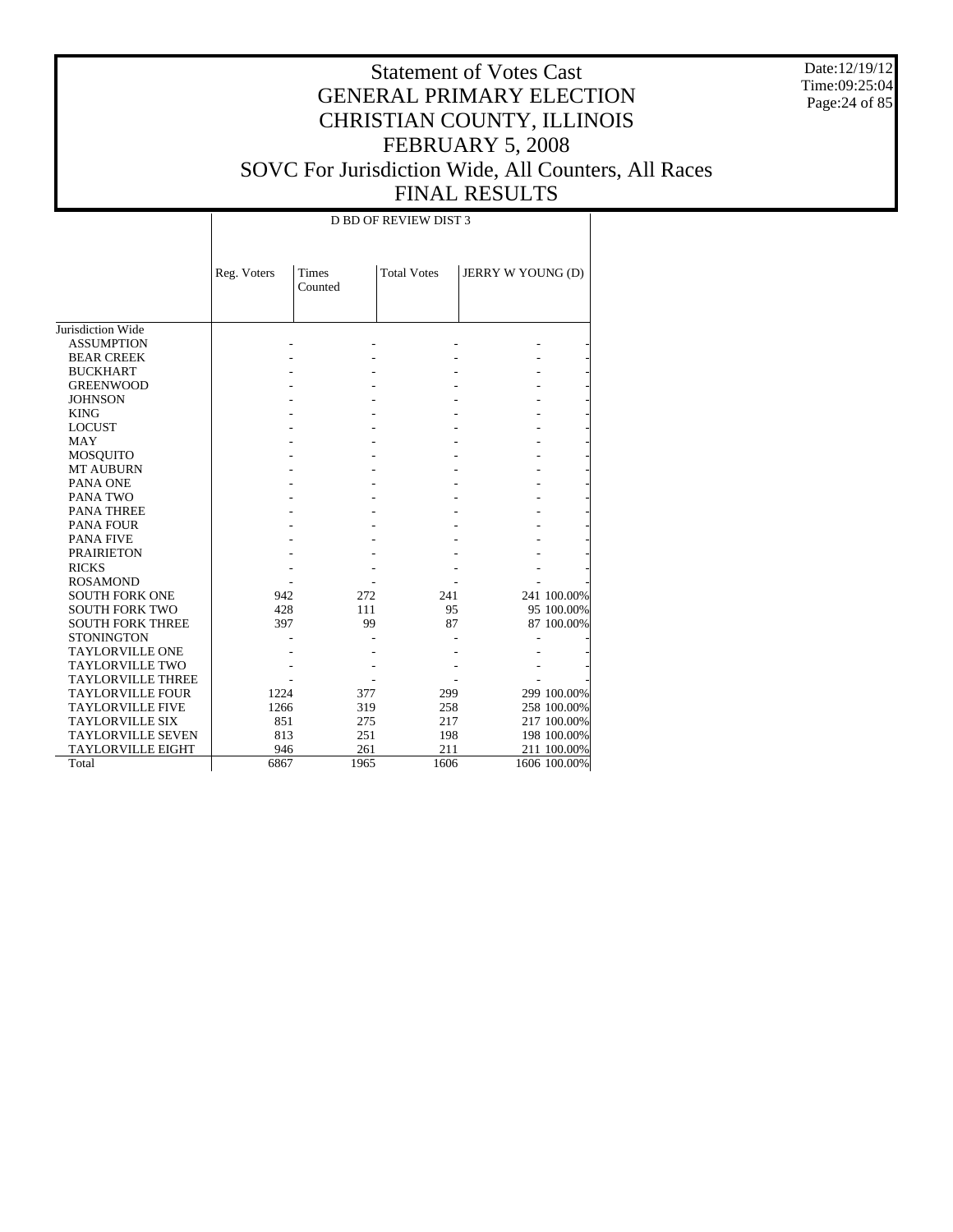Date:12/19/12 Time:09:25:04 Page:25 of 85

|                          |             |                  |                    | D JUDGE APPELLATE DIST 5     |            |                       |        |
|--------------------------|-------------|------------------|--------------------|------------------------------|------------|-----------------------|--------|
|                          | Reg. Voters | Times<br>Counted | <b>Total Votes</b> | <b>JAMES WEXSTTEN</b><br>(D) |            | <b>JUDY CATES (D)</b> |        |
| Jurisdiction Wide        |             |                  |                    |                              |            |                       |        |
| <b>ASSUMPTION</b>        | 916         | 191              | 165                | 83                           | 50.30%     | 82                    | 49.70% |
| <b>BEAR CREEK</b>        | 346         | 122              | 106                | 49                           | 46.23%     | 57                    | 53.77% |
| <b>BUCKHART</b>          | 1224        | 235              | 201                | 100                          | 49.75%     | 101                   | 50.25% |
| <b>GREENWOOD</b>         | 154         | 29               | 24                 | 16                           | 66.67%     | 8                     | 33.33% |
| <b>JOHNSON</b>           | 470         | 124              | 107                | 65                           | 60.75%     | 42                    | 39.25% |
| <b>KING</b>              | 152         | 38               | 32                 | 20                           | 62.50%     | 12                    | 37.50% |
| <b>LOCUST</b>            | 435         | 146              | 123                | 58                           | 47.15%     | 65                    | 52.85% |
| <b>MAY</b>               | 1217        | 396              | 348                | 210                          | 60.34%     | 138                   | 39.66% |
| <b>MOSQUITO</b>          | 262         | 53               | 47                 | 24                           | 51.06%     | 23                    | 48.94% |
| <b>MT AUBURN</b>         | 690         | 125              | 100                | 44                           | 44.00%     | 56                    | 56.00% |
| PANA ONE                 | 667         | 172              | 152                | 77                           | 50.66%     | 75                    | 49.34% |
| PANA TWO                 | 1315        | 309              | 283                | 163                          | 57.60%     | 120                   | 42.40% |
| <b>PANA THREE</b>        | 742         | 188              | 158                | 80                           | 50.63%     | 78                    | 49.37% |
| <b>PANA FOUR</b>         | 636         | 156              | 143                | 69                           | 48.25%     | 74                    | 51.75% |
| <b>PANA FIVE</b>         | 503         | 99               | 86                 | 36                           | 41.86%     | 50                    | 58.14% |
| <b>PRAIRIETON</b>        | 292         | 58               | 52                 | 24                           | 46.15%     | 28                    | 53.85% |
| <b>RICKS</b>             | 883         | 191              | 173                | 86                           | 49.71%     | 87                    | 50.29% |
| <b>ROSAMOND</b>          | 245         | 47               | 45                 | 25                           | 55.56%     | 20                    | 44.44% |
| <b>SOUTH FORK ONE</b>    | 942         | 272              | 223                | 104                          | 46.64%     | 119                   | 53.36% |
| <b>SOUTH FORK TWO</b>    | 428         | 111              | 92                 | 36                           | 39.13%     | 56                    | 60.87% |
| <b>SOUTH FORK THREE</b>  | 397         | 99               | 84                 | 36                           | 42.86%     | 48                    | 57.14% |
| <b>STONINGTON</b>        | 721         | 220              | 191                | 100                          | 52.36%     | 91                    | 47.64% |
| <b>TAYLORVILLE ONE</b>   | 886         | 249              | 222                | 121                          | 54.50%     | 101                   | 45.50% |
| <b>TAYLORVILLE TWO</b>   | 823         | 260              | 222                | 118                          | 53.15%     | 104                   | 46.85% |
| <b>TAYLORVILLE THREE</b> | 826         | 285              | 251                |                              | 146 58.17% | 105                   | 41.83% |
| <b>TAYLORVILLE FOUR</b>  | 1224        | 377              | 337                | 168                          | 49.85%     | 169                   | 50.15% |
| <b>TAYLORVILLE FIVE</b>  | 1266        | 319              | 278                | 146                          | 52.52%     | 132                   | 47.48% |
| <b>TAYLORVILLE SIX</b>   | 851         | 275              | 240                | 131                          | 54.58%     | 109                   | 45.42% |
| <b>TAYLORVILLE SEVEN</b> | 813         | 251              | 226                | 107                          | 47.35%     | 119                   | 52.65% |
| <b>TAYLORVILLE EIGHT</b> | 946         | 261              | 233                | 133                          | 57.08%     | 100                   | 42.92% |
| Total                    | 21272       | 5658             | 4944               | 2575                         | 52.08%     | 2369                  | 47.92% |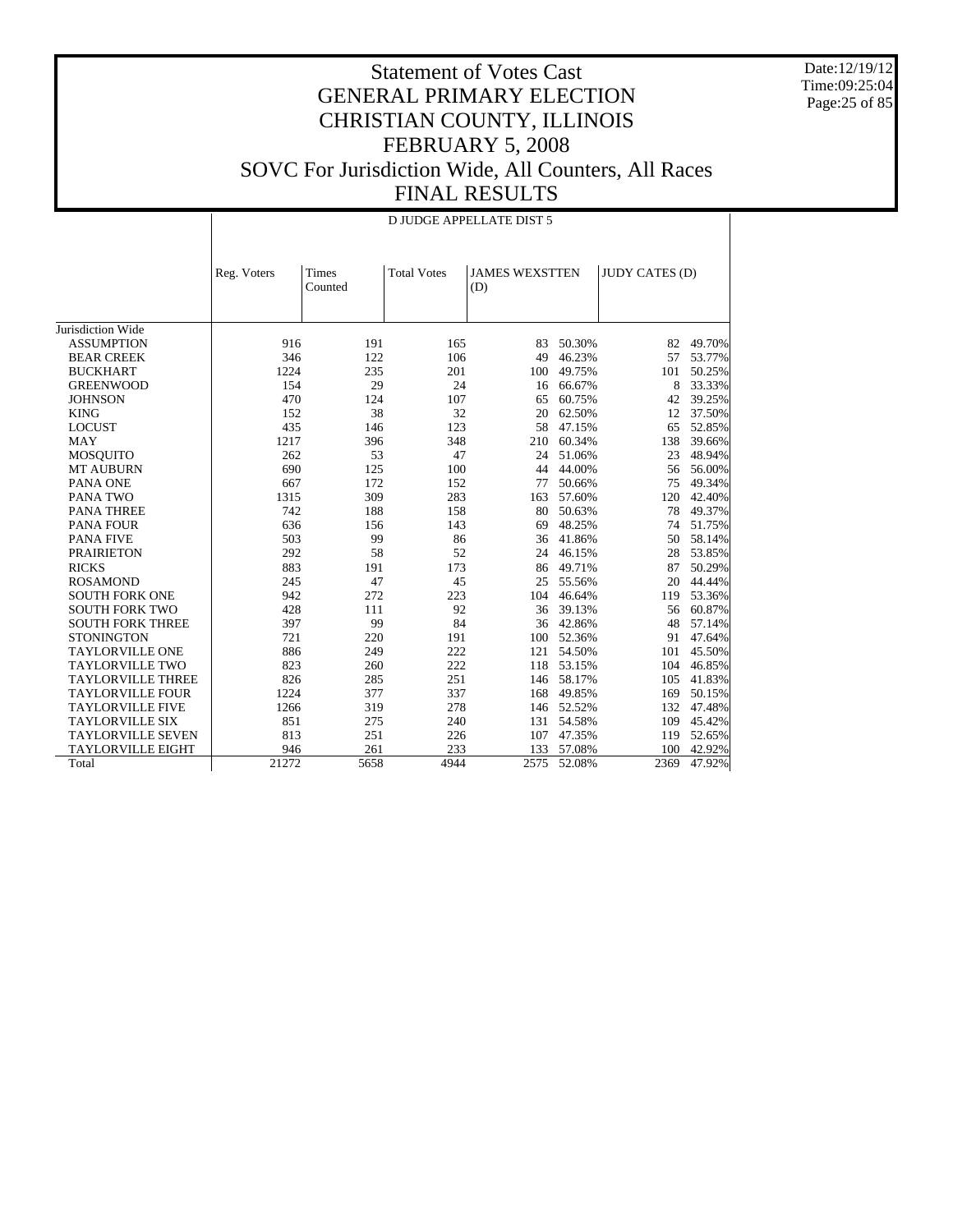Date:12/19/12 Time:09:25:04 Page:26 of 85

|                          |             | D ASSUMPTION COMMITTEEMAN |                    |               |             |
|--------------------------|-------------|---------------------------|--------------------|---------------|-------------|
|                          | Reg. Voters | <b>Times</b><br>Counted   | <b>Total Votes</b> | DAVE REED (D) |             |
| Jurisdiction Wide        |             |                           |                    |               |             |
| <b>ASSUMPTION</b>        | 916         | 191                       | 172                |               | 172 100.00% |
| <b>BEAR CREEK</b>        |             |                           |                    |               |             |
| <b>BUCKHART</b>          |             |                           |                    |               |             |
| <b>GREENWOOD</b>         |             |                           |                    |               |             |
| <b>JOHNSON</b>           |             |                           |                    |               |             |
| <b>KING</b>              |             |                           |                    |               |             |
| <b>LOCUST</b>            |             |                           |                    |               |             |
| MAY                      |             |                           |                    |               |             |
| <b>MOSQUITO</b>          |             |                           |                    |               |             |
| <b>MT AUBURN</b>         |             |                           |                    |               |             |
| PANA ONE                 |             |                           |                    |               |             |
| PANA TWO                 |             |                           |                    |               |             |
| PANA THREE               |             |                           |                    |               |             |
| PANA FOUR                |             |                           |                    |               |             |
| <b>PANA FIVE</b>         |             |                           |                    |               |             |
| <b>PRAIRIETON</b>        |             |                           |                    |               |             |
| <b>RICKS</b>             |             |                           |                    |               |             |
| <b>ROSAMOND</b>          |             |                           |                    |               |             |
| <b>SOUTH FORK ONE</b>    |             |                           |                    |               |             |
| <b>SOUTH FORK TWO</b>    |             |                           |                    |               |             |
| <b>SOUTH FORK THREE</b>  |             |                           |                    |               |             |
| <b>STONINGTON</b>        |             |                           |                    |               |             |
| <b>TAYLORVILLE ONE</b>   |             |                           |                    |               |             |
| <b>TAYLORVILLE TWO</b>   |             |                           |                    |               |             |
| <b>TAYLORVILLE THREE</b> |             |                           |                    |               |             |
| <b>TAYLORVILLE FOUR</b>  |             |                           |                    |               |             |
| <b>TAYLORVILLE FIVE</b>  |             |                           |                    |               |             |
| <b>TAYLORVILLE SIX</b>   |             |                           |                    |               |             |
| <b>TAYLORVILLE SEVEN</b> |             |                           |                    |               |             |
| <b>TAYLORVILLE EIGHT</b> |             |                           |                    |               |             |
| Total                    | 916         | 191                       | 172                |               | 172 100.00% |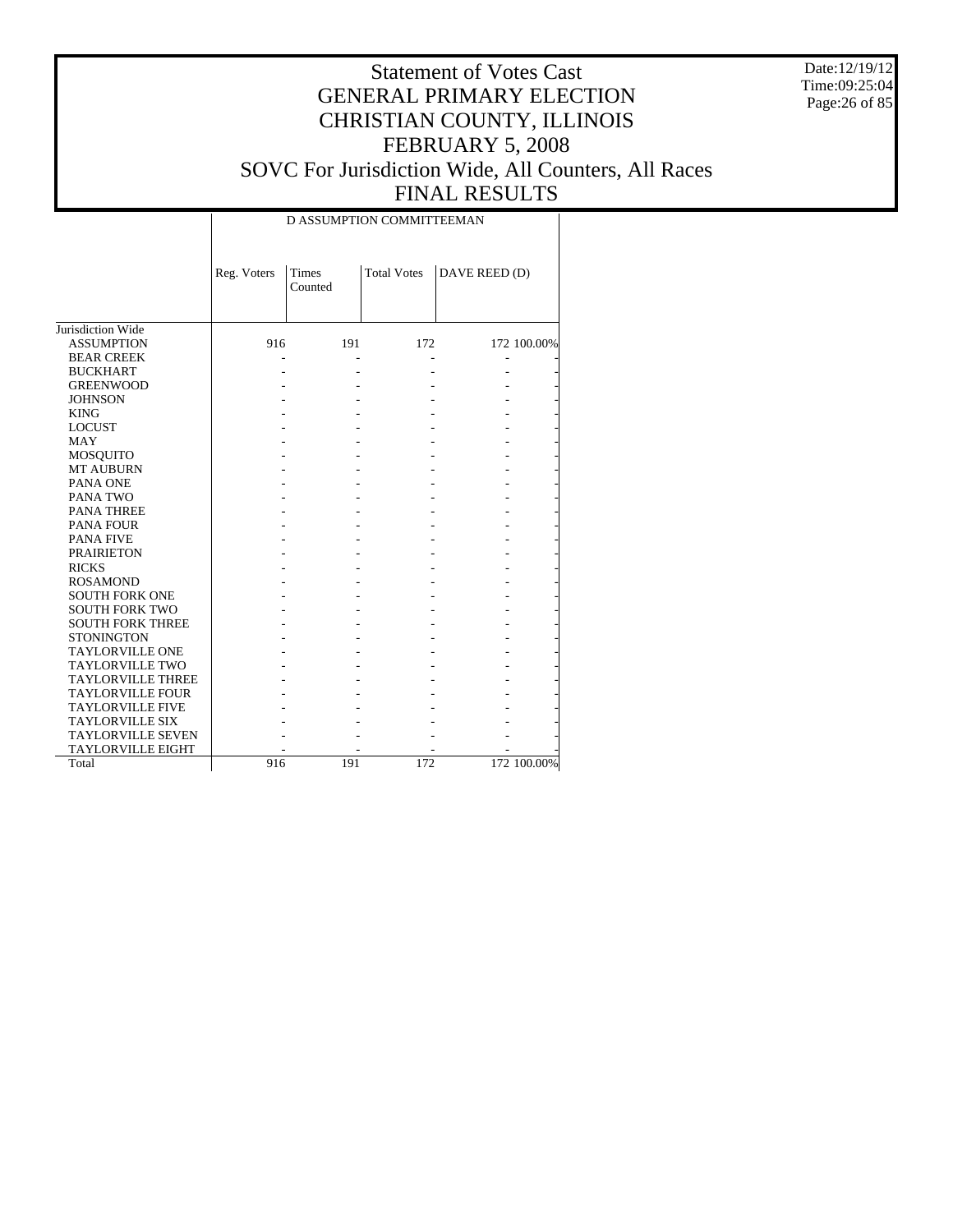Date:12/19/12 Time:09:25:04 Page:27 of 85

#### Statement of Votes Cast GENERAL PRIMARY ELECTION CHRISTIAN COUNTY, ILLINOIS FEBRUARY 5, 2008 SOVC For Jurisdiction Wide, All Counters, All Races FINAL RESULTS

Jurisdiction Wide ASSUMPTION BEAR CREEK BUCKHART GREENWOOD JOHNSON KING LOCUST MAY MOSQUITO MT AUBURN PANA ONE PANA TWO PANA THREE PANA FOUR PANA FIVE PRAIRIETON RICKS ROSAMOND SOUTH FORK ONE SOUTH FORK TWO SOUTH FORK THREE **STONINGTON**  TAYLORVILLE ONE TAYLORVILLE TWO TAYLORVILLE THREE TAYLORVILLE FOUR TAYLORVILLE FIVE TAYLORVILLE SIX TAYLORVILLE SEVEN TAYLORVILLE EIGHT Total Reg. Voters Times Counted Total Votes | LAURA WILKINSON (D) D BEAR CREEK COMMITTEEMAN - - - - - 346 122 110 110 100.00% - - - - - - - - - - - - - - - - - - - - - - - - - - - - - - - - - - - - - - - - - - - - - - - - - - - - - - - - - - - - - - - - - - - - - - - - - - - - - - - - - - - - - - - - - - - - - - - - - - - - - - - - - - - - - - - - - - - - - - - - - - - - - - - - - - - - - - - - - - - - 346 122 110 110 100.00%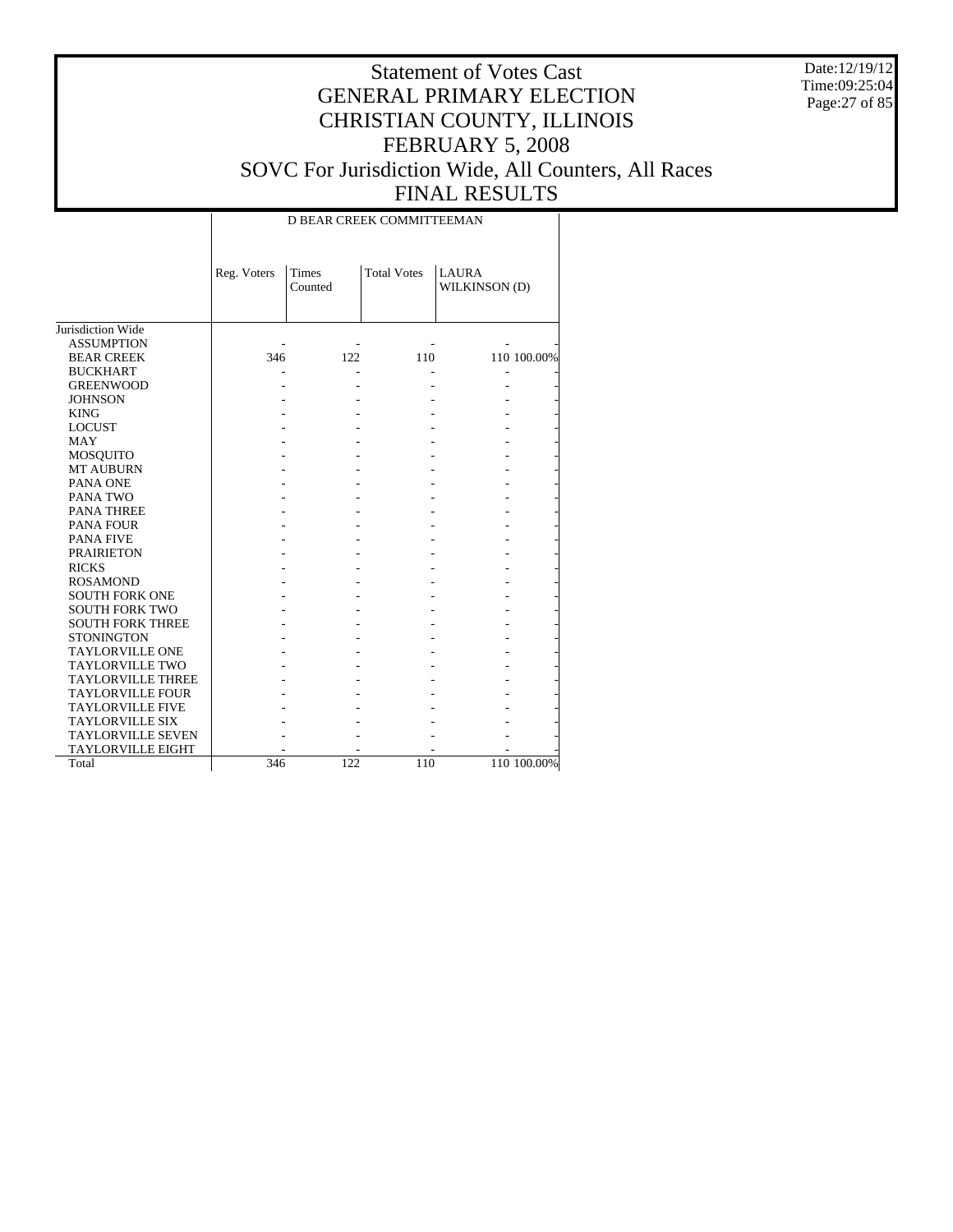Date:12/19/12 Time:09:25:04 Page:28 of 85

#### Statement of Votes Cast GENERAL PRIMARY ELECTION CHRISTIAN COUNTY, ILLINOIS FEBRUARY 5, 2008 SOVC For Jurisdiction Wide, All Counters, All Races FINAL RESULTS

Jurisdiction Wide ASSUMPTION BEAR CREEK BUCKHART GREENWOOD **JOHNSON**  KING LOCUST MAY MOSQUITO MT AUBURN PANA ONE PANA TWO PANA THREE PANA FOUR PANA FIVE PRAIRIETON RICKS ROSAMOND SOUTH FORK ONE SOUTH FORK TWO SOUTH FORK THREE **STONINGTON**  TAYLORVILLE ONE TAYLORVILLE TWO TAYLORVILLE THREE TAYLORVILLE FOUR TAYLORVILLE FIVE TAYLORVILLE SIX TAYLORVILLE SEVEN TAYLORVILLE EIGHT Total Reg. Voters | Times Counted Total Votes | BEN DILLARD (D) D BUCKHART COMMITTEEMAN Reg. Voters Times Counted Total Votes | JOSEPH N MARLEY (D) D GREENWOOD COMMITTEEMAN - - - - - - - - - - - - - - - - - - - - 1224 235 205 205 100.00% - - - - - - - - - - - - - 154 29 20 20 100.00% - - - - - - - - - - - - - - - - - - - - - - - - - - - - - - - - - - - - - - - - - - - - - - - - - - - - - - - - - - - - - - - - - - - - - - - - - - - - - - - - - - - - - - - - - - - - - - - - - - - - - - - - - - - - - - - - - - - - - - - - - - - - - - - - - - - - - - - - - - - - - - - - - - - - - - - - - - - - - - - - - - - - - - - - - - - - - - - - - - - - - - - - - - - - - - - - - - - - - - - - - - - - - - - - - - - - - - - - - - - - - - - - - - - - - - - - - - - - - - - - - - - - - - - - - - - - - - - - - - - - 1224 235 205 205 100.00% 154 29 20 20 100.00%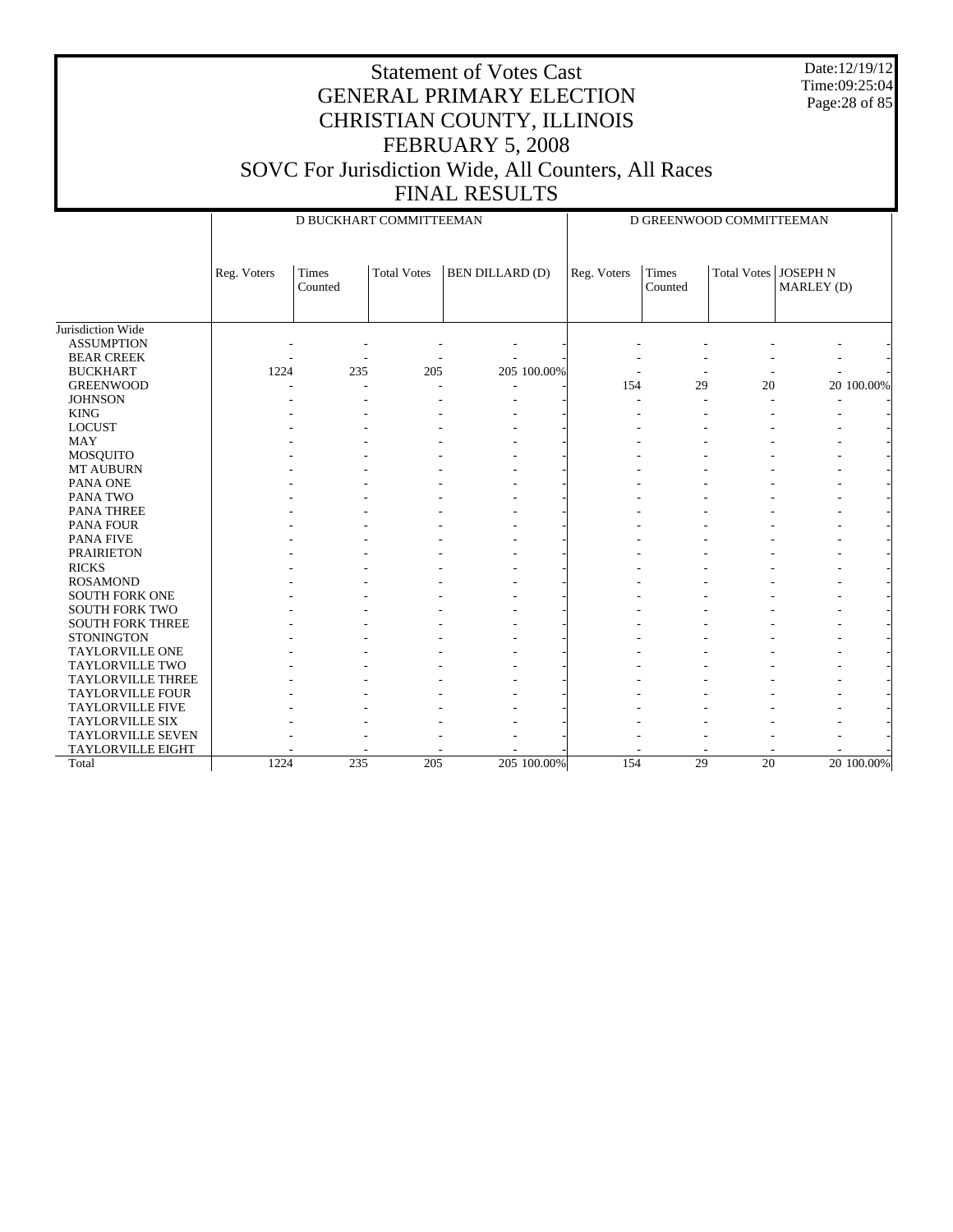Date:12/19/12 Time:09:25:04 Page:29 of 85

|                          |             | D KING COMMITTEEMAN     |                 |                                   |             | D LOCUST COMMITTEEMAN |                    |                             |  |
|--------------------------|-------------|-------------------------|-----------------|-----------------------------------|-------------|-----------------------|--------------------|-----------------------------|--|
|                          | Reg. Voters | <b>Times</b><br>Counted |                 | Total Votes   M. ZIMMERMAN<br>(D) | Reg. Voters | Times<br>Counted      | <b>Total Votes</b> | <b>BRUCE J BARRY</b><br>(D) |  |
| Jurisdiction Wide        |             |                         |                 |                                   |             |                       |                    |                             |  |
| <b>ASSUMPTION</b>        |             |                         |                 |                                   |             |                       |                    |                             |  |
| <b>BEAR CREEK</b>        |             |                         |                 |                                   |             |                       |                    |                             |  |
| <b>BUCKHART</b>          |             |                         |                 |                                   |             |                       |                    |                             |  |
| <b>GREENWOOD</b>         |             |                         |                 |                                   |             |                       |                    |                             |  |
| <b>JOHNSON</b>           |             |                         |                 |                                   |             |                       |                    |                             |  |
| <b>KING</b>              | 152         | 38                      | 33              | 33 100.00%                        |             |                       |                    |                             |  |
| <b>LOCUST</b>            |             |                         |                 |                                   | 435         | 146                   | 137                | 137 100.00%                 |  |
| <b>MAY</b>               |             |                         |                 |                                   |             |                       |                    |                             |  |
| <b>MOSQUITO</b>          |             |                         |                 |                                   |             |                       |                    |                             |  |
| MT AUBURN                |             |                         |                 |                                   |             |                       |                    |                             |  |
| PANA ONE                 |             |                         |                 |                                   |             |                       |                    |                             |  |
| PANA TWO                 |             |                         |                 |                                   |             |                       |                    |                             |  |
| <b>PANA THREE</b>        |             |                         |                 |                                   |             |                       |                    |                             |  |
| <b>PANA FOUR</b>         |             |                         |                 |                                   |             |                       |                    |                             |  |
| <b>PANA FIVE</b>         |             |                         |                 |                                   |             |                       |                    |                             |  |
| <b>PRAIRIETON</b>        |             |                         |                 |                                   |             |                       |                    |                             |  |
| <b>RICKS</b>             |             |                         |                 |                                   |             |                       |                    |                             |  |
| <b>ROSAMOND</b>          |             |                         |                 |                                   |             |                       |                    |                             |  |
| <b>SOUTH FORK ONE</b>    |             |                         |                 |                                   |             |                       |                    |                             |  |
| <b>SOUTH FORK TWO</b>    |             |                         |                 |                                   |             |                       |                    |                             |  |
| <b>SOUTH FORK THREE</b>  |             |                         |                 |                                   |             |                       |                    |                             |  |
| <b>STONINGTON</b>        |             |                         |                 |                                   |             |                       |                    |                             |  |
| <b>TAYLORVILLE ONE</b>   |             |                         |                 |                                   |             |                       |                    |                             |  |
| <b>TAYLORVILLE TWO</b>   |             |                         |                 |                                   |             |                       |                    |                             |  |
| <b>TAYLORVILLE THREE</b> |             |                         |                 |                                   |             |                       |                    |                             |  |
| <b>TAYLORVILLE FOUR</b>  |             |                         |                 |                                   |             |                       |                    |                             |  |
| <b>TAYLORVILLE FIVE</b>  |             |                         |                 |                                   |             |                       |                    |                             |  |
| <b>TAYLORVILLE SIX</b>   |             |                         |                 |                                   |             |                       |                    |                             |  |
| <b>TAYLORVILLE SEVEN</b> |             |                         |                 |                                   |             |                       |                    |                             |  |
| <b>TAYLORVILLE EIGHT</b> |             |                         |                 |                                   |             |                       |                    |                             |  |
| Total                    | 152         | 38                      | $\overline{33}$ | 33 100,00%                        | 435         | 146                   | 137                | 137 100.00%                 |  |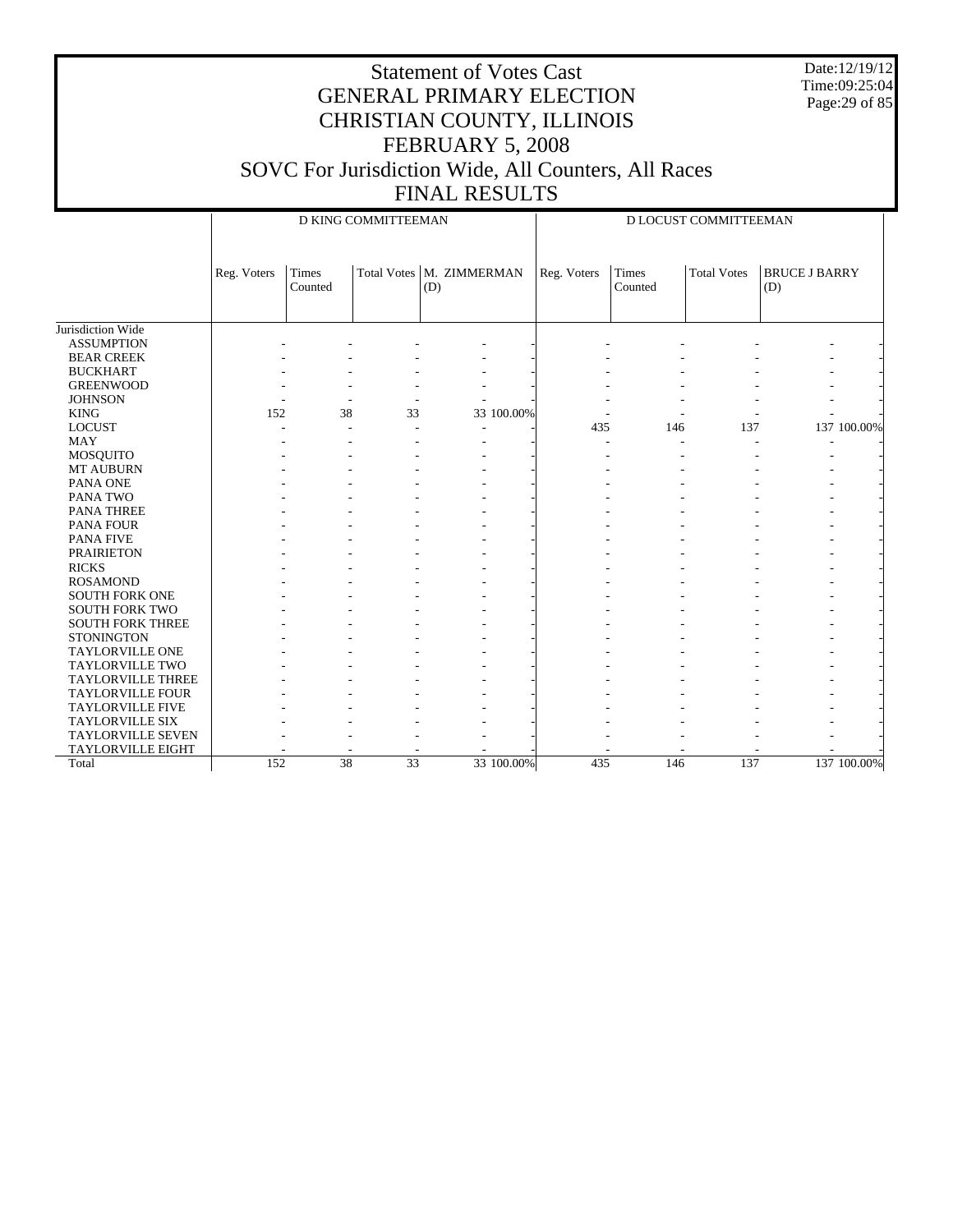Date:12/19/12 Time:09:25:04 Page:30 of 85

# Statement of Votes Cast GENERAL PRIMARY ELECTION CHRISTIAN COUNTY, ILLINOIS FEBRUARY 5, 2008 SOVC For Jurisdiction Wide, All Counters, All Races FINAL RESULTS

#### D MAY COMMITTEEMAN

|                          | Reg. Voters | <b>Times</b><br>Counted | <b>Total Votes</b> | <b>BEN CURTIN (D)</b> |             |
|--------------------------|-------------|-------------------------|--------------------|-----------------------|-------------|
|                          |             |                         |                    |                       |             |
|                          |             |                         |                    |                       |             |
| Jurisdiction Wide        |             |                         |                    |                       |             |
| <b>ASSUMPTION</b>        |             |                         |                    |                       |             |
| <b>BEAR CREEK</b>        |             |                         |                    |                       |             |
| <b>BUCKHART</b>          |             |                         |                    |                       |             |
| <b>GREENWOOD</b>         |             |                         |                    |                       |             |
| <b>JOHNSON</b>           |             |                         |                    |                       |             |
| <b>KING</b>              |             |                         |                    |                       |             |
| <b>LOCUST</b>            |             |                         |                    |                       |             |
| <b>MAY</b>               | 1217        | 396                     | 343                |                       | 343 100.00% |
| <b>MOSQUITO</b>          |             |                         |                    |                       |             |
| <b>MT AUBURN</b>         |             |                         |                    |                       |             |
| PANA ONE                 |             |                         |                    |                       |             |
| PANA TWO                 |             |                         |                    |                       |             |
| <b>PANA THREE</b>        |             |                         |                    |                       |             |
| <b>PANA FOUR</b>         |             |                         |                    |                       |             |
| <b>PANA FIVE</b>         |             |                         |                    |                       |             |
| <b>PRAIRIETON</b>        |             |                         |                    |                       |             |
| <b>RICKS</b>             |             |                         |                    |                       |             |
| <b>ROSAMOND</b>          |             |                         |                    |                       |             |
| <b>SOUTH FORK ONE</b>    |             |                         |                    |                       |             |
| <b>SOUTH FORK TWO</b>    |             |                         |                    |                       |             |
| <b>SOUTH FORK THREE</b>  |             |                         |                    |                       |             |
| <b>STONINGTON</b>        |             |                         |                    |                       |             |
| <b>TAYLORVILLE ONE</b>   |             |                         |                    |                       |             |
| <b>TAYLORVILLE TWO</b>   |             |                         |                    |                       |             |
| <b>TAYLORVILLE THREE</b> |             |                         |                    |                       |             |
| <b>TAYLORVILLE FOUR</b>  |             |                         |                    |                       |             |
| <b>TAYLORVILLE FIVE</b>  |             |                         |                    |                       |             |
| <b>TAYLORVILLE SIX</b>   |             |                         |                    |                       |             |
| <b>TAYLORVILLE SEVEN</b> |             |                         |                    |                       |             |
| <b>TAYLORVILLE EIGHT</b> |             |                         |                    |                       |             |
| Total                    | 1217        | 396                     | 343                |                       | 343 100.00% |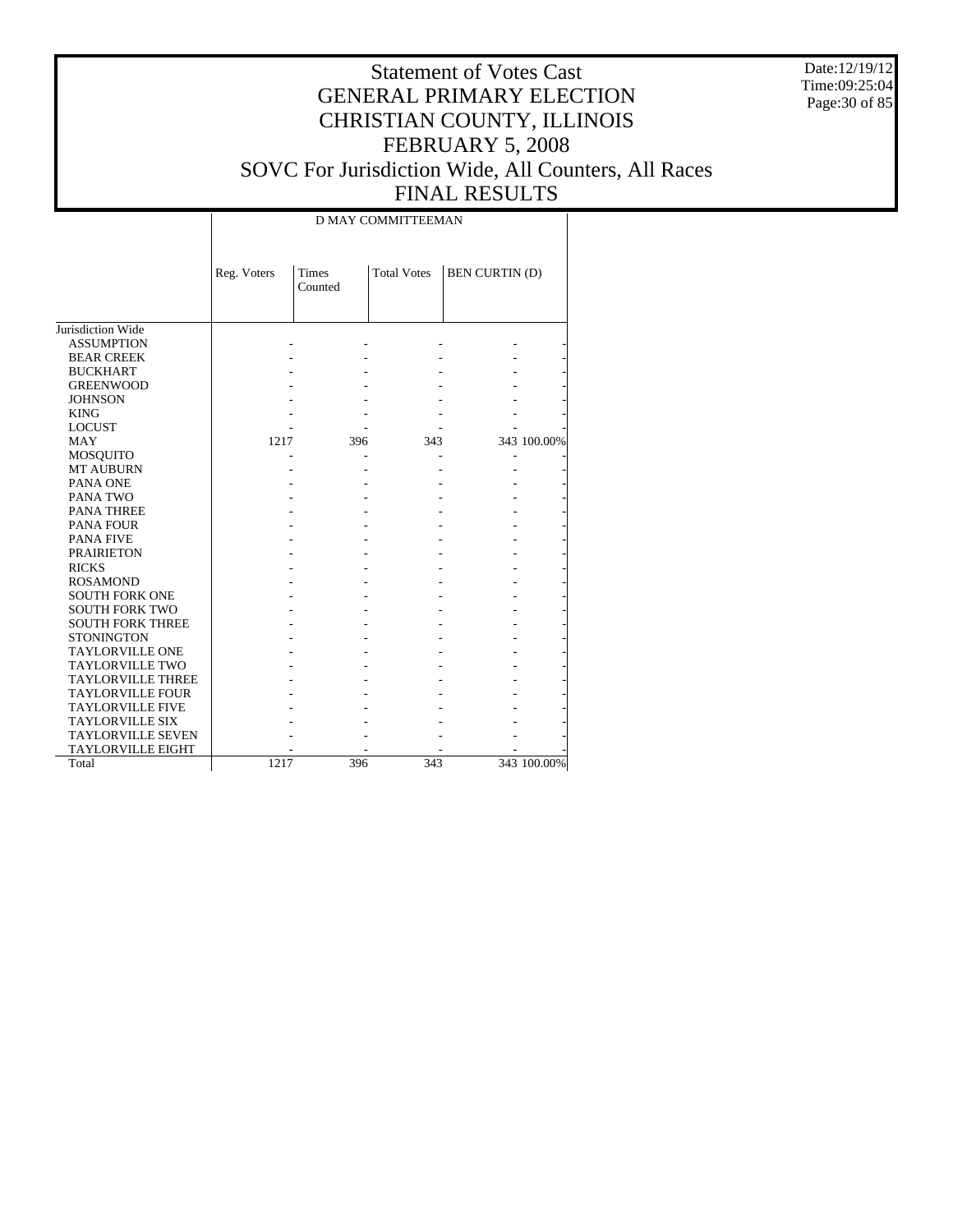Date:12/19/12 Time:09:25:04 Page:31 of 85

# Statement of Votes Cast GENERAL PRIMARY ELECTION CHRISTIAN COUNTY, ILLINOIS FEBRUARY 5, 2008 SOVC For Jurisdiction Wide, All Counters, All Races FINAL RESULTS

D PANA FOUR COMMITTEEMAN

|                          | Reg. Voters | Times<br>Counted | <b>Total Votes</b> | JAMES A DEERE (D) |             |
|--------------------------|-------------|------------------|--------------------|-------------------|-------------|
| Jurisdiction Wide        |             |                  |                    |                   |             |
| <b>ASSUMPTION</b>        |             |                  |                    |                   |             |
| <b>BEAR CREEK</b>        |             |                  |                    |                   |             |
| <b>BUCKHART</b>          |             |                  |                    |                   |             |
| <b>GREENWOOD</b>         |             |                  |                    |                   |             |
| <b>JOHNSON</b>           |             |                  |                    |                   |             |
| <b>KING</b>              |             |                  |                    |                   |             |
| <b>LOCUST</b>            |             |                  |                    |                   |             |
| <b>MAY</b>               |             |                  |                    |                   |             |
| <b>MOSQUITO</b>          |             |                  |                    |                   |             |
| <b>MT AUBURN</b>         |             |                  |                    |                   |             |
| PANA ONE                 |             |                  |                    |                   |             |
| PANA TWO                 |             |                  |                    |                   |             |
| <b>PANA THREE</b>        |             |                  |                    |                   |             |
| <b>PANA FOUR</b>         | 636         | 156              | 138                |                   | 138 100.00% |
| <b>PANA FIVE</b>         |             |                  |                    |                   |             |
| <b>PRAIRIETON</b>        |             |                  |                    |                   |             |
| <b>RICKS</b>             |             |                  |                    |                   |             |
| <b>ROSAMOND</b>          |             |                  |                    |                   |             |
| <b>SOUTH FORK ONE</b>    |             |                  |                    |                   |             |
| <b>SOUTH FORK TWO</b>    |             |                  |                    |                   |             |
| <b>SOUTH FORK THREE</b>  |             |                  |                    |                   |             |
| <b>STONINGTON</b>        |             |                  |                    |                   |             |
| <b>TAYLORVILLE ONE</b>   |             |                  |                    |                   |             |
| <b>TAYLORVILLE TWO</b>   |             |                  |                    |                   |             |
| <b>TAYLORVILLE THREE</b> |             |                  |                    |                   |             |
| <b>TAYLORVILLE FOUR</b>  |             |                  |                    |                   |             |
| <b>TAYLORVILLE FIVE</b>  |             |                  |                    |                   |             |
| <b>TAYLORVILLE SIX</b>   |             |                  |                    |                   |             |
| <b>TAYLORVILLE SEVEN</b> |             |                  |                    |                   |             |
| <b>TAYLORVILLE EIGHT</b> |             |                  |                    |                   |             |
| Total                    | 636         | 156              | 138                |                   | 138 100.00% |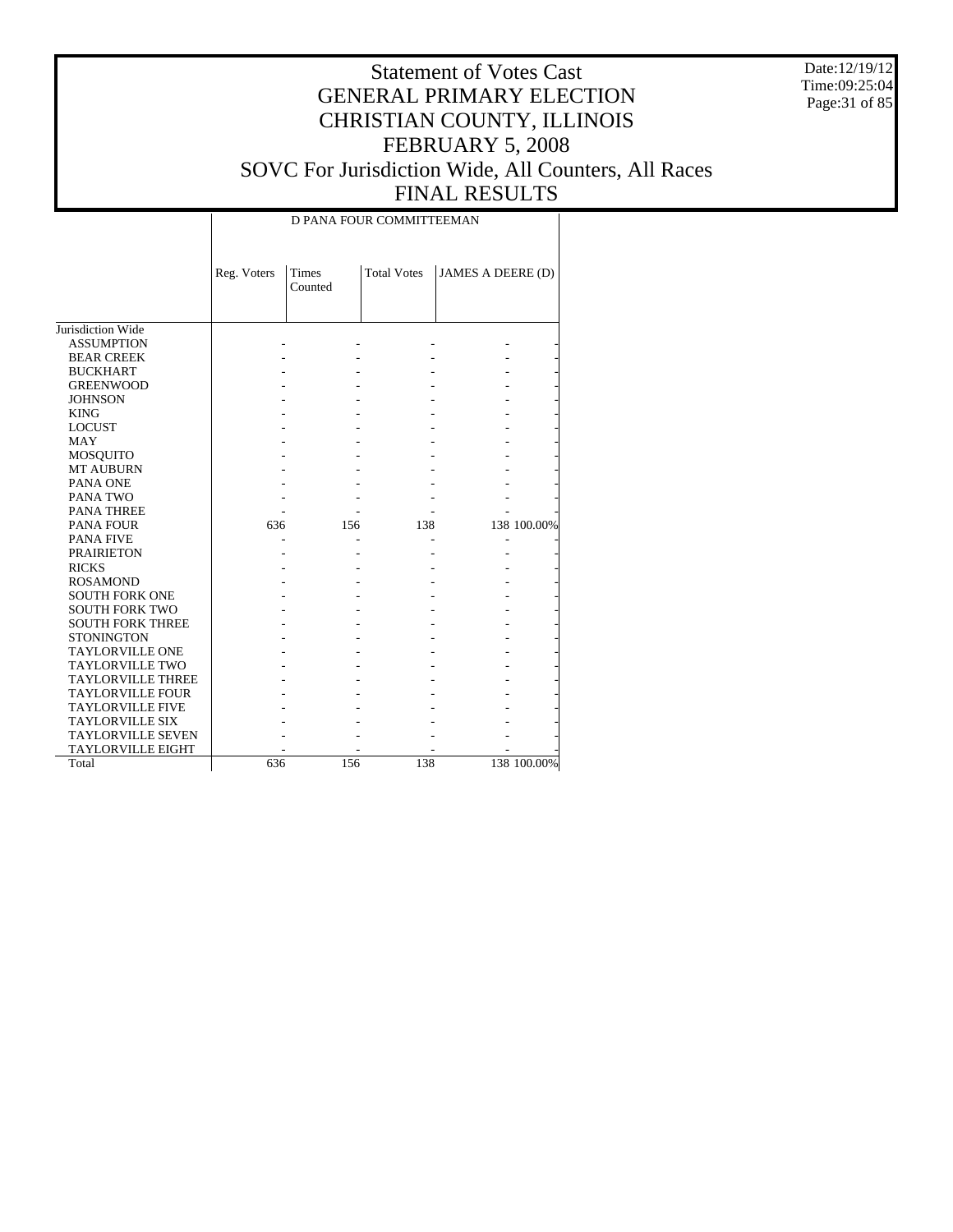Date:12/19/12 Time:09:25:05 Page:32 of 85

# Statement of Votes Cast GENERAL PRIMARY ELECTION CHRISTIAN COUNTY, ILLINOIS FEBRUARY 5, 2008 SOVC For Jurisdiction Wide, All Counters, All Races FINAL RESULTS

#### D PANA ONE COMMITTEEMAN

|                          | Reg. Voters | <b>Times</b><br>Counted | <b>Total Votes</b> | STEVEN D SIPES (D) |             |
|--------------------------|-------------|-------------------------|--------------------|--------------------|-------------|
| Jurisdiction Wide        |             |                         |                    |                    |             |
| <b>ASSUMPTION</b>        |             |                         |                    |                    |             |
| <b>BEAR CREEK</b>        |             |                         |                    |                    |             |
| <b>BUCKHART</b>          |             |                         |                    |                    |             |
| <b>GREENWOOD</b>         |             |                         |                    |                    |             |
| <b>JOHNSON</b>           |             |                         |                    |                    |             |
| <b>KING</b>              |             |                         |                    |                    |             |
| <b>LOCUST</b>            |             |                         |                    |                    |             |
| <b>MAY</b>               |             |                         |                    |                    |             |
| <b>MOSQUITO</b>          |             |                         |                    |                    |             |
| <b>MT AUBURN</b>         |             |                         |                    |                    |             |
| PANA ONE                 | 667         | 172                     | 148                |                    | 148 100.00% |
| PANA TWO                 |             |                         |                    |                    |             |
| <b>PANA THREE</b>        |             |                         |                    |                    |             |
| <b>PANA FOUR</b>         |             |                         |                    |                    |             |
| <b>PANA FIVE</b>         |             |                         |                    |                    |             |
| <b>PRAIRIETON</b>        |             |                         |                    |                    |             |
| <b>RICKS</b>             |             |                         |                    |                    |             |
| <b>ROSAMOND</b>          |             |                         |                    |                    |             |
| <b>SOUTH FORK ONE</b>    |             |                         |                    |                    |             |
| <b>SOUTH FORK TWO</b>    |             |                         |                    |                    |             |
| <b>SOUTH FORK THREE</b>  |             |                         |                    |                    |             |
| <b>STONINGTON</b>        |             |                         |                    |                    |             |
| <b>TAYLORVILLE ONE</b>   |             |                         |                    |                    |             |
| <b>TAYLORVILLE TWO</b>   |             |                         |                    |                    |             |
| <b>TAYLORVILLE THREE</b> |             |                         |                    |                    |             |
| <b>TAYLORVILLE FOUR</b>  |             |                         |                    |                    |             |
| <b>TAYLORVILLE FIVE</b>  |             |                         |                    |                    |             |
| <b>TAYLORVILLE SIX</b>   |             |                         |                    |                    |             |
| <b>TAYLORVILLE SEVEN</b> |             |                         |                    |                    |             |
| <b>TAYLORVILLE EIGHT</b> |             |                         |                    |                    |             |
| Total                    | 667         | 172                     | 148                |                    | 148 100.00% |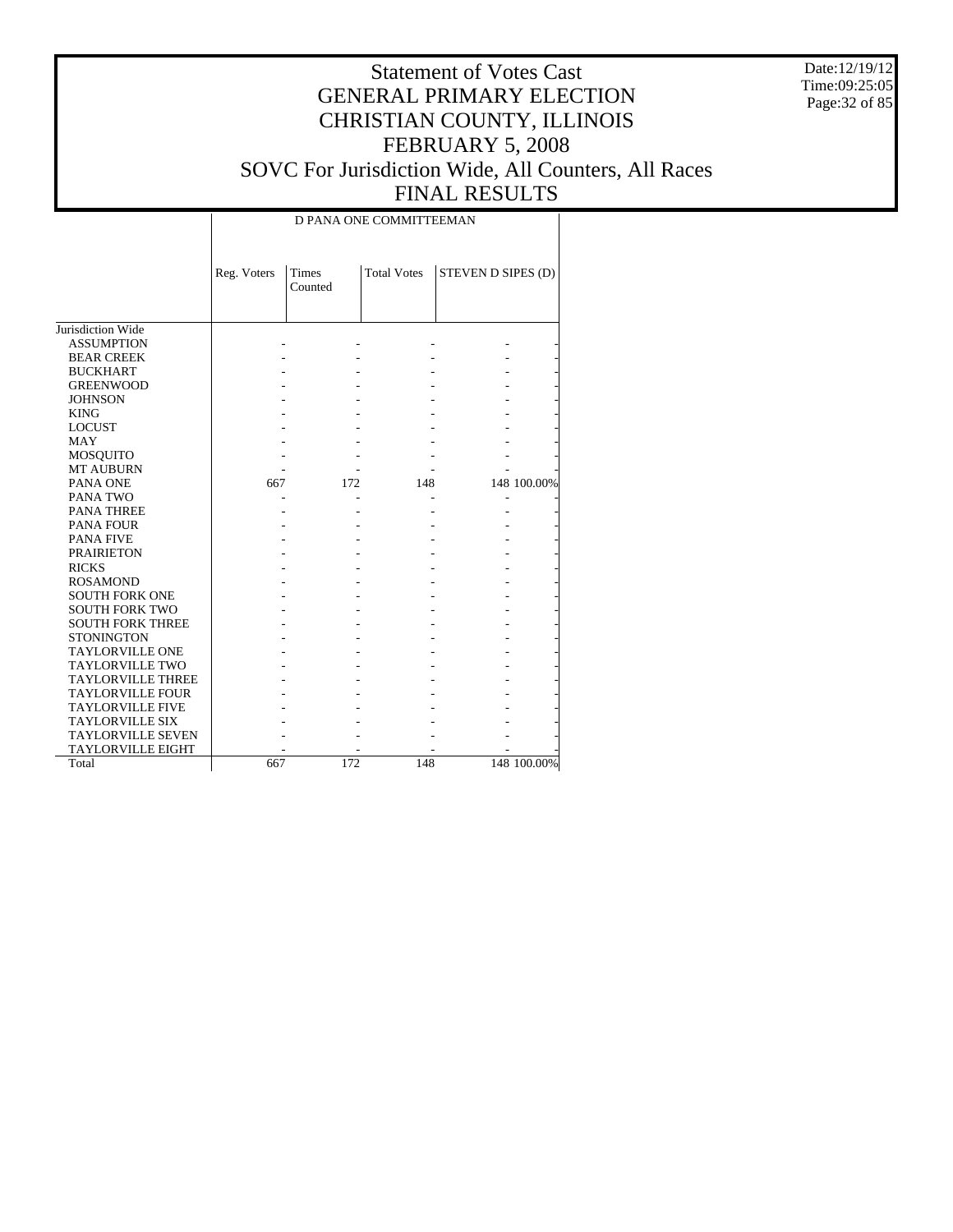Date:12/19/12 Time:09:25:05 Page:33 of 85

# Statement of Votes Cast GENERAL PRIMARY ELECTION CHRISTIAN COUNTY, ILLINOIS FEBRUARY 5, 2008 SOVC For Jurisdiction Wide, All Counters, All Races FINAL RESULTS

#### D PANA THREE COMMITTEEMAN

|                          | Reg. Voters | Times<br>Counted | <b>Total Votes</b> | TOM LATONIS (D) |             |
|--------------------------|-------------|------------------|--------------------|-----------------|-------------|
| Jurisdiction Wide        |             |                  |                    |                 |             |
| <b>ASSUMPTION</b>        |             |                  |                    |                 |             |
| <b>BEAR CREEK</b>        |             |                  |                    |                 |             |
| <b>BUCKHART</b>          |             |                  |                    |                 |             |
| <b>GREENWOOD</b>         |             |                  |                    |                 |             |
| <b>JOHNSON</b>           |             |                  |                    |                 |             |
| <b>KING</b>              |             |                  |                    |                 |             |
| <b>LOCUST</b>            |             |                  |                    |                 |             |
| <b>MAY</b>               |             |                  |                    |                 |             |
| <b>MOSQUITO</b>          |             |                  |                    |                 |             |
| <b>MT AUBURN</b>         |             |                  |                    |                 |             |
| PANA ONE                 |             |                  |                    |                 |             |
| PANA TWO                 |             |                  |                    |                 |             |
| <b>PANA THREE</b>        | 742         | 188              | 159                |                 | 159 100.00% |
| <b>PANA FOUR</b>         |             |                  |                    |                 |             |
| <b>PANA FIVE</b>         |             |                  |                    |                 |             |
| <b>PRAIRIETON</b>        |             |                  |                    |                 |             |
| <b>RICKS</b>             |             |                  |                    |                 |             |
| <b>ROSAMOND</b>          |             |                  |                    |                 |             |
| <b>SOUTH FORK ONE</b>    |             |                  |                    |                 |             |
| <b>SOUTH FORK TWO</b>    |             |                  |                    |                 |             |
| <b>SOUTH FORK THREE</b>  |             |                  |                    |                 |             |
| <b>STONINGTON</b>        |             |                  |                    |                 |             |
| <b>TAYLORVILLE ONE</b>   |             |                  |                    |                 |             |
| <b>TAYLORVILLE TWO</b>   |             |                  |                    |                 |             |
| <b>TAYLORVILLE THREE</b> |             |                  |                    |                 |             |
| <b>TAYLORVILLE FOUR</b>  |             |                  |                    |                 |             |
| <b>TAYLORVILLE FIVE</b>  |             |                  |                    |                 |             |
| <b>TAYLORVILLE SIX</b>   |             |                  |                    |                 |             |
| <b>TAYLORVILLE SEVEN</b> |             |                  |                    |                 |             |
| <b>TAYLORVILLE EIGHT</b> |             |                  |                    |                 |             |
| Total                    | 742         | 188              | 159                |                 | 159 100.00% |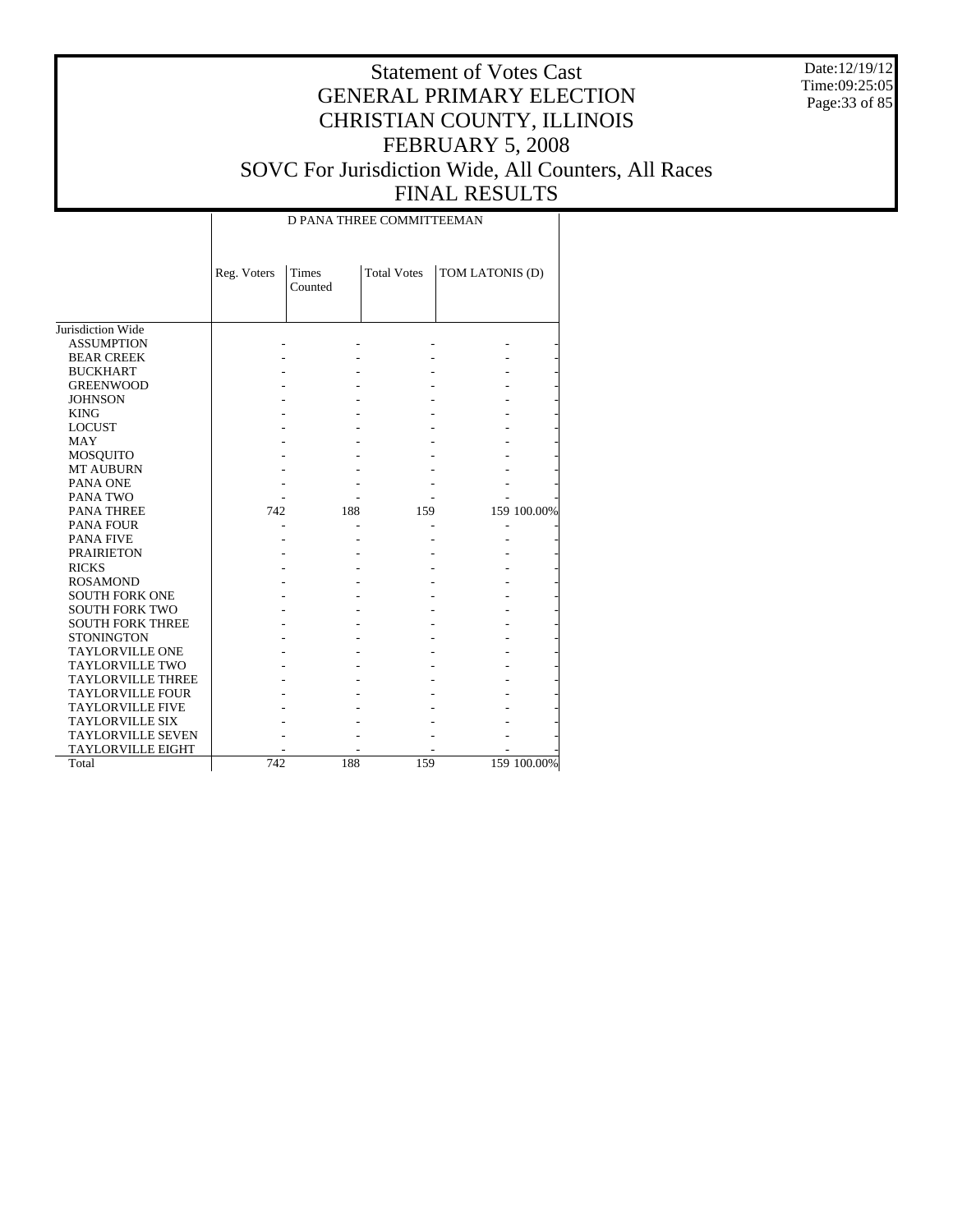Date:12/19/12 Time:09:25:05 Page:34 of 85

|                          |             | D PANA TWO COMMITTEEMAN |                    |                       |             | D PRAIRIETON COMMITTEEMAN |    |                              |  |
|--------------------------|-------------|-------------------------|--------------------|-----------------------|-------------|---------------------------|----|------------------------------|--|
|                          | Reg. Voters | Times<br>Counted        | <b>Total Votes</b> | PAUL C SCHMITZ<br>(D) | Reg. Voters | Times<br>Counted          |    | Total Votes   BUCK MCVEY (D) |  |
| Jurisdiction Wide        |             |                         |                    |                       |             |                           |    |                              |  |
| <b>ASSUMPTION</b>        |             |                         |                    |                       |             |                           |    |                              |  |
| <b>BEAR CREEK</b>        |             |                         |                    |                       |             |                           |    |                              |  |
| <b>BUCKHART</b>          |             |                         |                    |                       |             |                           |    |                              |  |
| <b>GREENWOOD</b>         |             |                         |                    |                       |             |                           |    |                              |  |
| <b>JOHNSON</b>           |             |                         |                    |                       |             |                           |    |                              |  |
| <b>KING</b>              |             |                         |                    |                       |             |                           |    |                              |  |
| <b>LOCUST</b>            |             |                         |                    |                       |             |                           |    |                              |  |
| <b>MAY</b>               |             |                         |                    |                       |             |                           |    |                              |  |
| MOSQUITO                 |             |                         |                    |                       |             |                           |    |                              |  |
| <b>MT AUBURN</b>         |             |                         |                    |                       |             |                           |    |                              |  |
| PANA ONE                 |             |                         |                    |                       |             |                           |    |                              |  |
| PANA TWO                 | 1315        | 309                     | 279                | 279 100.00%           |             |                           |    |                              |  |
| PANA THREE               |             |                         |                    |                       |             |                           |    |                              |  |
| <b>PANA FOUR</b>         |             |                         |                    |                       |             |                           |    |                              |  |
| <b>PANA FIVE</b>         |             |                         |                    |                       |             |                           |    |                              |  |
| <b>PRAIRIETON</b>        |             |                         |                    |                       | 292         | 58                        | 49 | 49 100.00%                   |  |
| <b>RICKS</b>             |             |                         |                    |                       |             |                           |    |                              |  |
| <b>ROSAMOND</b>          |             |                         |                    |                       |             |                           |    |                              |  |
| <b>SOUTH FORK ONE</b>    |             |                         |                    |                       |             |                           |    |                              |  |
| <b>SOUTH FORK TWO</b>    |             |                         |                    |                       |             |                           |    |                              |  |
| <b>SOUTH FORK THREE</b>  |             |                         |                    |                       |             |                           |    |                              |  |
| <b>STONINGTON</b>        |             |                         |                    |                       |             |                           |    |                              |  |
| <b>TAYLORVILLE ONE</b>   |             |                         |                    |                       |             |                           |    |                              |  |
| <b>TAYLORVILLE TWO</b>   |             |                         |                    |                       |             |                           |    |                              |  |
| <b>TAYLORVILLE THREE</b> |             |                         |                    |                       |             |                           |    |                              |  |
| <b>TAYLORVILLE FOUR</b>  |             |                         |                    |                       |             |                           |    |                              |  |
| <b>TAYLORVILLE FIVE</b>  |             |                         |                    |                       |             |                           |    |                              |  |
| <b>TAYLORVILLE SIX</b>   |             |                         |                    |                       |             |                           |    |                              |  |
| <b>TAYLORVILLE SEVEN</b> |             |                         |                    |                       |             |                           |    |                              |  |
| <b>TAYLORVILLE EIGHT</b> |             |                         |                    |                       |             |                           |    |                              |  |
| Total                    | 1315        | 309                     | 279                | 279 100,00%           | 292         | 58                        | 49 | 49 100.00%                   |  |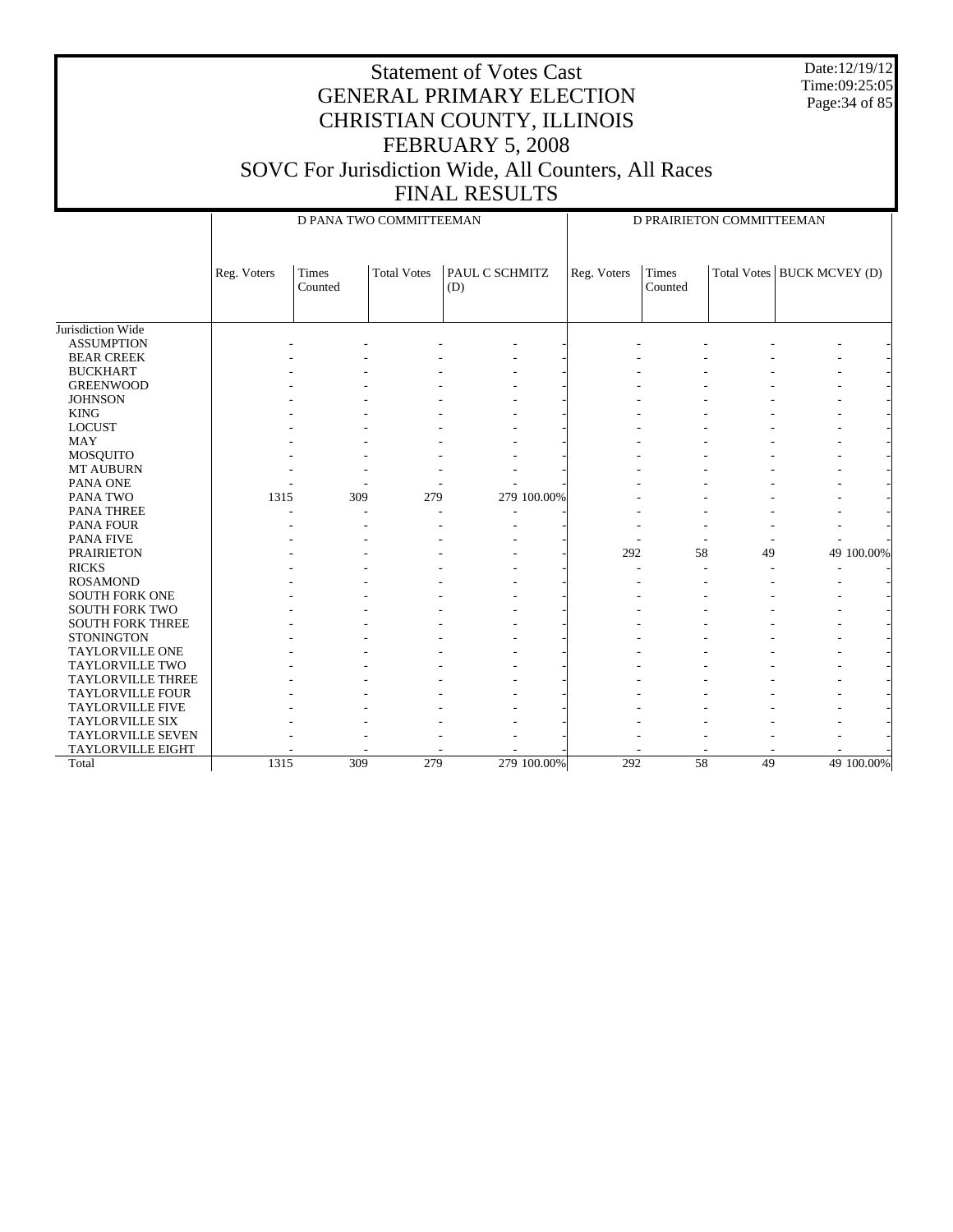Date:12/19/12 Time:09:25:05 Page:35 of 85

# Statement of Votes Cast GENERAL PRIMARY ELECTION CHRISTIAN COUNTY, ILLINOIS FEBRUARY 5, 2008 SOVC For Jurisdiction Wide, All Counters, All Races FINAL RESULTS

#### D RICKS COMMITTEEMAN

|                          | Reg. Voters | Times<br>Counted | <b>Total Votes</b> | WILLIAM SHEEDY<br>(D) |             |
|--------------------------|-------------|------------------|--------------------|-----------------------|-------------|
| Jurisdiction Wide        |             |                  |                    |                       |             |
| <b>ASSUMPTION</b>        |             |                  |                    |                       |             |
| <b>BEAR CREEK</b>        |             |                  |                    |                       |             |
| <b>BUCKHART</b>          |             |                  |                    |                       |             |
| <b>GREENWOOD</b>         |             |                  |                    |                       |             |
| <b>JOHNSON</b>           |             |                  |                    |                       |             |
| <b>KING</b>              |             |                  |                    |                       |             |
| <b>LOCUST</b>            |             |                  |                    |                       |             |
| <b>MAY</b>               |             |                  |                    |                       |             |
| <b>MOSQUITO</b>          |             |                  |                    |                       |             |
| <b>MT AUBURN</b>         |             |                  |                    |                       |             |
| PANA ONE                 |             |                  |                    |                       |             |
| PANA TWO                 |             |                  |                    |                       |             |
| <b>PANA THREE</b>        |             |                  |                    |                       |             |
| <b>PANA FOUR</b>         |             |                  |                    |                       |             |
| <b>PANA FIVE</b>         |             |                  |                    |                       |             |
| <b>PRAIRIETON</b>        |             |                  |                    |                       |             |
| <b>RICKS</b>             | 883         | 191              | 181                |                       | 181 100.00% |
| <b>ROSAMOND</b>          |             |                  |                    | L,                    |             |
| <b>SOUTH FORK ONE</b>    |             |                  |                    |                       |             |
| <b>SOUTH FORK TWO</b>    |             |                  |                    |                       |             |
| <b>SOUTH FORK THREE</b>  |             |                  |                    |                       |             |
| <b>STONINGTON</b>        |             |                  |                    |                       |             |
| <b>TAYLORVILLE ONE</b>   |             |                  |                    |                       |             |
| <b>TAYLORVILLE TWO</b>   |             |                  |                    |                       |             |
| <b>TAYLORVILLE THREE</b> |             |                  |                    |                       |             |
| <b>TAYLORVILLE FOUR</b>  |             |                  |                    |                       |             |
| <b>TAYLORVILLE FIVE</b>  |             |                  |                    |                       |             |
| <b>TAYLORVILLE SIX</b>   |             |                  |                    |                       |             |
| <b>TAYLORVILLE SEVEN</b> |             |                  |                    |                       |             |
| <b>TAYLORVILLE EIGHT</b> |             |                  |                    |                       |             |
| Total                    | 883         | 191              | 181                |                       | 181 100.00% |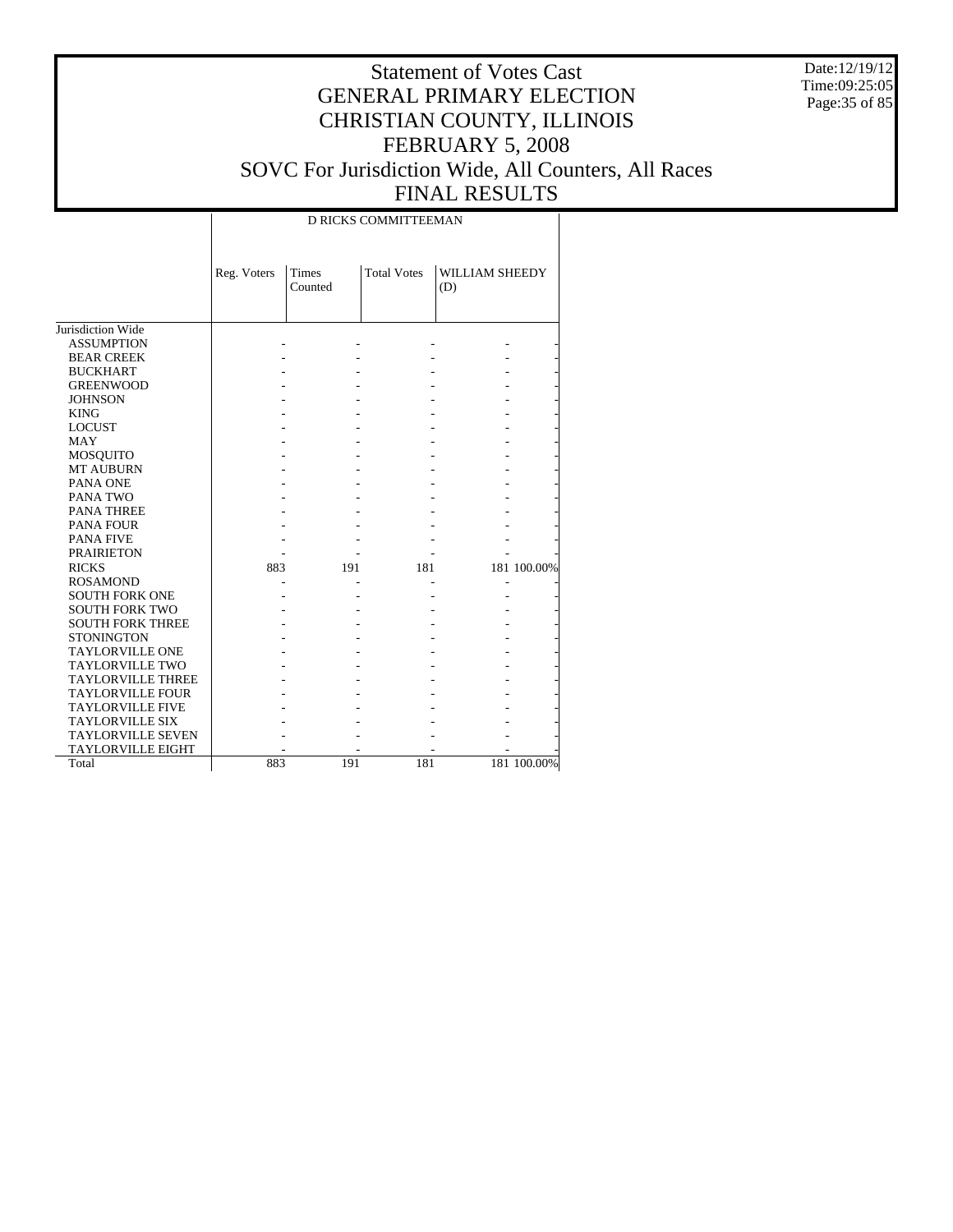Date:12/19/12 Time:09:25:05 Page:36 of 85

|                          | D SOUTH FORK ONE COMMITTEEMAN |                  |                    |                   |  | D SOUTH FORK THREE COMMITTEEMAN |                  |             |                             |            |
|--------------------------|-------------------------------|------------------|--------------------|-------------------|--|---------------------------------|------------------|-------------|-----------------------------|------------|
|                          | Reg. Voters                   | Times<br>Counted | <b>Total Votes</b> | JESSIE HEIPLE (D) |  | Reg. Voters                     | Times<br>Counted | Total Votes | <b>TERRY</b><br>WORKMAN (D) |            |
| Jurisdiction Wide        |                               |                  |                    |                   |  |                                 |                  |             |                             |            |
| <b>ASSUMPTION</b>        |                               |                  |                    |                   |  |                                 |                  |             |                             |            |
| <b>BEAR CREEK</b>        |                               |                  |                    |                   |  |                                 |                  |             |                             |            |
| <b>BUCKHART</b>          |                               |                  |                    |                   |  |                                 |                  |             |                             |            |
| <b>GREENWOOD</b>         |                               |                  |                    |                   |  |                                 |                  |             |                             |            |
| <b>JOHNSON</b>           |                               |                  |                    |                   |  |                                 |                  |             |                             |            |
| <b>KING</b>              |                               |                  |                    |                   |  |                                 |                  |             |                             |            |
| <b>LOCUST</b>            |                               |                  |                    |                   |  |                                 |                  |             |                             |            |
| <b>MAY</b>               |                               |                  |                    |                   |  |                                 |                  |             |                             |            |
| <b>MOSQUITO</b>          |                               |                  |                    |                   |  |                                 |                  |             |                             |            |
| <b>MT AUBURN</b>         |                               |                  |                    |                   |  |                                 |                  |             |                             |            |
| PANA ONE                 |                               |                  |                    |                   |  |                                 |                  |             |                             |            |
| PANA TWO                 |                               |                  |                    |                   |  |                                 |                  |             |                             |            |
| <b>PANA THREE</b>        |                               |                  |                    |                   |  |                                 |                  |             |                             |            |
| <b>PANA FOUR</b>         |                               |                  |                    |                   |  |                                 |                  |             |                             |            |
| <b>PANA FIVE</b>         |                               |                  |                    |                   |  |                                 |                  |             |                             |            |
| <b>PRAIRIETON</b>        |                               |                  |                    |                   |  |                                 |                  |             |                             |            |
| <b>RICKS</b>             |                               |                  |                    |                   |  |                                 |                  |             |                             |            |
| <b>ROSAMOND</b>          |                               |                  |                    |                   |  |                                 |                  |             |                             |            |
| <b>SOUTH FORK ONE</b>    | 942                           | 272              | 237                | 237 100.00%       |  |                                 |                  |             |                             |            |
| <b>SOUTH FORK TWO</b>    |                               |                  |                    |                   |  |                                 |                  |             |                             |            |
| <b>SOUTH FORK THREE</b>  |                               |                  |                    |                   |  | 397                             | 99               | 92          |                             | 92 100.00% |
| <b>STONINGTON</b>        |                               |                  |                    |                   |  |                                 |                  |             |                             |            |
| <b>TAYLORVILLE ONE</b>   |                               |                  |                    |                   |  |                                 |                  |             |                             |            |
| <b>TAYLORVILLE TWO</b>   |                               |                  |                    |                   |  |                                 |                  |             |                             |            |
| <b>TAYLORVILLE THREE</b> |                               |                  |                    |                   |  |                                 |                  |             |                             |            |
| <b>TAYLORVILLE FOUR</b>  |                               |                  |                    |                   |  |                                 |                  |             |                             |            |
| <b>TAYLORVILLE FIVE</b>  |                               |                  |                    |                   |  |                                 |                  |             |                             |            |
| <b>TAYLORVILLE SIX</b>   |                               |                  |                    |                   |  |                                 |                  |             |                             |            |
| <b>TAYLORVILLE SEVEN</b> |                               |                  |                    |                   |  |                                 |                  |             |                             |            |
| <b>TAYLORVILLE EIGHT</b> |                               |                  |                    |                   |  |                                 |                  |             |                             |            |
| Total                    | 942                           | 272              | 237                | 237 100.00%       |  | 397                             | 99               | 92          |                             | 92 100.00% |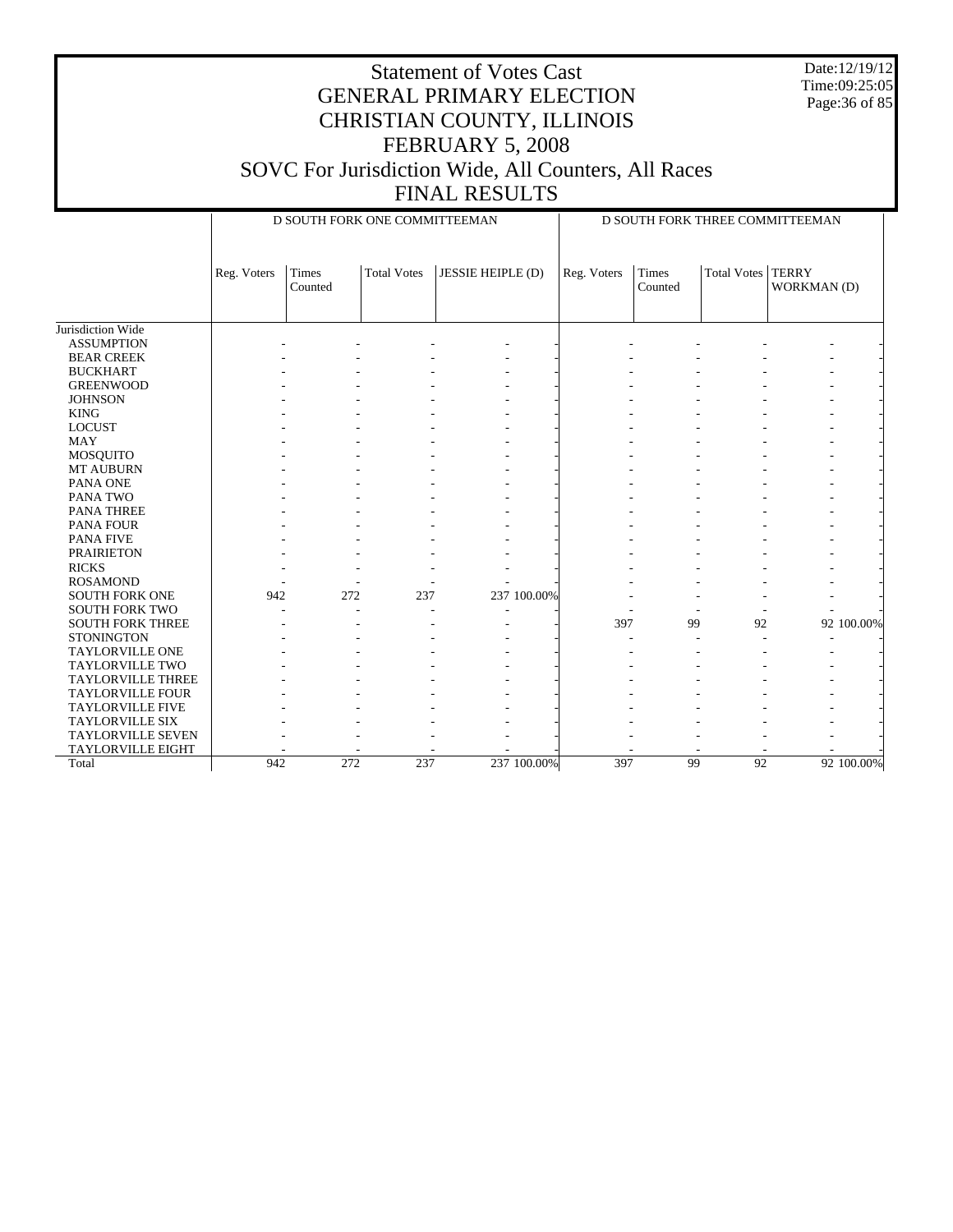Date:12/19/12 Time:09:25:05 Page:37 of 85

#### Statement of Votes Cast GENERAL PRIMARY ELECTION CHRISTIAN COUNTY, ILLINOIS FEBRUARY 5, 2008 SOVC For Jurisdiction Wide, All Counters, All Races FINAL RESULTS

Jurisdiction Wide ASSUMPTION BEAR CREEK BUCKHART GREENWOOD **JOHNSON**  KING LOCUST MAY MOSQUITO MT AUBURN PANA ONE PANA TWO PANA THREE PANA FOUR PANA FIVE PRAIRIETON RICKS ROSAMOND SOUTH FORK ONE SOUTH FORK TWO SOUTH FORK THREE **STONINGTON**  TAYLORVILLE ONE TAYLORVILLE TWO TAYLORVILLE THREE TAYLORVILLE FOUR TAYLORVILLE FIVE TAYLORVILLE SIX TAYLORVILLE SEVEN TAYLORVILLE EIGHT Total Reg. Voters Times Counted Total Votes | KEVIN HOWARD (D) D SOUTH FORK TWO COMMITTEEMAN Reg. Voters Times Counted Total Votes | CRAIG A PAULEK (D) D STONINGTON COMMITTEEMAN - - - - - - - - - - - - - - - - - - - - - - - - - - - - - - - - - - - - - - - - - - - - - - - - - - - - - - - - - - - - - - - - - - - - - - - - - - - - - - - - - - - - - - - - - - - - - - - - - - - - - - - - - - - - - - - - - - - - - - - - - - - - - - - - - - - - - - - - - - - - - - - - - - - - - - - - - - - - - - - - - - - - - - - - - - - - - - - - - - - - - - - - - - - - - - 428 111 96 96 100.00% - - - - - - - -- - - - - - - - - - - - - - - - - - - 721 220 198 198 100.00% - - - - - - - - - - - - - - - - - - - - - - - - - - - - - - - - - - - - - - - - - - - - - - - - - - - - - - - - - - - - - - - - - - - - - - - - - - - - - - - - 428 111 96 96 100.00% 721 220 198 198 100.00%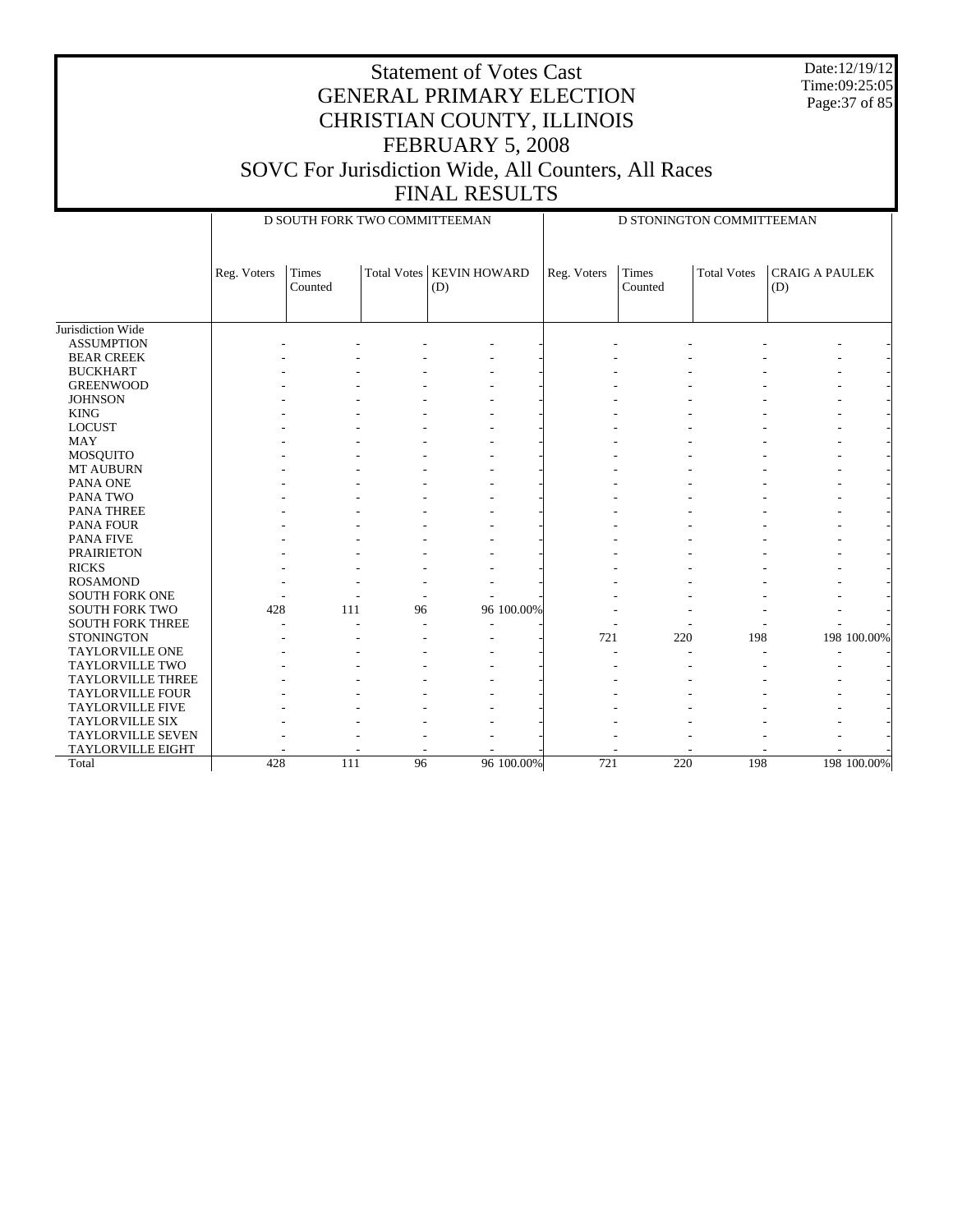Date:12/19/12 Time:09:25:05 Page:38 of 85

|                          |             | D TAYLORVILLE EIGHT COMMITTEEMAN |                    |                               |             |
|--------------------------|-------------|----------------------------------|--------------------|-------------------------------|-------------|
|                          | Reg. Voters | <b>Times</b><br>Counted          | <b>Total Votes</b> | <b>GORDON</b><br>MAZZOTTI (D) |             |
|                          |             |                                  |                    |                               |             |
| Jurisdiction Wide        |             |                                  |                    |                               |             |
| <b>ASSUMPTION</b>        |             |                                  |                    |                               |             |
| <b>BEAR CREEK</b>        |             |                                  |                    |                               |             |
| <b>BUCKHART</b>          |             |                                  |                    |                               |             |
| <b>GREENWOOD</b>         |             |                                  |                    |                               |             |
| <b>JOHNSON</b>           |             |                                  |                    |                               |             |
| <b>KING</b>              |             |                                  |                    |                               |             |
| <b>LOCUST</b>            |             |                                  |                    |                               |             |
| <b>MAY</b>               |             |                                  |                    |                               |             |
| <b>MOSQUITO</b>          |             |                                  |                    |                               |             |
| <b>MT AUBURN</b>         |             |                                  |                    |                               |             |
| PANA ONE                 |             |                                  |                    |                               |             |
| PANA TWO                 |             |                                  |                    |                               |             |
| <b>PANA THREE</b>        |             |                                  |                    |                               |             |
| <b>PANA FOUR</b>         |             |                                  |                    |                               |             |
| <b>PANA FIVE</b>         |             |                                  |                    |                               |             |
| <b>PRAIRIETON</b>        |             |                                  |                    |                               |             |
| <b>RICKS</b>             |             |                                  |                    |                               |             |
| <b>ROSAMOND</b>          |             |                                  |                    |                               |             |
| <b>SOUTH FORK ONE</b>    |             |                                  |                    |                               |             |
| <b>SOUTH FORK TWO</b>    |             |                                  |                    |                               |             |
| <b>SOUTH FORK THREE</b>  |             |                                  |                    |                               |             |
| <b>STONINGTON</b>        |             |                                  |                    |                               |             |
| <b>TAYLORVILLE ONE</b>   |             |                                  |                    |                               |             |
| <b>TAYLORVILLE TWO</b>   |             |                                  |                    |                               |             |
| <b>TAYLORVILLE THREE</b> |             |                                  |                    |                               |             |
| <b>TAYLORVILLE FOUR</b>  |             |                                  |                    |                               |             |
| <b>TAYLORVILLE FIVE</b>  |             |                                  |                    |                               |             |
| <b>TAYLORVILLE SIX</b>   |             |                                  |                    |                               |             |
| <b>TAYLORVILLE SEVEN</b> |             |                                  |                    |                               |             |
|                          |             |                                  |                    |                               |             |
| <b>TAYLORVILLE EIGHT</b> | 946         | 261                              | 198                |                               | 198 100.00% |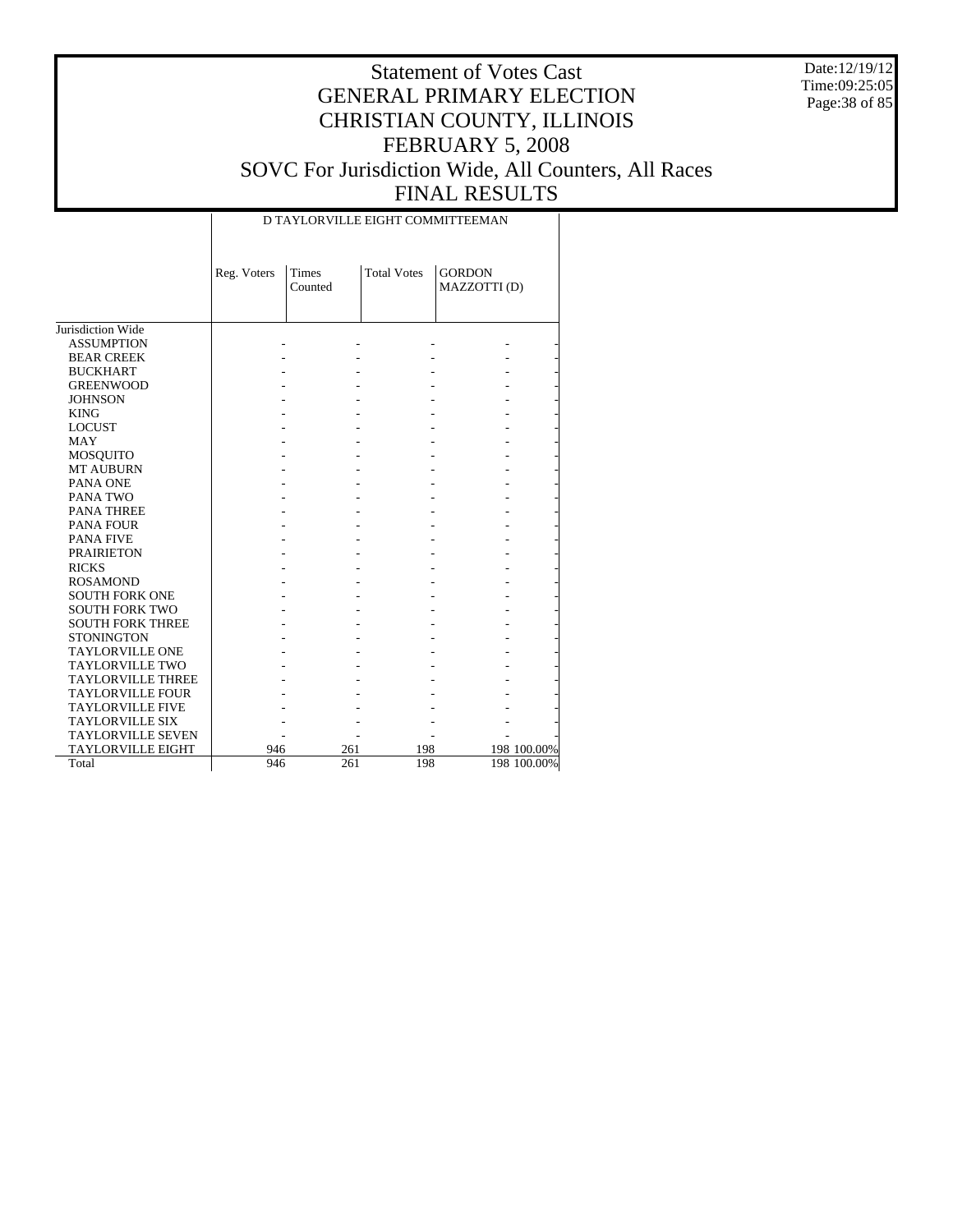Date:12/19/12 Time:09:25:05 Page:39 of 85

|                          |             |                         |                    | D TAYLORVILLE FIVE COMMITTEEMAN |            |                               |            |
|--------------------------|-------------|-------------------------|--------------------|---------------------------------|------------|-------------------------------|------------|
|                          | Reg. Voters | <b>Times</b><br>Counted | <b>Total Votes</b> | MICHAEL DREA (D)                |            | <b>ROBERT</b><br>DECLERCK (D) |            |
| Jurisdiction Wide        |             |                         |                    |                                 |            |                               |            |
| <b>ASSUMPTION</b>        |             |                         |                    |                                 |            |                               |            |
| <b>BEAR CREEK</b>        |             |                         |                    |                                 |            |                               |            |
| <b>BUCKHART</b>          |             |                         |                    |                                 |            |                               |            |
| <b>GREENWOOD</b>         |             |                         |                    |                                 |            |                               |            |
| <b>JOHNSON</b>           |             |                         |                    |                                 |            |                               |            |
| <b>KING</b>              |             |                         |                    |                                 |            |                               |            |
| <b>LOCUST</b>            |             |                         |                    |                                 |            |                               |            |
| <b>MAY</b>               |             |                         |                    |                                 |            |                               |            |
| MOSQUITO                 |             |                         |                    |                                 |            |                               |            |
| <b>MT AUBURN</b>         |             |                         |                    |                                 |            |                               |            |
| PANA ONE                 |             |                         |                    |                                 |            |                               |            |
| PANA TWO                 |             |                         |                    |                                 |            |                               |            |
| <b>PANA THREE</b>        |             |                         |                    |                                 |            |                               |            |
| PANA FOUR                |             |                         |                    |                                 |            |                               |            |
| <b>PANA FIVE</b>         |             |                         |                    |                                 |            |                               |            |
| <b>PRAIRIETON</b>        |             |                         |                    |                                 |            |                               |            |
| <b>RICKS</b>             |             |                         |                    |                                 |            |                               |            |
| <b>ROSAMOND</b>          |             |                         |                    |                                 |            |                               |            |
| <b>SOUTH FORK ONE</b>    |             |                         |                    |                                 |            |                               |            |
| <b>SOUTH FORK TWO</b>    |             |                         |                    |                                 |            |                               |            |
| <b>SOUTH FORK THREE</b>  |             |                         |                    |                                 |            |                               |            |
| <b>STONINGTON</b>        |             |                         |                    |                                 |            |                               |            |
| <b>TAYLORVILLE ONE</b>   |             |                         |                    |                                 |            |                               |            |
| TAYLORVILLE TWO          |             |                         |                    |                                 |            |                               |            |
| <b>TAYLORVILLE THREE</b> |             |                         |                    |                                 |            |                               |            |
| <b>TAYLORVILLE FOUR</b>  |             |                         |                    |                                 |            |                               |            |
| <b>TAYLORVILLE FIVE</b>  | 1266        |                         | 319<br>297         |                                 | 173 58.25% |                               | 124 41.75% |
| <b>TAYLORVILLE SIX</b>   |             |                         |                    |                                 |            |                               |            |
| <b>TAYLORVILLE SEVEN</b> |             |                         |                    |                                 |            |                               |            |
| <b>TAYLORVILLE EIGHT</b> |             |                         |                    |                                 |            |                               |            |
| Total                    | 1266        |                         | 319<br>297         |                                 | 173 58.25% |                               | 124 41.75% |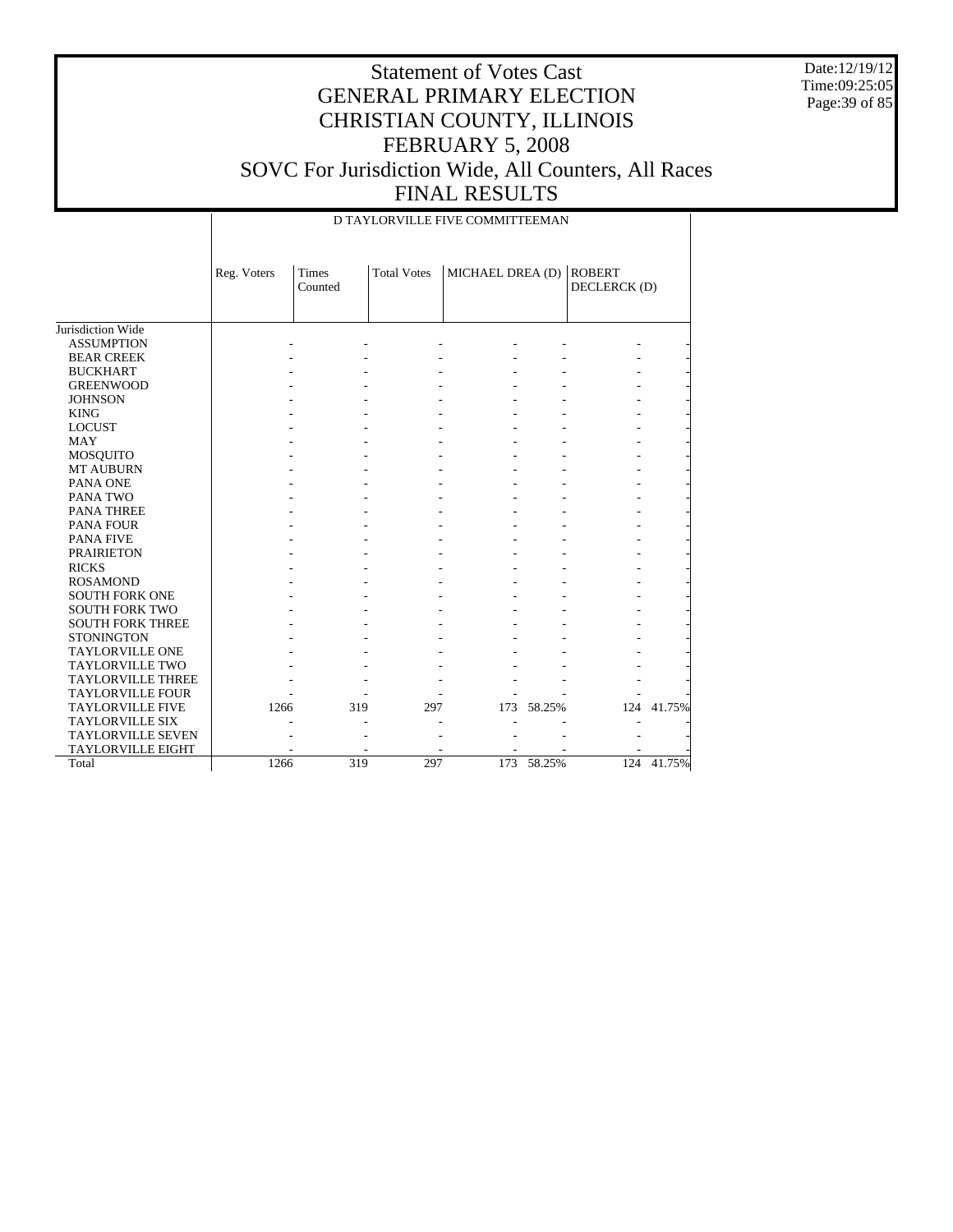Date:12/19/12 Time:09:25:05 Page:40 of 85

|                          |             | D TAYLORVILLE FOUR COMMITTEEMAN |                    |                              |             |
|--------------------------|-------------|---------------------------------|--------------------|------------------------------|-------------|
|                          | Reg. Voters | Times<br>Counted                | <b>Total Votes</b> | <b>JOSEPH R OLLER</b><br>(D) |             |
| Jurisdiction Wide        |             |                                 |                    |                              |             |
| <b>ASSUMPTION</b>        |             |                                 |                    |                              |             |
| <b>BEAR CREEK</b>        |             |                                 |                    |                              |             |
| <b>BUCKHART</b>          |             |                                 |                    |                              |             |
| <b>GREENWOOD</b>         |             |                                 |                    |                              |             |
| <b>JOHNSON</b>           |             |                                 |                    |                              |             |
| <b>KING</b>              |             |                                 |                    |                              |             |
| <b>LOCUST</b>            |             |                                 |                    |                              |             |
| <b>MAY</b>               |             |                                 |                    |                              |             |
| <b>MOSQUITO</b>          |             |                                 |                    |                              |             |
| <b>MT AUBURN</b>         |             |                                 |                    |                              |             |
| PANA ONE                 |             |                                 |                    |                              |             |
| PANA TWO                 |             |                                 |                    |                              |             |
| <b>PANA THREE</b>        |             |                                 |                    |                              |             |
| <b>PANA FOUR</b>         |             |                                 |                    |                              |             |
| <b>PANA FIVE</b>         |             |                                 |                    |                              |             |
| <b>PRAIRIETON</b>        |             |                                 |                    |                              |             |
| <b>RICKS</b>             |             |                                 |                    |                              |             |
| <b>ROSAMOND</b>          |             |                                 |                    |                              |             |
| <b>SOUTH FORK ONE</b>    |             |                                 |                    |                              |             |
| <b>SOUTH FORK TWO</b>    |             |                                 |                    |                              |             |
| <b>SOUTH FORK THREE</b>  |             |                                 |                    |                              |             |
| <b>STONINGTON</b>        |             |                                 |                    |                              |             |
| <b>TAYLORVILLE ONE</b>   |             |                                 |                    |                              |             |
| <b>TAYLORVILLE TWO</b>   |             |                                 |                    |                              |             |
| <b>TAYLORVILLE THREE</b> |             |                                 |                    |                              |             |
| <b>TAYLORVILLE FOUR</b>  | 1224        | 377                             | 312                |                              | 312 100.00% |
| <b>TAYLORVILLE FIVE</b>  |             |                                 |                    |                              |             |
| <b>TAYLORVILLE SIX</b>   |             |                                 |                    |                              |             |
| <b>TAYLORVILLE SEVEN</b> |             |                                 |                    |                              |             |
| <b>TAYLORVILLE EIGHT</b> |             |                                 |                    |                              |             |
| Total                    | 1224        | 377                             | 312                |                              | 312 100.00% |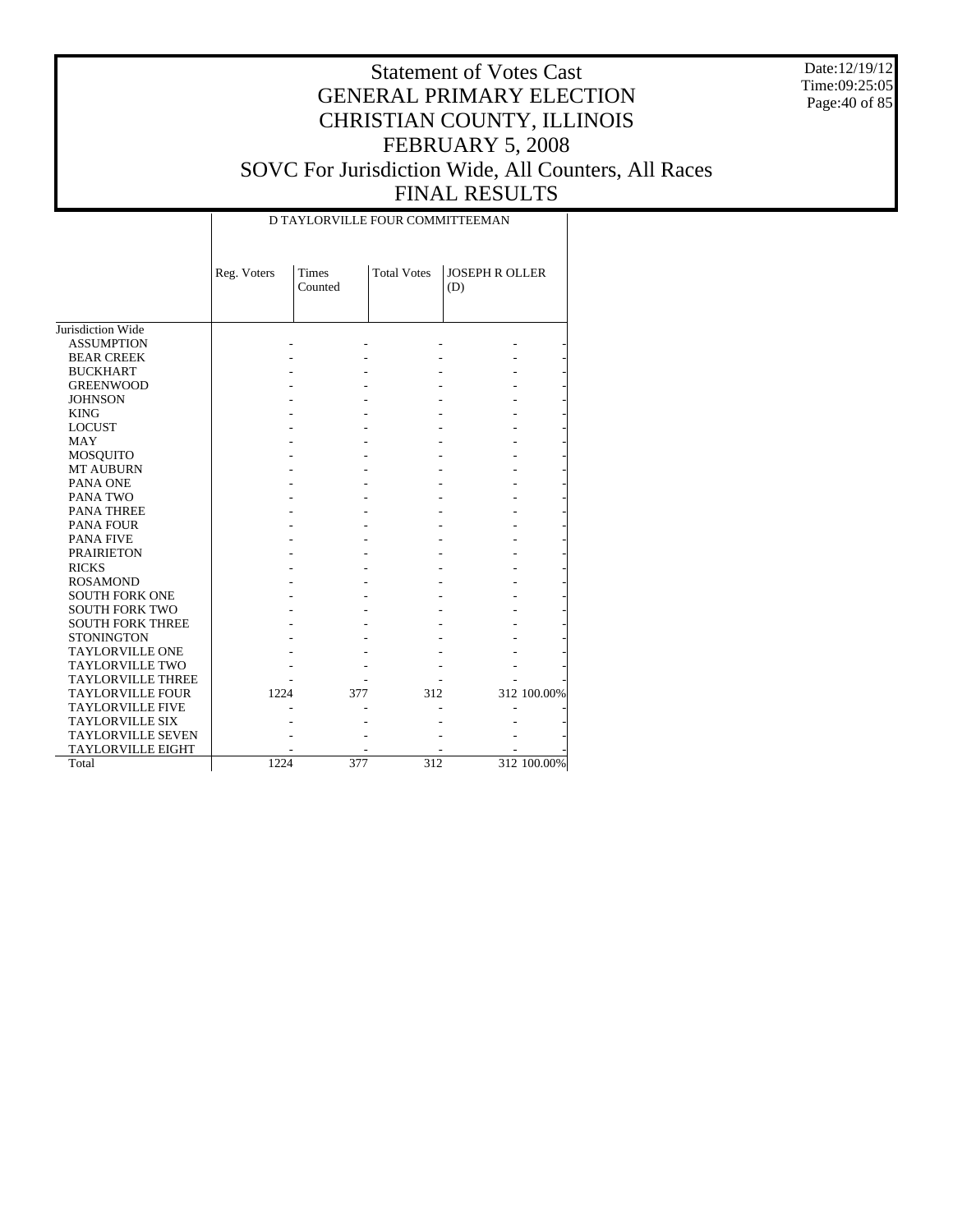Date:12/19/12 Time:09:25:05 Page:41 of 85

|                          |             |                  | D TAYLORVILLE ONE COMMITTEEMAN |                             |             |
|--------------------------|-------------|------------------|--------------------------------|-----------------------------|-------------|
|                          | Reg. Voters | Times<br>Counted | <b>Total Votes</b>             | <b>KENNY SHIVERS</b><br>(D) |             |
| Jurisdiction Wide        |             |                  |                                |                             |             |
| <b>ASSUMPTION</b>        |             |                  |                                |                             |             |
| <b>BEAR CREEK</b>        |             |                  |                                |                             |             |
| <b>BUCKHART</b>          |             |                  |                                |                             |             |
| <b>GREENWOOD</b>         |             |                  |                                |                             |             |
| <b>JOHNSON</b>           |             |                  |                                |                             |             |
| <b>KING</b>              |             |                  |                                |                             |             |
|                          |             |                  |                                |                             |             |
| <b>LOCUST</b>            |             |                  |                                |                             |             |
| <b>MAY</b>               |             |                  |                                |                             |             |
| MOSQUITO                 |             |                  |                                |                             |             |
| <b>MT AUBURN</b>         |             |                  |                                |                             |             |
| PANA ONE                 |             |                  |                                |                             |             |
| PANA TWO                 |             |                  |                                |                             |             |
| PANA THREE               |             |                  |                                |                             |             |
| <b>PANA FOUR</b>         |             |                  |                                |                             |             |
| <b>PANA FIVE</b>         |             |                  |                                |                             |             |
| <b>PRAIRIETON</b>        |             |                  |                                |                             |             |
| <b>RICKS</b>             |             |                  |                                |                             |             |
| <b>ROSAMOND</b>          |             |                  |                                |                             |             |
| <b>SOUTH FORK ONE</b>    |             |                  |                                |                             |             |
| <b>SOUTH FORK TWO</b>    |             |                  |                                |                             |             |
| <b>SOUTH FORK THREE</b>  |             |                  |                                |                             |             |
| <b>STONINGTON</b>        |             |                  |                                |                             |             |
| <b>TAYLORVILLE ONE</b>   | 886         | 249              | 220                            |                             | 220 100.00% |
| <b>TAYLORVILLE TWO</b>   |             |                  |                                |                             |             |
| <b>TAYLORVILLE THREE</b> |             |                  |                                |                             |             |
| <b>TAYLORVILLE FOUR</b>  |             |                  |                                |                             |             |
| <b>TAYLORVILLE FIVE</b>  |             |                  |                                |                             |             |
| <b>TAYLORVILLE SIX</b>   |             |                  |                                |                             |             |
| <b>TAYLORVILLE SEVEN</b> |             |                  |                                |                             |             |
| <b>TAYLORVILLE EIGHT</b> |             |                  |                                |                             |             |
| Total                    | 886         | 249              | 220                            |                             | 220 100.00% |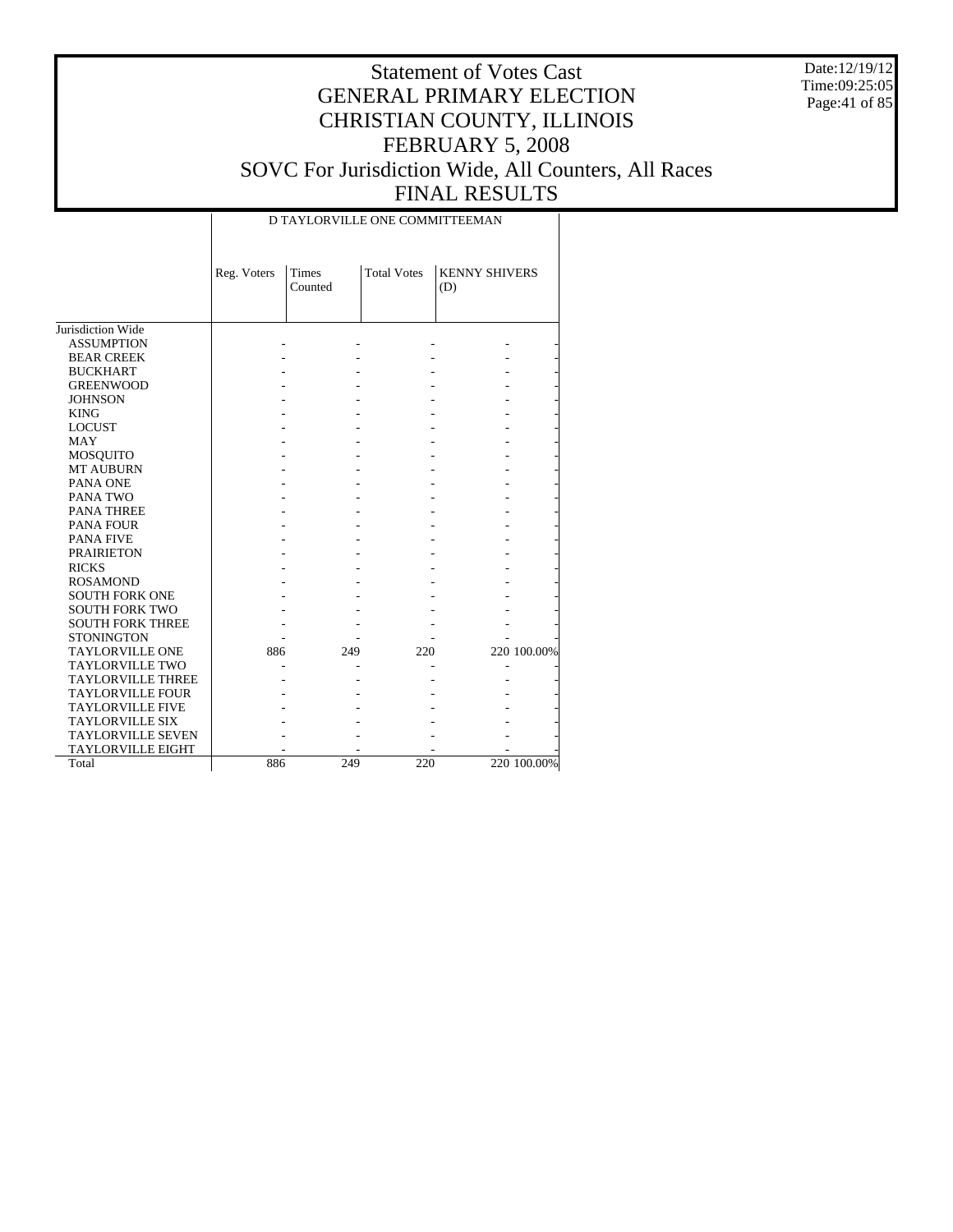Date:12/19/12 Time:09:25:05 Page:42 of 85

| <b>Total Votes</b><br><b>COLLEEN HADLEY</b><br>Reg. Voters<br>Times<br>Counted<br>(D)<br>Jurisdiction Wide<br><b>ASSUMPTION</b><br><b>BEAR CREEK</b><br><b>BUCKHART</b><br><b>GREENWOOD</b><br><b>JOHNSON</b><br><b>KING</b><br><b>LOCUST</b><br><b>MAY</b><br><b>MOSQUITO</b><br><b>MT AUBURN</b><br>PANA ONE<br>PANA TWO<br><b>PANA THREE</b><br><b>PANA FOUR</b><br><b>PANA FIVE</b><br><b>PRAIRIETON</b><br><b>RICKS</b><br><b>ROSAMOND</b><br><b>SOUTH FORK ONE</b><br><b>SOUTH FORK TWO</b><br><b>SOUTH FORK THREE</b><br><b>STONINGTON</b><br><b>TAYLORVILLE ONE</b><br><b>TAYLORVILLE TWO</b><br><b>TAYLORVILLE THREE</b><br><b>TAYLORVILLE FOUR</b><br><b>TAYLORVILLE FIVE</b><br><b>TAYLORVILLE SIX</b><br>226 100.00%<br><b>TAYLORVILLE SEVEN</b><br>813<br>251<br>226<br><b>TAYLORVILLE EIGHT</b> |       |     |     |                  | D TAYLORVILLE SEVEN COMMITTEEMAN |             |
|---------------------------------------------------------------------------------------------------------------------------------------------------------------------------------------------------------------------------------------------------------------------------------------------------------------------------------------------------------------------------------------------------------------------------------------------------------------------------------------------------------------------------------------------------------------------------------------------------------------------------------------------------------------------------------------------------------------------------------------------------------------------------------------------------------------|-------|-----|-----|------------------|----------------------------------|-------------|
|                                                                                                                                                                                                                                                                                                                                                                                                                                                                                                                                                                                                                                                                                                                                                                                                               |       |     |     |                  |                                  |             |
|                                                                                                                                                                                                                                                                                                                                                                                                                                                                                                                                                                                                                                                                                                                                                                                                               |       |     |     |                  |                                  |             |
|                                                                                                                                                                                                                                                                                                                                                                                                                                                                                                                                                                                                                                                                                                                                                                                                               |       |     |     |                  |                                  |             |
|                                                                                                                                                                                                                                                                                                                                                                                                                                                                                                                                                                                                                                                                                                                                                                                                               |       |     |     |                  |                                  |             |
|                                                                                                                                                                                                                                                                                                                                                                                                                                                                                                                                                                                                                                                                                                                                                                                                               |       |     |     |                  |                                  |             |
|                                                                                                                                                                                                                                                                                                                                                                                                                                                                                                                                                                                                                                                                                                                                                                                                               |       |     |     |                  |                                  |             |
|                                                                                                                                                                                                                                                                                                                                                                                                                                                                                                                                                                                                                                                                                                                                                                                                               |       |     |     |                  |                                  |             |
|                                                                                                                                                                                                                                                                                                                                                                                                                                                                                                                                                                                                                                                                                                                                                                                                               |       |     |     |                  |                                  |             |
|                                                                                                                                                                                                                                                                                                                                                                                                                                                                                                                                                                                                                                                                                                                                                                                                               |       |     |     |                  |                                  |             |
|                                                                                                                                                                                                                                                                                                                                                                                                                                                                                                                                                                                                                                                                                                                                                                                                               |       |     |     |                  |                                  |             |
|                                                                                                                                                                                                                                                                                                                                                                                                                                                                                                                                                                                                                                                                                                                                                                                                               |       |     |     |                  |                                  |             |
|                                                                                                                                                                                                                                                                                                                                                                                                                                                                                                                                                                                                                                                                                                                                                                                                               |       |     |     |                  |                                  |             |
|                                                                                                                                                                                                                                                                                                                                                                                                                                                                                                                                                                                                                                                                                                                                                                                                               |       |     |     |                  |                                  |             |
|                                                                                                                                                                                                                                                                                                                                                                                                                                                                                                                                                                                                                                                                                                                                                                                                               |       |     |     |                  |                                  |             |
|                                                                                                                                                                                                                                                                                                                                                                                                                                                                                                                                                                                                                                                                                                                                                                                                               |       |     |     |                  |                                  |             |
|                                                                                                                                                                                                                                                                                                                                                                                                                                                                                                                                                                                                                                                                                                                                                                                                               |       |     |     |                  |                                  |             |
|                                                                                                                                                                                                                                                                                                                                                                                                                                                                                                                                                                                                                                                                                                                                                                                                               |       |     |     |                  |                                  |             |
|                                                                                                                                                                                                                                                                                                                                                                                                                                                                                                                                                                                                                                                                                                                                                                                                               |       |     |     |                  |                                  |             |
|                                                                                                                                                                                                                                                                                                                                                                                                                                                                                                                                                                                                                                                                                                                                                                                                               |       |     |     |                  |                                  |             |
|                                                                                                                                                                                                                                                                                                                                                                                                                                                                                                                                                                                                                                                                                                                                                                                                               |       |     |     |                  |                                  |             |
|                                                                                                                                                                                                                                                                                                                                                                                                                                                                                                                                                                                                                                                                                                                                                                                                               |       |     |     |                  |                                  |             |
|                                                                                                                                                                                                                                                                                                                                                                                                                                                                                                                                                                                                                                                                                                                                                                                                               |       |     |     |                  |                                  |             |
|                                                                                                                                                                                                                                                                                                                                                                                                                                                                                                                                                                                                                                                                                                                                                                                                               |       |     |     |                  |                                  |             |
|                                                                                                                                                                                                                                                                                                                                                                                                                                                                                                                                                                                                                                                                                                                                                                                                               |       |     |     |                  |                                  |             |
|                                                                                                                                                                                                                                                                                                                                                                                                                                                                                                                                                                                                                                                                                                                                                                                                               |       |     |     |                  |                                  |             |
|                                                                                                                                                                                                                                                                                                                                                                                                                                                                                                                                                                                                                                                                                                                                                                                                               |       |     |     |                  |                                  |             |
|                                                                                                                                                                                                                                                                                                                                                                                                                                                                                                                                                                                                                                                                                                                                                                                                               |       |     |     |                  |                                  |             |
|                                                                                                                                                                                                                                                                                                                                                                                                                                                                                                                                                                                                                                                                                                                                                                                                               |       |     |     |                  |                                  |             |
|                                                                                                                                                                                                                                                                                                                                                                                                                                                                                                                                                                                                                                                                                                                                                                                                               |       |     |     |                  |                                  |             |
|                                                                                                                                                                                                                                                                                                                                                                                                                                                                                                                                                                                                                                                                                                                                                                                                               |       |     |     |                  |                                  |             |
|                                                                                                                                                                                                                                                                                                                                                                                                                                                                                                                                                                                                                                                                                                                                                                                                               |       |     |     |                  |                                  |             |
|                                                                                                                                                                                                                                                                                                                                                                                                                                                                                                                                                                                                                                                                                                                                                                                                               |       |     |     |                  |                                  |             |
|                                                                                                                                                                                                                                                                                                                                                                                                                                                                                                                                                                                                                                                                                                                                                                                                               | Total | 813 | 251 | $\overline{226}$ |                                  | 226 100.00% |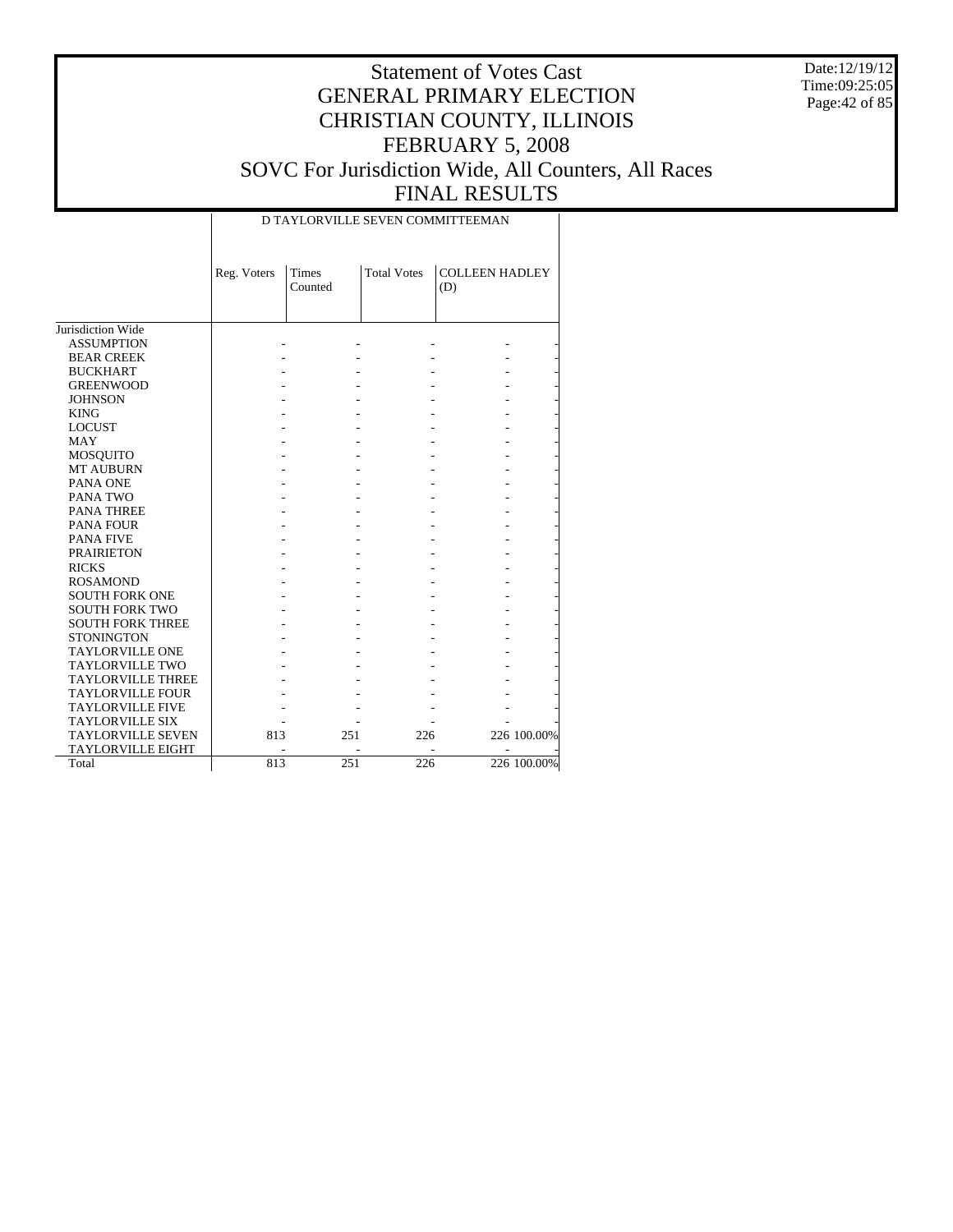Date:12/19/12 Time:09:25:05 Page:43 of 85

| <b>Total Votes</b><br><b>MARK DRABANT</b><br>Reg. Voters<br>Times<br>Counted<br>(D)<br>Jurisdiction Wide<br><b>ASSUMPTION</b><br><b>BEAR CREEK</b><br><b>BUCKHART</b><br><b>GREENWOOD</b><br><b>JOHNSON</b><br><b>KING</b><br><b>LOCUST</b><br><b>MAY</b><br><b>MOSQUITO</b><br><b>MT AUBURN</b><br>PANA ONE<br>PANA TWO<br><b>PANA THREE</b><br><b>PANA FOUR</b><br><b>PANA FIVE</b><br><b>PRAIRIETON</b><br><b>RICKS</b><br><b>ROSAMOND</b><br><b>SOUTH FORK ONE</b><br><b>SOUTH FORK TWO</b><br><b>SOUTH FORK THREE</b><br><b>STONINGTON</b><br><b>TAYLORVILLE ONE</b><br><b>TAYLORVILLE TWO</b><br><b>TAYLORVILLE THREE</b><br><b>TAYLORVILLE FOUR</b><br><b>TAYLORVILLE FIVE</b><br>226 100.00%<br><b>TAYLORVILLE SIX</b><br>851<br>226<br>275<br><b>TAYLORVILLE SEVEN</b><br><b>TAYLORVILLE EIGHT</b><br>226 100.00%<br>226<br>275 |       |     | D TAYLORVILLE SIX COMMITTEEMAN |  |
|------------------------------------------------------------------------------------------------------------------------------------------------------------------------------------------------------------------------------------------------------------------------------------------------------------------------------------------------------------------------------------------------------------------------------------------------------------------------------------------------------------------------------------------------------------------------------------------------------------------------------------------------------------------------------------------------------------------------------------------------------------------------------------------------------------------------------------------|-------|-----|--------------------------------|--|
|                                                                                                                                                                                                                                                                                                                                                                                                                                                                                                                                                                                                                                                                                                                                                                                                                                          |       |     |                                |  |
|                                                                                                                                                                                                                                                                                                                                                                                                                                                                                                                                                                                                                                                                                                                                                                                                                                          |       |     |                                |  |
|                                                                                                                                                                                                                                                                                                                                                                                                                                                                                                                                                                                                                                                                                                                                                                                                                                          |       |     |                                |  |
|                                                                                                                                                                                                                                                                                                                                                                                                                                                                                                                                                                                                                                                                                                                                                                                                                                          |       |     |                                |  |
|                                                                                                                                                                                                                                                                                                                                                                                                                                                                                                                                                                                                                                                                                                                                                                                                                                          |       |     |                                |  |
|                                                                                                                                                                                                                                                                                                                                                                                                                                                                                                                                                                                                                                                                                                                                                                                                                                          |       |     |                                |  |
|                                                                                                                                                                                                                                                                                                                                                                                                                                                                                                                                                                                                                                                                                                                                                                                                                                          |       |     |                                |  |
|                                                                                                                                                                                                                                                                                                                                                                                                                                                                                                                                                                                                                                                                                                                                                                                                                                          |       |     |                                |  |
|                                                                                                                                                                                                                                                                                                                                                                                                                                                                                                                                                                                                                                                                                                                                                                                                                                          |       |     |                                |  |
|                                                                                                                                                                                                                                                                                                                                                                                                                                                                                                                                                                                                                                                                                                                                                                                                                                          |       |     |                                |  |
|                                                                                                                                                                                                                                                                                                                                                                                                                                                                                                                                                                                                                                                                                                                                                                                                                                          |       |     |                                |  |
|                                                                                                                                                                                                                                                                                                                                                                                                                                                                                                                                                                                                                                                                                                                                                                                                                                          |       |     |                                |  |
|                                                                                                                                                                                                                                                                                                                                                                                                                                                                                                                                                                                                                                                                                                                                                                                                                                          |       |     |                                |  |
|                                                                                                                                                                                                                                                                                                                                                                                                                                                                                                                                                                                                                                                                                                                                                                                                                                          |       |     |                                |  |
|                                                                                                                                                                                                                                                                                                                                                                                                                                                                                                                                                                                                                                                                                                                                                                                                                                          |       |     |                                |  |
|                                                                                                                                                                                                                                                                                                                                                                                                                                                                                                                                                                                                                                                                                                                                                                                                                                          |       |     |                                |  |
|                                                                                                                                                                                                                                                                                                                                                                                                                                                                                                                                                                                                                                                                                                                                                                                                                                          |       |     |                                |  |
|                                                                                                                                                                                                                                                                                                                                                                                                                                                                                                                                                                                                                                                                                                                                                                                                                                          |       |     |                                |  |
|                                                                                                                                                                                                                                                                                                                                                                                                                                                                                                                                                                                                                                                                                                                                                                                                                                          |       |     |                                |  |
|                                                                                                                                                                                                                                                                                                                                                                                                                                                                                                                                                                                                                                                                                                                                                                                                                                          |       |     |                                |  |
|                                                                                                                                                                                                                                                                                                                                                                                                                                                                                                                                                                                                                                                                                                                                                                                                                                          |       |     |                                |  |
|                                                                                                                                                                                                                                                                                                                                                                                                                                                                                                                                                                                                                                                                                                                                                                                                                                          |       |     |                                |  |
|                                                                                                                                                                                                                                                                                                                                                                                                                                                                                                                                                                                                                                                                                                                                                                                                                                          |       |     |                                |  |
|                                                                                                                                                                                                                                                                                                                                                                                                                                                                                                                                                                                                                                                                                                                                                                                                                                          |       |     |                                |  |
|                                                                                                                                                                                                                                                                                                                                                                                                                                                                                                                                                                                                                                                                                                                                                                                                                                          |       |     |                                |  |
|                                                                                                                                                                                                                                                                                                                                                                                                                                                                                                                                                                                                                                                                                                                                                                                                                                          |       |     |                                |  |
|                                                                                                                                                                                                                                                                                                                                                                                                                                                                                                                                                                                                                                                                                                                                                                                                                                          |       |     |                                |  |
|                                                                                                                                                                                                                                                                                                                                                                                                                                                                                                                                                                                                                                                                                                                                                                                                                                          |       |     |                                |  |
|                                                                                                                                                                                                                                                                                                                                                                                                                                                                                                                                                                                                                                                                                                                                                                                                                                          |       |     |                                |  |
|                                                                                                                                                                                                                                                                                                                                                                                                                                                                                                                                                                                                                                                                                                                                                                                                                                          |       |     |                                |  |
|                                                                                                                                                                                                                                                                                                                                                                                                                                                                                                                                                                                                                                                                                                                                                                                                                                          |       |     |                                |  |
|                                                                                                                                                                                                                                                                                                                                                                                                                                                                                                                                                                                                                                                                                                                                                                                                                                          |       |     |                                |  |
|                                                                                                                                                                                                                                                                                                                                                                                                                                                                                                                                                                                                                                                                                                                                                                                                                                          | Total | 851 |                                |  |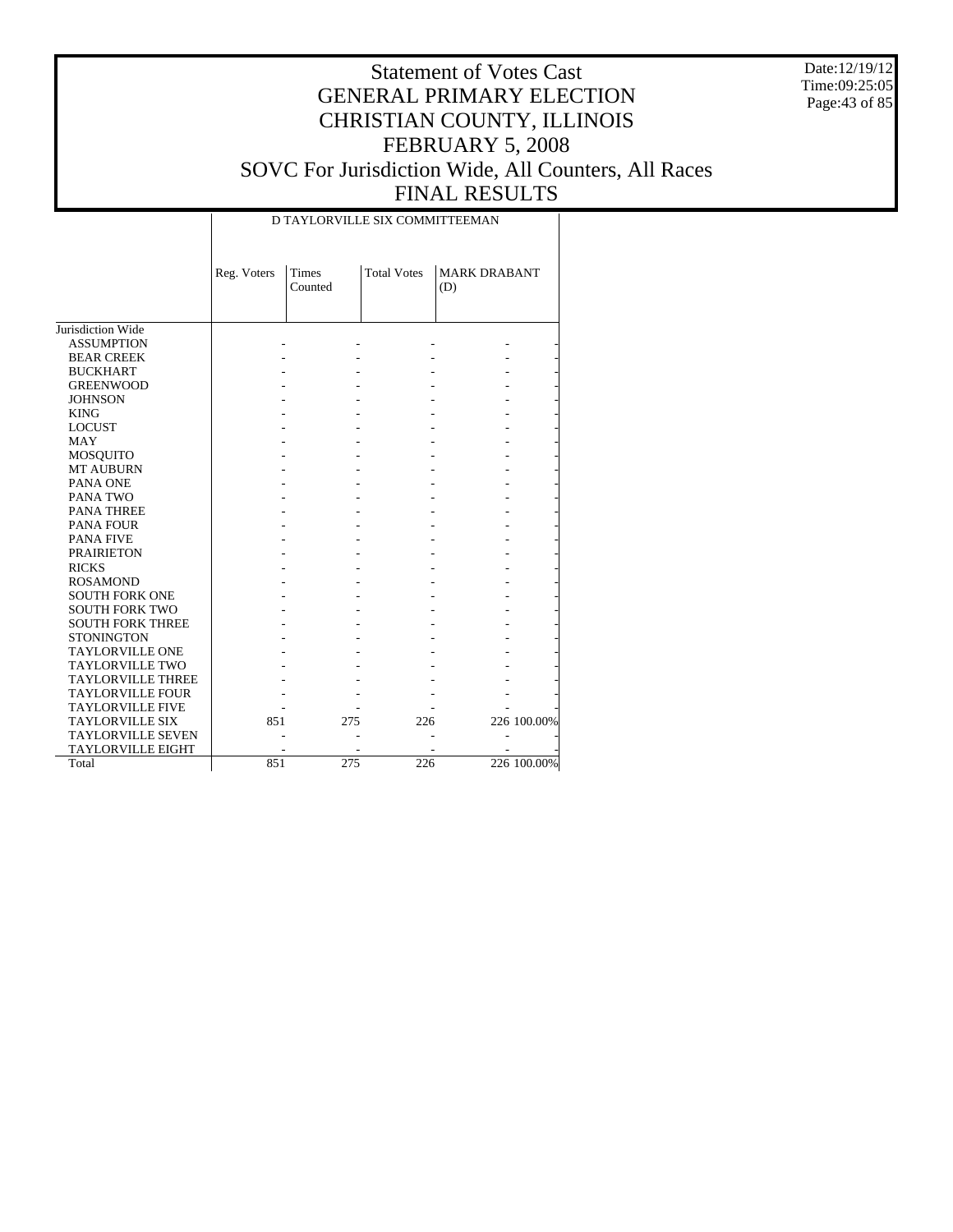Date:12/19/12 Time:09:25:05 Page:44 of 85

|                          |             |                  |                    | D TAYLORVILLE THREE COMMITTEEMAN |             |
|--------------------------|-------------|------------------|--------------------|----------------------------------|-------------|
|                          | Reg. Voters | Times<br>Counted | <b>Total Votes</b> | <b>MICHAEL MAYER</b><br>(D)      |             |
| Jurisdiction Wide        |             |                  |                    |                                  |             |
| <b>ASSUMPTION</b>        |             |                  |                    |                                  |             |
| <b>BEAR CREEK</b>        |             |                  |                    |                                  |             |
|                          |             |                  |                    |                                  |             |
| <b>BUCKHART</b>          |             |                  |                    |                                  |             |
| <b>GREENWOOD</b>         |             |                  |                    |                                  |             |
| <b>JOHNSON</b>           |             |                  |                    |                                  |             |
| <b>KING</b>              |             |                  |                    |                                  |             |
| <b>LOCUST</b>            |             |                  |                    |                                  |             |
| <b>MAY</b>               |             |                  |                    |                                  |             |
| MOSQUITO                 |             |                  |                    |                                  |             |
| <b>MT AUBURN</b>         |             |                  |                    |                                  |             |
| PANA ONE                 |             |                  |                    |                                  |             |
| PANA TWO                 |             |                  |                    |                                  |             |
| <b>PANA THREE</b>        |             |                  |                    |                                  |             |
| <b>PANA FOUR</b>         |             |                  |                    |                                  |             |
| <b>PANA FIVE</b>         |             |                  |                    |                                  |             |
| <b>PRAIRIETON</b>        |             |                  |                    |                                  |             |
| <b>RICKS</b>             |             |                  |                    |                                  |             |
| <b>ROSAMOND</b>          |             |                  |                    |                                  |             |
| <b>SOUTH FORK ONE</b>    |             |                  |                    |                                  |             |
| <b>SOUTH FORK TWO</b>    |             |                  |                    |                                  |             |
| <b>SOUTH FORK THREE</b>  |             |                  |                    |                                  |             |
| <b>STONINGTON</b>        |             |                  |                    |                                  |             |
| <b>TAYLORVILLE ONE</b>   |             |                  |                    |                                  |             |
| <b>TAYLORVILLE TWO</b>   |             |                  |                    |                                  |             |
| <b>TAYLORVILLE THREE</b> | 826         | 285              | 216                |                                  | 216 100.00% |
| <b>TAYLORVILLE FOUR</b>  |             |                  |                    |                                  |             |
| <b>TAYLORVILLE FIVE</b>  |             |                  |                    |                                  |             |
| <b>TAYLORVILLE SIX</b>   |             |                  |                    |                                  |             |
| <b>TAYLORVILLE SEVEN</b> |             |                  |                    |                                  |             |
| <b>TAYLORVILLE EIGHT</b> |             |                  |                    |                                  |             |
| Total                    | 826         | 285              | 216                |                                  | 216 100.00% |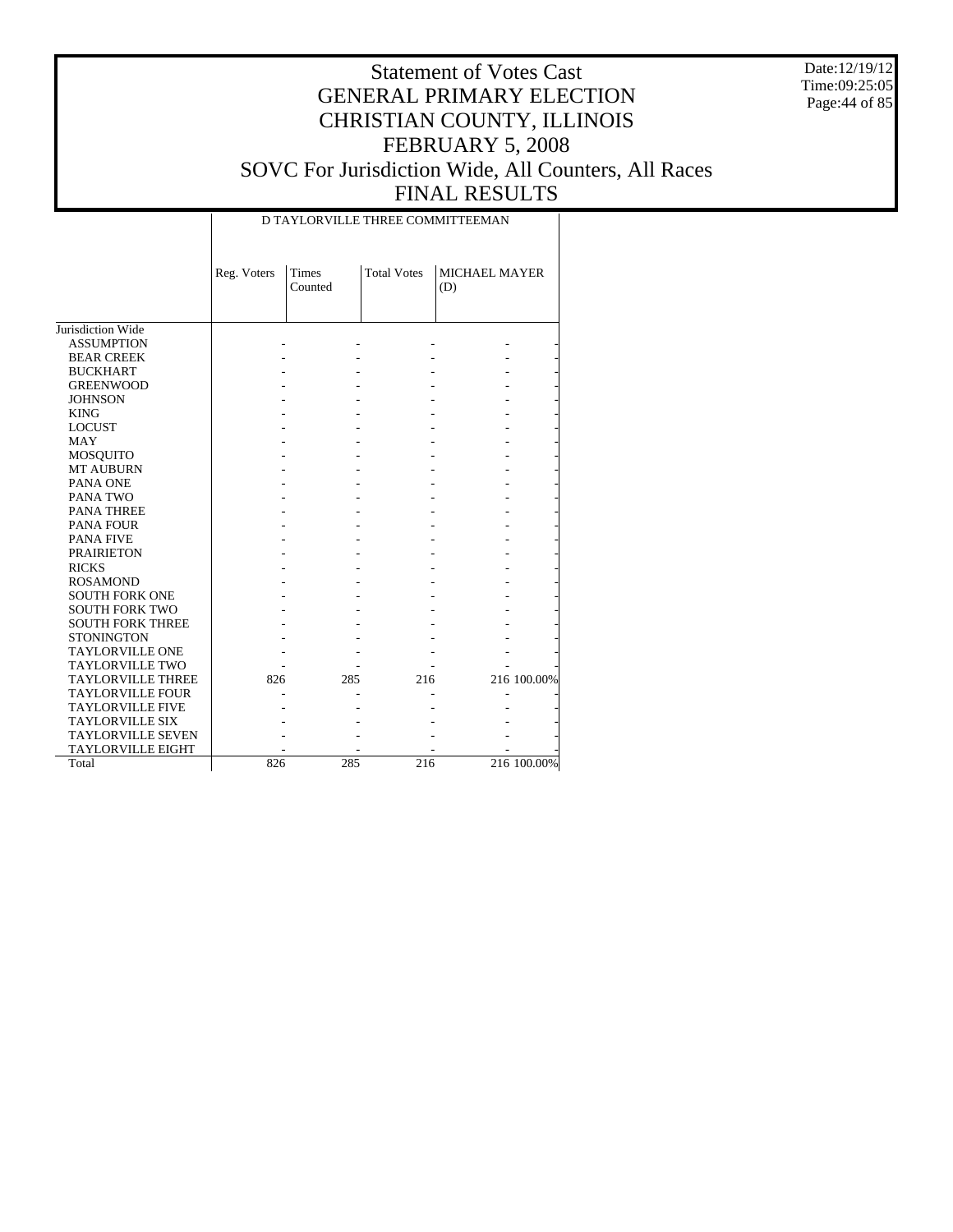Date:12/19/12 Time:09:25:05 Page:45 of 85

|                          |             | D TAYLORVILLE TWO COMMITTEEMAN |                    |                         |             |
|--------------------------|-------------|--------------------------------|--------------------|-------------------------|-------------|
|                          | Reg. Voters | Times<br>Counted               | <b>Total Votes</b> | <b>KEN PODESCHI (D)</b> |             |
| Jurisdiction Wide        |             |                                |                    |                         |             |
| <b>ASSUMPTION</b>        |             |                                |                    |                         |             |
| <b>BEAR CREEK</b>        |             |                                |                    |                         |             |
| <b>BUCKHART</b>          |             |                                |                    |                         |             |
| <b>GREENWOOD</b>         |             |                                |                    |                         |             |
| <b>JOHNSON</b>           |             |                                |                    |                         |             |
| <b>KING</b>              |             |                                |                    |                         |             |
| <b>LOCUST</b>            |             |                                |                    |                         |             |
| <b>MAY</b>               |             |                                |                    |                         |             |
| <b>MOSQUITO</b>          |             |                                |                    |                         |             |
| <b>MT AUBURN</b>         |             |                                |                    |                         |             |
| PANA ONE                 |             |                                |                    |                         |             |
| PANA TWO                 |             |                                |                    |                         |             |
| <b>PANA THREE</b>        |             |                                |                    |                         |             |
| <b>PANA FOUR</b>         |             |                                |                    |                         |             |
| <b>PANA FIVE</b>         |             |                                |                    |                         |             |
| <b>PRAIRIETON</b>        |             |                                |                    |                         |             |
| <b>RICKS</b>             |             |                                |                    |                         |             |
| <b>ROSAMOND</b>          |             |                                |                    |                         |             |
| <b>SOUTH FORK ONE</b>    |             |                                |                    |                         |             |
| <b>SOUTH FORK TWO</b>    |             |                                |                    |                         |             |
| <b>SOUTH FORK THREE</b>  |             |                                |                    |                         |             |
| <b>STONINGTON</b>        |             |                                |                    |                         |             |
| <b>TAYLORVILLE ONE</b>   |             |                                |                    |                         |             |
| <b>TAYLORVILLE TWO</b>   | 823         | 260                            | 229                |                         | 229 100.00% |
| <b>TAYLORVILLE THREE</b> |             |                                |                    |                         |             |
| <b>TAYLORVILLE FOUR</b>  |             |                                |                    |                         |             |
| <b>TAYLORVILLE FIVE</b>  |             |                                |                    |                         |             |
| <b>TAYLORVILLE SIX</b>   |             |                                |                    |                         |             |
| <b>TAYLORVILLE SEVEN</b> |             |                                |                    |                         |             |
| <b>TAYLORVILLE EIGHT</b> |             |                                |                    |                         |             |
| Total                    | 823         | 260                            | 229                |                         | 229 100.00% |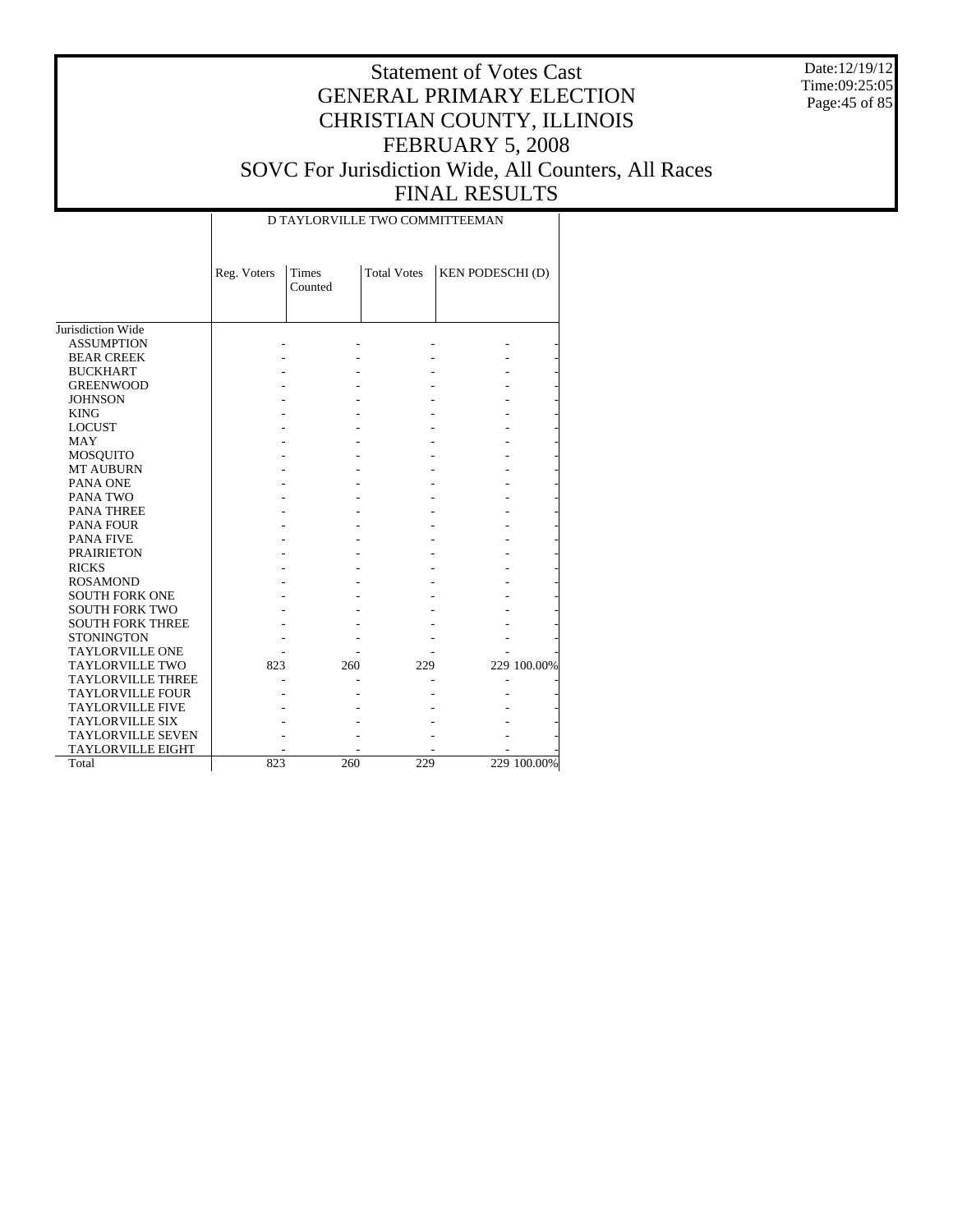Date:12/19/12 Time:09:25:05 Page:46 of 85

# Statement of Votes Cast GENERAL PRIMARY ELECTION CHRISTIAN COUNTY, ILLINOIS FEBRUARY 5, 2008 SOVC For Jurisdiction Wide, All Counters, All Races FINAL RESULTS

#### R PRESIDENT

|                          | Reg. Voters | <b>Times</b><br>Counted | <b>Total Votes</b> | MITT ROMNEY (R) |        | RON PAUL (R)             |        | JOHN McCAIN (R) |        |
|--------------------------|-------------|-------------------------|--------------------|-----------------|--------|--------------------------|--------|-----------------|--------|
|                          |             |                         |                    |                 |        |                          |        |                 |        |
| Jurisdiction Wide        |             |                         |                    |                 |        |                          |        |                 |        |
| <b>ASSUMPTION</b>        | 916         | 82                      | 82                 | 16              | 19.51% | 10                       | 12.20% | 34              | 41.46% |
| <b>BEAR CREEK</b>        | 346         | 32                      | 32                 | 4               | 12.50% | $\Omega$                 | 0.00%  | 15              | 46.88% |
| <b>BUCKHART</b>          | 1224        | 150                     | 149                | 50              | 33.56% | 8                        | 5.37%  | 46              | 30.87% |
| <b>GREENWOOD</b>         | 154         | 35                      | 35                 | 4               | 11.43% | $\overline{2}$           | 5.71%  | 18              | 51.43% |
| <b>JOHNSON</b>           | 470         | 91                      | 91                 | 34              | 37.36% | 8                        | 8.79%  | 25              | 27.47% |
| <b>KING</b>              | 152         | 19                      | 19                 | 5               | 26.32% | $\Omega$                 | 0.00%  | 8               | 42.11% |
| <b>LOCUST</b>            | 435         | 60                      | 59                 | 14              | 23.73% | 3                        | 5.08%  | 28              | 47.46% |
| <b>MAY</b>               | 1217        | 114                     | 114                | 43              | 37.72% | 6                        | 5.26%  | 39              | 34.21% |
| <b>MOSQUITO</b>          | 262         | 43                      | 43                 | 18              | 41.86% | 3                        | 6.98%  | 20              | 46.51% |
| <b>MT AUBURN</b>         | 690         | 90                      | 90                 | 40              | 44.44% | $\mathbf{1}$             | 1.11%  | 33              | 36.67% |
| <b>PANA ONE</b>          | 667         | 68                      | 68                 | 15              | 22.06% | 5                        | 7.35%  | 39              | 57.35% |
| <b>PANA TWO</b>          | 1315        | 162                     | 162                | 40              | 24.69% | 3                        | 1.85%  | 72              | 44.44% |
| <b>PANA THREE</b>        | 742         | 75                      | 74                 | 29              | 39.19% | $\overline{4}$           | 5.41%  | 25              | 33.78% |
| <b>PANA FOUR</b>         | 636         | 42                      | 42                 | 14              | 33.33% | 3                        | 7.14%  | 13              | 30.95% |
| <b>PANA FIVE</b>         | 503         | 48                      | 48                 | 9               | 18.75% | 1                        | 2.08%  | 27              | 56.25% |
| <b>PRAIRIETON</b>        | 292         | 62                      | 62                 | 15              | 24.19% | $\Omega$                 | 0.00%  | 29              | 46.77% |
| <b>RICKS</b>             | 883         | 90                      | 89                 | 17              | 19.10% | 8                        | 8.99%  | 46              | 51.69% |
| <b>ROSAMOND</b>          | 245         | 37                      | 35                 | 9               | 25.71% | 3                        | 8.57%  | 20              | 57.14% |
| <b>SOUTH FORK ONE</b>    | 942         | 54                      | 54                 | 11              | 20.37% | $\overline{\mathcal{A}}$ | 7.41%  | 25              | 46.30% |
| <b>SOUTH FORK TWO</b>    | 428         | 32                      | 32                 | 15              | 46.88% |                          | 3.13%  | 12              | 37.50% |
| <b>SOUTH FORK THREE</b>  | 397         | 33                      | 33                 | 10              | 30.30% | $\mathbf{1}$             | 3.03%  | 15              | 45.45% |
| <b>STONINGTON</b>        | 721         | 95                      | 94                 | 23              | 24.47% | 6                        | 6.38%  | 43              | 45.74% |
| <b>TAYLORVILLE ONE</b>   | 886         | 60                      | 60                 | 18              | 30.00% | $\mathbf{1}$             | 1.67%  | 23              | 38.33% |
| <b>TAYLORVILLE TWO</b>   | 823         | 90                      | 89                 | 23              | 25.84% | 6                        | 6.74%  | 34              | 38.20% |
| <b>TAYLORVILLE THREE</b> | 826         | 70                      | 70                 | 23              | 32.86% | $\overline{2}$           | 2.86%  | 33              | 47.14% |
| <b>TAYLORVILLE FOUR</b>  | 1224        | 85                      | 85                 | 29              | 34.12% | $\overline{4}$           | 4.71%  | 33              | 38.82% |
| <b>TAYLORVILLE FIVE</b>  | 1266        | 103                     | 103                | 22              | 21.36% | $\overline{7}$           | 6.80%  | 48              | 46.60% |
| <b>TAYLORVILLE SIX</b>   | 851         | 75                      | 75                 | 25              | 33.33% | $\overline{2}$           | 2.67%  | 34              | 45.33% |
| <b>TAYLORVILLE SEVEN</b> | 813         | 60                      | 60                 | 18              | 30.00% | 4                        | 6.67%  | 22              | 36.67% |
| TAYLORVILLE EIGHT        | 946         | 90                      | 90                 | 37              | 41.11% | 4                        | 4.44%  | 26              | 28.89% |
| Total                    | 21272       | 2147                    | 2139               | 630             | 29.45% | 110                      | 5.14%  | 885             | 41.37% |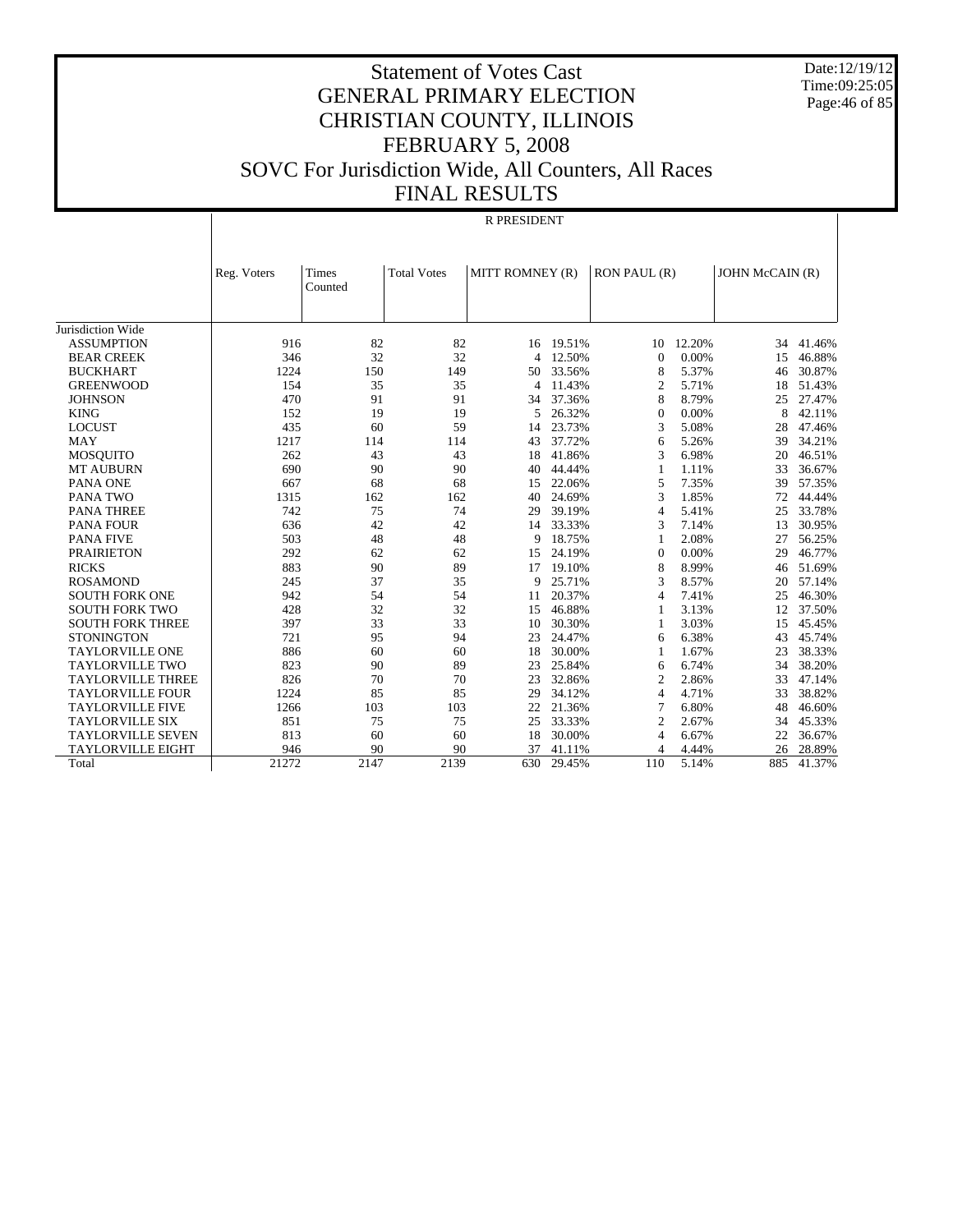Date:12/19/12 Time:09:25:05 Page:47 of 85

R PRESIDENT

|                          | <b>FRED THOMPSON</b> |       | <b>ALAN KEYES</b> |          | <b>JAMES C</b> |       | <b>TOM</b>     |       | <b>RUDY GIULIANI</b> |       | <b>MIKE HUCKABEE</b> |        |
|--------------------------|----------------------|-------|-------------------|----------|----------------|-------|----------------|-------|----------------------|-------|----------------------|--------|
|                          | (R)                  |       | (R)               |          | MITCHELL (R)   |       | TANCREDO (R)   |       | (R)                  |       | (R)                  |        |
|                          |                      |       |                   |          |                |       |                |       |                      |       |                      |        |
|                          |                      |       |                   |          |                |       |                |       |                      |       |                      |        |
| Jurisdiction Wide        |                      |       |                   |          |                |       |                |       |                      |       |                      |        |
| <b>ASSUMPTION</b>        | $\Omega$             | 0.00% | 1                 | 1.22%    | $\Omega$       | 0.00% | $\Omega$       | 0.00% | $\Omega$             | 0.00% | 21                   | 25.61% |
| <b>BEAR CREEK</b>        | 1                    | 3.13% | $\theta$          | 0.00%    | $\Omega$       | 0.00% | $\Omega$       | 0.00% | 1                    | 3.13% | 11                   | 34.38% |
| <b>BUCKHART</b>          | 4                    | 2.68% | $\theta$          | 0.00%    | $\Omega$       | 0.00% | $\mathbf{1}$   | 0.67% | $\Omega$             | 0.00% | 40                   | 26.85% |
| <b>GREENWOOD</b>         | $\Omega$             | 0.00% | $\theta$          | 0.00%    | $\Omega$       | 0.00% | $\Omega$       | 0.00% | $\Omega$             | 0.00% | 11                   | 31.43% |
| <b>JOHNSON</b>           | 1                    | 1.10% | 1                 | 1.10%    | $\Omega$       | 0.00% | $\Omega$       | 0.00% | 1                    | 1.10% | 21                   | 23.08% |
| <b>KING</b>              | $\theta$             | 0.00% | $\theta$          | 0.00%    | $\Omega$       | 0.00% | $\Omega$       | 0.00% | $\Omega$             | 0.00% | 6                    | 31.58% |
| <b>LOCUST</b>            | $\theta$             | 0.00% | $\theta$          | 0.00%    | $\Omega$       | 0.00% | $\Omega$       | 0.00% | $\overline{2}$       | 3.39% | 12                   | 20.34% |
| <b>MAY</b>               | 1                    | 0.88% | 1                 | 0.88%    | -1             | 0.88% | $\Omega$       | 0.00% | $\Omega$             | 0.00% | 23                   | 20.18% |
| <b>MOSQUITO</b>          | $\theta$             | 0.00% | $\theta$          | 0.00%    | $\overline{0}$ | 0.00% | $\theta$       | 0.00% | $\mathbf{0}$         | 0.00% | $\overline{2}$       | 4.65%  |
| <b>MT AUBURN</b>         | 1                    | 1.11% | $\theta$          | 0.00%    | $\Omega$       | 0.00% | $\Omega$       | 0.00% | $\mathbf{1}$         | 1.11% | 14                   | 15.56% |
| <b>PANA ONE</b>          | $\theta$             | 0.00% | $\theta$          | 0.00%    | $\Omega$       | 0.00% | $\Omega$       | 0.00% | $\Omega$             | 0.00% | 9                    | 13.24% |
| <b>PANA TWO</b>          | $\theta$             | 0.00% | $\theta$          | 0.00%    | $\overline{0}$ | 0.00% | $\Omega$       | 0.00% | $\mathbf{0}$         | 0.00% | 47                   | 29.01% |
| <b>PANA THREE</b>        | $\theta$             | 0.00% | $\theta$          | 0.00%    | $\Omega$       | 0.00% |                | 1.35% | 1                    | 1.35% | 14                   | 18.92% |
| <b>PANA FOUR</b>         | $\theta$             | 0.00% | $\theta$          | 0.00%    | $\theta$       | 0.00% | $\Omega$       | 0.00% | $\mathbf{0}$         | 0.00% | 12                   | 28.57% |
| <b>PANA FIVE</b>         | $\theta$             | 0.00% | $\Omega$          | 0.00%    | $\Omega$       | 0.00% | $\Omega$       | 0.00% | $\Omega$             | 0.00% | 11                   | 22.92% |
| <b>PRAIRIETON</b>        | $\overline{2}$       | 3.23% | $\theta$          | $0.00\%$ | $\Omega$       | 0.00% | $\Omega$       | 0.00% | $\Omega$             | 0.00% | 16                   | 25.81% |
| <b>RICKS</b>             | $\theta$             | 0.00% | 1                 | 1.12%    | $\Omega$       | 0.00% | $\Omega$       | 0.00% | 1                    | 1.12% | 16                   | 17.98% |
| <b>ROSAMOND</b>          | 1                    | 2.86% | $\theta$          | 0.00%    | $\Omega$       | 0.00% | $\Omega$       | 0.00% | $\Omega$             | 0.00% | $\overline{c}$       | 5.71%  |
| <b>SOUTH FORK ONE</b>    | $\theta$             | 0.00% | $\theta$          | 0.00%    | $\Omega$       | 0.00% | $\Omega$       | 0.00% | 1                    | 1.85% | 13                   | 24.07% |
| <b>SOUTH FORK TWO</b>    | $\Omega$             | 0.00% | $\Omega$          | 0.00%    | $\Omega$       | 0.00% | $\Omega$       | 0.00% | $\Omega$             | 0.00% | $\overline{4}$       | 12.50% |
| <b>SOUTH FORK THREE</b>  | $\mathbf{0}$         | 0.00% | $\theta$          | 0.00%    | $\Omega$       | 0.00% | $\Omega$       | 0.00% | 1                    | 3.03% | 6                    | 18.18% |
| <b>STONINGTON</b>        | $\theta$             | 0.00% | $\Omega$          | 0.00%    | $\Omega$       | 0.00% | $\Omega$       | 0.00% | $\Omega$             | 0.00% | 22                   | 23.40% |
| <b>TAYLORVILLE ONE</b>   | $\Omega$             | 0.00% | $\Omega$          | 0.00%    | $\Omega$       | 0.00% | $\Omega$       | 0.00% | $\overline{2}$       | 3.33% | 16                   | 26.67% |
| <b>TAYLORVILLE TWO</b>   | 2                    | 2.25% | $\Omega$          | 0.00%    | $\theta$       | 0.00% | $\Omega$       | 0.00% | 1                    | 1.12% | 23                   | 25.84% |
| <b>TAYLORVILLE THREE</b> | $\overline{2}$       | 2.86% | $\Omega$          | 0.00%    | $\Omega$       | 0.00% | $\Omega$       | 0.00% | $\mathbf{0}$         | 0.00% | 10                   | 14.29% |
| <b>TAYLORVILLE FOUR</b>  | $\overline{0}$       | 0.00% | $\overline{0}$    | 0.00%    | $\theta$       | 0.00% | $\overline{0}$ | 0.00% | $\mathbf{0}$         | 0.00% | 19                   | 22.35% |
| <b>TAYLORVILLE FIVE</b>  | $\overline{2}$       | 1.94% | $\theta$          | 0.00%    | $\theta$       | 0.00% | $\Omega$       | 0.00% | 3                    | 2.91% | 21                   | 20.39% |
| <b>TAYLORVILLE SIX</b>   |                      | 1.33% | $\overline{0}$    | 0.00%    | $\theta$       | 0.00% | $\theta$       | 0.00% | 1                    | 1.33% | 12                   | 16.00% |
| <b>TAYLORVILLE SEVEN</b> | 1                    | 1.67% | $\overline{0}$    | 0.00%    | $\theta$       | 0.00% | $\overline{0}$ | 0.00% | 1                    | 1.67% | 14                   | 23.33% |
| <b>TAYLORVILLE EIGHT</b> | $\Omega$             | 0.00% | $\theta$          | 0.00%    | $\Omega$       | 0.00% | $\Omega$       | 0.00% | $\overline{c}$       | 2.22% | 21                   | 23.33% |
| Total                    | 19                   | 0.89% | $\overline{4}$    | 0.19%    | $\overline{1}$ | 0.05% | $\overline{c}$ | 0.09% | 19                   | 0.89% | 469                  | 21.93% |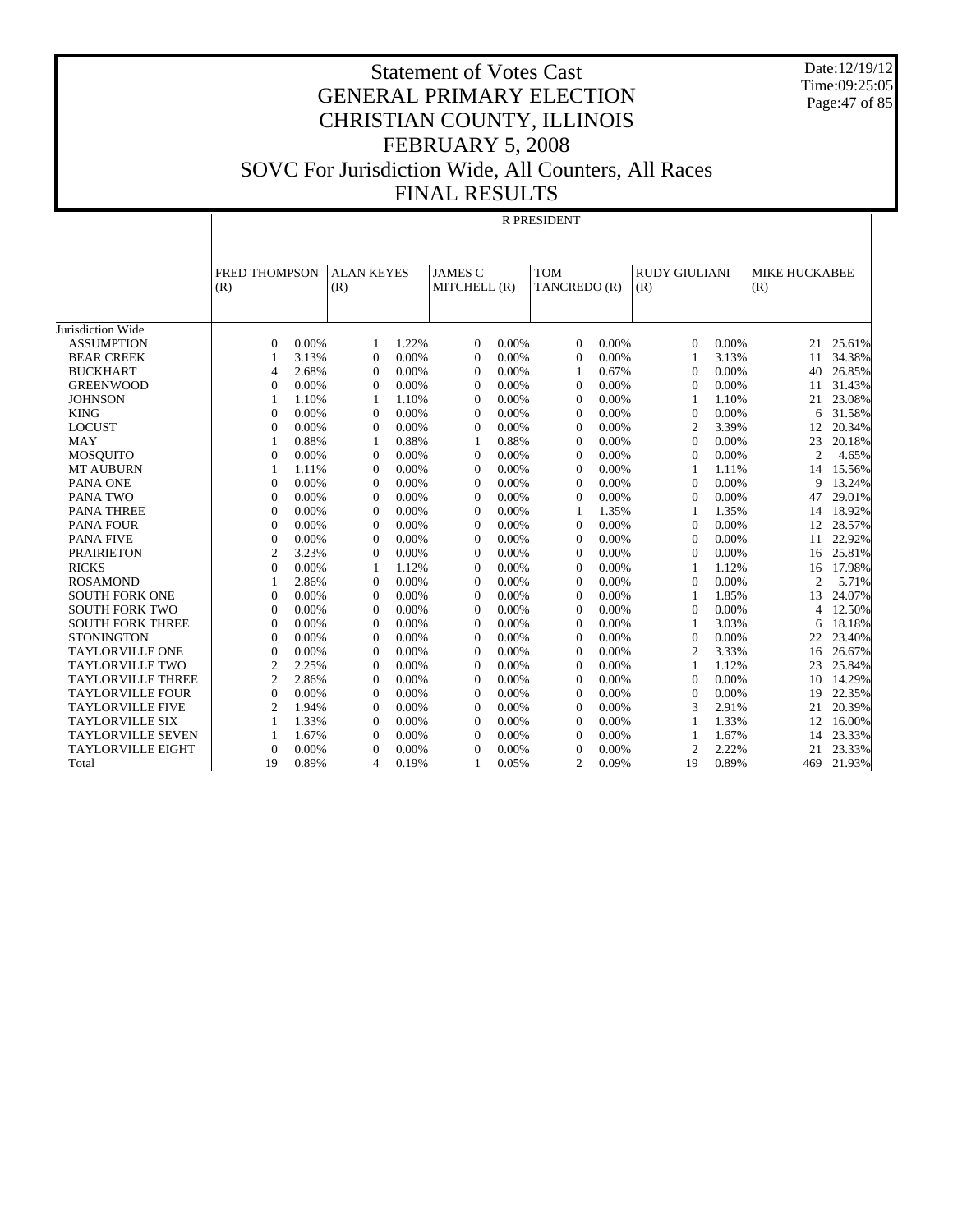Date:12/19/12 Time:09:25:05 Page: 48 of 85

|                          |             | <b>R UNITED STATES SENATOR</b> |                    |                               |        |                 |        |                |        |  |
|--------------------------|-------------|--------------------------------|--------------------|-------------------------------|--------|-----------------|--------|----------------|--------|--|
|                          | Reg. Voters | Times<br>Counted               | <b>Total Votes</b> | <b>STEVE</b><br>SAUERBERG (R) |        | ANDY MARTIN (R) |        | MIKE PSAK (R)  |        |  |
| Jurisdiction Wide        |             |                                |                    |                               |        |                 |        |                |        |  |
| <b>ASSUMPTION</b>        | 916         | 82                             | 65                 | 22                            | 33.85% | 21              | 32.31% | 22             | 33.85% |  |
| <b>BEAR CREEK</b>        | 346         | 32                             | 28                 | 12                            | 42.86% | 14              | 50.00% | $\overline{2}$ | 7.14%  |  |
| <b>BUCKHART</b>          | 1224        | 150                            | 127                | 51                            | 40.16% | 52              | 40.94% | 24             | 18.90% |  |
| <b>GREENWOOD</b>         | 154         | 35                             | 28                 | 6                             | 21.43% | 17              | 60.71% | 5              | 17.86% |  |
| <b>JOHNSON</b>           | 470         | 91                             | 76                 | 28                            | 36.84% | 31              | 40.79% | 17             | 22.37% |  |
| <b>KING</b>              | 152         | 19                             | 16                 | 6                             | 37.50% | 9               | 56.25% | 1              | 6.25%  |  |
| <b>LOCUST</b>            | 435         | 60                             | 51                 | 20                            | 39.22% | 20              | 39.22% | 11             | 21.57% |  |
| <b>MAY</b>               | 1217        | 114                            | 92                 | 35                            | 38.04% | 38              | 41.30% | 19             | 20.65% |  |
| <b>MOSQUITO</b>          | 262         | 43                             | 31                 | 5                             | 16.13% | 23              | 74.19% | 3              | 9.68%  |  |
| <b>MT AUBURN</b>         | 690         | 90                             | 80                 | 32                            | 40.00% | 39              | 48.75% | 9              | 11.25% |  |
| PANA ONE                 | 667         | 68                             | 53                 | 18                            | 33.96% | 24              | 45.28% | 11             | 20.75% |  |
| PANA TWO                 | 1315        | 162                            | 128                | 48                            | 37.50% | 43              | 33.59% | 37             | 28.91% |  |
| <b>PANA THREE</b>        | 742         | 75                             | 61                 | 21                            | 34.43% | 26              | 42.62% | 14             | 22.95% |  |
| <b>PANA FOUR</b>         | 636         | 42                             | 35                 | 14                            | 40.00% | 14              | 40.00% | 7              | 20.00% |  |
| <b>PANA FIVE</b>         | 503         | 48                             | 36                 | 14                            | 38.89% | 15              | 41.67% | 7              | 19.44% |  |
| <b>PRAIRIETON</b>        | 292         | 62                             | 54                 | 19                            | 35.19% | 27              | 50.00% | 8              | 14.81% |  |
| <b>RICKS</b>             | 883         | 90                             | 74                 | 31                            | 41.89% | 36              | 48.65% |                | 9.46%  |  |
| <b>ROSAMOND</b>          | 245         | 37                             | 28                 | 12                            | 42.86% | 10              | 35.71% | 6              | 21.43% |  |
| <b>SOUTH FORK ONE</b>    | 942         | 54                             | 44                 | 10                            | 22.73% | 24              | 54.55% | 10             | 22.73% |  |
| <b>SOUTH FORK TWO</b>    | 428         | 32                             | 25                 | 19                            | 76.00% | 5               | 20.00% |                | 4.00%  |  |
| <b>SOUTH FORK THREE</b>  | 397         | 33                             | 26                 | 8                             | 30.77% | 12              | 46.15% | 6              | 23.08% |  |
| <b>STONINGTON</b>        | 721         | 95                             | 79                 | 29                            | 36.71% | 41              | 51.90% | 9              | 11.39% |  |
| <b>TAYLORVILLE ONE</b>   | 886         | 60                             | 53                 | 21                            | 39.62% | 21              | 39.62% | 11             | 20.75% |  |
| <b>TAYLORVILLE TWO</b>   | 823         | 90                             | 78                 | 26                            | 33.33% | 30              | 38.46% | 22             | 28.21% |  |
| <b>TAYLORVILLE THREE</b> | 826         | 70                             | 56                 | 24                            | 42.86% | 21              | 37.50% | 11             | 19.64% |  |
| <b>TAYLORVILLE FOUR</b>  | 1224        | 85                             | 72                 | 32                            | 44.44% | 24              | 33.33% | 16             | 22.22% |  |
| <b>TAYLORVILLE FIVE</b>  | 1266        | 103                            | 84                 | 33                            | 39.29% | 40              | 47.62% | 11             | 13.10% |  |
| <b>TAYLORVILLE SIX</b>   | 851         | 75                             | 63                 | 21                            | 33.33% | 29              | 46.03% | 13             | 20.63% |  |
| <b>TAYLORVILLE SEVEN</b> | 813         | 60                             | 51                 | 21                            | 41.18% | 18              | 35.29% | 12             | 23.53% |  |
| <b>TAYLORVILLE EIGHT</b> | 946         | 90                             | 74                 | 28                            | 37.84% | 36              | 48.65% | 10             | 13.51% |  |
| Total                    | 21272       | 2147                           | 1768               | 666                           | 37.67% | 760             | 42.99% | 342            | 19.34% |  |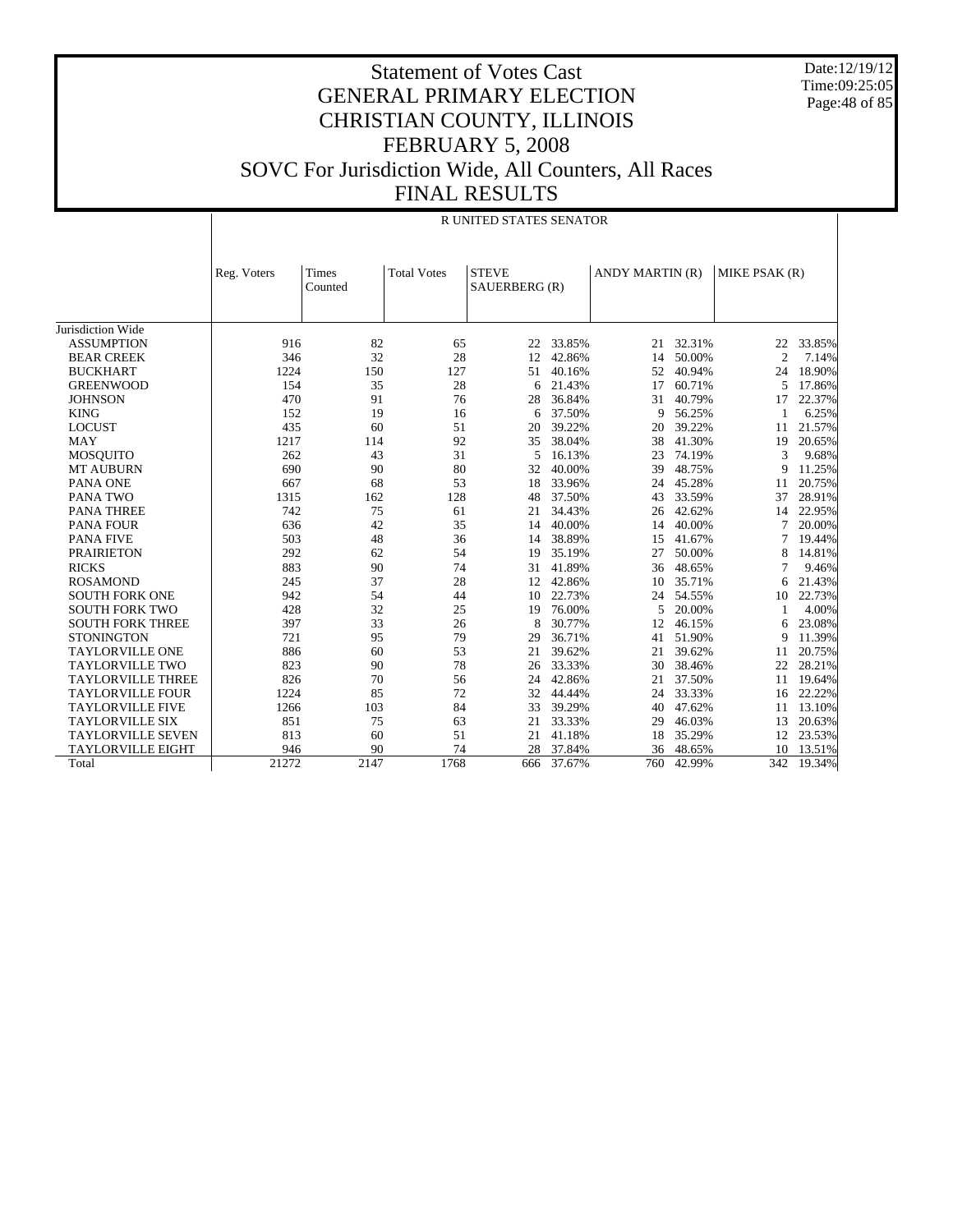Date:12/19/12 Time:09:25:05 Page:49 of 85

# Statement of Votes Cast GENERAL PRIMARY ELECTION CHRISTIAN COUNTY, ILLINOIS FEBRUARY 5, 2008 SOVC For Jurisdiction Wide, All Counters, All Races FINAL RESULTS

R REP IN CONGRESS 19TH DIST

|                          | Reg. Voters | Times   | <b>Total Votes</b> | <b>JOHN M. SHIMKUS</b> |              |
|--------------------------|-------------|---------|--------------------|------------------------|--------------|
|                          |             | Counted |                    | (R)                    |              |
|                          |             |         |                    |                        |              |
|                          |             |         |                    |                        |              |
| Jurisdiction Wide        |             |         |                    |                        |              |
| <b>ASSUMPTION</b>        | 916         | 82      | 70                 |                        | 70 100.00%   |
| <b>BEAR CREEK</b>        | 346         | 32      | 30                 |                        | 30 100.00%   |
| <b>BUCKHART</b>          | 1224        | 150     | 137                |                        | 137 100.00%  |
| <b>GREENWOOD</b>         | 154         | 35      | 33                 |                        | 33 100.00%   |
| <b>JOHNSON</b>           | 470         | 91      | 82                 |                        | 82 100.00%   |
| <b>KING</b>              | 152         | 19      | 18                 |                        | 18 100.00%   |
| <b>LOCUST</b>            | 435         | 60      | 56                 |                        | 56 100.00%   |
| MAY                      | 1217        | 114     | 106                |                        | 106 100.00%  |
| <b>MOSQUITO</b>          | 262         | 43      | 41                 |                        | 41 100.00%   |
| <b>MT AUBURN</b>         | 690         | 90      | 77                 |                        | 77 100.00%   |
| PANA ONE                 |             |         |                    |                        |              |
| PANA TWO                 |             |         |                    |                        |              |
| <b>PANA THREE</b>        |             |         |                    |                        |              |
| <b>PANA FOUR</b>         |             |         |                    |                        |              |
| <b>PANA FIVE</b>         |             |         |                    |                        |              |
| <b>PRAIRIETON</b>        | 292         | 62      | 55                 |                        | 55 100.00%   |
| <b>RICKS</b>             | 883         | 90      | 86                 |                        | 86 100.00%   |
| <b>ROSAMOND</b>          | 245         | 37      | 36                 |                        | 36 100.00%   |
| <b>SOUTH FORK ONE</b>    | 942         | 54      | 49                 |                        | 49 100.00%   |
| <b>SOUTH FORK TWO</b>    | 428         | 32      | 29                 |                        | 29 100.00%   |
| <b>SOUTH FORK THREE</b>  | 397         | 33      | 30                 |                        | 30 100.00%   |
| <b>STONINGTON</b>        | 721         | 95      | 89                 |                        | 89 100.00%   |
| <b>TAYLORVILLE ONE</b>   | 886         | 60      | 57                 |                        | 57 100.00%   |
| <b>TAYLORVILLE TWO</b>   | 823         | 90      | 81                 |                        | 81 100.00%   |
| <b>TAYLORVILLE THREE</b> | 826         | 70      | 60                 |                        | 60 100.00%   |
| <b>TAYLORVILLE FOUR</b>  | 1224        | 85      | 78                 |                        | 78 100.00%   |
| <b>TAYLORVILLE FIVE</b>  | 1266        | 103     | 94                 |                        | 94 100.00%   |
| <b>TAYLORVILLE SIX</b>   | 851         | 75      | 71                 |                        | 71 100.00%   |
| <b>TAYLORVILLE SEVEN</b> | 813         | 60      | 55                 |                        | 55 100.00%   |
| <b>TAYLORVILLE EIGHT</b> | 946         | 90      | 84                 |                        | 84 100.00%   |
| Total                    | 17409       | 1752    | 1604               |                        | 1604 100.00% |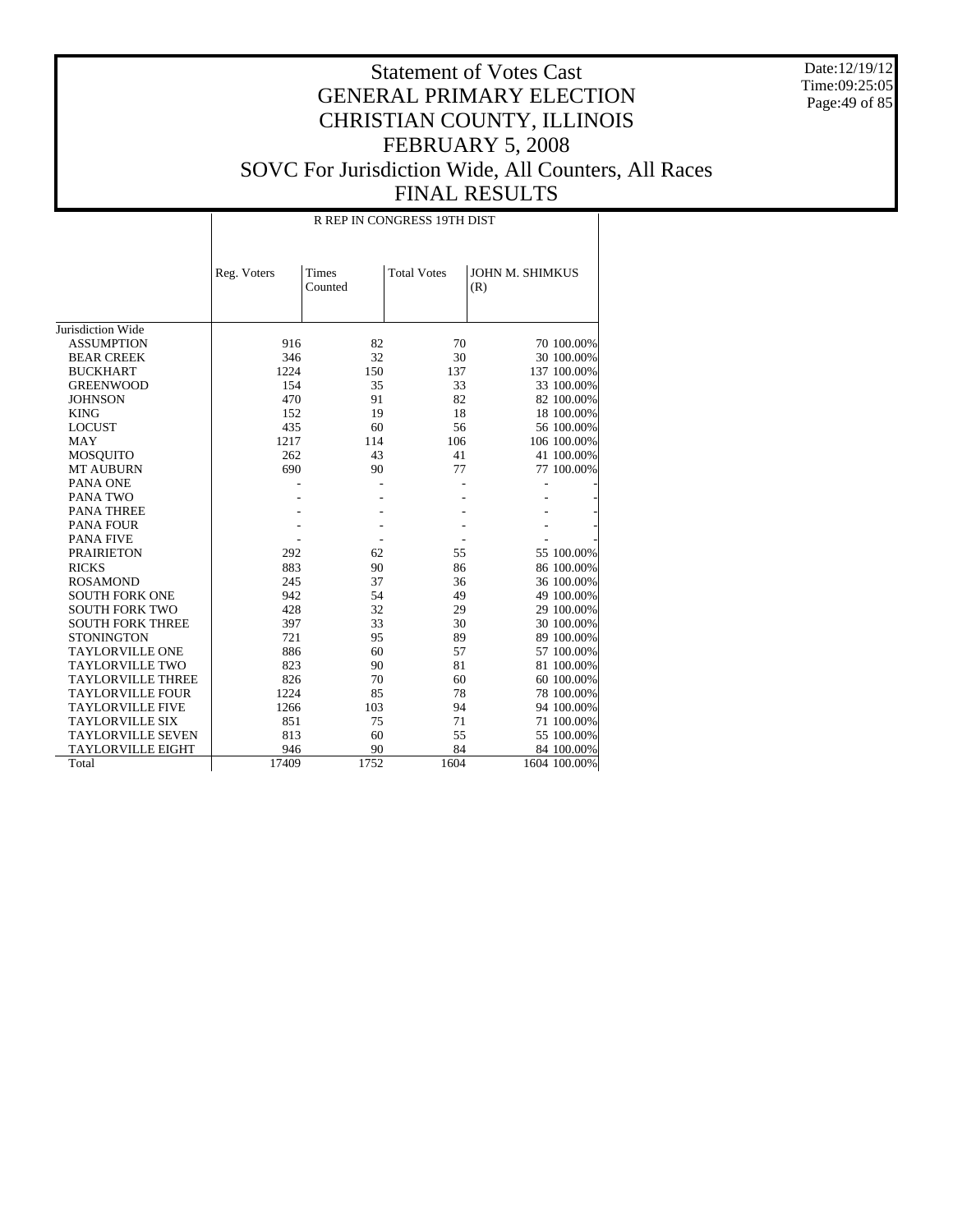Date:12/19/12 Time:09:25:05 Page:50 of 85

|                          |             |                         |                    | R DEL 17TH CONGRESS           |       |                              |       |                              |       |
|--------------------------|-------------|-------------------------|--------------------|-------------------------------|-------|------------------------------|-------|------------------------------|-------|
|                          | Reg. Voters | <b>Times</b><br>Counted | <b>Total Votes</b> | <b>RICHARD P</b><br>MYERS (R) |       | <b>DONALD</b><br>MOFFITT (R) |       | <b>REGANE.</b><br>RAMSEY (R) |       |
| Jurisdiction Wide        |             |                         |                    |                               |       |                              |       |                              |       |
| <b>ASSUMPTION</b>        |             |                         |                    |                               |       |                              |       |                              |       |
| <b>BEAR CREEK</b>        |             |                         |                    |                               |       |                              |       |                              |       |
| <b>BUCKHART</b>          |             |                         |                    |                               |       |                              |       |                              |       |
| <b>GREENWOOD</b>         |             |                         |                    |                               |       |                              |       |                              |       |
| <b>JOHNSON</b>           |             |                         |                    |                               |       |                              |       |                              |       |
| <b>KING</b>              |             |                         |                    |                               |       |                              |       |                              |       |
| <b>LOCUST</b>            |             |                         |                    |                               |       |                              |       |                              |       |
| <b>MAY</b>               |             |                         |                    |                               |       |                              |       |                              |       |
| <b>MOSQUITO</b>          |             |                         |                    |                               |       |                              |       |                              |       |
| <b>MT AUBURN</b>         |             |                         |                    |                               |       |                              |       |                              |       |
| PANA ONE                 | 667         | 68                      | 189                | $\mathbf{1}$                  | 0.53% | $\overline{2}$               | 1.06% | 1                            | 0.53% |
| PANA TWO                 | 1315        | 162                     | 422                | 17                            | 4.03% | 7                            | 1.66% | 10                           | 2.37% |
| <b>PANA THREE</b>        | 742         | 75                      | 197                | 5                             | 2.54% | $\overline{4}$               | 2.03% | 5                            | 2.54% |
| <b>PANA FOUR</b>         | 636         | 42                      | 113                | $\overline{2}$                | 1.77% | 1                            | 0.88% | $\mathbf{0}$                 | 0.00% |
| <b>PANA FIVE</b>         | 503         | 48                      | 129                | $\mathbf{1}$                  | 0.78% | $\overline{c}$               | 1.55% | 1                            | 0.78% |
| <b>PRAIRIETON</b>        |             |                         |                    |                               |       |                              |       |                              |       |
| <b>RICKS</b>             |             |                         |                    |                               |       |                              |       |                              |       |
| <b>ROSAMOND</b>          |             |                         |                    |                               |       |                              |       |                              |       |
| <b>SOUTH FORK ONE</b>    |             |                         |                    |                               |       |                              |       |                              |       |
| <b>SOUTH FORK TWO</b>    |             |                         |                    |                               |       |                              |       |                              |       |
| <b>SOUTH FORK THREE</b>  |             |                         |                    |                               |       |                              |       |                              |       |
| <b>STONINGTON</b>        |             |                         |                    |                               |       |                              |       |                              |       |
| <b>TAYLORVILLE ONE</b>   |             |                         |                    |                               |       |                              |       |                              |       |
| <b>TAYLORVILLE TWO</b>   |             |                         |                    |                               |       |                              |       |                              |       |
| <b>TAYLORVILLE THREE</b> |             |                         |                    |                               |       |                              |       |                              |       |
| <b>TAYLORVILLE FOUR</b>  |             |                         |                    |                               |       |                              |       |                              |       |
| <b>TAYLORVILLE FIVE</b>  |             |                         |                    |                               |       |                              |       |                              |       |
| <b>TAYLORVILLE SIX</b>   |             |                         |                    |                               |       |                              |       |                              |       |
| <b>TAYLORVILLE SEVEN</b> |             |                         |                    |                               |       |                              |       |                              |       |
| <b>TAYLORVILLE EIGHT</b> |             |                         |                    |                               |       |                              |       |                              |       |
| Total                    | 3863        | 395                     | 1050               | 26                            | 2.48% | 16                           | 1.52% | 17                           | 1.62% |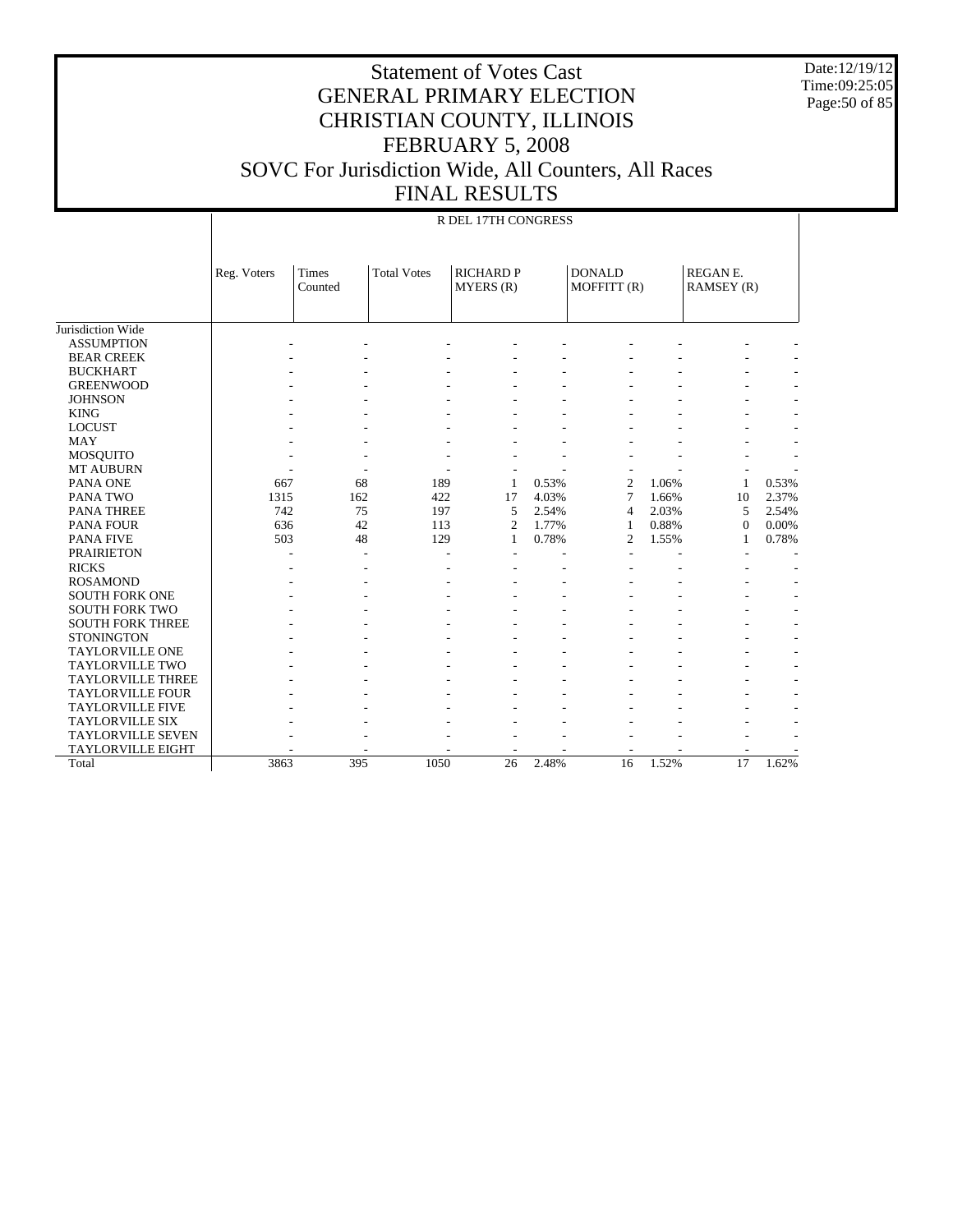Date:12/19/12 Time:09:25:05 Page:51 of 85

|                          | R DEL 17TH CONGRESS |            |                        |            |                      |            |                       |        |                 |        |  |  |
|--------------------------|---------------------|------------|------------------------|------------|----------------------|------------|-----------------------|--------|-----------------|--------|--|--|
|                          | ROY HERTEL (R)      |            | MARY A. WELLING<br>(R) |            | THOS. GOODING<br>(R) |            | <b>JUDY DUDEK (R)</b> |        | KAY D. LONG (R) |        |  |  |
| Jurisdiction Wide        |                     |            |                        |            |                      |            |                       |        |                 |        |  |  |
| <b>ASSUMPTION</b>        |                     |            |                        |            |                      |            |                       |        |                 |        |  |  |
| <b>BEAR CREEK</b>        |                     |            |                        |            |                      |            |                       |        |                 |        |  |  |
| <b>BUCKHART</b>          |                     |            |                        |            |                      |            |                       |        |                 |        |  |  |
| <b>GREENWOOD</b>         |                     |            |                        |            |                      |            |                       |        |                 |        |  |  |
| <b>JOHNSON</b>           |                     |            |                        |            |                      |            |                       |        |                 |        |  |  |
| <b>KING</b>              |                     |            |                        |            |                      |            |                       |        |                 |        |  |  |
| <b>LOCUST</b>            |                     |            |                        |            |                      |            |                       |        |                 |        |  |  |
| <b>MAY</b>               |                     |            |                        |            |                      |            |                       |        |                 |        |  |  |
| <b>MOSQUITO</b>          |                     |            |                        |            |                      |            |                       |        |                 |        |  |  |
| <b>MT AUBURN</b>         |                     |            |                        |            |                      |            |                       |        |                 |        |  |  |
| PANA ONE                 | 33                  | 17.46%     | 35                     | 18.52%     | 35                   | 18.52%     | 13                    | 6.88%  | 12              | 6.35%  |  |  |
| PANA TWO                 | 56                  | 13.27%     | 57                     | 13.51%     | 57                   | 13.51%     | 30                    | 7.11%  | 26              | 6.16%  |  |  |
| <b>PANA THREE</b>        | 20                  | 10.15%     | 24                     | 12.18%     | 21                   | 10.66%     | 25                    | 12.69% | 24              | 12.18% |  |  |
| PANA FOUR                | 11                  | 9.73%      | 12                     | 10.62%     | 10                   | 8.85%      | 10                    | 8.85%  | 11              | 9.73%  |  |  |
| <b>PANA FIVE</b>         | 22                  | 17.05%     | 25                     | 19.38%     | 24                   | 18.60%     | 10                    | 7.75%  | 8               | 6.20%  |  |  |
| <b>PRAIRIETON</b>        |                     |            |                        |            |                      |            |                       |        |                 |        |  |  |
| <b>RICKS</b>             |                     |            |                        |            |                      |            |                       |        |                 |        |  |  |
| <b>ROSAMOND</b>          |                     |            |                        |            |                      |            |                       |        |                 |        |  |  |
| <b>SOUTH FORK ONE</b>    |                     |            |                        |            |                      |            |                       |        |                 |        |  |  |
| <b>SOUTH FORK TWO</b>    |                     |            |                        |            |                      |            |                       |        |                 |        |  |  |
| <b>SOUTH FORK THREE</b>  |                     |            |                        |            |                      |            |                       |        |                 |        |  |  |
| <b>STONINGTON</b>        |                     |            |                        |            |                      |            |                       |        |                 |        |  |  |
| <b>TAYLORVILLE ONE</b>   |                     |            |                        |            |                      |            |                       |        |                 |        |  |  |
| <b>TAYLORVILLE TWO</b>   |                     |            |                        |            |                      |            |                       |        |                 |        |  |  |
| <b>TAYLORVILLE THREE</b> |                     |            |                        |            |                      |            |                       |        |                 |        |  |  |
| <b>TAYLORVILLE FOUR</b>  |                     |            |                        |            |                      |            |                       |        |                 |        |  |  |
| <b>TAYLORVILLE FIVE</b>  |                     |            |                        |            |                      |            |                       |        |                 |        |  |  |
| <b>TAYLORVILLE SIX</b>   |                     |            |                        |            |                      |            |                       |        |                 |        |  |  |
| <b>TAYLORVILLE SEVEN</b> |                     |            |                        |            |                      |            |                       |        |                 |        |  |  |
| <b>TAYLORVILLE EIGHT</b> |                     |            |                        |            |                      |            |                       |        |                 |        |  |  |
| Total                    |                     | 142 13.52% |                        | 153 14.57% |                      | 147 14.00% | 88                    | 8.38%  | 81              | 7.71%  |  |  |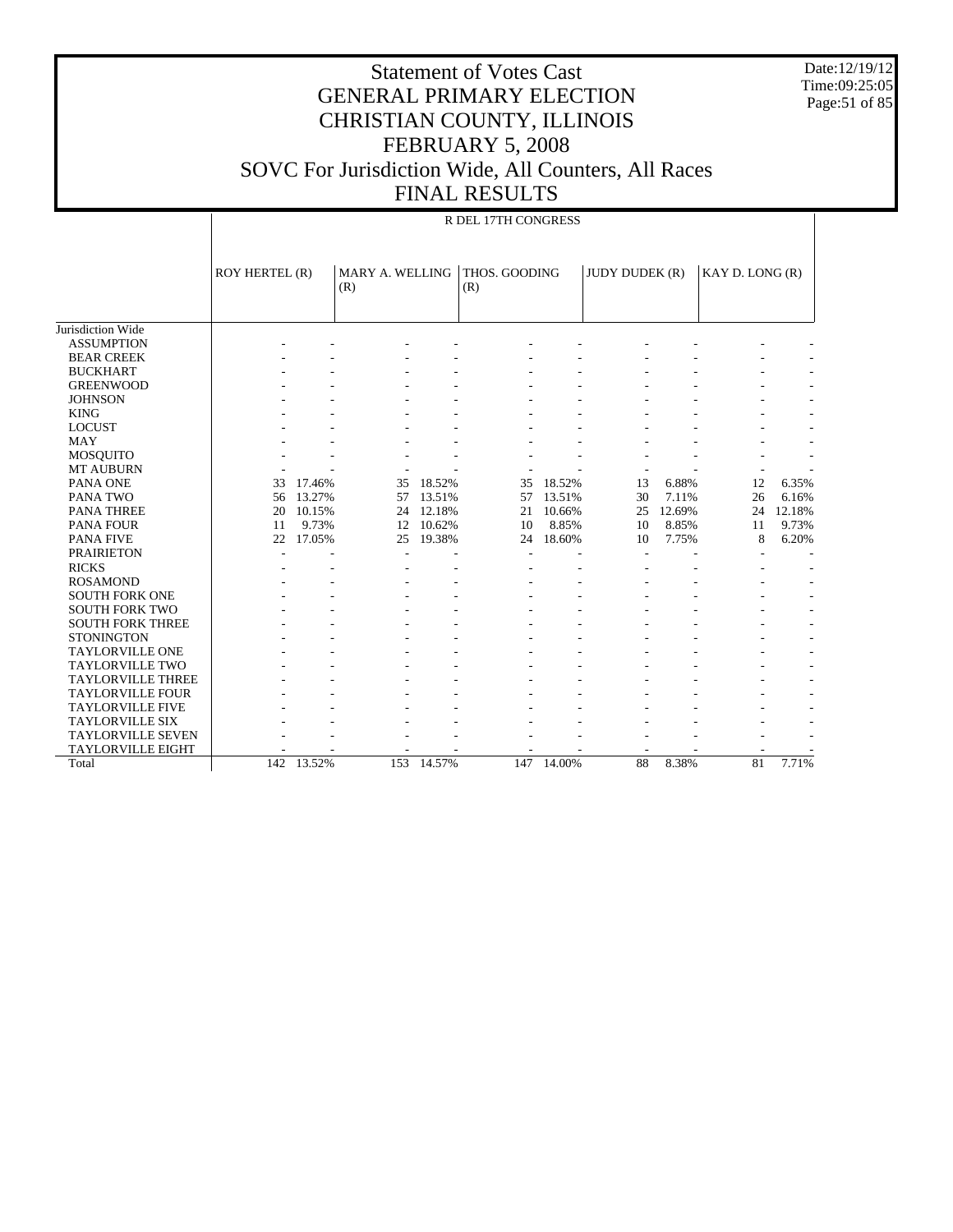Date:12/19/12 Time:09:25:05 Page:52 of 85

|                          |                            |        |                                     |       | R DEL 17TH CONGRESS   |       |                                |       |                                     |       |
|--------------------------|----------------------------|--------|-------------------------------------|-------|-----------------------|-------|--------------------------------|-------|-------------------------------------|-------|
|                          | <b>CHASE RAMSEY</b><br>(R) |        | <b>MICHAEL</b><br><b>GENTRY (R)</b> |       | LEVI K. DENNIS<br>(R) |       | <b>JOSEPH</b><br>OSMUNDSON (R) |       | LOUISA <sub>S</sub> .<br>HULETT (R) |       |
| Jurisdiction Wide        |                            |        |                                     |       |                       |       |                                |       |                                     |       |
| <b>ASSUMPTION</b>        |                            |        |                                     |       |                       |       |                                |       |                                     |       |
| <b>BEAR CREEK</b>        |                            |        |                                     |       |                       |       |                                |       |                                     |       |
| <b>BUCKHART</b>          |                            |        |                                     |       |                       |       |                                |       |                                     |       |
| <b>GREENWOOD</b>         |                            |        |                                     |       |                       |       |                                |       |                                     |       |
| <b>JOHNSON</b>           |                            |        |                                     |       |                       |       |                                |       |                                     |       |
| <b>KING</b>              |                            |        |                                     |       |                       |       |                                |       |                                     |       |
| <b>LOCUST</b>            |                            |        |                                     |       |                       |       |                                |       |                                     |       |
| <b>MAY</b>               |                            |        |                                     |       |                       |       |                                |       |                                     |       |
| <b>MOSQUITO</b>          |                            |        |                                     |       |                       |       |                                |       |                                     |       |
| <b>MT AUBURN</b>         |                            |        |                                     |       |                       |       |                                |       |                                     |       |
| PANA ONE                 | 13                         | 6.88%  | 6                                   | 3.17% | 6                     | 3.17% | 5                              | 2.65% | 8                                   | 4.23% |
| <b>PANA TWO</b>          | 25                         | 5.92%  | 6                                   | 1.42% | 7                     | 1.66% | $\overline{4}$                 | 0.95% | 35                                  | 8.29% |
| <b>PANA THREE</b>        | 23                         | 11.68% | 3                                   | 1.52% | 3                     | 1.52% | 1                              | 0.51% | 11                                  | 5.58% |
| <b>PANA FOUR</b>         | 12                         | 10.62% | 3                                   | 2.65% | $\overline{c}$        | 1.77% | 4                              | 3.54% | 11                                  | 9.73% |
| <b>PANA FIVE</b>         | 10                         | 7.75%  | $\mathbf{1}$                        | 0.78% | 3                     | 2.33% | $\overline{2}$                 | 1.55% | 5                                   | 3.88% |
| <b>PRAIRIETON</b>        |                            |        |                                     |       |                       |       |                                |       |                                     |       |
| <b>RICKS</b>             |                            |        |                                     |       |                       |       |                                |       |                                     |       |
| <b>ROSAMOND</b>          |                            |        |                                     |       |                       |       |                                |       |                                     |       |
| <b>SOUTH FORK ONE</b>    |                            |        |                                     |       |                       |       |                                |       |                                     |       |
| <b>SOUTH FORK TWO</b>    |                            |        |                                     |       |                       |       |                                |       |                                     |       |
| <b>SOUTH FORK THREE</b>  |                            |        |                                     |       |                       |       |                                |       |                                     |       |
| <b>STONINGTON</b>        |                            |        |                                     |       |                       |       |                                |       |                                     |       |
| <b>TAYLORVILLE ONE</b>   |                            |        |                                     |       |                       |       |                                |       |                                     |       |
| <b>TAYLORVILLE TWO</b>   |                            |        |                                     |       |                       |       |                                |       |                                     |       |
| <b>TAYLORVILLE THREE</b> |                            |        |                                     |       |                       |       |                                |       |                                     |       |
| <b>TAYLORVILLE FOUR</b>  |                            |        |                                     |       |                       |       |                                |       |                                     |       |
| <b>TAYLORVILLE FIVE</b>  |                            |        |                                     |       |                       |       |                                |       |                                     |       |
| <b>TAYLORVILLE SIX</b>   |                            |        |                                     |       |                       |       |                                |       |                                     |       |
| <b>TAYLORVILLE SEVEN</b> |                            |        |                                     |       |                       |       |                                |       |                                     |       |
| <b>TAYLORVILLE EIGHT</b> |                            |        |                                     |       |                       |       |                                |       |                                     |       |
| Total                    | 83                         | 7.90%  | 19                                  | 1.81% | 21                    | 2.00% | 16                             | 1.52% | $\overline{70}$                     | 6.67% |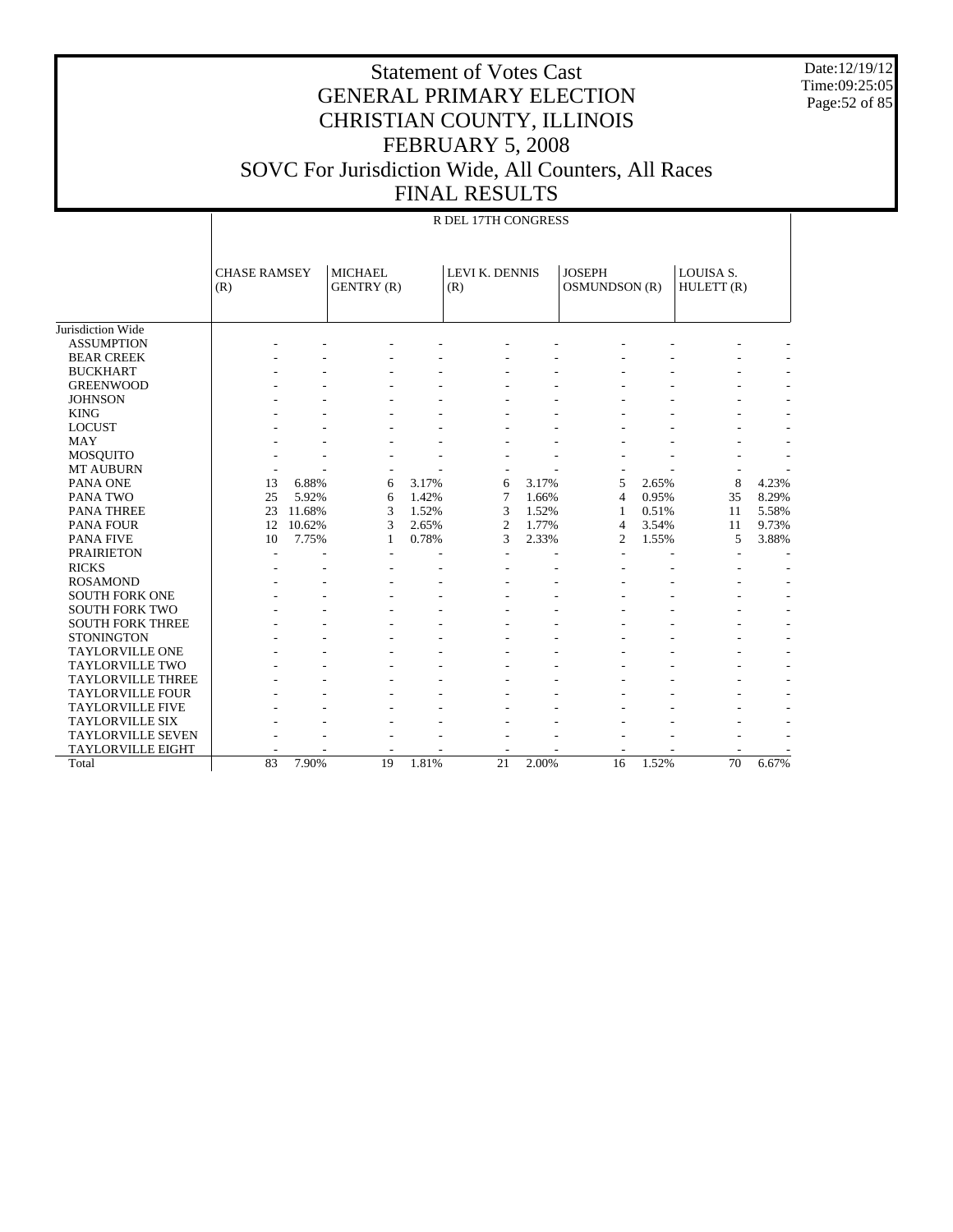Date:12/19/12 Time:09:25:05 Page:53 of 85

|                          |                               | R DEL 17TH CONGRESS |                              |       |                               |       |                            |       |                             |       |  |  |
|--------------------------|-------------------------------|---------------------|------------------------------|-------|-------------------------------|-------|----------------------------|-------|-----------------------------|-------|--|--|
|                          | <b>EVELYN</b><br>CAMPBELL (R) |                     | <b>MICHAEL</b><br>NADEAU (R) |       | <b>SUSIE</b><br>CARPENTER (R) |       | <b>ANDREA ZINGA</b><br>(R) |       | <b>DAVID</b><br>NUESSEN (R) |       |  |  |
| Jurisdiction Wide        |                               |                     |                              |       |                               |       |                            |       |                             |       |  |  |
| <b>ASSUMPTION</b>        |                               |                     |                              |       |                               |       |                            |       |                             |       |  |  |
| <b>BEAR CREEK</b>        |                               |                     |                              |       |                               |       |                            |       |                             |       |  |  |
| <b>BUCKHART</b>          |                               |                     |                              |       |                               |       |                            |       |                             |       |  |  |
| <b>GREENWOOD</b>         |                               |                     |                              |       |                               |       |                            |       |                             |       |  |  |
| <b>JOHNSON</b>           |                               |                     |                              |       |                               |       |                            |       |                             |       |  |  |
| <b>KING</b>              |                               |                     |                              |       |                               |       |                            |       |                             |       |  |  |
| <b>LOCUST</b>            |                               |                     |                              |       |                               |       |                            |       |                             |       |  |  |
| <b>MAY</b>               |                               |                     |                              |       |                               |       |                            |       |                             |       |  |  |
| <b>MOSQUITO</b>          |                               |                     |                              |       |                               |       |                            |       |                             |       |  |  |
| <b>MT AUBURN</b>         |                               |                     |                              |       | ٠                             |       |                            |       |                             |       |  |  |
| PANA ONE                 | 8                             | 4.23%               | 9                            | 4.76% | $\mathbf{0}$                  | 0.00% | $\overline{2}$             | 1.06% | $\overline{0}$              | 0.00% |  |  |
| PANA TWO                 | 40                            | 9.48%               | 37                           | 8.77% | $\overline{2}$                | 0.47% | $\overline{4}$             | 0.95% | $\overline{2}$              | 0.47% |  |  |
| <b>PANA THREE</b>        | 12                            | 6.09%               | 11                           | 5.58% | 1                             | 0.51% | $\overline{c}$             | 1.02% | $\overline{c}$              | 1.02% |  |  |
| <b>PANA FOUR</b>         | 11                            | 9.73%               | 10                           | 8.85% | 1                             | 0.88% | $\overline{c}$             | 1.77% | $\mathbf{0}$                | 0.00% |  |  |
| <b>PANA FIVE</b>         | 6                             | 4.65%               | 6                            | 4.65% | 3                             | 2.33% | $\overline{0}$             | 0.00% | $\overline{0}$              | 0.00% |  |  |
| <b>PRAIRIETON</b>        |                               |                     |                              |       |                               |       |                            |       |                             |       |  |  |
| <b>RICKS</b>             |                               |                     |                              |       |                               |       |                            |       |                             |       |  |  |
| <b>ROSAMOND</b>          |                               |                     |                              |       |                               |       |                            |       |                             |       |  |  |
| <b>SOUTH FORK ONE</b>    |                               |                     |                              |       |                               |       |                            |       |                             |       |  |  |
| <b>SOUTH FORK TWO</b>    |                               |                     |                              |       |                               |       |                            |       |                             |       |  |  |
| <b>SOUTH FORK THREE</b>  |                               |                     |                              |       |                               |       |                            |       |                             |       |  |  |
| <b>STONINGTON</b>        |                               |                     |                              |       |                               |       |                            |       |                             |       |  |  |
| <b>TAYLORVILLE ONE</b>   |                               |                     |                              |       |                               |       |                            |       |                             |       |  |  |
| <b>TAYLORVILLE TWO</b>   |                               |                     |                              |       |                               |       |                            |       |                             |       |  |  |
| <b>TAYLORVILLE THREE</b> |                               |                     |                              |       |                               |       |                            |       |                             |       |  |  |
| <b>TAYLORVILLE FOUR</b>  |                               |                     |                              |       |                               |       |                            |       |                             |       |  |  |
| <b>TAYLORVILLE FIVE</b>  |                               |                     |                              |       |                               |       |                            |       |                             |       |  |  |
| <b>TAYLORVILLE SIX</b>   |                               |                     |                              |       |                               |       |                            |       |                             |       |  |  |
| <b>TAYLORVILLE SEVEN</b> |                               |                     |                              |       |                               |       |                            |       |                             |       |  |  |
| <b>TAYLORVILLE EIGHT</b> |                               |                     |                              |       |                               |       |                            |       |                             |       |  |  |
| Total                    | 77                            | 7.33%               | 73                           | 6.95% | $\overline{7}$                | 0.67% | 10                         | 0.95% | $\overline{\mathcal{L}}$    | 0.38% |  |  |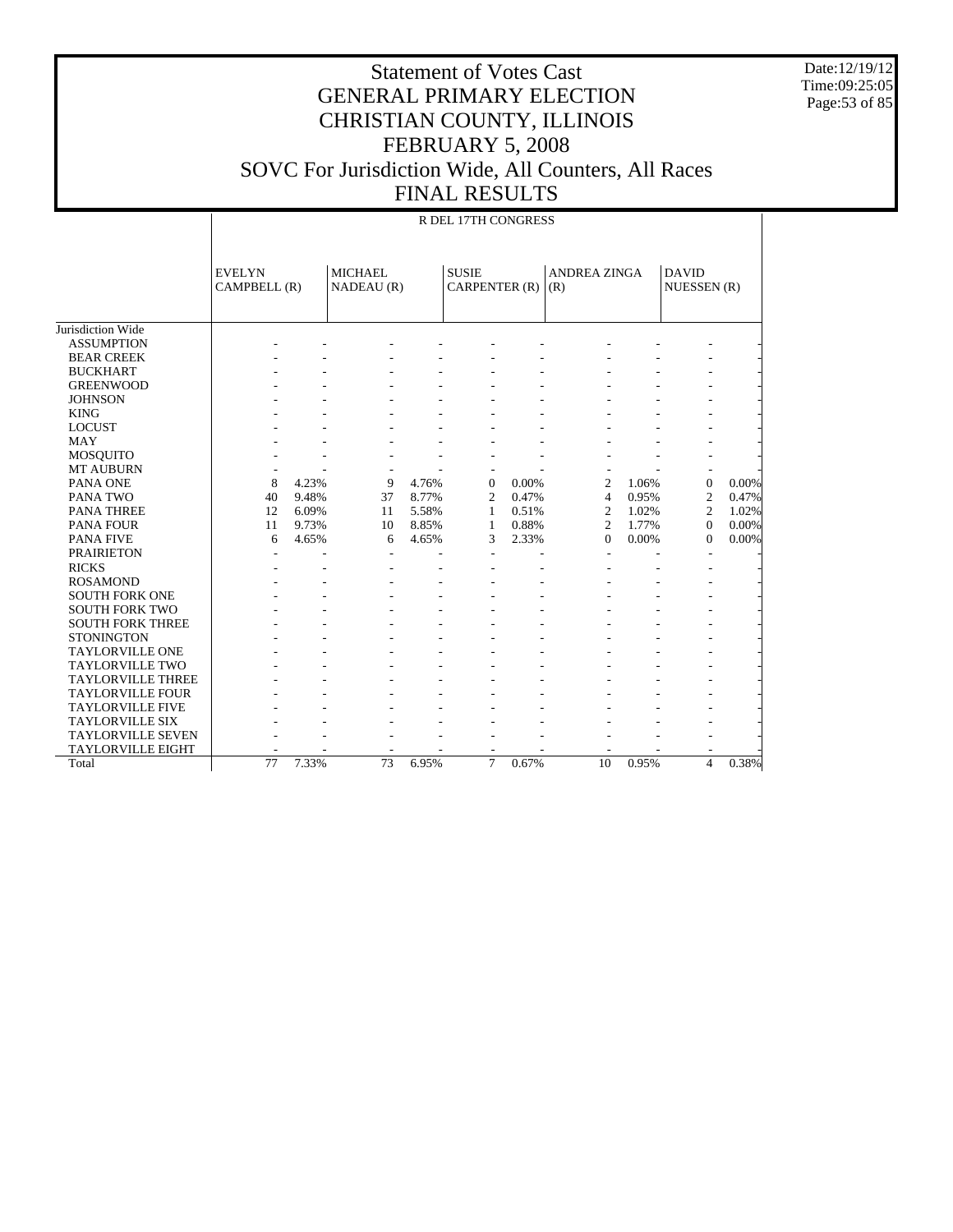Date:12/19/12 Time:09:25:05 Page:54 of 85

#### Statement of Votes Cast GENERAL PRIMARY ELECTION CHRISTIAN COUNTY, ILLINOIS FEBRUARY 5, 2008 SOVC For Jurisdiction Wide, All Counters, All Races FINAL RESULTS

|                          | R DEL 19TH CONGRESS |                  |                    |                                 |       |                             |       |                             |       |  |  |  |
|--------------------------|---------------------|------------------|--------------------|---------------------------------|-------|-----------------------------|-------|-----------------------------|-------|--|--|--|
|                          | Reg. Voters         | Times<br>Counted | <b>Total Votes</b> | <b>ROBERT</b><br>WINCHESTER (R) |       | <b>RANDY POLLARD</b><br>(R) |       | <b>FRANK EDWARDS</b><br>(R) |       |  |  |  |
| Jurisdiction Wide        |                     |                  |                    |                                 |       |                             |       |                             |       |  |  |  |
| <b>ASSUMPTION</b>        | 916                 | 82               | 311                | 2                               | 0.64% | 4                           | 1.29% | 2                           | 0.64% |  |  |  |
| <b>BEAR CREEK</b>        | 346                 | 32               | 101                | $\mathbf{1}$                    | 0.99% | 1                           | 0.99% | 3                           | 2.97% |  |  |  |
| <b>BUCKHART</b>          | 1224                | 150              | 546                | 9                               | 1.65% | 7                           | 1.28% | 8                           | 1.47% |  |  |  |
| <b>GREENWOOD</b>         | 154                 | 35               | 128                | $\mathbf{1}$                    | 0.78% | 1                           | 0.78% | $\overline{4}$              | 3.13% |  |  |  |
| <b>JOHNSON</b>           | 470                 | 91               | 339                | 5                               | 1.47% | 6                           | 1.77% | 6                           | 1.77% |  |  |  |
| <b>KING</b>              | 152                 | 19               | 73                 | $\overline{4}$                  | 5.48% | $\overline{c}$              | 2.74% | 3                           | 4.11% |  |  |  |
| <b>LOCUST</b>            | 435                 | 60               | 230                | 3                               | 1.30% | 1                           | 0.43% | 2                           | 0.87% |  |  |  |
| <b>MAY</b>               | 1217                | 114              | 433                | 5                               | 1.15% | 6                           | 1.39% | $\overline{4}$              | 0.92% |  |  |  |
| <b>MOSQUITO</b>          | 262                 | 43               | 164                | 1                               | 0.61% | $\Omega$                    | 0.00% | $\mathbf{0}$                | 0.00% |  |  |  |
| <b>MT AUBURN</b>         | 690                 | 90               | 322                | 4                               | 1.24% | 4                           | 1.24% | 5                           | 1.55% |  |  |  |
| PANA ONE                 |                     |                  |                    |                                 |       |                             |       |                             |       |  |  |  |
| <b>PANA TWO</b>          |                     |                  |                    |                                 |       |                             |       |                             |       |  |  |  |
| <b>PANA THREE</b>        |                     |                  |                    |                                 |       |                             |       |                             |       |  |  |  |
| <b>PANA FOUR</b>         |                     |                  |                    |                                 |       |                             |       |                             |       |  |  |  |
| <b>PANA FIVE</b>         |                     |                  |                    |                                 |       |                             |       |                             |       |  |  |  |
| <b>PRAIRIETON</b>        | 292                 | 62               | 220                | 6                               | 2.73% | 4                           | 1.82% | 10                          | 4.55% |  |  |  |
| <b>RICKS</b>             | 883                 | 90               | 323                | 1                               | 0.31% | 1                           | 0.31% | 2                           | 0.62% |  |  |  |
| <b>ROSAMOND</b>          | 245                 | 37               | 122                | 3                               | 2.46% | 1                           | 0.82% | $\mathbf{1}$                | 0.82% |  |  |  |
| <b>SOUTH FORK ONE</b>    | 942                 | 54               | 204                | 3                               | 1.47% | $\overline{c}$              | 0.98% | $\overline{c}$              | 0.98% |  |  |  |
| <b>SOUTH FORK TWO</b>    | 428                 | 32               | 120                | $\overline{0}$                  | 0.00% | $\theta$                    | 0.00% | $\mathbf{0}$                | 0.00% |  |  |  |
| <b>SOUTH FORK THREE</b>  | 397                 | 33               | 116                | $\overline{c}$                  | 1.72% | 1                           | 0.86% | 3                           | 2.59% |  |  |  |
| <b>STONINGTON</b>        | 721                 | 95               | 365                | 8                               | 2.19% | 4                           | 1.10% | 6                           | 1.64% |  |  |  |
| <b>TAYLORVILLE ONE</b>   | 886                 | 60               | 234                | 1                               | 0.43% | 2                           | 0.85% | $\overline{2}$              | 0.85% |  |  |  |
| <b>TAYLORVILLE TWO</b>   | 823                 | 90               | 339                | 5                               | 1.47% | $\overline{2}$              | 0.59% | $\overline{c}$              | 0.59% |  |  |  |
| <b>TAYLORVILLE THREE</b> | 826                 | 70               | 262                | 5                               | 1.91% | 4                           | 1.53% | $\overline{4}$              | 1.53% |  |  |  |
| <b>TAYLORVILLE FOUR</b>  | 1224                | 85               | 306                | $\overline{c}$                  | 0.65% | $\Omega$                    | 0.00% | 3                           | 0.98% |  |  |  |
| <b>TAYLORVILLE FIVE</b>  | 1266                | 103              | 383                | $\overline{4}$                  | 1.04% | 5                           | 1.31% | 3                           | 0.78% |  |  |  |
| <b>TAYLORVILLE SIX</b>   | 851                 | 75               | 272                | $\overline{2}$                  | 0.74% | 1                           | 0.37% | $\mathbf{0}$                | 0.00% |  |  |  |
| <b>TAYLORVILLE SEVEN</b> | 813                 | 60               | 219                | 3                               | 1.37% | 2                           | 0.91% | 1                           | 0.46% |  |  |  |
| <b>TAYLORVILLE EIGHT</b> | 946                 | 90               | 340                | 3                               | 0.88% | $\overline{c}$              | 0.59% | $\overline{2}$              | 0.59% |  |  |  |
| Total                    | 17409               | 1752             | 6472               | 83                              | 1.28% | 63                          | 0.97% | 78                          | 1.21% |  |  |  |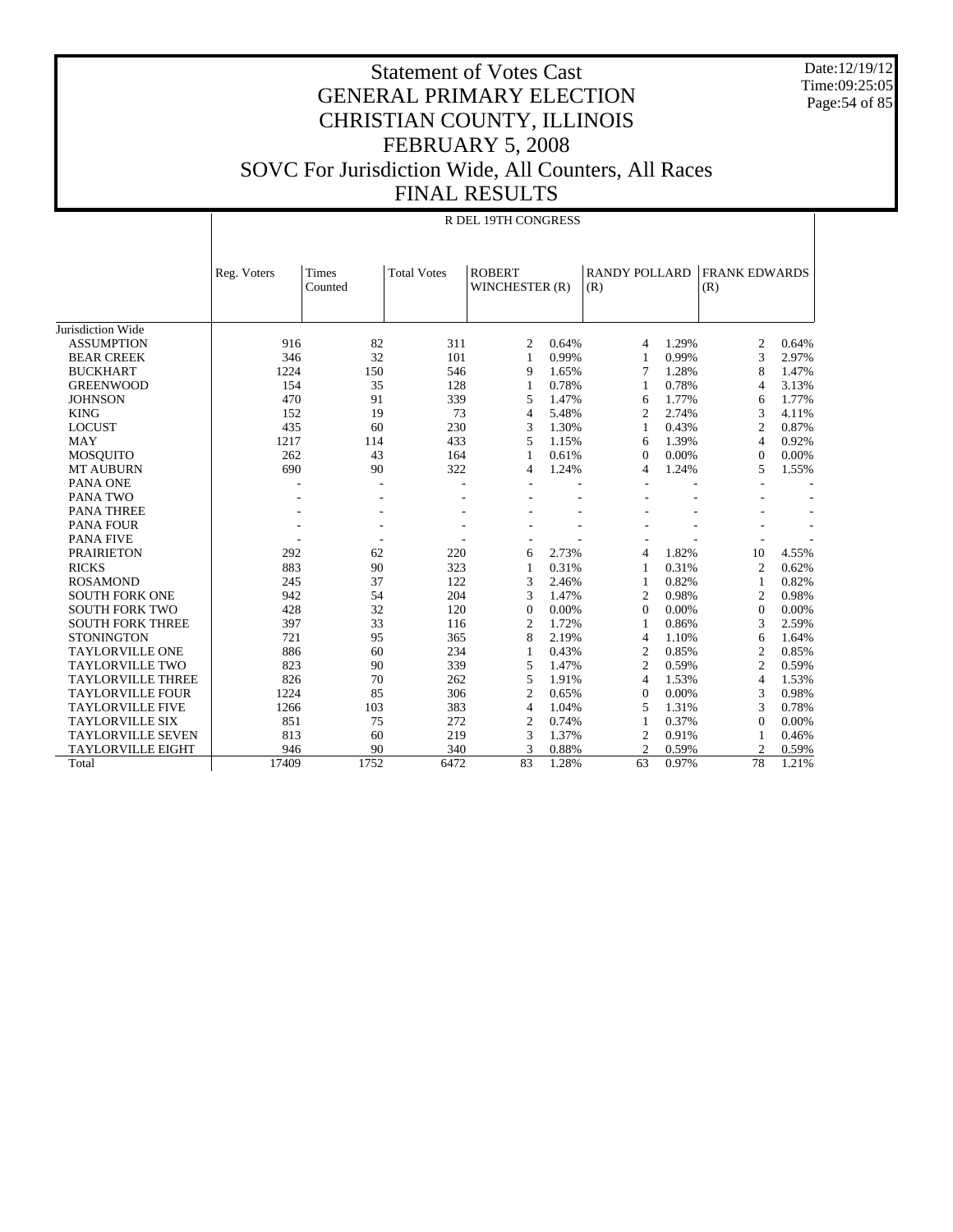Date:12/19/12 Time:09:25:05 Page:55 of 85

|                          |                 |       |                        |           | R DEL 19TH CONGRESS         |        |                      |        |                  |        |
|--------------------------|-----------------|-------|------------------------|-----------|-----------------------------|--------|----------------------|--------|------------------|--------|
|                          | LANE HARVEY (R) |       | JOHN M. SHIMKUS<br>(R) |           | <b>KIRBY BALLARD</b><br>(R) |        | <b>KENT GRAY (R)</b> |        | W. ROSENTHAL (R) |        |
| Jurisdiction Wide        |                 |       |                        |           |                             |        |                      |        |                  |        |
| <b>ASSUMPTION</b>        | 2               | 0.64% |                        | 36 11.58% | 32                          | 10.29% | 33                   | 10.61% | 33               | 10.61% |
| <b>BEAR CREEK</b>        | $\overline{2}$  | 1.98% | 15                     | 14.85%    | 12                          | 11.88% | 11                   | 10.89% | 14               | 13.86% |
| <b>BUCKHART</b>          | 6               | 1.10% | 65                     | 11.90%    | 39                          | 7.14%  | 40                   | 7.33%  | 38               | 6.96%  |
| <b>GREENWOOD</b>         | 1               | 0.78% | 21                     | 16.41%    | 16                          | 12.50% | 17                   | 13.28% | 20               | 15.63% |
| <b>JOHNSON</b>           | $\overline{4}$  | 1.18% | 36                     | 10.62%    | 19                          | 5.60%  | 25                   | 7.37%  | 22               | 6.49%  |
| <b>KING</b>              | $\overline{2}$  | 2.74% | 12                     | 16.44%    | 8                           | 10.96% | $\overline{4}$       | 5.48%  | 7                | 9.59%  |
| <b>LOCUST</b>            | 1               | 0.43% | 33                     | 14.35%    | 27                          | 11.74% | 27                   | 11.74% | 26               | 11.30% |
| <b>MAY</b>               | 3               | 0.69% | 46                     | 10.62%    | 37                          | 8.55%  | 34                   | 7.85%  | 33               | 7.62%  |
| <b>MOSQUITO</b>          | 1               | 0.61% | 18                     | 10.98%    | 17                          | 10.37% | 18                   | 10.98% | 17               | 10.37% |
| <b>MT AUBURN</b>         | $\overline{2}$  | 0.62% | 43                     | 13.35%    | 30                          | 9.32%  | 27                   | 8.39%  | 28               | 8.70%  |
| PANA ONE                 |                 |       |                        |           |                             |        |                      |        |                  |        |
| PANA TWO                 |                 |       |                        |           |                             |        |                      |        |                  |        |
| <b>PANA THREE</b>        |                 |       |                        |           |                             |        |                      |        |                  |        |
| PANA FOUR                |                 |       |                        |           |                             |        |                      |        |                  |        |
| <b>PANA FIVE</b>         |                 |       |                        |           |                             |        |                      |        |                  |        |
| <b>PRAIRIETON</b>        | 5               | 2.27% | 35                     | 15.91%    | 24                          | 10.91% | 20                   | 9.09%  | 19               | 8.64%  |
| <b>RICKS</b>             | $\overline{2}$  | 0.62% | 56                     | 17.34%    | 35                          | 10.84% | 39                   | 12.07% | 57               | 17.65% |
| <b>ROSAMOND</b>          | 1               | 0.82% | 21                     | 17.21%    | 16                          | 13.11% | 17                   | 13.93% | 20               | 16.39% |
| <b>SOUTH FORK ONE</b>    | $\overline{2}$  | 0.98% | 27                     | 13.24%    | 21                          | 10.29% | 22                   | 10.78% | 20               | 9.80%  |
| <b>SOUTH FORK TWO</b>    | $\mathbf{0}$    | 0.00% | 14                     | 11.67%    | 12                          | 10.00% | 13                   | 10.83% | 13               | 10.83% |
| <b>SOUTH FORK THREE</b>  | 1               | 0.86% | 20                     | 17.24%    | 13                          | 11.21% | 11                   | 9.48%  | 13               | 11.21% |
| <b>STONINGTON</b>        | 3               | 0.82% | 46                     | 12.60%    | 39                          | 10.68% | 38                   | 10.41% | 35               | 9.59%  |
| <b>TAYLORVILLE ONE</b>   | 1               | 0.43% | 32                     | 13.68%    | 19                          | 8.12%  | 24                   | 10.26% | 23               | 9.83%  |
| <b>TAYLORVILLE TWO</b>   | 1               | 0.29% | 38                     | 11.21%    | 27                          | 7.96%  | 30                   | 8.85%  | 30               | 8.85%  |
| <b>TAYLORVILLE THREE</b> | $\overline{2}$  | 0.76% | 35                     | 13.36%    | 26                          | 9.92%  | 31                   | 11.83% | 30               | 11.45% |
| <b>TAYLORVILLE FOUR</b>  | 1               | 0.33% | 39                     | 12.75%    | 25                          | 8.17%  | 26                   | 8.50%  | 24               | 7.84%  |
| <b>TAYLORVILLE FIVE</b>  | $\overline{4}$  | 1.04% | 52                     | 13.58%    | 40                          | 10.44% | 41                   | 10.70% | 42               | 10.97% |
| <b>TAYLORVILLE SIX</b>   | 1               | 0.37% | 39                     | 14.34%    | 29                          | 10.66% | 31                   | 11.40% | 27               | 9.93%  |
| <b>TAYLORVILLE SEVEN</b> | 1               | 0.46% | 25                     | 11.42%    | 18                          | 8.22%  | 19                   | 8.68%  | 21               | 9.59%  |
| <b>TAYLORVILLE EIGHT</b> |                 | 0.29% | 33                     | 9.71%     | 23                          | 6.76%  | 25                   | 7.35%  | 24               | 7.06%  |
| Total                    | 50              | 0.77% | 837                    | 12.93%    | 604                         | 9.33%  | 623                  | 9.63%  | 636              | 9.83%  |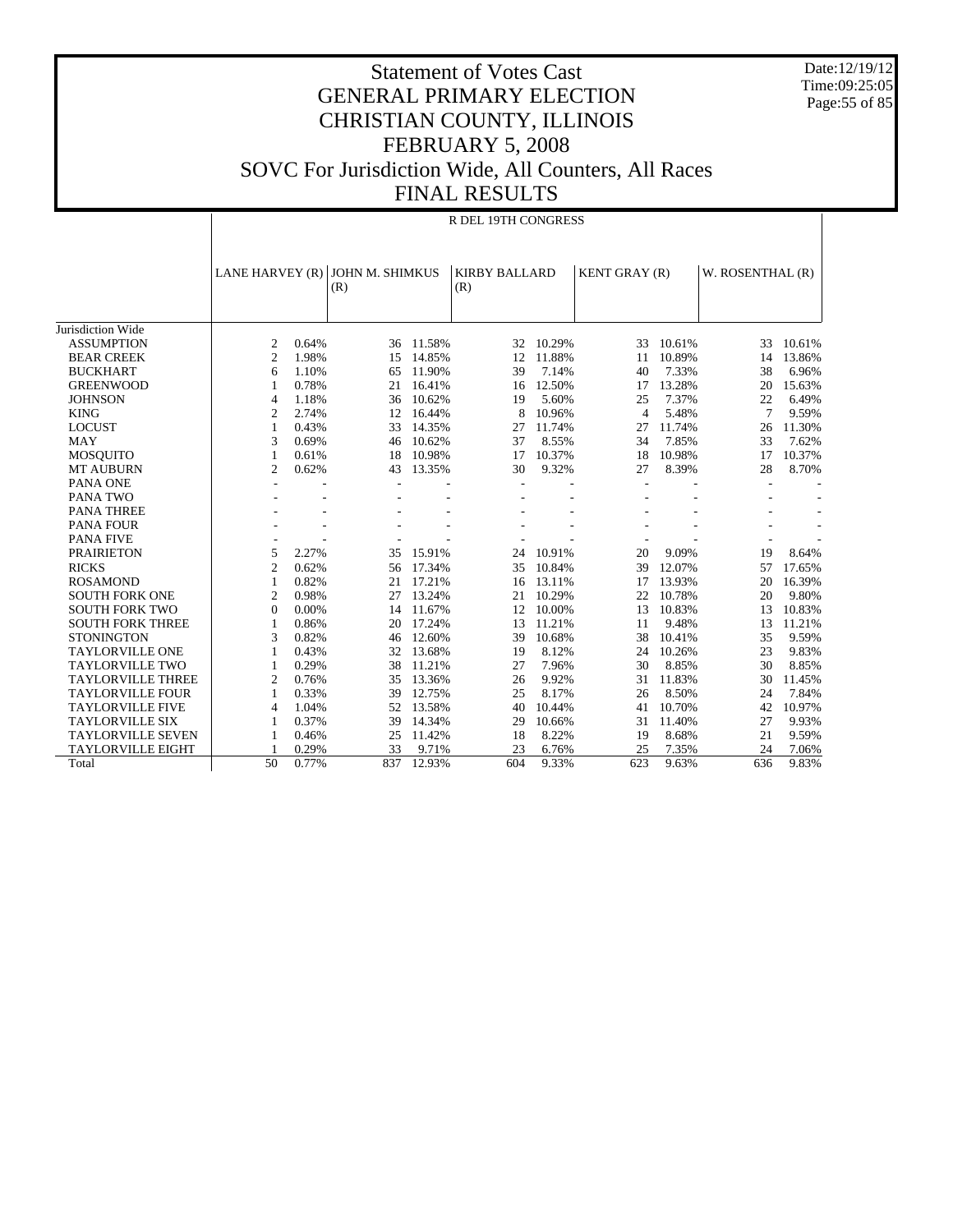Date:12/19/12 Time:09:25:05 Page:56 of 85

|                          | R DEL 19TH CONGRESS         |        |                      |        |                  |        |                |        |                              |       |  |  |
|--------------------------|-----------------------------|--------|----------------------|--------|------------------|--------|----------------|--------|------------------------------|-------|--|--|
|                          | <b>JASON PLUMMER</b><br>(R) |        | WILLIAM MEYER<br>(R) |        | SARAH DANIEL (R) |        | AMY MAHER (R)  |        | <b>GREGORY BISHOP</b><br>(R) |       |  |  |
| Jurisdiction Wide        |                             |        |                      |        |                  |        |                |        |                              |       |  |  |
| <b>ASSUMPTION</b>        | 15                          | 4.82%  | 14                   | 4.50%  | 15               | 4.82%  | 14             | 4.50%  | 10                           | 3.22% |  |  |
| <b>BEAR CREEK</b>        | 3                           | 2.97%  | $\overline{4}$       | 3.96%  | 3                | 2.97%  | $\overline{2}$ | 1.98%  | $\mathbf{0}$                 | 0.00% |  |  |
| <b>BUCKHART</b>          | 45                          | 8.24%  | 43                   | 7.88%  | 40               | 7.33%  | 42             | 7.69%  | 8                            | 1.47% |  |  |
| <b>GREENWOOD</b>         | 2                           | 1.56%  | $\overline{4}$       | 3.13%  | 2                | 1.56%  | $\overline{c}$ | 1.56%  | 2                            | 1.56% |  |  |
| <b>JOHNSON</b>           | 24                          | 7.08%  | 28                   | 8.26%  | 26               | 7.67%  | 25             | 7.37%  | 9                            | 2.65% |  |  |
| <b>KING</b>              | 3                           | 4.11%  | $\overline{c}$       | 2.74%  | $\overline{c}$   | 2.74%  | $\overline{c}$ | 2.74%  | $\mathbf{0}$                 | 0.00% |  |  |
| <b>LOCUST</b>            | 11                          | 4.78%  | 13                   | 5.65%  | 11               | 4.78%  | 11             | 4.78%  | 3                            | 1.30% |  |  |
| <b>MAY</b>               | 38                          | 8.78%  | 37                   | 8.55%  | 39               | 9.01%  | 37             | 8.55%  | 6                            | 1.39% |  |  |
| <b>MOSQUITO</b>          | 19                          | 11.59% | 18                   | 10.98% | 17               | 10.37% | 18             | 10.98% | 3                            | 1.83% |  |  |
| <b>MT AUBURN</b>         | 29                          | 9.01%  | 31                   | 9.63%  | 31               | 9.63%  | 31             | 9.63%  | 1                            | 0.31% |  |  |
| PANA ONE                 |                             |        |                      |        |                  |        |                |        |                              |       |  |  |
| <b>PANA TWO</b>          |                             |        |                      |        |                  |        |                |        |                              |       |  |  |
| <b>PANA THREE</b>        |                             |        |                      |        |                  |        |                |        |                              |       |  |  |
| PANA FOUR                |                             |        |                      |        |                  |        |                |        |                              |       |  |  |
| <b>PANA FIVE</b>         |                             |        |                      |        |                  |        |                |        |                              |       |  |  |
| <b>PRAIRIETON</b>        | 11                          | 5.00%  | 13                   | 5.91%  | 10               | 4.55%  | 10             | 4.55%  | $\Omega$                     | 0.00% |  |  |
| <b>RICKS</b>             | 9                           | 2.79%  | 13                   | 4.02%  | 13               | 4.02%  | 12             | 3.72%  | $\overline{7}$               | 2.17% |  |  |
| <b>ROSAMOND</b>          | 9                           | 7.38%  | $\tau$               | 5.74%  | 8                | 6.56%  | $\overline{7}$ | 5.74%  | 2                            | 1.64% |  |  |
| <b>SOUTH FORK ONE</b>    | 10                          | 4.90%  | 10                   | 4.90%  | 12               | 5.88%  | 10             | 4.90%  | 5                            | 2.45% |  |  |
| <b>SOUTH FORK TWO</b>    | 12                          | 10.00% | 12                   | 10.00% | 11               | 9.17%  | 11             | 9.17%  | $\overline{2}$               | 1.67% |  |  |
| <b>SOUTH FORK THREE</b>  | 8                           | 6.90%  | 8                    | 6.90%  | 8                | 6.90%  | 8              | 6.90%  | 1                            | 0.86% |  |  |
| <b>STONINGTON</b>        | 19                          | 5.21%  | 16                   | 4.38%  | 17               | 4.66%  | 18             | 4.93%  | 5                            | 1.37% |  |  |
| <b>TAYLORVILLE ONE</b>   | 12                          | 5.13%  | 13                   | 5.56%  | 12               | 5.13%  | 13             | 5.56%  | 1                            | 0.43% |  |  |
| <b>TAYLORVILLE TWO</b>   | 20                          | 5.90%  | 21                   | 6.19%  | 22               | 6.49%  | 19             | 5.60%  | 6                            | 1.77% |  |  |
| <b>TAYLORVILLE THREE</b> | 19                          | 7.25%  | 23                   | 8.78%  | 18               | 6.87%  | 21             | 8.02%  | $\mathbf{1}$                 | 0.38% |  |  |
| <b>TAYLORVILLE FOUR</b>  | 25                          | 8.17%  | 24                   | 7.84%  | 25               | 8.17%  | 23             | 7.52%  | 3                            | 0.98% |  |  |
| <b>TAYLORVILLE FIVE</b>  | 21                          | 5.48%  | 21                   | 5.48%  | 20               | 5.22%  | 19             | 4.96%  | 5                            | 1.31% |  |  |
| <b>TAYLORVILLE SIX</b>   | 21                          | 7.72%  | 24                   | 8.82%  | 21               | 7.72%  | 20             | 7.35%  | 3                            | 1.10% |  |  |
| <b>TAYLORVILLE SEVEN</b> | 16                          | 7.31%  | 16                   | 7.31%  | 18               | 8.22%  | 15             | 6.85%  | $\overline{2}$               | 0.91% |  |  |
| <b>TAYLORVILLE EIGHT</b> | 32                          | 9.41%  | 33                   | 9.71%  | 36               | 10.59% | 28             | 8.24%  | 3                            | 0.88% |  |  |
| Total                    | 433                         | 6.69%  | 448                  | 6.92%  | 437              | 6.75%  | 418            | 6.46%  | 88                           | 1.36% |  |  |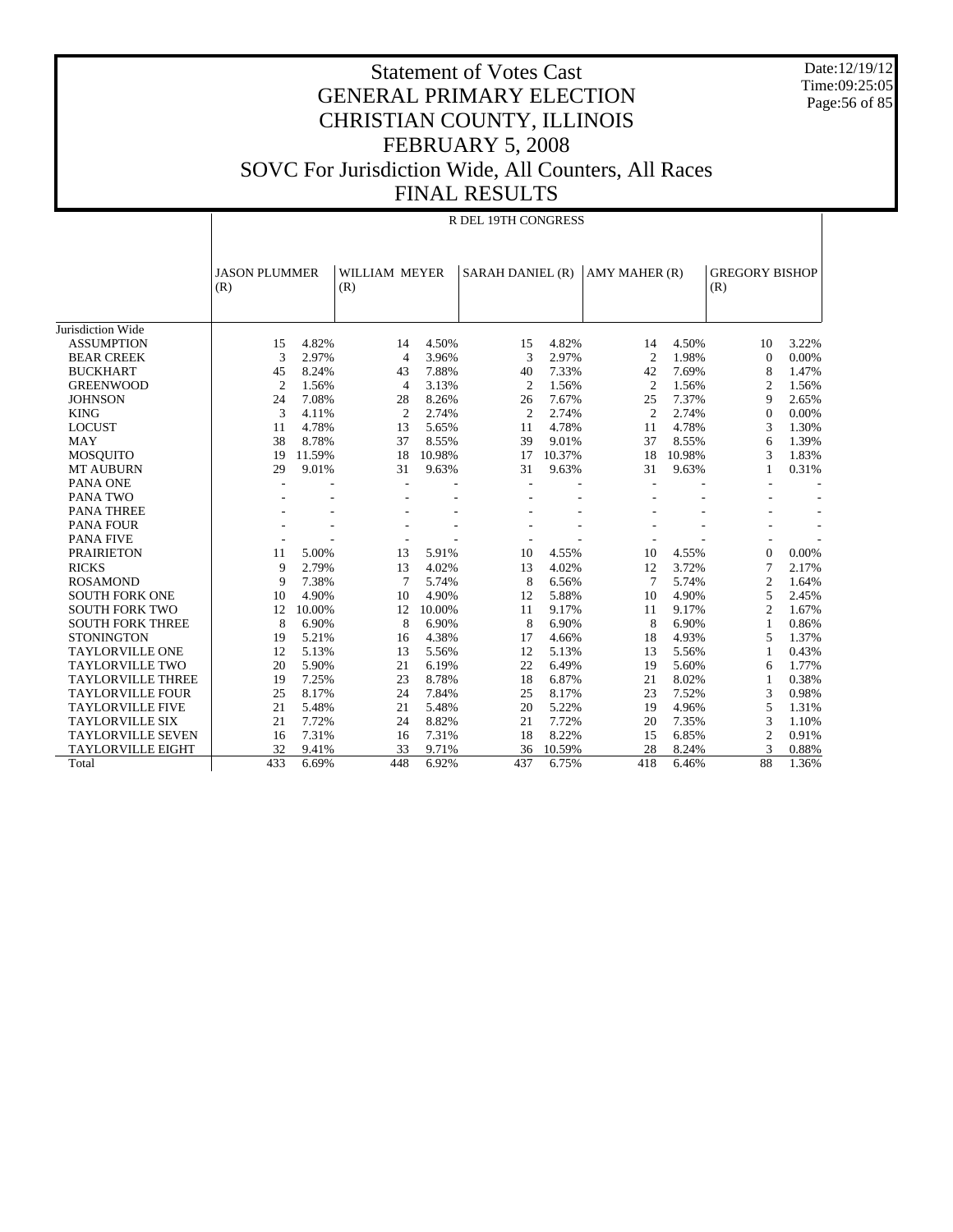Date:12/19/12 Time:09:25:05 Page:57 of 85

#### Statement of Votes Cast GENERAL PRIMARY ELECTION CHRISTIAN COUNTY, ILLINOIS FEBRUARY 5, 2008 SOVC For Jurisdiction Wide, All Counters, All Races FINAL RESULTS

|                          |                        | R DEL 19TH CONGRESS |                               |       |                             |       |                             |       |                      |                |       |  |
|--------------------------|------------------------|---------------------|-------------------------------|-------|-----------------------------|-------|-----------------------------|-------|----------------------|----------------|-------|--|
|                          | <b>BRIAN LEWIS (R)</b> |                     | <b>NATHAN</b><br>WILLIAMS (R) |       | <b>GREGORY BUERK</b><br>(R) |       | <b>STEVEN BARKER</b><br>(R) |       | BEV. McDOWELL<br>(R) |                |       |  |
| Jurisdiction Wide        |                        |                     |                               |       |                             |       |                             |       |                      |                |       |  |
| <b>ASSUMPTION</b>        | 10                     | 3.22%               | 10                            | 3.22% | 10                          | 3.22% | 18                          | 5.79% |                      | 17             | 5.47% |  |
| <b>BEAR CREEK</b>        | $\mathbf{0}$           | 0.00%               | $\mathbf{0}$                  | 0.00% | $\overline{0}$              | 0.00% | 9                           | 8.91% |                      | $\overline{7}$ | 6.93% |  |
| <b>BUCKHART</b>          | 7                      | 1.28%               | 6                             | 1.10% | 7                           | 1.28% | 33                          | 6.04% |                      | 31             | 5.68% |  |
| <b>GREENWOOD</b>         | $\overline{2}$         | 1.56%               | 3                             | 2.34% | 2                           | 1.56% | 7                           | 5.47% |                      | 7              | 5.47% |  |
| <b>JOHNSON</b>           | 9                      | 2.65%               | 8                             | 2.36% | 8                           | 2.36% | 20                          | 5.90% |                      | 18             | 5.31% |  |
| <b>KING</b>              | 1                      | 1.37%               | $\Omega$                      | 0.00% | $\theta$                    | 0.00% | 5                           | 6.85% |                      | $\overline{4}$ | 5.48% |  |
| <b>LOCUST</b>            | $\overline{2}$         | 0.87%               | $\overline{2}$                | 0.87% | $\overline{2}$              | 0.87% | 12                          | 5.22% |                      | 11             | 4.78% |  |
| <b>MAY</b>               | 5                      | 1.15%               | 5                             | 1.15% | 9                           | 2.08% | 24                          | 5.54% |                      | 20             | 4.62% |  |
| <b>MOSQUITO</b>          | 3                      | 1.83%               | 3                             | 1.83% | 3                           | 1.83% | $\overline{2}$              | 1.22% |                      | $\overline{2}$ | 1.22% |  |
| <b>MT AUBURN</b>         | 1                      | 0.31%               | 1                             | 0.31% | 1                           | 0.31% | 10                          | 3.11% |                      | 13             | 4.04% |  |
| PANA ONE                 |                        |                     |                               |       |                             |       | L.                          |       |                      |                |       |  |
| <b>PANA TWO</b>          |                        |                     |                               |       |                             |       |                             |       |                      |                |       |  |
| <b>PANA THREE</b>        |                        |                     |                               |       |                             |       |                             |       |                      |                |       |  |
| <b>PANA FOUR</b>         |                        |                     |                               |       |                             |       |                             |       |                      |                |       |  |
| <b>PANA FIVE</b>         |                        |                     |                               |       |                             |       |                             |       |                      |                |       |  |
| <b>PRAIRIETON</b>        | $\Omega$               | 0.00%               | $\mathbf{0}$                  | 0.00% | $\mathbf{0}$                | 0.00% | 14                          | 6.36% |                      | 13             | 5.91% |  |
| <b>RICKS</b>             | 9                      | 2.79%               | 6                             | 1.86% | 7                           | 2.17% | 13                          | 4.02% |                      | 15             | 4.64% |  |
| <b>ROSAMOND</b>          | $\overline{0}$         | 0.00%               | 1                             | 0.82% | $\mathbf{1}$                | 0.82% | 1                           | 0.82% |                      | $\overline{2}$ | 1.64% |  |
| <b>SOUTH FORK ONE</b>    | 5                      | 2.45%               | $\overline{4}$                | 1.96% | 5                           | 2.45% | 10                          | 4.90% |                      | 10             | 4.90% |  |
| <b>SOUTH FORK TWO</b>    | $\mathbf{1}$           | 0.83%               | 1                             | 0.83% | $\mathbf{1}$                | 0.83% | $\overline{4}$              | 3.33% |                      | 3              | 2.50% |  |
| <b>SOUTH FORK THREE</b>  | $\mathbf{1}$           | 0.86%               | 1                             | 0.86% | 1                           | 0.86% | 5                           | 4.31% |                      | $\overline{4}$ | 3.45% |  |
| <b>STONINGTON</b>        | 5                      | 1.37%               | 6                             | 1.64% | 5                           | 1.37% | 24                          | 6.58% |                      | 22             | 6.03% |  |
| <b>TAYLORVILLE ONE</b>   | $\overline{2}$         | 0.85%               | $\overline{c}$                | 0.85% | $\overline{2}$              | 0.85% | 14                          | 5.98% |                      | 18             | 7.69% |  |
| <b>TAYLORVILLE TWO</b>   | $\overline{7}$         | 2.06%               | $\overline{4}$                | 1.18% | $\overline{4}$              | 1.18% | 23                          | 6.78% |                      | 24             | 7.08% |  |
| <b>TAYLORVILLE THREE</b> | $\overline{c}$         | 0.76%               | $\mathbf{1}$                  | 0.38% | 1                           | 0.38% | 7                           | 2.67% |                      | 14             | 5.34% |  |
| <b>TAYLORVILLE FOUR</b>  | 5                      | 1.63%               | 3                             | 0.98% | 4                           | 1.31% | 17                          | 5.56% |                      | 18             | 5.88% |  |
| <b>TAYLORVILLE FIVE</b>  | 5                      | 1.31%               | 7                             | 1.83% | $\overline{7}$              | 1.83% | 20                          | 5.22% |                      | 20             | 5.22% |  |
| <b>TAYLORVILLE SIX</b>   | 3                      | 1.10%               | 3                             | 1.10% | 3                           | 1.10% | 11                          | 4.04% |                      | 10             | 3.68% |  |
| <b>TAYLORVILLE SEVEN</b> | $\mathbf{1}$           | 0.46%               | $\mathfrak{2}$                | 0.91% | 1                           | 0.46% | 13                          | 5.94% |                      | 15             | 6.85% |  |
| <b>TAYLORVILLE EIGHT</b> | 3                      | 0.88%               | 4                             | 1.18% | 3                           | 0.88% | 22                          | 6.47% |                      | 18             | 5.29% |  |
| Total                    | 89                     | 1.38%               | 83                            | 1.28% | 87                          | 1.34% | 338                         | 5.22% |                      | 336            | 5.19% |  |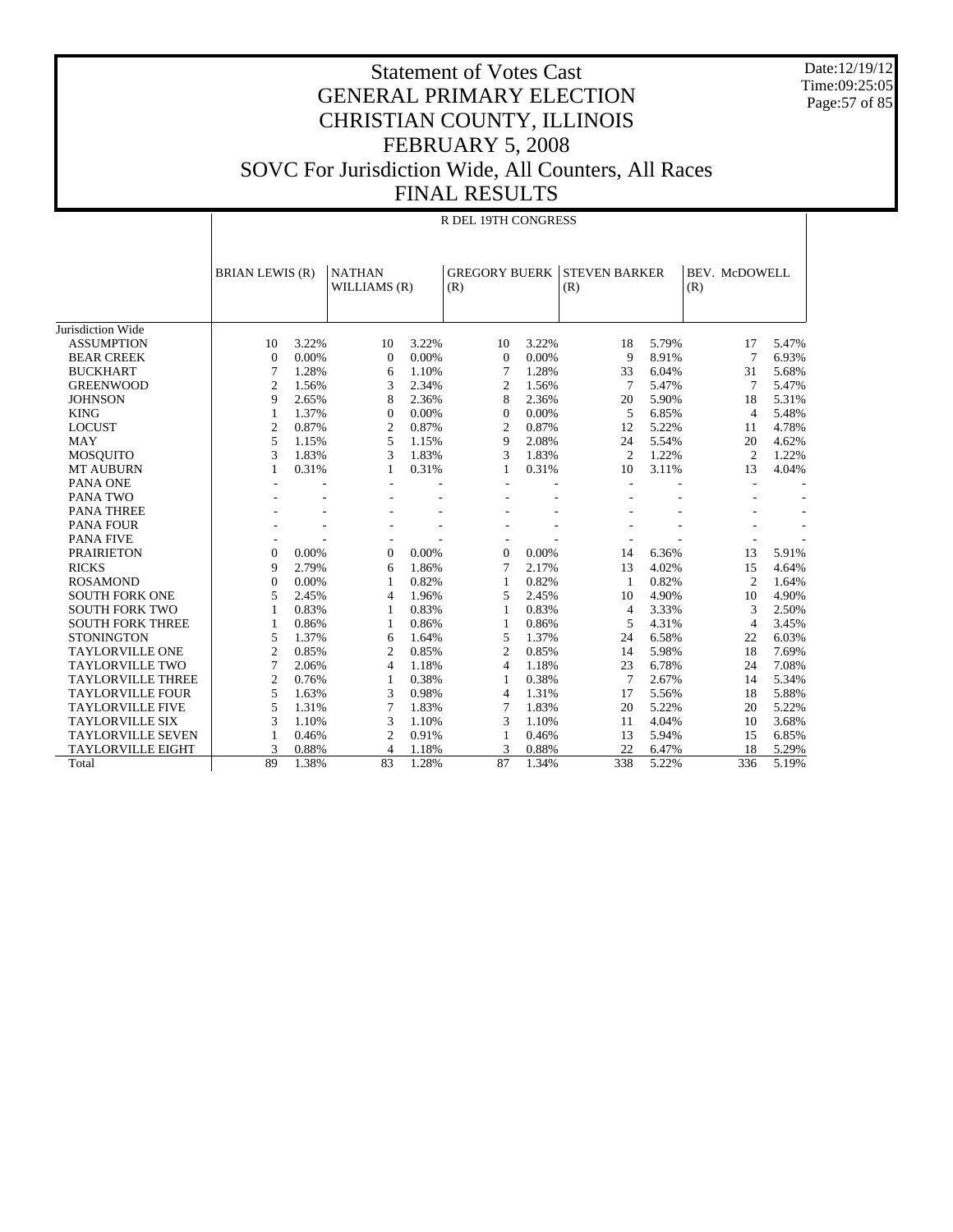Date:12/19/12 Time:09:25:05 Page:58 of 85

|                          |                          | R DEL 19TH CONGRESS |                |                 |                |                              |                |                      |                            |       |  |  |
|--------------------------|--------------------------|---------------------|----------------|-----------------|----------------|------------------------------|----------------|----------------------|----------------------------|-------|--|--|
|                          | LES SINKS (R)            |                     |                | STEVE SMITH (R) |                | <b>GWENN</b><br>KLINGLER (R) |                | <b>ALLEN ADOMITE</b> | <b>ANDY GOLEMAN</b><br>(R) |       |  |  |
| Jurisdiction Wide        |                          |                     |                |                 |                |                              |                |                      |                            |       |  |  |
| <b>ASSUMPTION</b>        | 16                       | 5.14%               | 17             | 5.47%           | 0              | 0.00%                        | $\Omega$       | 0.00%                | $\Omega$                   | 0.00% |  |  |
| <b>BEAR CREEK</b>        | 6                        | 5.94%               | 8              | 7.92%           | $\Omega$       | 0.00%                        | $\theta$       | 0.00%                | $\Omega$                   | 0.00% |  |  |
| <b>BUCKHART</b>          | 30                       | 5.49%               | 31             | 5.68%           | 7              | 1.28%                        | $\theta$       | 0.00%                | $\overline{4}$             | 0.73% |  |  |
| <b>GREENWOOD</b>         | 6                        | 4.69%               | $\overline{7}$ | 5.47%           | 1              | 0.78%                        | $\Omega$       | 0.00%                | $\mathbf{0}$               | 0.00% |  |  |
| <b>JOHNSON</b>           | 16                       | 4.72%               | 18             | 5.31%           | 4              | 1.18%                        | $\Omega$       | 0.00%                | 3                          | 0.88% |  |  |
| <b>KING</b>              | 5                        | 6.85%               | 5              | 6.85%           | $\mathfrak{2}$ | 2.74%                        | $\Omega$       | 0.00%                | $\mathbf{0}$               | 0.00% |  |  |
| <b>LOCUST</b>            | 9                        | 3.91%               | 12             | 5.22%           | 5              | 2.17%                        | 1              | 0.43%                | 3                          | 1.30% |  |  |
| <b>MAY</b>               | 19                       | 4.39%               | 22             | 5.08%           | 1              | 0.23%                        | 1              | 0.23%                | $\overline{c}$             | 0.46% |  |  |
| <b>MOSQUITO</b>          | $\overline{2}$           | 1.22%               | $\overline{c}$ | 1.22%           | $\Omega$       | 0.00%                        | $\Omega$       | 0.00%                | $\Omega$                   | 0.00% |  |  |
| <b>MT AUBURN</b>         | 11                       | 3.42%               | 10             | 3.11%           | 3              | 0.93%                        | 1              | 0.31%                | 3                          | 0.93% |  |  |
| PANA ONE                 | $\overline{\phantom{0}}$ |                     | ٠              |                 |                |                              |                |                      |                            |       |  |  |
| <b>PANA TWO</b>          |                          |                     |                |                 |                |                              |                |                      |                            |       |  |  |
| <b>PANA THREE</b>        |                          |                     |                |                 |                |                              |                |                      |                            |       |  |  |
| <b>PANA FOUR</b>         |                          |                     |                |                 |                |                              |                |                      |                            |       |  |  |
| <b>PANA FIVE</b>         |                          |                     |                |                 |                |                              |                |                      |                            |       |  |  |
| <b>PRAIRIETON</b>        | 12                       | 5.45%               | 14             | 6.36%           | $\Omega$       | 0.00%                        | $\Omega$       | 0.00%                | $\Omega$                   | 0.00% |  |  |
| <b>RICKS</b>             | 8                        | 2.48%               | 13             | 4.02%           | 4              | 1.24%                        | 1              | 0.31%                | $\Omega$                   | 0.00% |  |  |
| <b>ROSAMOND</b>          | $\mathbf{1}$             | 0.82%               | $\overline{2}$ | 1.64%           | $\Omega$       | 0.00%                        | $\Omega$       | 0.00%                | $\mathbf{1}$               | 0.82% |  |  |
| <b>SOUTH FORK ONE</b>    | 9                        | 4.41%               | 10             | 4.90%           | 4              | 1.96%                        | $\Omega$       | 0.00%                | $\mathbf{1}$               | 0.49% |  |  |
| <b>SOUTH FORK TWO</b>    | 3                        | 2.50%               | $\overline{4}$ | 3.33%           | $\Omega$       | 0.00%                        | $\Omega$       | 0.00%                | $\overline{2}$             | 1.67% |  |  |
| <b>SOUTH FORK THREE</b>  | $\overline{c}$           | 1.72%               | $\overline{c}$ | 1.72%           | 1              | 0.86%                        | $\Omega$       | 0.00%                | $\overline{c}$             | 1.72% |  |  |
| <b>STONINGTON</b>        | 21                       | 5.75%               | 21             | 5.75%           | 3              | 0.82%                        | 1              | 0.27%                | 1                          | 0.27% |  |  |
| <b>TAYLORVILLE ONE</b>   | 13                       | 5.56%               | 15             | 6.41%           | 5              | 2.14%                        | $\overline{2}$ | 0.85%                | $\overline{4}$             | 1.71% |  |  |
| <b>TAYLORVILLE TWO</b>   | 21                       | 6.19%               | 24             | 7.08%           | 3              | 0.88%                        | $\overline{c}$ | 0.59%                | $\overline{c}$             | 0.59% |  |  |
| <b>TAYLORVILLE THREE</b> | 7                        | 2.67%               | $\tau$         | 2.67%           | 1              | 0.38%                        | $\Omega$       | 0.00%                | 1                          | 0.38% |  |  |
| <b>TAYLORVILLE FOUR</b>  | 17                       | 5.56%               | 17             | 5.56%           | $\overline{c}$ | 0.65%                        | $\overline{0}$ | 0.00%                | 1                          | 0.33% |  |  |
| <b>TAYLORVILLE FIVE</b>  | 19                       | 4.96%               | 19             | 4.96%           | 5              | 1.31%                        | 1              | 0.26%                | $\overline{c}$             | 0.52% |  |  |
| <b>TAYLORVILLE SIX</b>   | 8                        | 2.94%               | 10             | 3.68%           | 1              | 0.37%                        | 1              | 0.37%                | $\overline{c}$             | 0.74% |  |  |
| <b>TAYLORVILLE SEVEN</b> | 14                       | 6.39%               | 13             | 5.94%           | $\mathfrak{2}$ | 0.91%                        | $\Omega$       | 0.00%                | $\Omega$                   | 0.00% |  |  |
| <b>TAYLORVILLE EIGHT</b> | 19                       | 5.59%               | 20             | 5.88%           | $\overline{c}$ | 0.59%                        |                | 0.29%                |                            | 0.29% |  |  |
| Total                    | 294                      | 4.54%               | 323            | 4.99%           | 56             | 0.87%                        | 12             | 0.19%                | 35                         | 0.54% |  |  |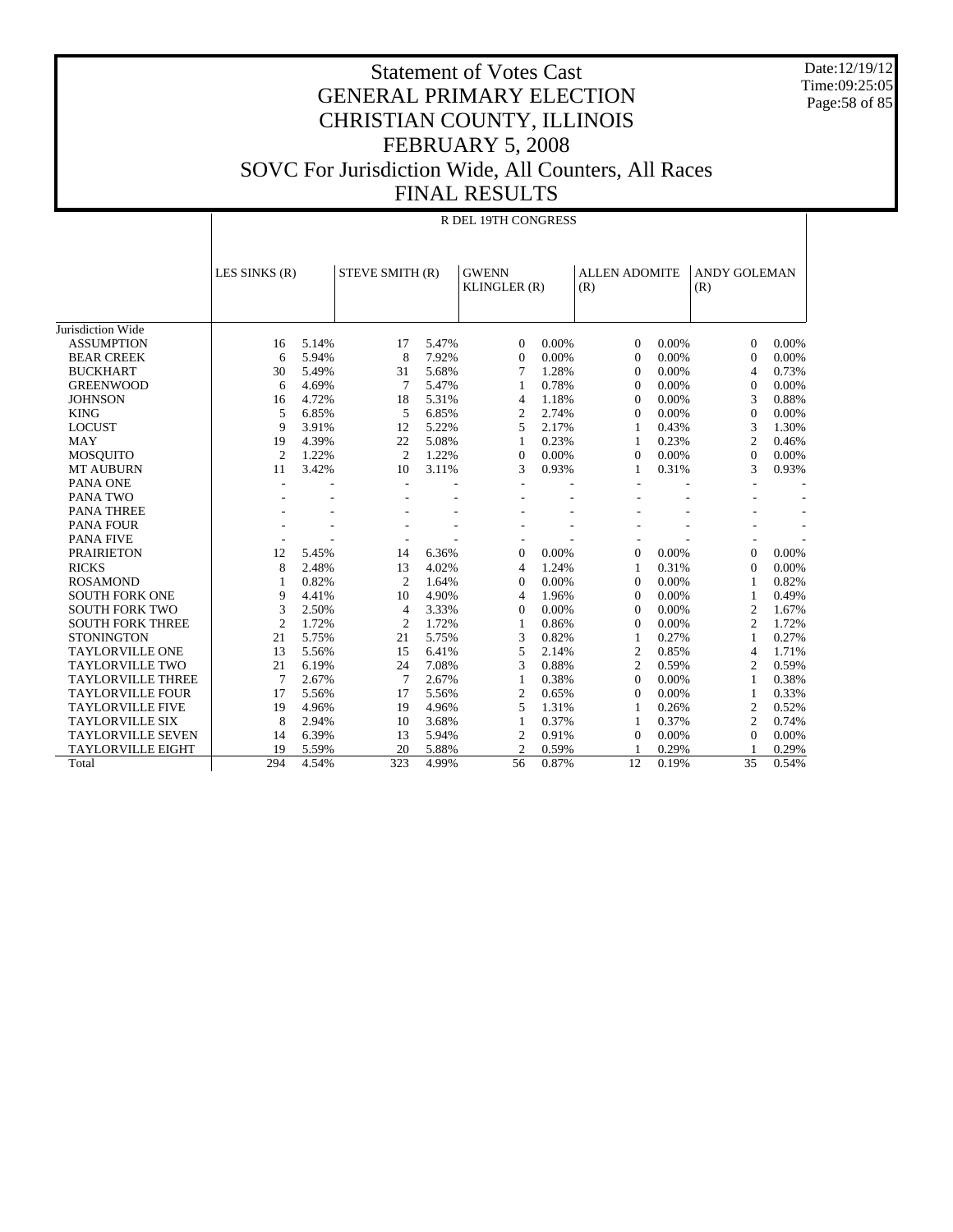Date:12/19/12 Time:09:25:06 Page:59 of 85

|                          | R DEL 19TH      |       |  |  |  |  |
|--------------------------|-----------------|-------|--|--|--|--|
|                          | <b>CONGRESS</b> |       |  |  |  |  |
|                          |                 |       |  |  |  |  |
|                          | JOE POWELL (R)  |       |  |  |  |  |
|                          |                 |       |  |  |  |  |
|                          |                 |       |  |  |  |  |
| Jurisdiction Wide        |                 |       |  |  |  |  |
| <b>ASSUMPTION</b>        | 1               | 0.32% |  |  |  |  |
| <b>BEAR CREEK</b>        | $\theta$        | 0.00% |  |  |  |  |
| <b>BUCKHART</b>          | $\theta$        | 0.00% |  |  |  |  |
| <b>GREENWOOD</b>         | $\theta$        | 0.00% |  |  |  |  |
| <b>JOHNSON</b>           | $\theta$        | 0.00% |  |  |  |  |
| <b>KING</b>              | $\theta$        | 0.00% |  |  |  |  |
| <b>LOCUST</b>            | $\overline{2}$  | 0.87% |  |  |  |  |
| MAY                      | $\Omega$        | 0.00% |  |  |  |  |
| <b>MOSOUITO</b>          | $\theta$        | 0.00% |  |  |  |  |
| <b>MT AUBURN</b>         | $\overline{2}$  | 0.62% |  |  |  |  |
| PANA ONE                 |                 |       |  |  |  |  |
| PANA TWO                 |                 |       |  |  |  |  |
| <b>PANA THREE</b>        |                 |       |  |  |  |  |
| <b>PANA FOUR</b>         |                 |       |  |  |  |  |
| <b>PANA FIVE</b>         |                 |       |  |  |  |  |
| <b>PRAIRIETON</b>        | $\theta$        | 0.00% |  |  |  |  |
| <b>RICKS</b>             | $\theta$        | 0.00% |  |  |  |  |
| <b>ROSAMOND</b>          | $\theta$        | 0.00% |  |  |  |  |
| <b>SOUTH FORK ONE</b>    | $\overline{0}$  | 0.00% |  |  |  |  |
| <b>SOUTH FORK TWO</b>    | 1               | 0.83% |  |  |  |  |
| <b>SOUTH FORK THREE</b>  | $\overline{0}$  | 0.00% |  |  |  |  |
| <b>STONINGTON</b>        | 2               | 0.55% |  |  |  |  |
| <b>TAYLORVILLE ONE</b>   | $\overline{c}$  | 0.85% |  |  |  |  |
| <b>TAYLORVILLE TWO</b>   | $\overline{c}$  | 0.59% |  |  |  |  |
| <b>TAYLORVILLE THREE</b> | $\overline{c}$  | 0.76% |  |  |  |  |
| <b>TAYLORVILLE FOUR</b>  | $\overline{2}$  | 0.65% |  |  |  |  |
| <b>TAYLORVILLE FIVE</b>  | 1               | 0.26% |  |  |  |  |
| <b>TAYLORVILLE SIX</b>   | 1               | 0.37% |  |  |  |  |
| <b>TAYLORVILLE SEVEN</b> | 1               | 0.46% |  |  |  |  |
| <b>TAYLORVILLE EIGHT</b> | $\overline{c}$  | 0.59% |  |  |  |  |
| Total                    | $\overline{21}$ | 0.32% |  |  |  |  |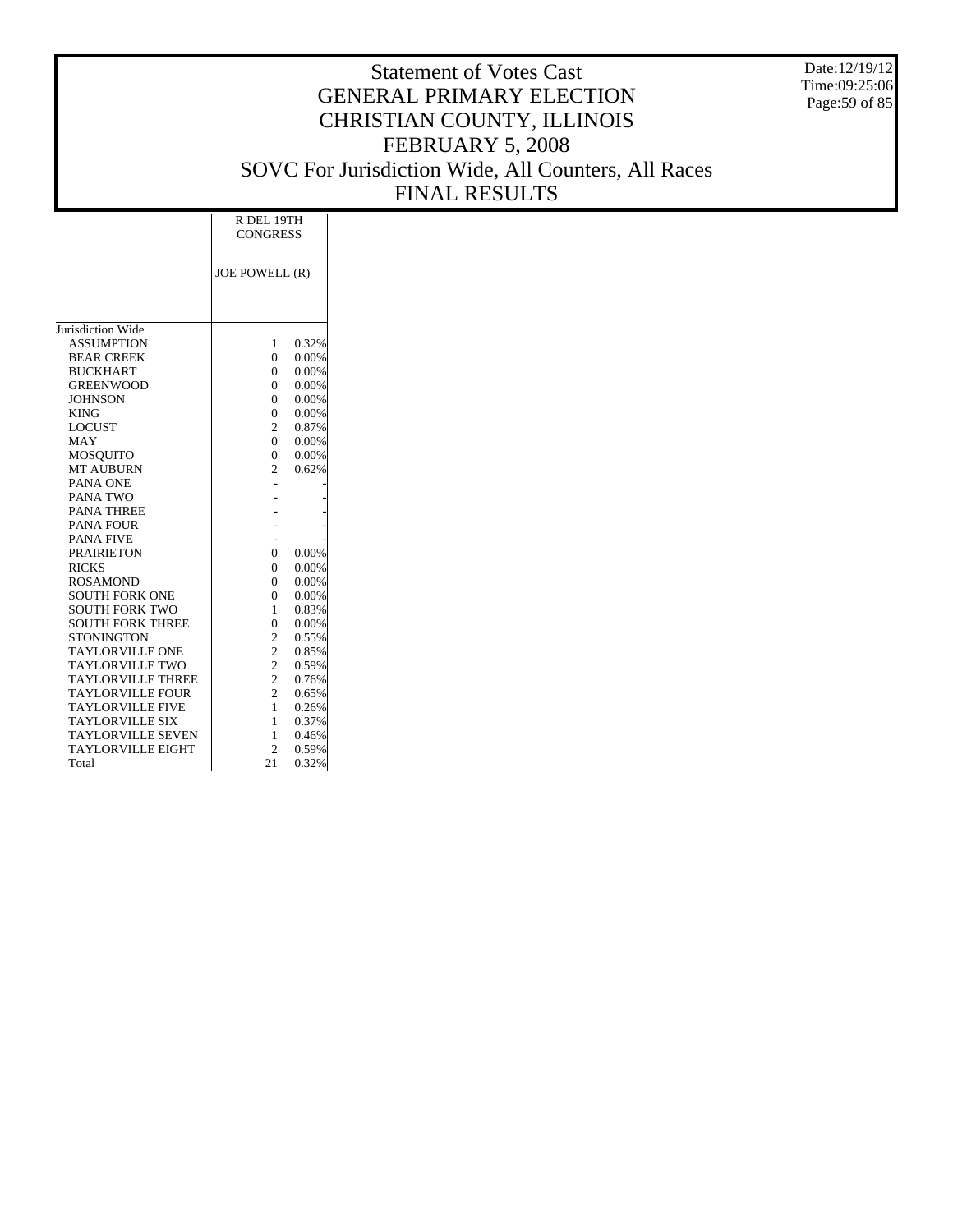Date:12/19/12 Time:09:25:06 Page:60 of 85

|                          |             | R ALT DEL 17TH CONGRESS |                    |                             |            |                  |        |                             |            |  |  |  |
|--------------------------|-------------|-------------------------|--------------------|-----------------------------|------------|------------------|--------|-----------------------------|------------|--|--|--|
|                          | Reg. Voters | Times<br>Counted        | <b>Total Votes</b> | <b>BRUCE TOSSELL</b><br>(R) |            | HELEN ALBERT (R) |        | <b>JOYCE GOODING</b><br>(R) |            |  |  |  |
| Jurisdiction Wide        |             |                         |                    |                             |            |                  |        |                             |            |  |  |  |
| <b>ASSUMPTION</b>        |             |                         |                    |                             |            |                  |        |                             |            |  |  |  |
| <b>BEAR CREEK</b>        |             |                         |                    |                             |            |                  |        |                             |            |  |  |  |
| <b>BUCKHART</b>          |             |                         |                    |                             |            |                  |        |                             |            |  |  |  |
| <b>GREENWOOD</b>         |             |                         |                    |                             |            |                  |        |                             |            |  |  |  |
| <b>JOHNSON</b>           |             |                         |                    |                             |            |                  |        |                             |            |  |  |  |
| <b>KING</b>              |             |                         |                    |                             |            |                  |        |                             |            |  |  |  |
| <b>LOCUST</b>            |             |                         |                    |                             |            |                  |        |                             |            |  |  |  |
| <b>MAY</b>               |             |                         |                    |                             |            |                  |        |                             |            |  |  |  |
| <b>MOSQUITO</b>          |             |                         |                    |                             |            |                  |        |                             |            |  |  |  |
| MT AUBURN                |             |                         |                    |                             |            |                  |        |                             |            |  |  |  |
| PANA ONE                 | 667         | 68                      | 177                | 35                          | 19.77%     | 33               | 18.64% | 33                          | 18.64%     |  |  |  |
| PANA TWO                 | 1315        | 162                     | 386                | 59                          | 15.28%     | 60               | 15.54% | 60                          | 15.54%     |  |  |  |
| <b>PANA THREE</b>        | 742         | 75                      | 194                | 24                          | 12.37%     | 24               | 12.37% | 24                          | 12.37%     |  |  |  |
| <b>PANA FOUR</b>         | 636         | 42                      | 109                | 11                          | 10.09%     | 9                | 8.26%  | 11                          | 10.09%     |  |  |  |
| <b>PANA FIVE</b>         | 503         | 48                      | 123                | 25                          | 20.33%     | 22               | 17.89% | 21                          | 17.07%     |  |  |  |
| <b>PRAIRIETON</b>        |             |                         |                    |                             |            |                  |        |                             |            |  |  |  |
| <b>RICKS</b>             |             |                         |                    |                             |            |                  |        |                             |            |  |  |  |
| <b>ROSAMOND</b>          |             |                         |                    |                             |            |                  |        |                             |            |  |  |  |
| <b>SOUTH FORK ONE</b>    |             |                         |                    |                             |            |                  |        |                             |            |  |  |  |
| <b>SOUTH FORK TWO</b>    |             |                         |                    |                             |            |                  |        |                             |            |  |  |  |
| <b>SOUTH FORK THREE</b>  |             |                         |                    |                             |            |                  |        |                             |            |  |  |  |
| <b>STONINGTON</b>        |             |                         |                    |                             |            |                  |        |                             |            |  |  |  |
| <b>TAYLORVILLE ONE</b>   |             |                         |                    |                             |            |                  |        |                             |            |  |  |  |
| <b>TAYLORVILLE TWO</b>   |             |                         |                    |                             |            |                  |        |                             |            |  |  |  |
| <b>TAYLORVILLE THREE</b> |             |                         |                    |                             |            |                  |        |                             |            |  |  |  |
| <b>TAYLORVILLE FOUR</b>  |             |                         |                    |                             |            |                  |        |                             |            |  |  |  |
| <b>TAYLORVILLE FIVE</b>  |             |                         |                    |                             |            |                  |        |                             |            |  |  |  |
| <b>TAYLORVILLE SIX</b>   |             |                         |                    |                             |            |                  |        |                             |            |  |  |  |
| <b>TAYLORVILLE SEVEN</b> |             |                         |                    |                             |            |                  |        |                             |            |  |  |  |
| <b>TAYLORVILLE EIGHT</b> |             |                         |                    |                             |            |                  |        |                             |            |  |  |  |
| Total                    | 3863        | 395                     | 989                |                             | 154 15.57% | 148              | 14.96% |                             | 149 15.07% |  |  |  |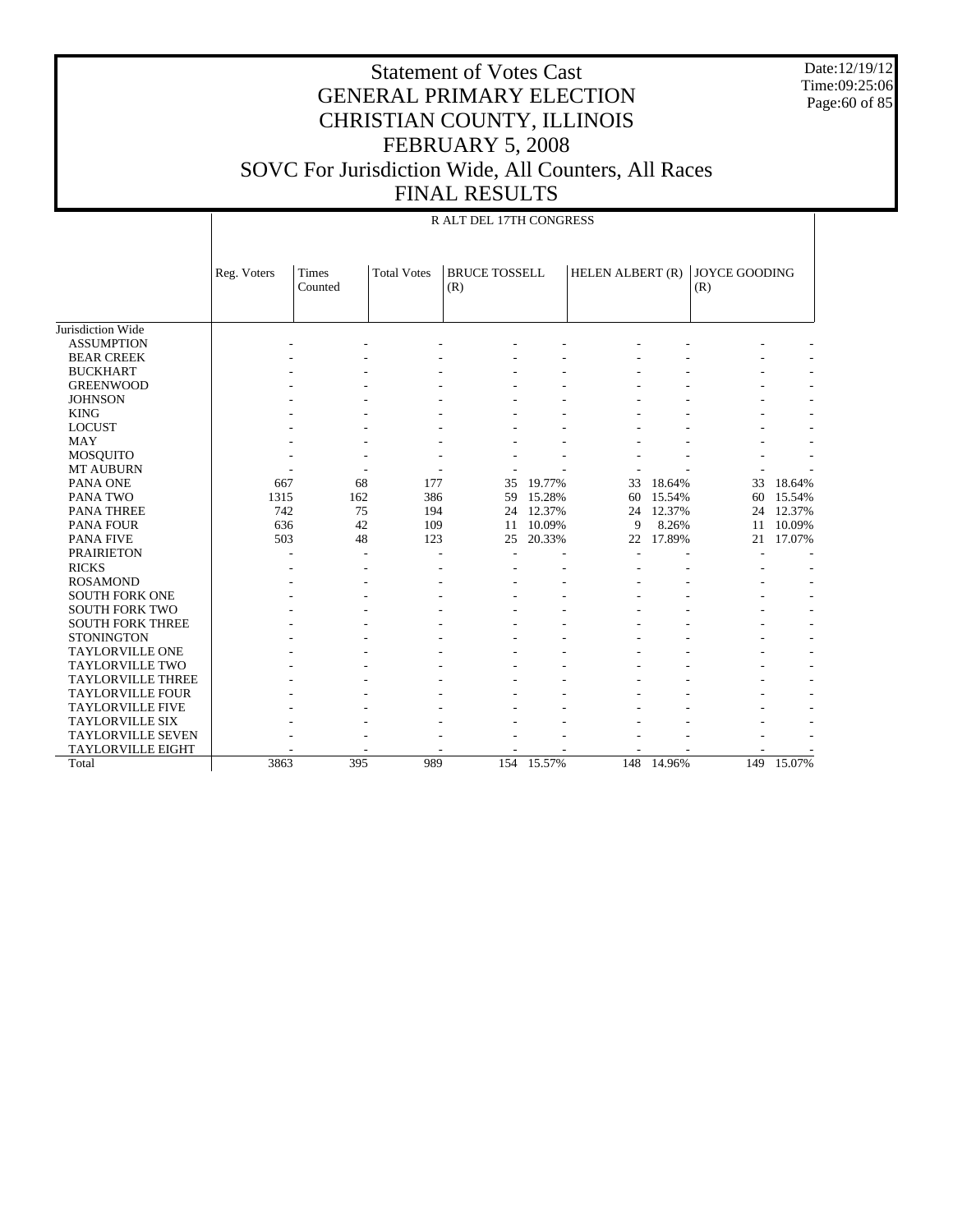Date:12/19/12 Time:09:25:06 Page:61 of 85

| <u>VALISLO</u> ULID     |
|-------------------------|
| R ALT DEL 17TH CONGRESS |

|                          | <b>CHARLES NEFF</b> |       | <b>BARRY W.</b> |       | <b>LARRY D.</b> |       | DEBRA IAMS (R) |        | <b>RICHARD BERRY</b> |        | WILLIAM B. ABEL |        |
|--------------------------|---------------------|-------|-----------------|-------|-----------------|-------|----------------|--------|----------------------|--------|-----------------|--------|
|                          | (R)                 |       | LAKIN(R)        |       | EHMEN (R)       |       |                |        | (R)                  |        | (R)             |        |
|                          |                     |       |                 |       |                 |       |                |        |                      |        |                 |        |
|                          |                     |       |                 |       |                 |       |                |        |                      |        |                 |        |
| Jurisdiction Wide        |                     |       |                 |       |                 |       |                |        |                      |        |                 |        |
| <b>ASSUMPTION</b>        |                     |       |                 |       |                 |       |                |        |                      |        |                 |        |
| <b>BEAR CREEK</b>        |                     |       |                 |       |                 |       |                |        |                      |        |                 |        |
| <b>BUCKHART</b>          |                     |       |                 |       |                 |       |                |        |                      |        |                 |        |
| <b>GREENWOOD</b>         |                     |       |                 |       |                 |       |                |        |                      |        |                 |        |
| <b>JOHNSON</b>           |                     |       |                 |       |                 |       |                |        |                      |        |                 |        |
| <b>KING</b>              |                     |       |                 |       |                 |       |                |        |                      |        |                 |        |
| <b>LOCUST</b>            |                     |       |                 |       |                 |       |                |        |                      |        |                 |        |
| <b>MAY</b>               |                     |       |                 |       |                 |       |                |        |                      |        |                 |        |
| <b>MOSQUITO</b>          |                     |       |                 |       |                 |       |                |        |                      |        |                 |        |
| <b>MT AUBURN</b>         |                     |       |                 |       |                 |       |                |        |                      |        |                 |        |
| PANA ONE                 | $\Omega$            | 0.00% | $\Omega$        | 0.00% | 1               | 0.56% | 14             | 7.91%  | 14                   | 7.91%  | 12              | 6.78%  |
| PANA TWO                 | $\overline{4}$      | 1.04% | 3               | 0.78% | 3               | 0.78% | 26             | 6.74%  | 27                   | 6.99%  | 29              | 7.51%  |
| <b>PANA THREE</b>        | 3                   | 1.55% | 3               | 1.55% | 3               | 1.55% | 24             | 12.37% | 23                   | 11.86% | 24              | 12.37% |
| <b>PANA FOUR</b>         | $\overline{2}$      | 1.83% | $\overline{2}$  | 1.83% | $\overline{0}$  | 0.00% | 13             | 11.93% | 10                   | 9.17%  | 11              | 10.09% |
| <b>PANA FIVE</b>         | 3                   | 2.44% | $\Omega$        | 0.00% | 1               | 0.81% | 8              | 6.50%  | 8                    | 6.50%  | 8               | 6.50%  |
| <b>PRAIRIETON</b>        |                     |       |                 |       |                 |       |                |        |                      |        |                 | ٠      |
| <b>RICKS</b>             |                     |       |                 |       |                 |       |                |        |                      |        |                 |        |
| <b>ROSAMOND</b>          |                     |       |                 |       |                 |       |                |        |                      |        |                 |        |
| <b>SOUTH FORK ONE</b>    |                     |       |                 |       |                 |       |                |        |                      |        |                 |        |
| <b>SOUTH FORK TWO</b>    |                     |       |                 |       |                 |       |                |        |                      |        |                 |        |
| <b>SOUTH FORK THREE</b>  |                     |       |                 |       |                 |       |                |        |                      |        |                 |        |
| <b>STONINGTON</b>        |                     |       |                 |       |                 |       |                |        |                      |        |                 |        |
| <b>TAYLORVILLE ONE</b>   |                     |       |                 |       |                 |       |                |        |                      |        |                 |        |
| <b>TAYLORVILLE TWO</b>   |                     |       |                 |       |                 |       |                |        |                      |        |                 |        |
| <b>TAYLORVILLE THREE</b> |                     |       |                 |       |                 |       |                |        |                      |        |                 |        |
| <b>TAYLORVILLE FOUR</b>  |                     |       |                 |       |                 |       |                |        |                      |        |                 |        |
| <b>TAYLORVILLE FIVE</b>  |                     |       |                 |       |                 |       |                |        |                      |        |                 |        |
| <b>TAYLORVILLE SIX</b>   |                     |       |                 |       |                 |       |                |        |                      |        |                 |        |
| <b>TAYLORVILLE SEVEN</b> |                     |       |                 |       |                 |       |                |        |                      |        |                 |        |
| <b>TAYLORVILLE EIGHT</b> |                     |       |                 |       |                 |       |                |        |                      |        |                 |        |
| Total                    | 12                  | 1.21% | 8               | 0.81% | 8               | 0.81% | 85             | 8.59%  | 82                   | 8.29%  | 84              | 8.49%  |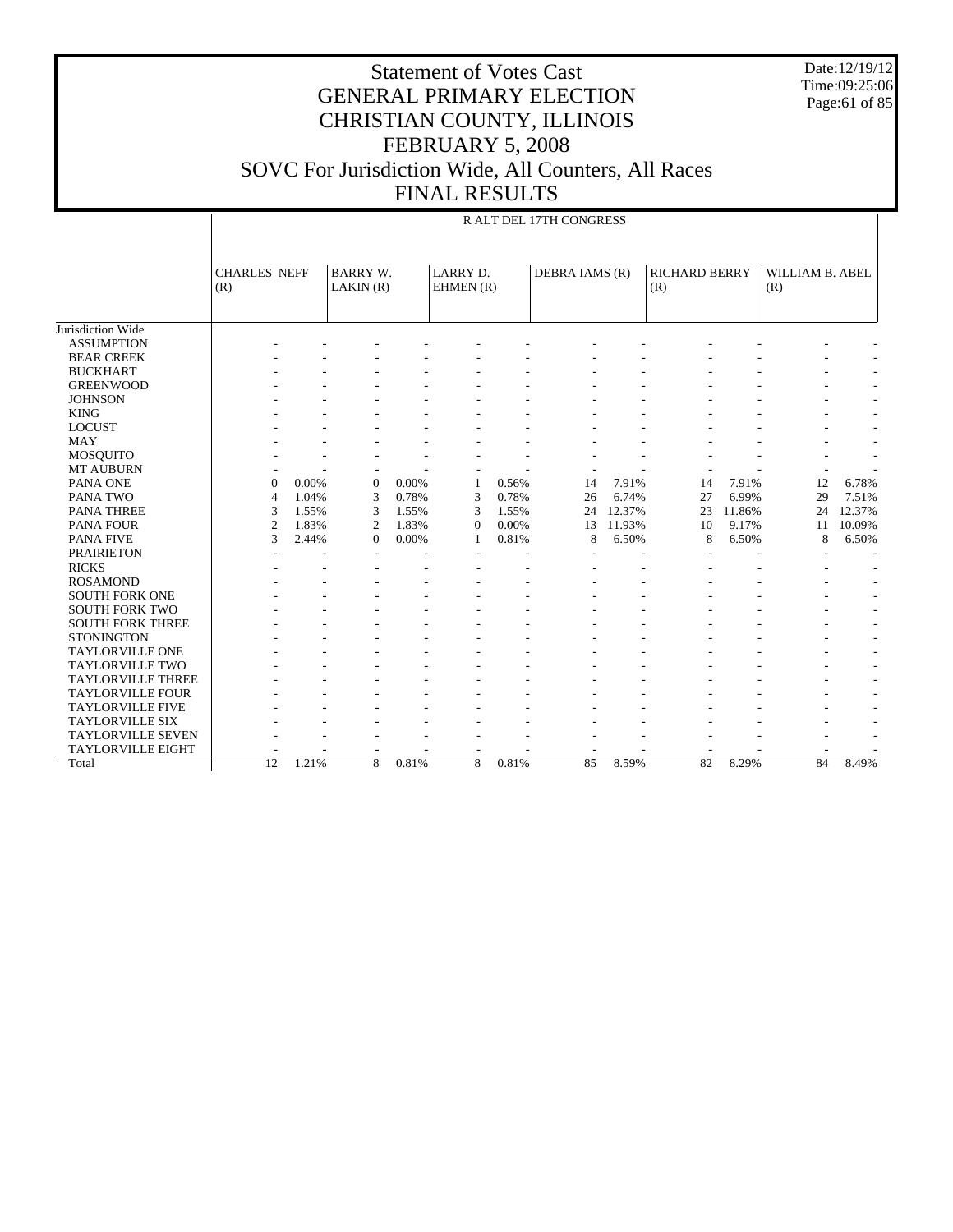Date:12/19/12 Time:09:25:06 Page:62 of 85

|                          |                             | R ALT DEL 17TH CONGRESS |                               |       |                            |       |                            |       |                              |        |  |  |
|--------------------------|-----------------------------|-------------------------|-------------------------------|-------|----------------------------|-------|----------------------------|-------|------------------------------|--------|--|--|
|                          | <b>ROBERT BROOKS</b><br>(R) |                         | <b>LAUREN E. FERRO</b><br>(R) |       | <b>LEANNA CLARK</b><br>(R) |       | <b>CARRIE CLARK</b><br>(R) |       | <b>RUSSELL CHRIST</b><br>(R) |        |  |  |
| Jurisdiction Wide        |                             |                         |                               |       |                            |       |                            |       |                              |        |  |  |
| <b>ASSUMPTION</b>        |                             |                         |                               |       |                            |       |                            |       |                              |        |  |  |
| <b>BEAR CREEK</b>        |                             |                         |                               |       |                            |       |                            |       |                              |        |  |  |
| <b>BUCKHART</b>          |                             |                         |                               |       |                            |       |                            |       |                              |        |  |  |
| <b>GREENWOOD</b>         |                             |                         |                               |       |                            |       |                            |       |                              |        |  |  |
| <b>JOHNSON</b>           |                             |                         |                               |       |                            |       |                            |       |                              |        |  |  |
| <b>KING</b>              |                             |                         |                               |       |                            |       |                            |       |                              |        |  |  |
| <b>LOCUST</b>            |                             |                         |                               |       |                            |       |                            |       |                              |        |  |  |
| <b>MAY</b>               |                             |                         |                               |       |                            |       |                            |       |                              |        |  |  |
| <b>MOSQUITO</b>          |                             |                         |                               |       |                            |       |                            |       |                              |        |  |  |
| <b>MT AUBURN</b>         |                             |                         |                               |       |                            |       |                            |       |                              |        |  |  |
| PANA ONE                 | $\overline{4}$              | 2.26%                   | 4                             | 2.26% | 4                          | 2.26% | 7                          | 3.95% | 7                            | 3.95%  |  |  |
| PANA TWO                 | 6                           | 1.55%                   | 4                             | 1.04% | 7                          | 1.81% | 30                         | 7.77% | 29                           | 7.51%  |  |  |
| <b>PANA THREE</b>        | $\overline{2}$              | 1.03%                   | 2                             | 1.03% | $\overline{4}$             | 2.06% | 13                         | 6.70% | 10                           | 5.15%  |  |  |
| <b>PANA FOUR</b>         | $\overline{2}$              | 1.83%                   | 3                             | 2.75% | $\overline{c}$             | 1.83% | 10                         | 9.17% | 11                           | 10.09% |  |  |
| <b>PANA FIVE</b>         | $\overline{4}$              | 3.25%                   | 1                             | 0.81% | 1                          | 0.81% | 6                          | 4.88% | 7                            | 5.69%  |  |  |
| <b>PRAIRIETON</b>        |                             |                         |                               |       |                            |       |                            |       |                              |        |  |  |
| <b>RICKS</b>             |                             |                         |                               |       |                            |       |                            |       |                              |        |  |  |
| <b>ROSAMOND</b>          |                             |                         |                               |       |                            |       |                            |       |                              |        |  |  |
| <b>SOUTH FORK ONE</b>    |                             |                         |                               |       |                            |       |                            |       |                              |        |  |  |
| <b>SOUTH FORK TWO</b>    |                             |                         |                               |       |                            |       |                            |       |                              |        |  |  |
| <b>SOUTH FORK THREE</b>  |                             |                         |                               |       |                            |       |                            |       |                              |        |  |  |
| <b>STONINGTON</b>        |                             |                         |                               |       |                            |       |                            |       |                              |        |  |  |
| <b>TAYLORVILLE ONE</b>   |                             |                         |                               |       |                            |       |                            |       |                              |        |  |  |
| <b>TAYLORVILLE TWO</b>   |                             |                         |                               |       |                            |       |                            |       |                              |        |  |  |
| <b>TAYLORVILLE THREE</b> |                             |                         |                               |       |                            |       |                            |       |                              |        |  |  |
| <b>TAYLORVILLE FOUR</b>  |                             |                         |                               |       |                            |       |                            |       |                              |        |  |  |
| <b>TAYLORVILLE FIVE</b>  |                             |                         |                               |       |                            |       |                            |       |                              |        |  |  |
| <b>TAYLORVILLE SIX</b>   |                             |                         |                               |       |                            |       |                            |       |                              |        |  |  |
| <b>TAYLORVILLE SEVEN</b> |                             |                         |                               |       |                            |       |                            |       |                              |        |  |  |
| <b>TAYLORVILLE EIGHT</b> |                             |                         |                               |       |                            |       |                            |       |                              |        |  |  |
| Total                    | 18                          | 1.82%                   | 14                            | 1.42% | 18                         | 1.82% | 66                         | 6.67% | 64                           | 6.47%  |  |  |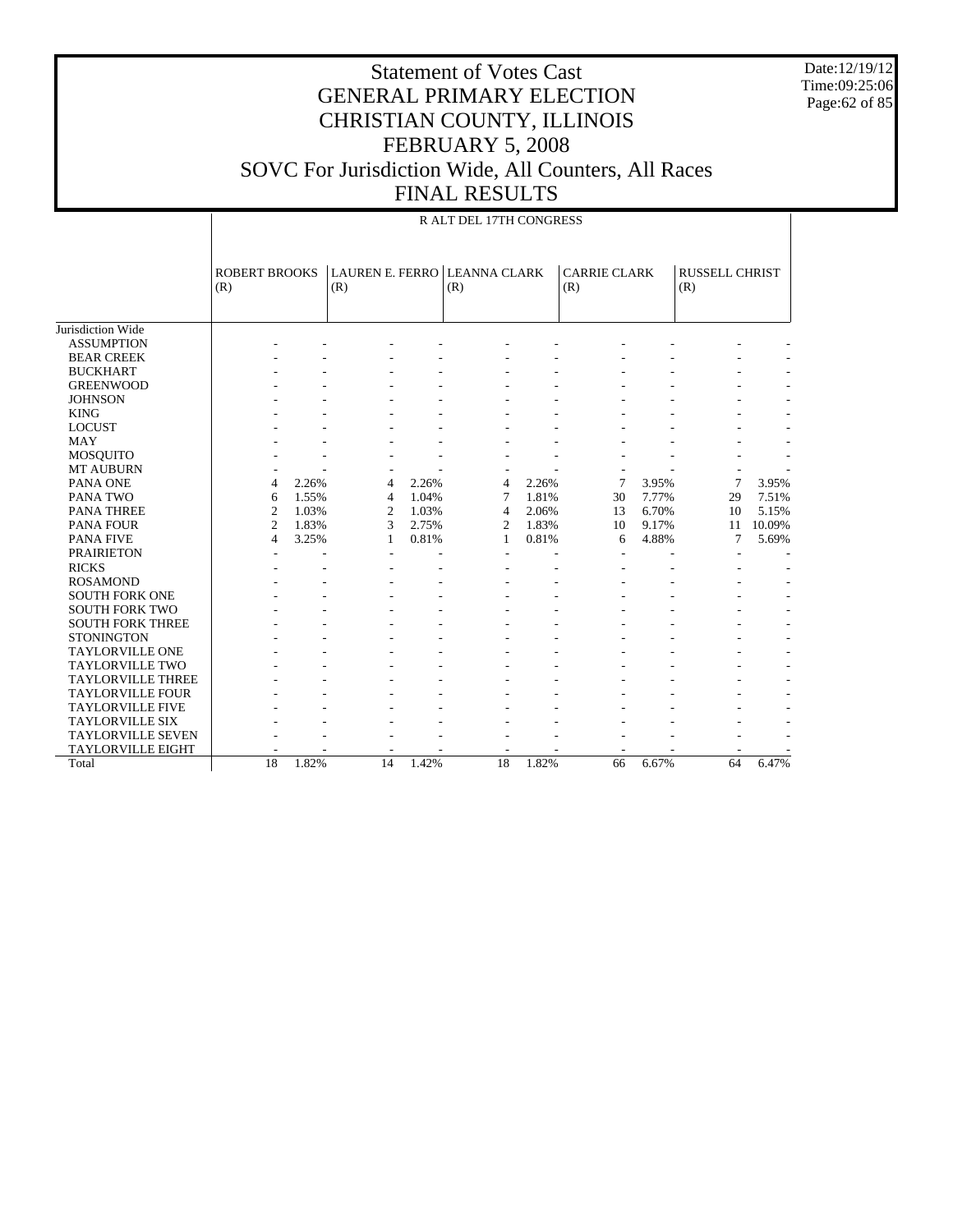Date:12/19/12 Time:09:25:06 Page:63 of 85

|                          |                             |       |                            |       | R ALT DEL 17TH CONGRESS        |       |                                  |       |
|--------------------------|-----------------------------|-------|----------------------------|-------|--------------------------------|-------|----------------------------------|-------|
|                          | <b>CHRIS SPENCER</b><br>(R) |       | <b>DON</b><br>WELVAERT (R) |       | <b>CHARLIE</b><br>JOHNSTON (R) |       | MICHAEL.<br><b>BERTELSEN</b> (R) |       |
| Jurisdiction Wide        |                             |       |                            |       |                                |       |                                  |       |
| <b>ASSUMPTION</b>        |                             |       |                            |       |                                |       |                                  |       |
| <b>BEAR CREEK</b>        |                             |       |                            |       |                                |       |                                  |       |
| <b>BUCKHART</b>          |                             |       |                            |       |                                |       |                                  |       |
| <b>GREENWOOD</b>         |                             |       |                            |       |                                |       |                                  |       |
| <b>JOHNSON</b>           |                             |       |                            |       |                                |       |                                  |       |
| <b>KING</b>              |                             |       |                            |       |                                |       |                                  |       |
| <b>LOCUST</b>            |                             |       |                            |       |                                |       |                                  |       |
| MAY                      |                             |       |                            |       |                                |       |                                  |       |
| <b>MOSQUITO</b>          |                             |       |                            |       |                                |       |                                  |       |
| <b>MT AUBURN</b>         |                             |       | ٠                          |       |                                |       |                                  |       |
| PANA ONE                 | 8                           | 4.52% | $\overline{0}$             | 0.00% | 1                              | 0.56% | $\Omega$                         | 0.00% |
| PANA TWO                 | 32                          | 8.29% | $\overline{c}$             | 0.52% | $\overline{4}$                 | 1.04% | $\mathbf{1}$                     | 0.26% |
| PANA THREE               | 11                          | 5.67% | $\Omega$                   | 0.00% | $\Omega$                       | 0.00% | $\Omega$                         | 0.00% |
| <b>PANA FOUR</b>         | 10                          | 9.17% | $\mathbf{1}$               | 0.92% | 1                              | 0.92% | $\theta$                         | 0.00% |
| <b>PANA FIVE</b>         | 6                           | 4.88% | $\overline{0}$             | 0.00% | $\mathbf{0}$                   | 0.00% | $\overline{c}$                   | 1.63% |
| <b>PRAIRIETON</b>        |                             |       | $\overline{\phantom{0}}$   |       | $\overline{a}$                 |       |                                  |       |
| <b>RICKS</b>             |                             |       |                            |       |                                |       |                                  |       |
| <b>ROSAMOND</b>          |                             |       |                            |       |                                |       |                                  |       |
| <b>SOUTH FORK ONE</b>    |                             |       |                            |       |                                |       |                                  |       |
| <b>SOUTH FORK TWO</b>    |                             |       |                            |       |                                |       |                                  |       |
| <b>SOUTH FORK THREE</b>  |                             |       |                            |       |                                |       |                                  |       |
| <b>STONINGTON</b>        |                             |       |                            |       |                                |       |                                  |       |
| <b>TAYLORVILLE ONE</b>   |                             |       |                            |       |                                |       |                                  |       |
| <b>TAYLORVILLE TWO</b>   |                             |       |                            |       |                                |       |                                  |       |
| <b>TAYLORVILLE THREE</b> |                             |       |                            |       |                                |       |                                  |       |
| <b>TAYLORVILLE FOUR</b>  |                             |       |                            |       |                                |       |                                  |       |
| <b>TAYLORVILLE FIVE</b>  |                             |       |                            |       |                                |       |                                  |       |
| <b>TAYLORVILLE SIX</b>   |                             |       |                            |       |                                |       |                                  |       |
| <b>TAYLORVILLE SEVEN</b> |                             |       |                            |       |                                |       |                                  |       |
| TAYLORVILLE EIGHT        |                             |       |                            |       |                                |       |                                  |       |
| Total                    | 67                          | 6.77% | $\overline{3}$             | 0.30% | 6                              | 0.61% | $\overline{3}$                   | 0.30% |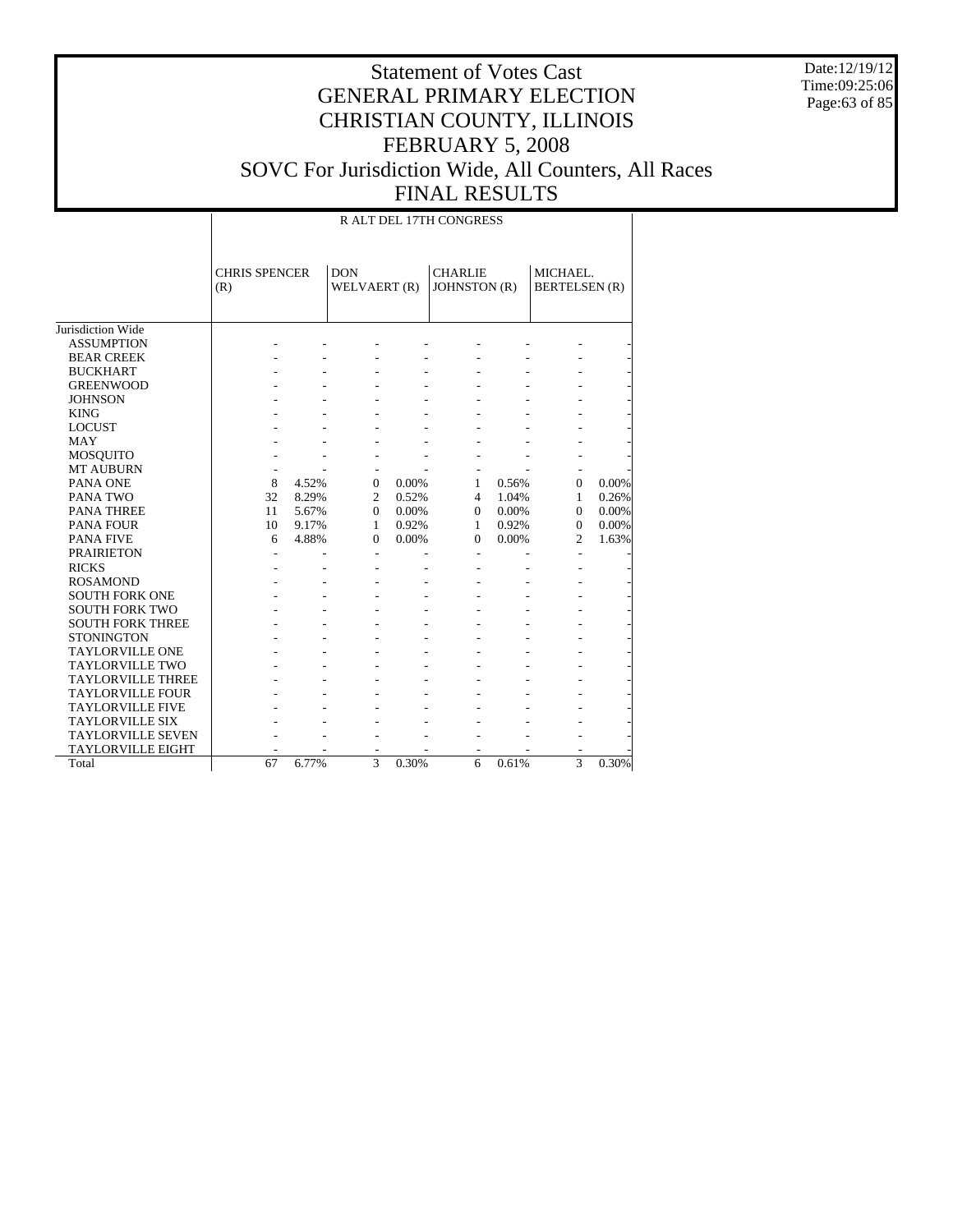Date:12/19/12 Time:09:25:06 Page:64 of 85

|                          | <b>R ALT DEL 19TH CONGRESS</b> |                  |                    |                       |        |     |        |                                      |        |  |  |  |
|--------------------------|--------------------------------|------------------|--------------------|-----------------------|--------|-----|--------|--------------------------------------|--------|--|--|--|
|                          | Reg. Voters                    | Times<br>Counted | <b>Total Votes</b> | S. TOMASZEWSKI<br>(R) |        |     |        | MATTHEW MAU (R) MICHAEL SNEED<br>(R) |        |  |  |  |
| Jurisdiction Wide        |                                |                  |                    |                       |        |     |        |                                      |        |  |  |  |
| <b>ASSUMPTION</b>        | 916                            | 82               | 294                | 30                    | 10.20% | 31  | 10.54% | 32                                   | 10.88% |  |  |  |
| <b>BEAR CREEK</b>        | 346                            | 32               | 97                 | 12                    | 12.37% | 11  | 11.34% | 12                                   | 12.37% |  |  |  |
| <b>BUCKHART</b>          | 1224                           | 150              | 515                | 35                    | 6.80%  | 31  | 6.02%  | 39                                   | 7.57%  |  |  |  |
| <b>GREENWOOD</b>         | 154                            | 35               | 123                | 18                    | 14.63% | 18  | 14.63% | 19                                   | 15.45% |  |  |  |
| <b>JOHNSON</b>           | 470                            | 91               | 344                | 25                    | 7.27%  | 21  | 6.10%  | 25                                   | 7.27%  |  |  |  |
| <b>KING</b>              | 152                            | 19               | 73                 | $\overline{7}$        | 9.59%  | 9   | 12.33% | 6                                    | 8.22%  |  |  |  |
| <b>LOCUST</b>            | 435                            | 60               | 227                | 29                    | 12.78% | 28  | 12.33% | 28                                   | 12.33% |  |  |  |
| <b>MAY</b>               | 1217                           | 114              | 427                | 32                    | 7.49%  | 32  | 7.49%  | 32                                   | 7.49%  |  |  |  |
| <b>MOSQUITO</b>          | 262                            | 43               | 164                | 17                    | 10.37% | 17  | 10.37% | 18                                   | 10.98% |  |  |  |
| <b>MT AUBURN</b>         | 690                            | 90               | 305                | 29                    | 9.51%  | 25  | 8.20%  | 29                                   | 9.51%  |  |  |  |
| PANA ONE                 |                                |                  |                    |                       |        |     |        |                                      |        |  |  |  |
| PANA TWO                 |                                |                  |                    |                       |        |     |        |                                      |        |  |  |  |
| <b>PANA THREE</b>        |                                |                  |                    |                       |        |     |        |                                      |        |  |  |  |
| <b>PANA FOUR</b>         |                                |                  |                    |                       |        |     |        |                                      |        |  |  |  |
| <b>PANA FIVE</b>         |                                |                  |                    |                       |        |     |        |                                      |        |  |  |  |
| <b>PRAIRIETON</b>        | 292                            | 62               | 210                | 20                    | 9.52%  | 17  | 8.10%  | 27                                   | 12.86% |  |  |  |
| <b>RICKS</b>             | 883                            | 90               | 288                | 41                    | 14.24% | 40  | 13.89% | 41                                   | 14.24% |  |  |  |
| <b>ROSAMOND</b>          | 245                            | 37               | 113                | 15                    | 13.27% | 16  | 14.16% | 19                                   | 16.81% |  |  |  |
| <b>SOUTH FORK ONE</b>    | 942                            | 54               | 200                | 23                    | 11.50% | 20  | 10.00% | 22                                   | 11.00% |  |  |  |
| <b>SOUTH FORK TWO</b>    | 428                            | 32               | 112                | 12                    | 10.71% | 11  | 9.82%  | 12                                   | 10.71% |  |  |  |
| <b>SOUTH FORK THREE</b>  | 397                            | 33               | 103                | 11                    | 10.68% | 9   | 8.74%  | 11                                   | 10.68% |  |  |  |
| <b>STONINGTON</b>        | 721                            | 95               | 355                | 40                    | 11.27% | 39  | 10.99% | 38                                   | 10.70% |  |  |  |
| <b>TAYLORVILLE ONE</b>   | 886                            | 60               | 233                | 20                    | 8.58%  | 18  | 7.73%  | 22                                   | 9.44%  |  |  |  |
| <b>TAYLORVILLE TWO</b>   | 823                            | 90               | 335                | 28                    | 8.36%  | 30  | 8.96%  | 35                                   | 10.45% |  |  |  |
| <b>TAYLORVILLE THREE</b> | 826                            | 70               | 258                | 28                    | 10.85% | 27  | 10.47% | 29                                   | 11.24% |  |  |  |
| TAYLORVILLE FOUR         | 1224                           | 85               | 299                | 26                    | 8.70%  | 26  | 8.70%  | 29                                   | 9.70%  |  |  |  |
| <b>TAYLORVILLE FIVE</b>  | 1266                           | 103              | 361                | 38                    | 10.53% | 38  | 10.53% | 41                                   | 11.36% |  |  |  |
| <b>TAYLORVILLE SIX</b>   | 851                            | 75               | 252                | 28                    | 11.11% | 26  | 10.32% | 27                                   | 10.71% |  |  |  |
| <b>TAYLORVILLE SEVEN</b> | 813                            | 60               | 207                | 19                    | 9.18%  | 16  | 7.73%  | 20                                   | 9.66%  |  |  |  |
| <b>TAYLORVILLE EIGHT</b> | 946                            | 90               | 323                | 22                    | 6.81%  | 23  | 7.12%  | 24                                   | 7.43%  |  |  |  |
| Total                    | 17409                          | 1752             | 6218               | 605                   | 9.73%  | 579 | 9.31%  | 637                                  | 10.24% |  |  |  |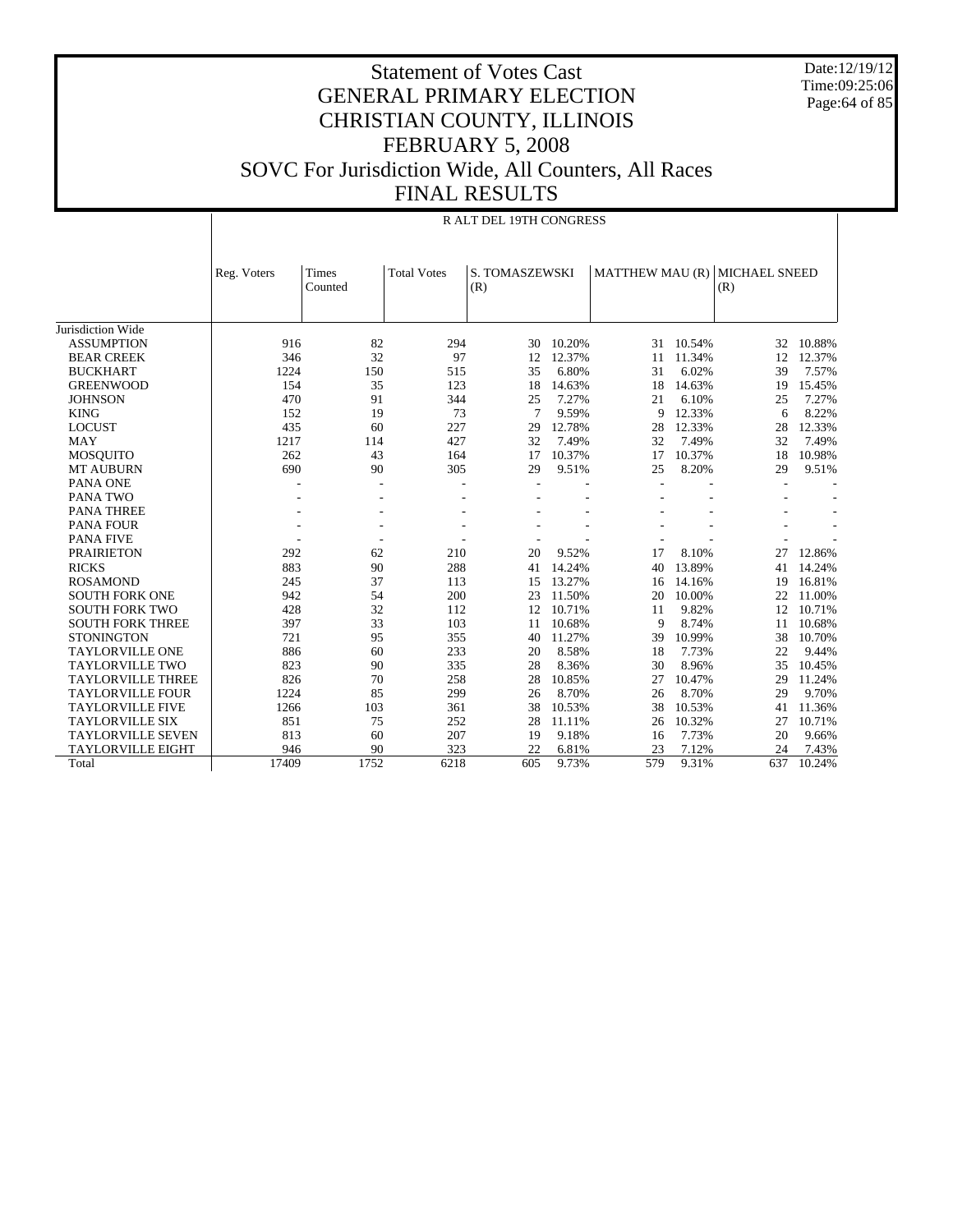Date:12/19/12 Time:09:25:06 Page: 65 of 85

#### Statement of Votes Cast GENERAL PRIMARY ELECTION CHRISTIAN COUNTY, ILLINOIS FEBRUARY 5, 2008 SOVC For Jurisdiction Wide, All Counters, All Races FINAL RESULTS

|                                        | <b>R ALT DEL 19TH CONGRESS</b> |        |                          |        |                         |                 |                  |        |                   |        |
|----------------------------------------|--------------------------------|--------|--------------------------|--------|-------------------------|-----------------|------------------|--------|-------------------|--------|
|                                        | D. HOFSTRAND (R)               |        | <b>BARBARA</b>           |        | <b>JANIE GRIMES (R)</b> |                 | S. KLINGBEIL (R) |        | BARB. BASSETT (R) |        |
|                                        |                                |        | SNYDER (R)               |        |                         |                 |                  |        |                   |        |
|                                        |                                |        |                          |        |                         |                 |                  |        |                   |        |
| Jurisdiction Wide<br><b>ASSUMPTION</b> | 30                             | 10.20% | 16                       | 5.44%  | 16                      | 5.44%           | 16               | 5.44%  | 16                | 5.44%  |
| <b>BEAR CREEK</b>                      | 12                             | 12.37% | 3                        | 3.09%  | 3                       | 3.09%           | 3                | 3.09%  | $\overline{4}$    | 4.12%  |
| <b>BUCKHART</b>                        | 32                             | 6.21%  | 43                       | 8.35%  |                         | 8.93%           | 42               | 8.16%  | 43                | 8.35%  |
| <b>GREENWOOD</b>                       | 17                             | 13.82% | 5                        | 4.07%  | 46<br>3                 | 2.44%           | 3                | 2.44%  | 3                 | 2.44%  |
| <b>JOHNSON</b>                         |                                | 6.40%  |                          | 7.85%  |                         | 8.72%           |                  | 7.56%  |                   | 7.56%  |
| <b>KING</b>                            | 22<br>5                        | 6.85%  | 27<br>$\overline{c}$     | 2.74%  | 30<br>3                 | 4.11%           | 26<br>3          | 4.11%  | 26<br>3           | 4.11%  |
| <b>LOCUST</b>                          | 27                             | 11.89% | 10                       | 4.41%  | 10                      | 4.41%           | 11               | 4.85%  | 10                | 4.41%  |
|                                        |                                |        |                          |        |                         |                 |                  |        |                   |        |
| <b>MAY</b>                             | 29                             | 6.79%  | 39                       | 9.13%  | 37                      | 8.67%           | 36               | 8.43%  | 40                | 9.37%  |
| <b>MOSOUITO</b>                        | 18                             | 10.98% | 16                       | 9.76%  | 17                      | 10.37%<br>9.84% | 15               | 9.15%  | 17                | 10.37% |
| <b>MT AUBURN</b>                       | 28                             | 9.18%  | 30                       | 9.84%  | 30                      |                 | 31               | 10.16% | 31                | 10.16% |
| PANA ONE                               |                                |        | $\overline{\phantom{a}}$ |        |                         |                 |                  |        |                   |        |
| <b>PANA TWO</b>                        |                                |        |                          |        |                         |                 |                  |        |                   |        |
| <b>PANA THREE</b>                      |                                |        |                          |        |                         |                 |                  |        |                   |        |
| <b>PANA FOUR</b>                       |                                |        |                          |        |                         |                 |                  |        |                   |        |
| <b>PANA FIVE</b>                       |                                |        |                          |        |                         |                 |                  |        |                   |        |
| <b>PRAIRIETON</b>                      | 19                             | 9.05%  | 13                       | 6.19%  | 14                      | 6.67%           | 13               | 6.19%  | 15                | 7.14%  |
| <b>RICKS</b>                           | 39                             | 13.54% | 13                       | 4.51%  | 13                      | 4.51%           | 14               | 4.86%  | 14                | 4.86%  |
| <b>ROSAMOND</b>                        | 16                             | 14.16% | 10                       | 8.85%  | 9                       | 7.96%           | 8                | 7.08%  | 8                 | 7.08%  |
| <b>SOUTH FORK ONE</b>                  | 21                             | 10.50% | 9                        | 4.50%  | 10                      | 5.00%           | 10               | 5.00%  | $\mathbf Q$       | 4.50%  |
| <b>SOUTH FORK TWO</b>                  | 12                             | 10.71% | 12                       | 10.71% | 12                      | 10.71%          | 13               | 11.61% | 13                | 11.61% |
| <b>SOUTH FORK THREE</b>                | 9                              | 8.74%  | 8                        | 7.77%  | 9                       | 8.74%           | 8                | 7.77%  | 9                 | 8.74%  |
| <b>STONINGTON</b>                      | 38                             | 10.70% | 16                       | 4.51%  | 18                      | 5.07%           | 16               | 4.51%  | 16                | 4.51%  |
| <b>TAYLORVILLE ONE</b>                 | 21                             | 9.01%  | 15                       | 6.44%  | 14                      | 6.01%           | 16               | 6.87%  | 15                | 6.44%  |
| <b>TAYLORVILLE TWO</b>                 | 28                             | 8.36%  | 19                       | 5.67%  | 21                      | 6.27%           | 22               | 6.57%  | 22                | 6.57%  |
| <b>TAYLORVILLE THREE</b>               | 27                             | 10.47% | 22                       | 8.53%  | 20                      | 7.75%           | 22               | 8.53%  | 22                | 8.53%  |
| <b>TAYLORVILLE FOUR</b>                | 26                             | 8.70%  | 24                       | 8.03%  | 24                      | 8.03%           | 26               | 8.70%  | 26                | 8.70%  |
| <b>TAYLORVILLE FIVE</b>                | 38                             | 10.53% | 17                       | 4.71%  | 20                      | 5.54%           | 20               | 5.54%  | 21                | 5.82%  |
| <b>TAYLORVILLE SIX</b>                 | 27                             | 10.71% | 17                       | 6.75%  | 20                      | 7.94%           | 20               | 7.94%  | 21                | 8.33%  |
| <b>TAYLORVILLE SEVEN</b>               | 18                             | 8.70%  | 15                       | 7.25%  | 16                      | 7.73%           | 15               | 7.25%  | 15                | 7.25%  |
| <b>TAYLORVILLE EIGHT</b>               | 22                             | 6.81%  | 30                       | 9.29%  | 32                      | 9.91%           | 34               | 10.53% | 32                | 9.91%  |
| Total                                  | 581                            | 9.34%  | 431                      | 6.93%  | 447                     | 7.19%           | 443              | 7.12%  | 451               | 7.25%  |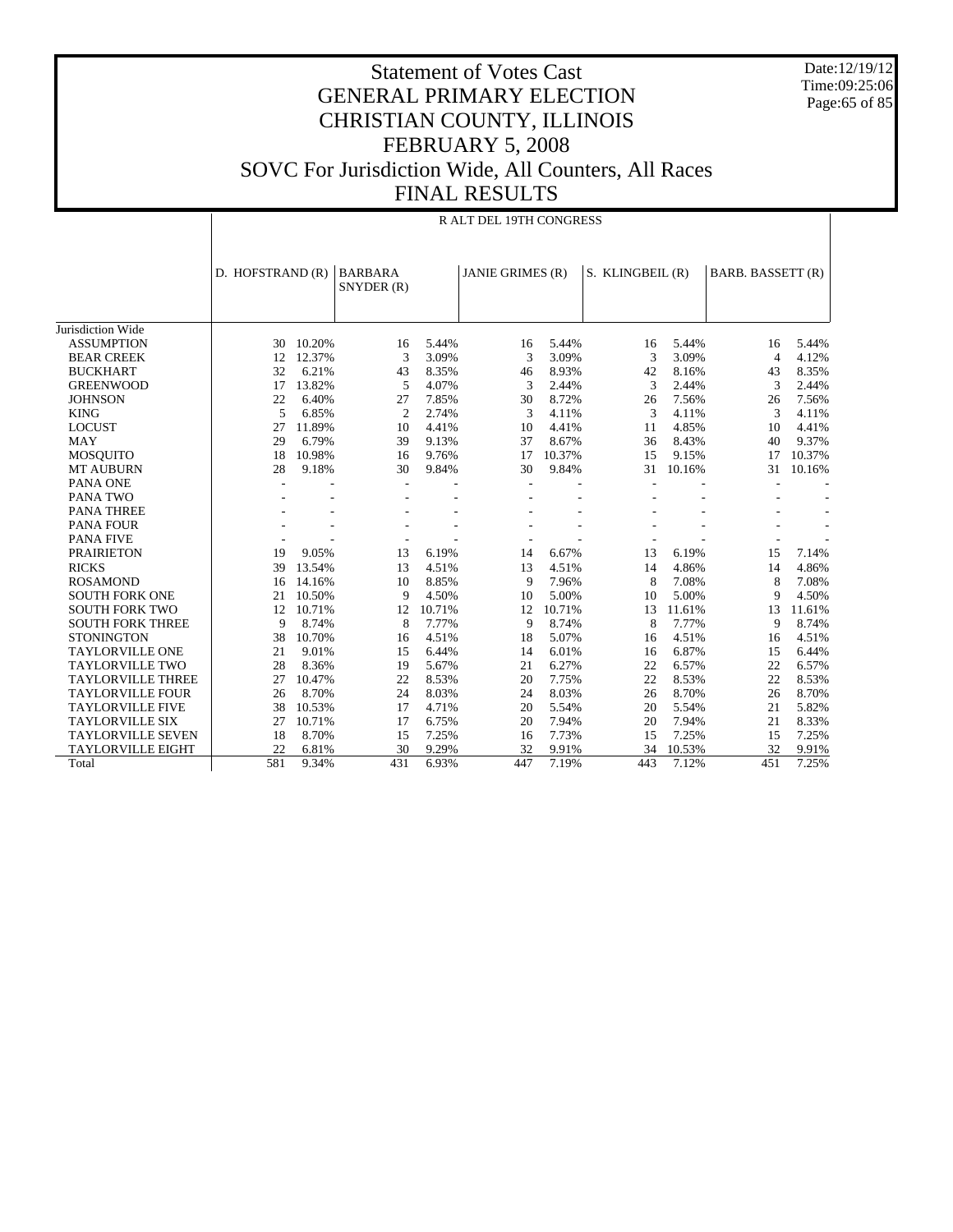Date:12/19/12 Time:09:25:06 Page:66 of 85

|                          |                       | R ALT DEL 19TH CONGRESS |                        |       |                |       |                              |       |                              |       |  |  |
|--------------------------|-----------------------|-------------------------|------------------------|-------|----------------|-------|------------------------------|-------|------------------------------|-------|--|--|
|                          | F. LUECHTEFELD<br>(R) |                         | R. STUBBLEFIELD<br>(R) |       | ERIC HALL (R)  |       | <b>ROBERT</b><br>SCHULTZ (R) |       | <b>DANIEL LAIRSON</b><br>(R) |       |  |  |
| Jurisdiction Wide        |                       |                         |                        |       |                |       |                              |       |                              |       |  |  |
| <b>ASSUMPTION</b>        | $\Omega$              | 0.00%                   | 1                      | 0.34% | 1              | 0.34% | $\Omega$                     | 0.00% | 9                            | 3.06% |  |  |
| <b>BEAR CREEK</b>        | 1                     | 1.03%                   | 1                      | 1.03% | 2              | 2.06% | 2                            | 2.06% | $\mathbf{0}$                 | 0.00% |  |  |
| <b>BUCKHART</b>          | 6                     | 1.17%                   | 6                      | 1.17% | 5              | 0.97% | 6                            | 1.17% | 8                            | 1.55% |  |  |
| <b>GREENWOOD</b>         | $\overline{0}$        | 0.00%                   | $\Omega$               | 0.00% | 1              | 0.81% | $\mathbf{0}$                 | 0.00% | $\mathbf{1}$                 | 0.81% |  |  |
| <b>JOHNSON</b>           | $\overline{4}$        | 1.16%                   | 6                      | 1.74% | 9              | 2.62% | 3                            | 0.87% | 8                            | 2.33% |  |  |
| <b>KING</b>              | 3                     | 4.11%                   | $\mathbf{1}$           | 1.37% | 1              | 1.37% | 1                            | 1.37% | $\overline{0}$               | 0.00% |  |  |
| <b>LOCUST</b>            | $\overline{2}$        | 0.88%                   | $\overline{2}$         | 0.88% | 5              | 2.20% | $\mathbf{1}$                 | 0.44% | 3                            | 1.32% |  |  |
| <b>MAY</b>               | $\overline{4}$        | 0.94%                   | 5                      | 1.17% | 10             | 2.34% | $\overline{c}$               | 0.47% | 5                            | 1.17% |  |  |
| <b>MOSQUITO</b>          | $\overline{2}$        | 1.22%                   | $\overline{c}$         | 1.22% | 3              | 1.83% | 2                            | 1.22% | 3                            | 1.83% |  |  |
| <b>MT AUBURN</b>         | $\overline{2}$        | 0.66%                   | 2                      | 0.66% | 2              | 0.66% | 6                            | 1.97% | 1                            | 0.33% |  |  |
| PANA ONE                 | $\overline{a}$        |                         |                        |       | $\blacksquare$ |       |                              |       |                              |       |  |  |
| PANA TWO                 |                       |                         |                        |       |                |       |                              |       |                              |       |  |  |
| <b>PANA THREE</b>        |                       |                         |                        |       |                |       |                              |       |                              |       |  |  |
| <b>PANA FOUR</b>         |                       |                         |                        |       |                |       |                              |       |                              |       |  |  |
| <b>PANA FIVE</b>         |                       |                         |                        |       |                |       |                              |       |                              |       |  |  |
| <b>PRAIRIETON</b>        | $\overline{2}$        | 0.95%                   | 3                      | 1.43% | 5              | 2.38% | 3                            | 1.43% | $\theta$                     | 0.00% |  |  |
| <b>RICKS</b>             | 1                     | 0.35%                   | $\Omega$               | 0.00% | $\overline{c}$ | 0.69% | $\overline{c}$               | 0.69% | 6                            | 2.08% |  |  |
| <b>ROSAMOND</b>          | $\overline{0}$        | 0.00%                   | $\Omega$               | 0.00% | 2              | 1.77% | $\Omega$                     | 0.00% | 1                            | 0.88% |  |  |
| <b>SOUTH FORK ONE</b>    | $\overline{2}$        | 1.00%                   | $\overline{c}$         | 1.00% | 3              | 1.50% | 1                            | 0.50% | 5                            | 2.50% |  |  |
| <b>SOUTH FORK TWO</b>    | $\Omega$              | 0.00%                   | $\Omega$               | 0.00% | 1              | 0.89% | $\Omega$                     | 0.00% | 1                            | 0.89% |  |  |
| <b>SOUTH FORK THREE</b>  | $\mathbf{0}$          | 0.00%                   | $\Omega$               | 0.00% | 1              | 0.97% | $\mathbf{0}$                 | 0.00% | $\overline{2}$               | 1.94% |  |  |
| <b>STONINGTON</b>        | $\overline{4}$        | 1.13%                   | $\overline{2}$         | 0.56% | 3              | 0.85% | 2                            | 0.56% | 7                            | 1.97% |  |  |
| <b>TAYLORVILLE ONE</b>   | $\overline{0}$        | 0.00%                   | $\mathbf{0}$           | 0.00% | 3              | 1.29% | 2                            | 0.86% | $\overline{2}$               | 0.86% |  |  |
| <b>TAYLORVILLE TWO</b>   | 3                     | 0.90%                   | $\overline{2}$         | 0.60% | 5              | 1.49% | 1                            | 0.30% | 5                            | 1.49% |  |  |
| <b>TAYLORVILLE THREE</b> | $\overline{4}$        | 1.55%                   | 3                      | 1.16% | 3              | 1.16% | 1                            | 0.39% | 3                            | 1.16% |  |  |
| <b>TAYLORVILLE FOUR</b>  | $\overline{2}$        | 0.67%                   | $\overline{4}$         | 1.34% | $\overline{c}$ | 0.67% | $\overline{c}$               | 0.67% | 3                            | 1.00% |  |  |
| <b>TAYLORVILLE FIVE</b>  | $\overline{2}$        | 0.55%                   | $\overline{c}$         | 0.55% | 6              | 1.66% | 3                            | 0.83% | 6                            | 1.66% |  |  |
| <b>TAYLORVILLE SIX</b>   | 1                     | 0.40%                   | $\Omega$               | 0.00% | 6              | 2.38% | $\overline{c}$               | 0.79% | 3                            | 1.19% |  |  |
| <b>TAYLORVILLE SEVEN</b> | 1                     | 0.48%                   | 1                      | 0.48% | 3              | 1.45% | 3                            | 1.45% | $\overline{2}$               | 0.97% |  |  |
| <b>TAYLORVILLE EIGHT</b> |                       | 0.31%                   | $\overline{c}$         | 0.62% | 4              | 1.24% | 2                            | 0.62% | 3                            | 0.93% |  |  |
| Total                    | 47                    | 0.76%                   | 47                     | 0.76% | 88             | 1.42% | 47                           | 0.76% | 87                           | 1.40% |  |  |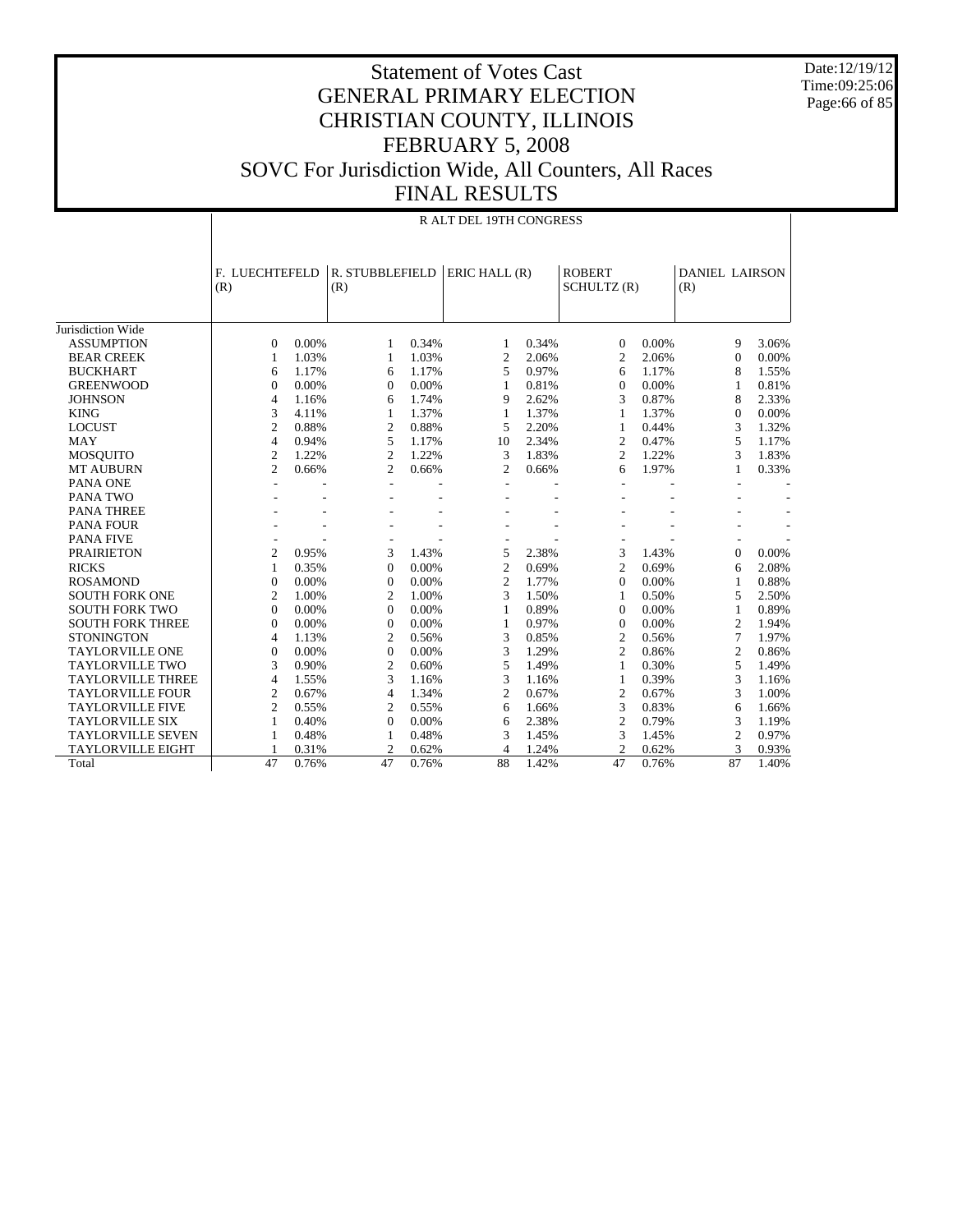Date:12/19/12 Time:09:25:06 Page:67 of 85

|                              |                                | R ALT DEL 19TH CONGRESS |                 |       |                  |       |                 |       |                 |       |  |  |
|------------------------------|--------------------------------|-------------------------|-----------------|-------|------------------|-------|-----------------|-------|-----------------|-------|--|--|
|                              | <b>MONICA</b><br>SEIGFREID (R) |                         | M. UPCHURCH (R) |       | JOHN METCALF (R) |       | LARRY McGILL(R) |       | ED RAGSDALE (R) |       |  |  |
| Jurisdiction Wide            |                                |                         |                 |       |                  |       |                 |       |                 |       |  |  |
| <b>ASSUMPTION</b>            | 11                             | 3.74%                   | 9               | 3.06% | 10               | 3.40% | 15              | 5.10% | 17              | 5.78% |  |  |
| <b>BEAR CREEK</b>            | $\theta$                       | 0.00%                   | $\theta$        | 0.00% | $\Omega$         | 0.00% | 9               | 9.28% | 7               | 7.22% |  |  |
| <b>BUCKHART</b>              | 7                              | 1.36%                   | 8               | 1.55% | 14               | 2.72% | 33              | 6.41% | 33              | 6.41% |  |  |
| <b>GREENWOOD</b>             | 1                              | 0.81%                   | 1               | 0.81% | 1                | 0.81% | 8               | 6.50% | 8               | 6.50% |  |  |
| <b>JOHNSON</b>               | 9                              | 2.62%                   | 8               | 2.33% | 9                | 2.62% | 20              | 5.81% | 20              | 5.81% |  |  |
| <b>KING</b>                  | $\Omega$                       | 0.00%                   | $\Omega$        | 0.00% | 2                | 2.74% | $\tau$          | 9.59% | 6               | 8.22% |  |  |
| <b>LOCUST</b>                | 3                              | 1.32%                   | 3               | 1.32% | 3                | 1.32% | 10              | 4.41% | 10              | 4.41% |  |  |
| <b>MAY</b>                   | 7                              |                         |                 | 1.41% | 8                | 1.87% | 21              | 4.92% | 26              | 6.09% |  |  |
|                              | 3                              | 1.64%<br>1.83%          | 6<br>3          | 1.83% | 3                | 1.83% | 2               | 1.22% | $\overline{2}$  | 1.22% |  |  |
| <b>MOSQUITO</b>              | 1                              | 0.33%                   | $\overline{c}$  |       | 2                | 0.66% | 12              | 3.93% | 13              |       |  |  |
| <b>MT AUBURN</b><br>PANA ONE |                                |                         |                 | 0.66% |                  |       |                 |       |                 | 4.26% |  |  |
| PANA TWO                     |                                |                         |                 |       |                  |       |                 |       |                 |       |  |  |
| <b>PANA THREE</b>            |                                |                         |                 |       |                  |       |                 |       |                 |       |  |  |
| <b>PANA FOUR</b>             |                                |                         |                 |       |                  |       |                 |       |                 |       |  |  |
| <b>PANA FIVE</b>             |                                |                         |                 |       |                  |       |                 |       |                 |       |  |  |
|                              |                                |                         |                 |       |                  |       |                 |       |                 |       |  |  |
| <b>PRAIRIETON</b>            | 1                              | 0.48%                   | $\mathbf{0}$    | 0.00% | $\theta$         | 0.00% | 16              | 7.62% | 14              | 6.67% |  |  |
| <b>RICKS</b>                 | 6                              | 2.08%                   | 5               | 1.74% | 8                | 2.78% | 9               | 3.13% | 10              | 3.47% |  |  |
| <b>ROSAMOND</b>              | 3                              | 2.65%                   | $\mathbf{1}$    | 0.88% | 1                | 0.88% | -1              | 0.88% | $\mathbf{1}$    | 0.88% |  |  |
| <b>SOUTH FORK ONE</b>        | 5                              | 2.50%                   | $\overline{4}$  | 2.00% | 6                | 3.00% | 12              | 6.00% | 10              | 5.00% |  |  |
| <b>SOUTH FORK TWO</b>        | $\theta$                       | 0.00%                   | $\Omega$        | 0.00% | $\Omega$         | 0.00% | $\overline{4}$  | 3.57% | 3               | 2.68% |  |  |
| <b>SOUTH FORK THREE</b>      | $\overline{2}$                 | 1.94%                   | $\overline{c}$  | 1.94% | 2                | 1.94% | 3               | 2.91% | 6               | 5.83% |  |  |
| <b>STONINGTON</b>            | 5                              | 1.41%                   | 6               | 1.69% | 5                | 1.41% | 24              | 6.76% | 23              | 6.48% |  |  |
| <b>TAYLORVILLE ONE</b>       | $\overline{2}$                 | 0.86%                   | $\Omega$        | 0.00% | $\overline{2}$   | 0.86% | 17              | 7.30% | 16              | 6.87% |  |  |
| <b>TAYLORVILLE TWO</b>       | 4                              | 1.19%                   | 6               | 1.79% | 6                | 1.79% | 22              | 6.57% | 22              | 6.57% |  |  |
| <b>TAYLORVILLE THREE</b>     | 1                              | 0.39%                   | $\overline{c}$  | 0.78% | $\mathbf{1}$     | 0.39% | 8               | 3.10% | 9               | 3.49% |  |  |
| <b>TAYLORVILLE FOUR</b>      | 4                              | 1.34%                   | 3               | 1.00% | 5                | 1.67% | 15              | 5.02% | 18              | 6.02% |  |  |
| <b>TAYLORVILLE FIVE</b>      | 6                              | 1.66%                   | 8               | 2.22% | 7                | 1.94% | 18              | 4.99% | 20              | 5.54% |  |  |
| <b>TAYLORVILLE SIX</b>       | 4                              | 1.59%                   | 4               | 1.59% | $\overline{4}$   | 1.59% | 8               | 3.17% | 9               | 3.57% |  |  |
| <b>TAYLORVILLE SEVEN</b>     | 1                              | 0.48%                   | 1               | 0.48% | 3                | 1.45% | 13              | 6.28% | 13              | 6.28% |  |  |
| <b>TAYLORVILLE EIGHT</b>     | 3                              | 0.93%                   | 4               | 1.24% | 6                | 1.86% | 18              | 5.57% | 19              | 5.88% |  |  |
| Total                        | 89                             | 1.43%                   | 86              | 1.38% | 108              | 1.74% | 325             | 5.23% | 335             | 5.39% |  |  |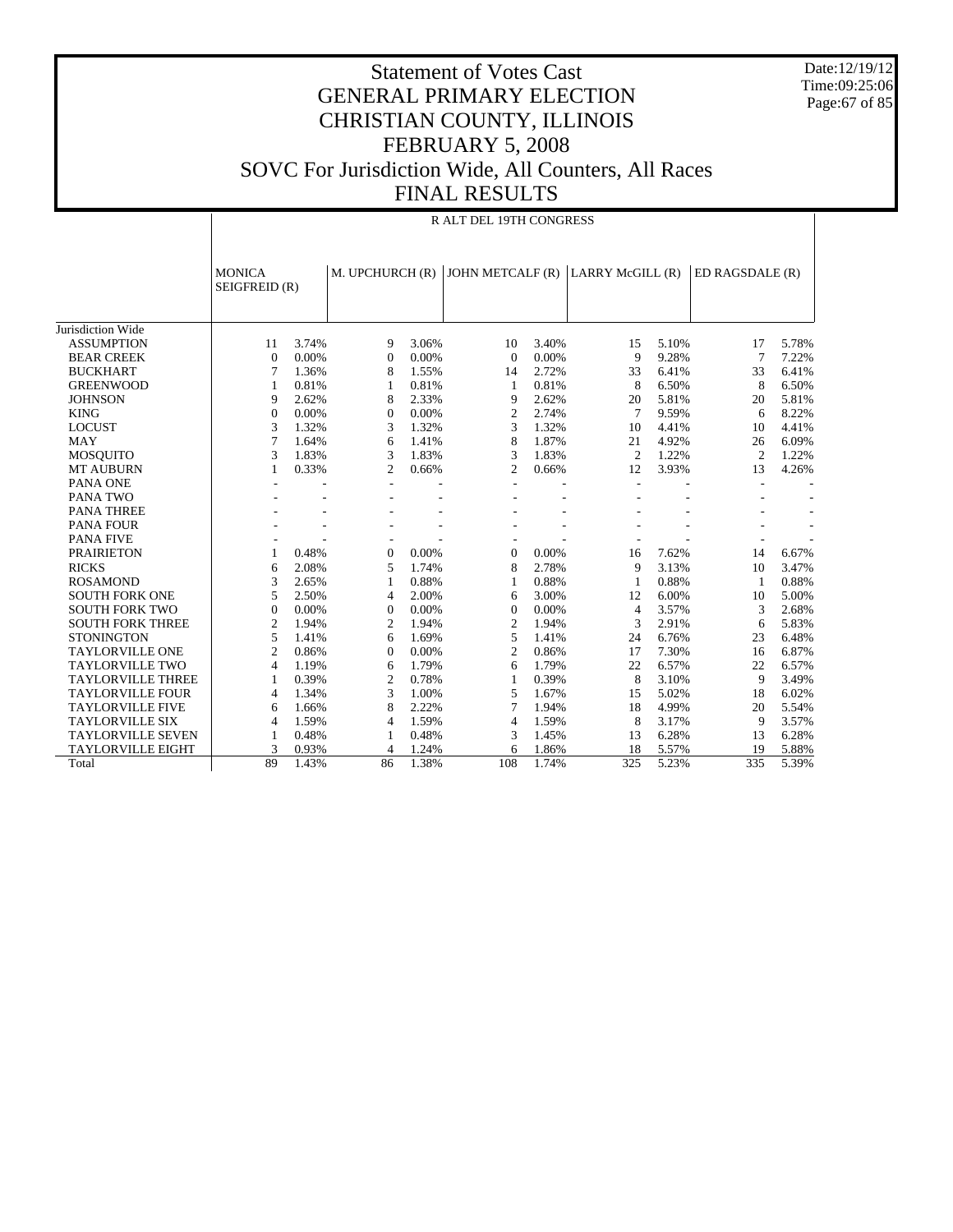Date:12/19/12 Time:09:25:06 Page:68 of 85

|                          | R ALT DEL 19TH CONGRESS  |       |                             |       |                             |       |                |          |               |       |  |
|--------------------------|--------------------------|-------|-----------------------------|-------|-----------------------------|-------|----------------|----------|---------------|-------|--|
|                          | <b>BEVERLY STEIN (R)</b> |       | <b>KENNETH WIGGS</b><br>(R) |       | <b>B. KETTELKAMP</b><br>(R) |       | DON BARBER (R) |          | RON JEDDA (R) |       |  |
|                          |                          |       |                             |       |                             |       |                |          |               |       |  |
| Jurisdiction Wide        |                          |       |                             |       |                             |       |                |          |               |       |  |
| <b>ASSUMPTION</b>        | 17                       | 5.78% | 16                          | 5.44% | $\mathbf{0}$                | 0.00% | $\mathbf{0}$   | 0.00%    | 1             | 0.34% |  |
| <b>BEAR CREEK</b>        | 7                        | 7.22% | 7                           | 7.22% | 1                           | 1.03% | $\mathbf{0}$   | $0.00\%$ | $\mathbf{0}$  | 0.00% |  |
| <b>BUCKHART</b>          | 36                       | 6.99% | 36                          | 6.99% | 4                           | 0.78% | 2              | 0.39%    | $\Omega$      | 0.00% |  |
| <b>GREENWOOD</b>         | 7                        | 5.69% | 6                           | 4.88% | 3                           | 2.44% | $\Omega$       | 0.00%    | $\Omega$      | 0.00% |  |
| <b>JOHNSON</b>           | 17                       | 4.94% | 19                          | 5.52% | 9                           | 2.62% | $\Omega$       | 0.00%    | $\Omega$      | 0.00% |  |
| <b>KING</b>              | 6                        | 8.22% | 5                           | 6.85% | 3                           | 4.11% | $\Omega$       | $0.00\%$ | $\Omega$      | 0.00% |  |
| <b>LOCUST</b>            | 12                       | 5.29% | 10                          | 4.41% | $\overline{4}$              | 1.76% | $\mathfrak{2}$ | 0.88%    | 1             | 0.44% |  |
| <b>MAY</b>               | 22                       | 5.15% | 22                          | 5.15% | 8                           | 1.87% | $\mathbf{1}$   | 0.23%    | 1             | 0.23% |  |
| <b>MOSQUITO</b>          | $\overline{c}$           | 1.22% | $\overline{2}$              | 1.22% | $\mathbf{0}$                | 0.00% | $\mathbf{0}$   | 0.00%    | $\mathbf{0}$  | 0.00% |  |
| <b>MT AUBURN</b>         | 13                       | 4.26% | 11                          | 3.61% | 2                           | 0.66% | 1              | 0.33%    | 1             | 0.33% |  |
| <b>PANA ONE</b>          | L,                       |       | $\overline{\phantom{a}}$    |       | ÷,                          |       |                |          |               |       |  |
| PANA TWO                 |                          |       |                             |       |                             |       |                |          |               |       |  |
| <b>PANA THREE</b>        |                          |       |                             |       |                             |       |                |          |               |       |  |
| <b>PANA FOUR</b>         |                          |       |                             |       |                             |       |                |          |               |       |  |
| <b>PANA FIVE</b>         |                          |       |                             |       |                             |       |                |          |               |       |  |
| <b>PRAIRIETON</b>        | 16                       | 7.62% | 11                          | 5.24% | $\mathbf{0}$                | 0.00% | $\mathbf{0}$   | 0.00%    | 1             | 0.48% |  |
| <b>RICKS</b>             | 10                       | 3.47% | 11                          | 3.82% | $\overline{c}$              | 0.69% | $\overline{0}$ | 0.00%    | $\mathbf{0}$  | 0.00% |  |
| <b>ROSAMOND</b>          | $\mathbf{1}$             | 0.88% | 1                           | 0.88% | $\Omega$                    | 0.00% | $\Omega$       | 0.00%    | $\Omega$      | 0.00% |  |
| <b>SOUTH FORK ONE</b>    | 11                       | 5.50% | 12                          | 6.00% | 1                           | 0.50% | 1              | 0.50%    | $\Omega$      | 0.00% |  |
| <b>SOUTH FORK TWO</b>    | 3                        | 2.68% | 3                           | 2.68% | $\Omega$                    | 0.00% | $\Omega$       | 0.00%    | $\Omega$      | 0.00% |  |
| <b>SOUTH FORK THREE</b>  | $\overline{4}$           | 3.88% | $\overline{4}$              | 3.88% | 1                           | 0.97% | 1              | 0.97%    | $\Omega$      | 0.00% |  |
| <b>STONINGTON</b>        | 24                       | 6.76% | 21                          | 5.92% | 4                           | 1.13% | $\overline{2}$ | 0.56%    | 1             | 0.28% |  |
| <b>TAYLORVILLE ONE</b>   | 18                       | 7.73% | 18                          | 7.73% | 7                           | 3.00% | $\overline{c}$ | 0.86%    | 1             | 0.43% |  |
| <b>TAYLORVILLE TWO</b>   | 21                       | 6.27% | 20                          | 5.97% | 7                           | 2.09% | $\mathbf{1}$   | 0.30%    | $\mathbf{1}$  | 0.30% |  |
| <b>TAYLORVILLE THREE</b> | 9                        | 3.49% | 11                          | 4.26% | $\overline{4}$              | 1.55% | $\mathbf{1}$   | 0.39%    | $\mathbf{0}$  | 0.00% |  |
| <b>TAYLORVILLE FOUR</b>  | 15                       | 5.02% | 16                          | 5.35% | $\overline{2}$              | 0.67% | $\Omega$       | 0.00%    | $\mathbf{0}$  | 0.00% |  |
| <b>TAYLORVILLE FIVE</b>  | 18                       | 4.99% | 18                          | 4.99% | 4                           | 1.11% | $\overline{4}$ | 1.11%    | 3             | 0.83% |  |
| <b>TAYLORVILLE SIX</b>   | 9                        | 3.57% | 9                           | 3.57% | $\overline{4}$              | 1.59% | 1              | 0.40%    | 1             | 0.40% |  |
| <b>TAYLORVILLE SEVEN</b> | 14                       | 6.76% | 13                          | 6.28% | 3                           | 1.45% | $\Omega$       | $0.00\%$ | $\Omega$      | 0.00% |  |
| <b>TAYLORVILLE EIGHT</b> | 18                       | 5.57% | 19                          | 5.88% | $\overline{c}$              | 0.62% |                | 0.31%    |               | 0.31% |  |
| Total                    | 330                      | 5.31% | 321                         | 5.16% | 75                          | 1.21% | 20             | 0.32%    | 13            | 0.21% |  |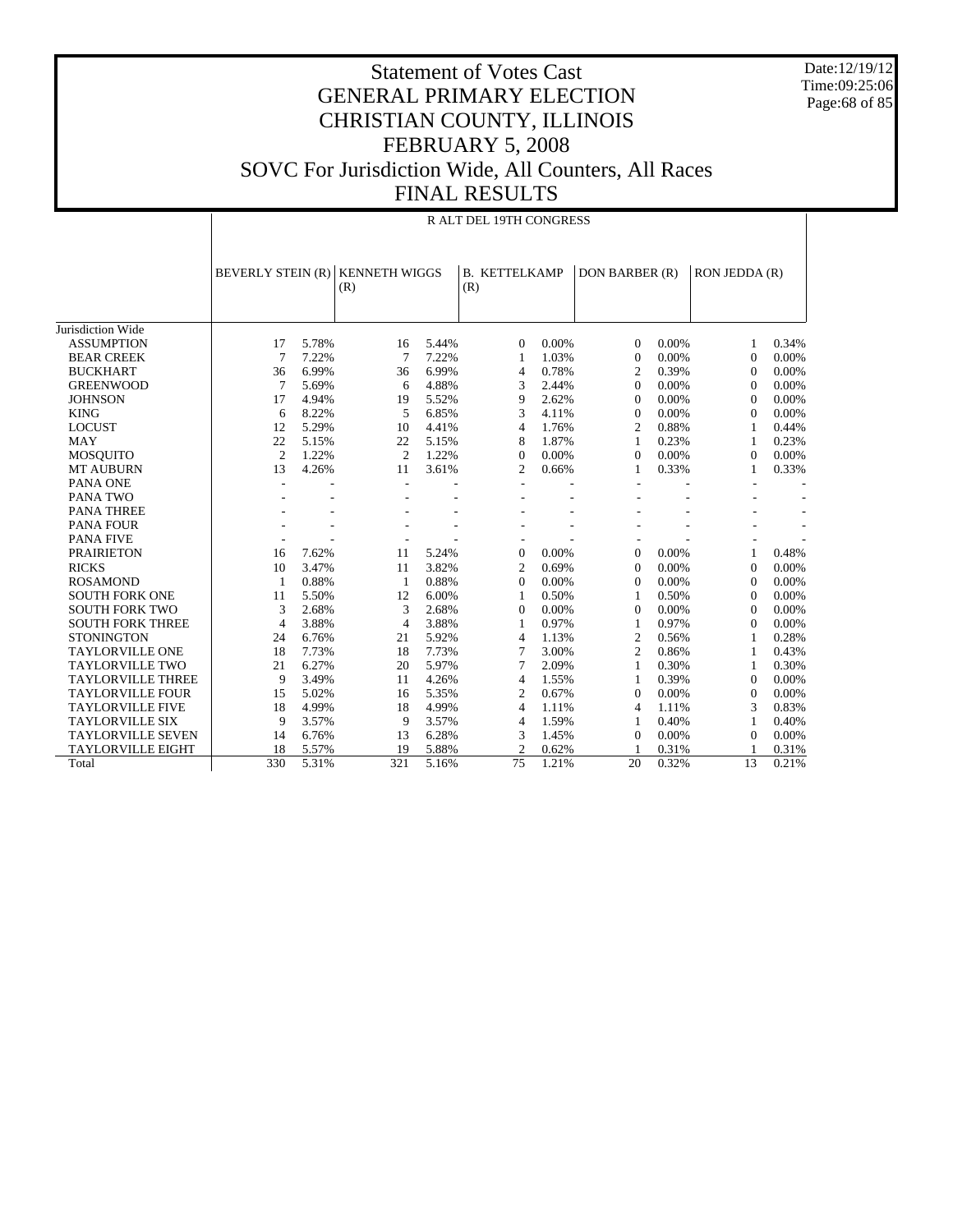Date:12/19/12 Time:09:25:06 Page:69 of 85

|                          | R ALT DEL 19TH<br>R STATE SENATOR 44TH DIST<br><b>CONGRESS</b> |       |             |                  |                    |                |             |  |  |
|--------------------------|----------------------------------------------------------------|-------|-------------|------------------|--------------------|----------------|-------------|--|--|
|                          | JEAN MYERS (R)                                                 |       | Reg. Voters | Times<br>Counted | <b>Total Votes</b> | BILL BRADY (R) |             |  |  |
|                          |                                                                |       |             |                  |                    |                |             |  |  |
| Jurisdiction Wide        |                                                                |       |             |                  |                    |                |             |  |  |
| <b>ASSUMPTION</b>        | $\Omega$                                                       | 0.00% |             |                  |                    |                |             |  |  |
| <b>BEAR CREEK</b>        | $\Omega$                                                       | 0.00% |             |                  |                    |                |             |  |  |
| <b>BUCKHART</b>          | $\Omega$                                                       | 0.00% | 1224        | 149              | 136                |                | 136 100.00% |  |  |
| <b>GREENWOOD</b>         | $\mathbf{0}$                                                   | 0.00% |             |                  |                    |                |             |  |  |
| <b>JOHNSON</b>           | $\mathbf{1}$                                                   | 0.29% |             |                  |                    |                |             |  |  |
| <b>KING</b>              | $\mathbf{0}$                                                   | 0.00% |             |                  |                    |                |             |  |  |
| <b>LOCUST</b>            | 3                                                              | 1.32% |             |                  |                    |                |             |  |  |
| <b>MAY</b>               | $\overline{c}$                                                 | 0.47% | 1071        | 102              | 95                 |                | 95 100.00%  |  |  |
| <b>MOSQUITO</b>          | $\Omega$                                                       | 0.00% | 262         | 43               | 41                 |                | 41 100.00%  |  |  |
| <b>MT AUBURN</b>         | 1                                                              | 0.33% | 690         | 90               | 74                 |                | 74 100.00%  |  |  |
| PANA ONE                 |                                                                |       |             |                  |                    |                |             |  |  |
| <b>PANA TWO</b>          |                                                                |       |             |                  |                    |                |             |  |  |
| <b>PANA THREE</b>        |                                                                |       |             |                  |                    |                |             |  |  |
| <b>PANA FOUR</b>         |                                                                |       |             |                  |                    |                |             |  |  |
| <b>PANA FIVE</b>         |                                                                |       |             |                  |                    |                |             |  |  |
| <b>PRAIRIETON</b>        | $\Omega$                                                       | 0.00% | 292         | 62               | 57                 |                | 57 100.00%  |  |  |
| <b>RICKS</b>             | 1                                                              | 0.35% |             |                  |                    |                |             |  |  |
| <b>ROSAMOND</b>          | $\Omega$                                                       | 0.00% |             |                  |                    |                |             |  |  |
| <b>SOUTH FORK ONE</b>    | 1                                                              | 0.50% |             |                  |                    |                |             |  |  |
| <b>SOUTH FORK TWO</b>    | $\mathbf{0}$                                                   | 0.00% |             |                  |                    |                |             |  |  |
| <b>SOUTH FORK THREE</b>  | $\mathbf{1}$                                                   | 0.97% |             |                  |                    |                |             |  |  |
| <b>STONINGTON</b>        | $\mathbf{1}$                                                   | 0.28% | 721         | 95               | 90                 |                | 90 100.00%  |  |  |
| <b>TAYLORVILLE ONE</b>   | $\overline{c}$                                                 | 0.86% |             |                  |                    |                |             |  |  |
| <b>TAYLORVILLE TWO</b>   | $\overline{4}$                                                 | 1.19% |             |                  |                    |                |             |  |  |
| <b>TAYLORVILLE THREE</b> | 1                                                              | 0.39% |             |                  |                    |                |             |  |  |
| <b>TAYLORVILLE FOUR</b>  | $\mathbf{1}$                                                   | 0.33% |             |                  |                    |                |             |  |  |
| <b>TAYLORVILLE FIVE</b>  | 3                                                              | 0.83% |             |                  |                    |                |             |  |  |
| <b>TAYLORVILLE SIX</b>   | 1                                                              | 0.40% |             |                  |                    |                |             |  |  |
| <b>TAYLORVILLE SEVEN</b> | $\overline{2}$                                                 | 0.97% |             |                  |                    |                |             |  |  |
| <b>TAYLORVILLE EIGHT</b> | 1                                                              | 0.31% | 21          | 3                | 3                  |                | 3 100.00%   |  |  |
| Total                    | 26                                                             | 0.42% | 4281        | 544              | 496                |                | 496 100.00% |  |  |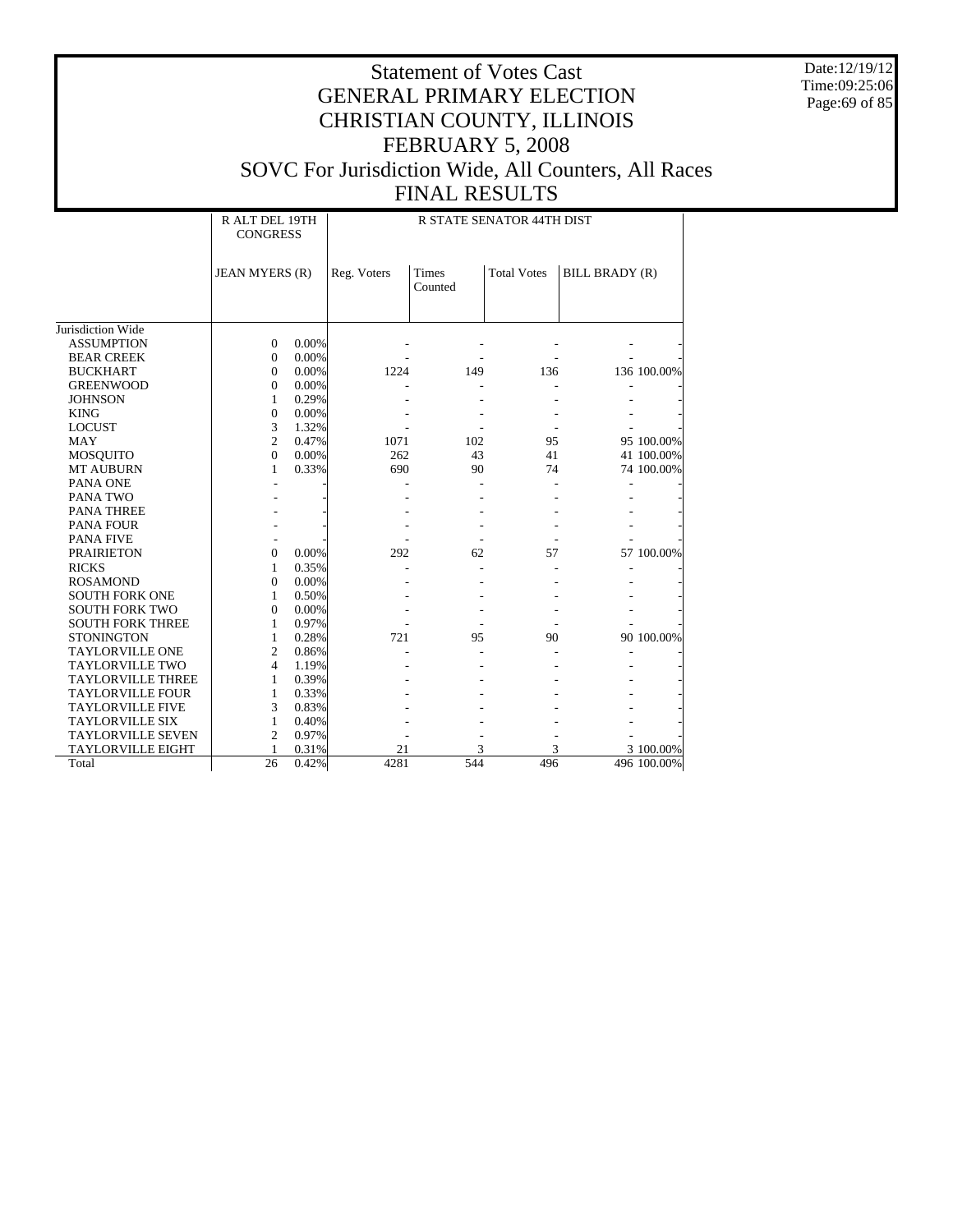Date:12/19/12 Time:09:25:06 Page:70 of 85

# Statement of Votes Cast GENERAL PRIMARY ELECTION CHRISTIAN COUNTY, ILLINOIS FEBRUARY 5, 2008 SOVC For Jurisdiction Wide, All Counters, All Races FINAL RESULTS

#### R REPRESENTATIVE 87TH DIST

|                          | Reg. Voters | <b>Times</b> | <b>Total Votes</b> | BILL MITCHELL (R) |             |
|--------------------------|-------------|--------------|--------------------|-------------------|-------------|
|                          |             | Counted      |                    |                   |             |
|                          |             |              |                    |                   |             |
|                          |             |              |                    |                   |             |
| Jurisdiction Wide        |             |              |                    |                   |             |
| <b>ASSUMPTION</b>        |             |              |                    |                   |             |
| <b>BEAR CREEK</b>        |             |              |                    |                   |             |
| <b>BUCKHART</b>          | 1224        | 149          | 132                |                   | 132 100.00% |
| <b>GREENWOOD</b>         |             |              |                    |                   |             |
| <b>JOHNSON</b>           |             |              |                    |                   |             |
| <b>KING</b>              |             |              |                    |                   |             |
| <b>LOCUST</b>            |             |              |                    |                   |             |
| <b>MAY</b>               | 1071        | 102          | 94                 |                   | 94 100.00%  |
| <b>MOSQUITO</b>          | 262         | 43           | 40                 |                   | 40 100.00%  |
| <b>MT AUBURN</b>         | 690         | 90           | 73                 |                   | 73 100.00%  |
| PANA ONE                 |             |              |                    |                   |             |
| PANA TWO                 |             |              |                    |                   |             |
| <b>PANA THREE</b>        |             |              |                    |                   |             |
| <b>PANA FOUR</b>         |             |              |                    |                   |             |
| <b>PANA FIVE</b>         |             |              |                    |                   |             |
| <b>PRAIRIETON</b>        | 292         | 62           | 58                 |                   | 58 100.00%  |
| <b>RICKS</b>             |             |              |                    |                   |             |
| <b>ROSAMOND</b>          |             |              |                    |                   |             |
| <b>SOUTH FORK ONE</b>    |             |              |                    |                   |             |
| <b>SOUTH FORK TWO</b>    |             |              |                    |                   |             |
| <b>SOUTH FORK THREE</b>  |             |              |                    |                   |             |
| <b>STONINGTON</b>        | 721         | 95           | 90                 |                   | 90 100.00%  |
| <b>TAYLORVILLE ONE</b>   |             |              |                    |                   |             |
| <b>TAYLORVILLE TWO</b>   |             |              |                    |                   |             |
| <b>TAYLORVILLE THREE</b> |             |              |                    |                   |             |
| <b>TAYLORVILLE FOUR</b>  |             |              |                    |                   |             |
| <b>TAYLORVILLE FIVE</b>  |             |              |                    |                   |             |
| <b>TAYLORVILLE SIX</b>   |             |              |                    |                   |             |
| <b>TAYLORVILLE SEVEN</b> |             |              |                    |                   |             |
| <b>TAYLORVILLE EIGHT</b> | 21          | 3            | 3                  |                   | 3 100.00%   |
| Total                    | 4281        | 544          | 490                |                   | 490 100.00% |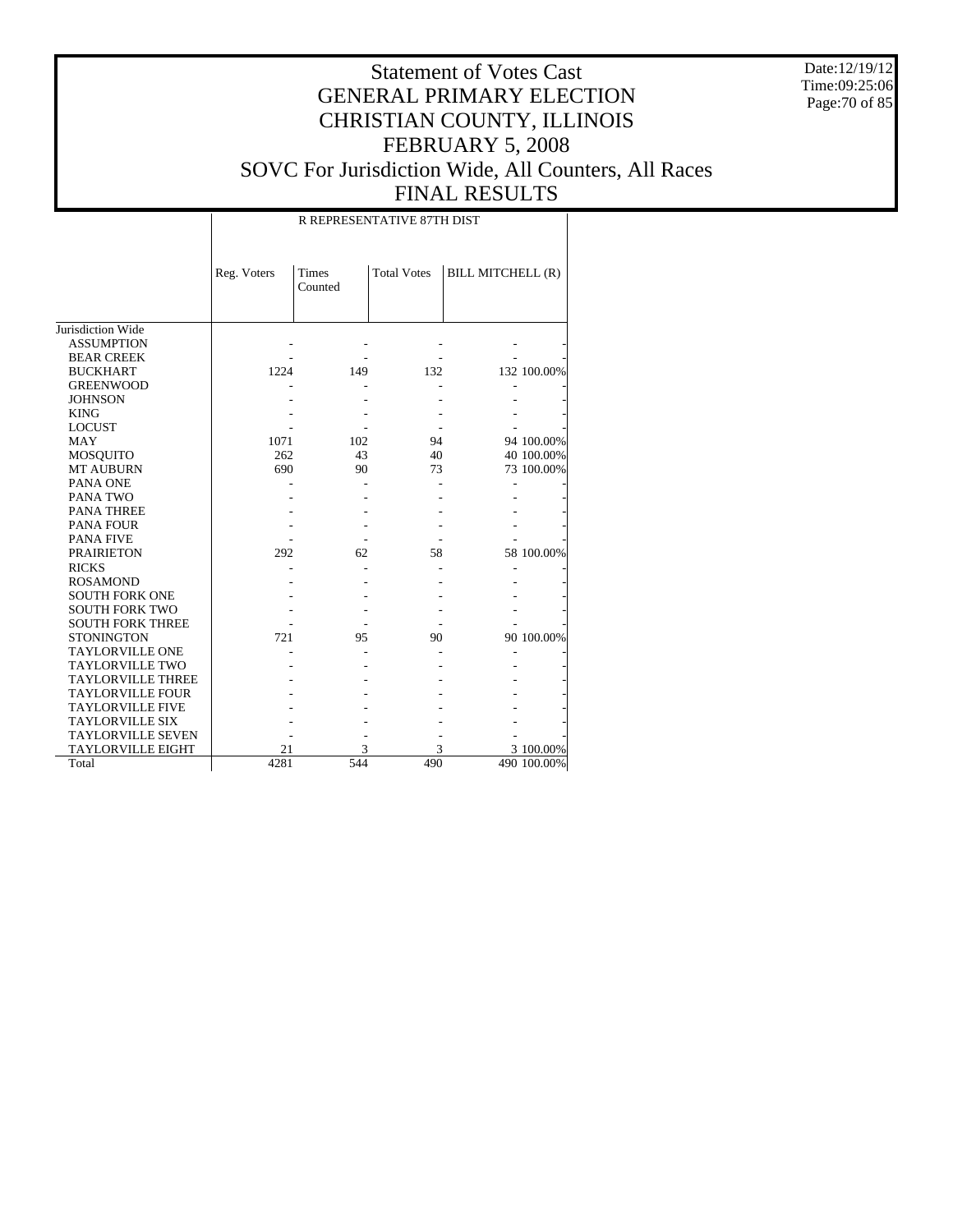Date:12/19/12 Time:09:25:06 Page:71 of 85

|                          |             |                  | R COUNTY BOARD DIST 3 |                              |             |                         | R ASSUMPTION COMMITTEEMAN |                        |
|--------------------------|-------------|------------------|-----------------------|------------------------------|-------------|-------------------------|---------------------------|------------------------|
|                          | Reg. Voters | Times<br>Counted | <b>Total Votes</b>    | <b>JACK PEARCE JR</b><br>(R) | Reg. Voters | <b>Times</b><br>Counted | <b>Total Votes</b>        | <b>ERIC HUBNER (R)</b> |
| Jurisdiction Wide        |             |                  |                       |                              |             |                         |                           |                        |
| <b>ASSUMPTION</b>        |             |                  |                       |                              | 916         | 82                      | 68                        | 68 100.00%             |
| <b>BEAR CREEK</b>        |             |                  |                       |                              |             |                         |                           |                        |
| <b>BUCKHART</b>          |             |                  |                       |                              |             |                         |                           |                        |
| <b>GREENWOOD</b>         |             |                  |                       |                              |             |                         |                           |                        |
| <b>JOHNSON</b>           |             |                  |                       |                              |             |                         |                           |                        |
| <b>KING</b>              |             |                  |                       |                              |             |                         |                           |                        |
| <b>LOCUST</b>            |             |                  |                       |                              |             |                         |                           |                        |
| <b>MAY</b>               |             |                  |                       |                              |             |                         |                           |                        |
| <b>MOSQUITO</b>          |             |                  |                       |                              |             |                         |                           |                        |
| MT AUBURN                |             |                  |                       |                              |             |                         |                           |                        |
| PANA ONE                 |             |                  |                       |                              |             |                         |                           |                        |
| PANA TWO                 |             |                  |                       |                              |             |                         |                           |                        |
| <b>PANA THREE</b>        |             |                  |                       |                              |             |                         |                           |                        |
| <b>PANA FOUR</b>         |             |                  |                       |                              |             |                         |                           |                        |
| <b>PANA FIVE</b>         |             |                  |                       |                              |             |                         |                           |                        |
| <b>PRAIRIETON</b>        |             |                  |                       |                              |             |                         |                           |                        |
| <b>RICKS</b>             |             |                  |                       |                              |             |                         |                           |                        |
| <b>ROSAMOND</b>          |             |                  |                       |                              |             |                         |                           |                        |
| <b>SOUTH FORK ONE</b>    |             |                  |                       |                              |             |                         |                           |                        |
| <b>SOUTH FORK TWO</b>    |             |                  |                       |                              |             |                         |                           |                        |
| <b>SOUTH FORK THREE</b>  |             |                  |                       |                              |             |                         |                           |                        |
| <b>STONINGTON</b>        |             |                  |                       |                              |             |                         |                           |                        |
| <b>TAYLORVILLE ONE</b>   | 886         | 60               | 51                    | 51 100.00%                   |             |                         |                           |                        |
| TAYLORVILLE TWO          | 823         | 90               | 75                    | 75 100.00%                   |             |                         |                           |                        |
| <b>TAYLORVILLE THREE</b> | 826         | 70               | 60                    | 60 100.00%                   |             |                         |                           |                        |
| <b>TAYLORVILLE FOUR</b>  |             |                  |                       |                              |             |                         |                           |                        |
| <b>TAYLORVILLE FIVE</b>  |             |                  |                       |                              |             |                         |                           |                        |
| <b>TAYLORVILLE SIX</b>   | 851         | 74               | 60                    | 60 100.00%                   |             |                         |                           |                        |
| <b>TAYLORVILLE SEVEN</b> | 813         | 60               | 50                    | 50 100.00%                   |             |                         |                           |                        |
| <b>TAYLORVILLE EIGHT</b> | 946         | 87               | 74                    | 74 100.00%                   |             |                         |                           |                        |
| Total                    | 5145        | 441              | 370                   | 370 100.00%                  | 916         | 82                      | 68                        | 68 100.00%             |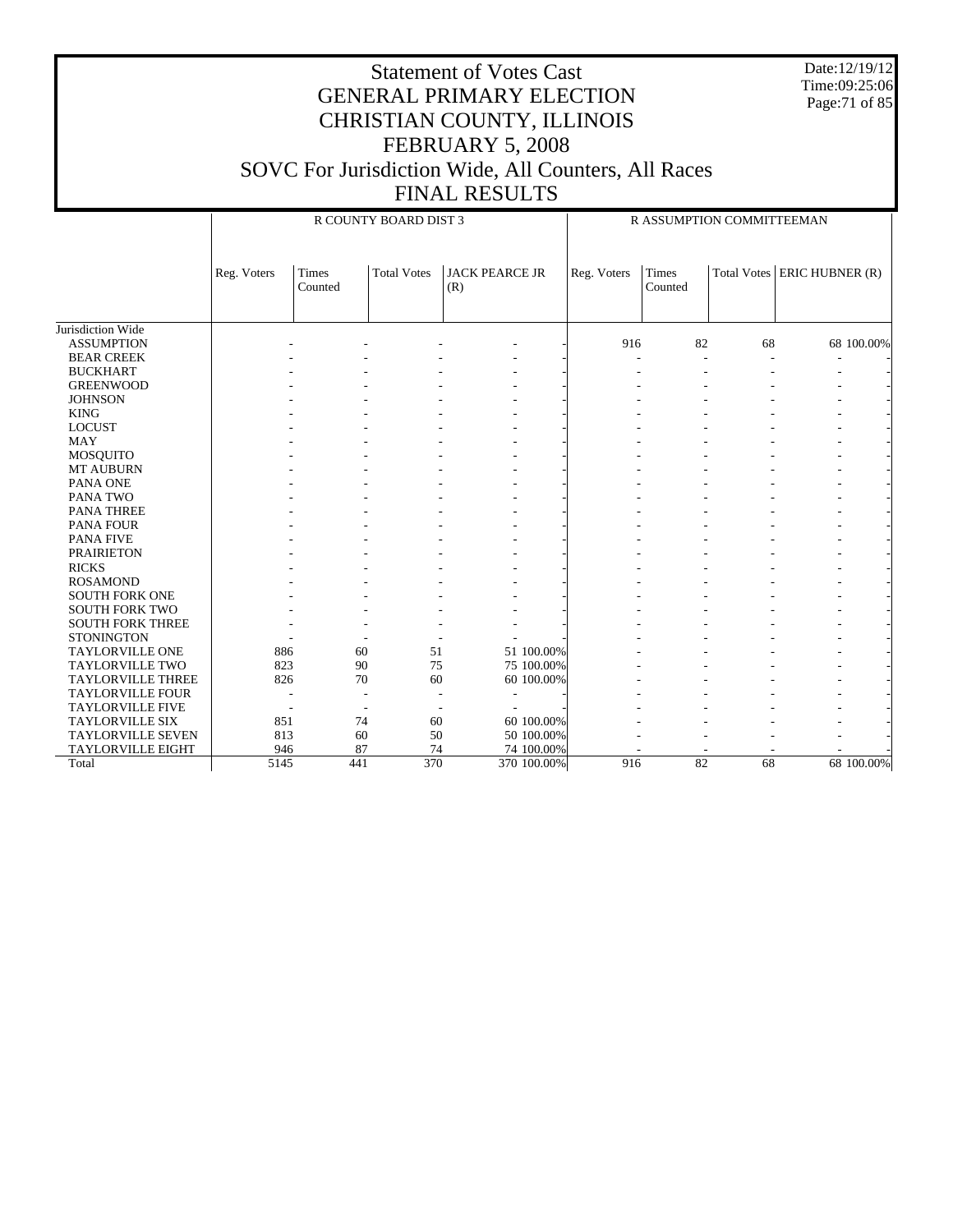Date:12/19/12 Time:09:25:06 Page:72 of 85

#### Statement of Votes Cast GENERAL PRIMARY ELECTION CHRISTIAN COUNTY, ILLINOIS FEBRUARY 5, 2008 SOVC For Jurisdiction Wide, All Counters, All Races FINAL RESULTS

Jurisdiction Wide ASSUMPTION BEAR CREEK BUCKHART GREENWOOD **JOHNSON**  KING LOCUST MAY MOSQUITO MT AUBURN PANA ONE PANA TWO PANA THREE PANA FOUR PANA FIVE PRAIRIETON RICKS ROSAMOND SOUTH FORK ONE SOUTH FORK TWO SOUTH FORK THREE **STONINGTON**  TAYLORVILLE ONE TAYLORVILLE TWO TAYLORVILLE THREE TAYLORVILLE FOUR TAYLORVILLE FIVE TAYLORVILLE SIX TAYLORVILLE SEVEN TAYLORVILLE EIGHT Total Reg. Voters Times Counted Total Votes GREGORY SULLIVAN (R) R BEAR CREEK COMMITTEEMAN Reg. Voters Times Counted Total Votes | JOHN A PETERSON (R) R BUCKHART COMMITTEEMAN - - - - - - - - - - 346 32 31 31 100.00% - - - - - - - -- - - - - - - - 1224 149 121 121 100.00% - - - - - - - - - - - - - - - - - - - - - - - - - - - - - - - - - - - - - - - - - - - - - - - - - - - - - - - - - - - - - - - - - - - - - - - - - - - - - - - - - - - - - - - - - - - - - - - - - - - - - - - - - - - - - - - - - - - - - - - - - - - - - - - - - - - - - - - - - - - - - - - - - - - - - - - - - - - - - - - - - - - - - - - - - - - - - - - - - - - - - - - - - - - - - - - - - - - - - - - - - - - - - - - - - - - - - - - - - - - - - - - - - - - - - - - - - - - - - - - - - - - - - - - - - - - - - - - - - - - - - - - - - - - - - - 346 32 31 31 100.00% 1224 149 121 121 100.00%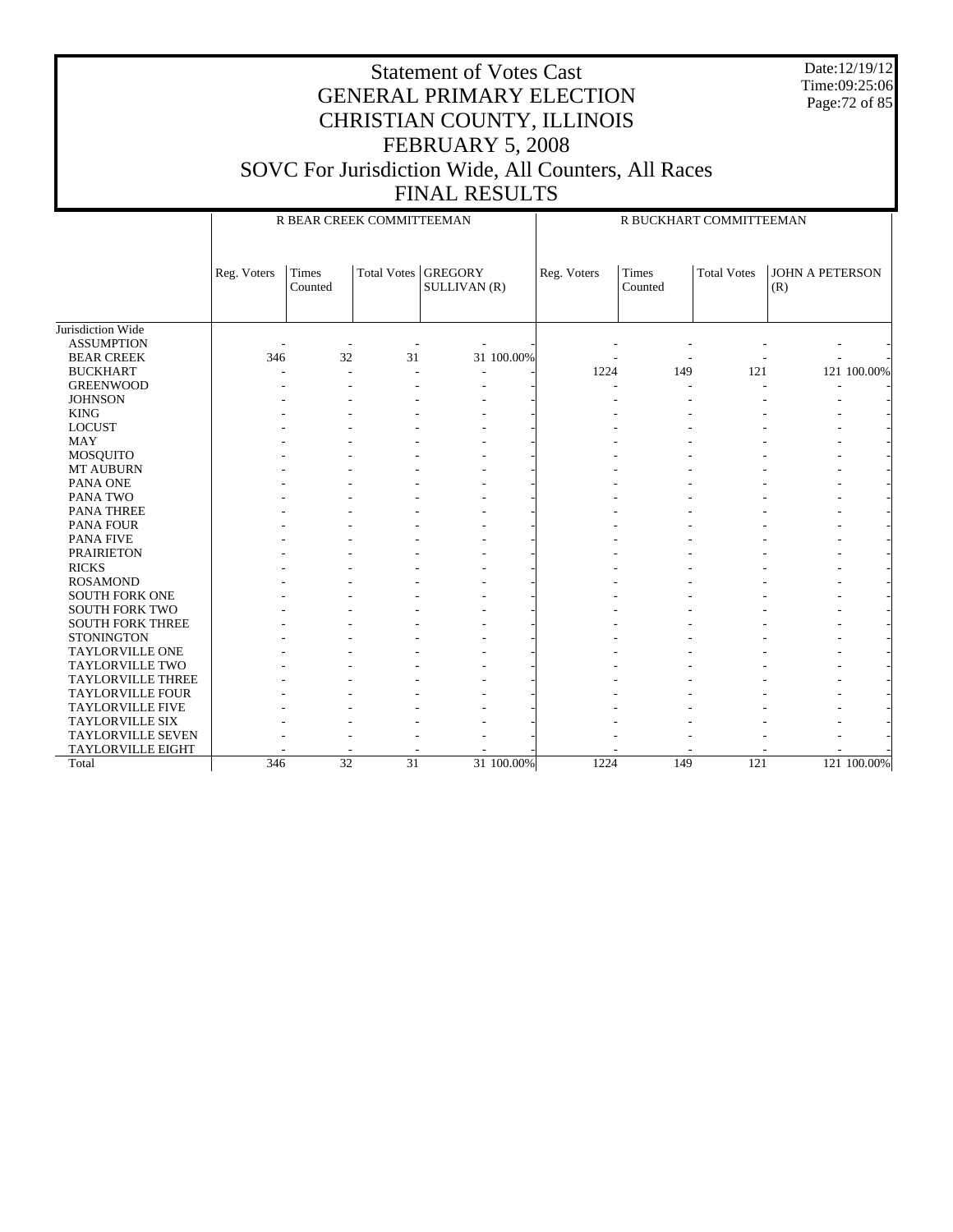Date:12/19/12 Time:09:25:06 Page:73 of 85

|                          |             | R JOHNSON COMMITTEEMAN |                  |                           |             |                         | R LOCUST COMMITTEEMAN |                               |
|--------------------------|-------------|------------------------|------------------|---------------------------|-------------|-------------------------|-----------------------|-------------------------------|
|                          | Reg. Voters | Times<br>Counted       | Total Votes   M. | <b>COLLINGWOOD</b><br>(R) | Reg. Voters | <b>Times</b><br>Counted |                       | Total Votes $ED$ PATTON $(R)$ |
| Jurisdiction Wide        |             |                        |                  |                           |             |                         |                       |                               |
| <b>ASSUMPTION</b>        |             |                        |                  |                           |             |                         |                       |                               |
| <b>BEAR CREEK</b>        |             |                        |                  |                           |             |                         |                       |                               |
| <b>BUCKHART</b>          |             |                        |                  |                           |             |                         |                       |                               |
| <b>GREENWOOD</b>         |             |                        |                  |                           |             |                         |                       |                               |
| <b>JOHNSON</b>           | 470         | 91                     | 74               | 74 100.00%                |             |                         |                       |                               |
| <b>KING</b>              |             |                        |                  |                           |             |                         |                       |                               |
| <b>LOCUST</b>            |             |                        |                  |                           | 435         | 60                      | 56                    | 56 100.00%                    |
| <b>MAY</b>               |             |                        |                  |                           |             |                         |                       |                               |
| <b>MOSQUITO</b>          |             |                        |                  |                           |             |                         |                       |                               |
| MT AUBURN                |             |                        |                  |                           |             |                         |                       |                               |
| PANA ONE                 |             |                        |                  |                           |             |                         |                       |                               |
| PANA TWO                 |             |                        |                  |                           |             |                         |                       |                               |
| <b>PANA THREE</b>        |             |                        |                  |                           |             |                         |                       |                               |
| <b>PANA FOUR</b>         |             |                        |                  |                           |             |                         |                       |                               |
| <b>PANA FIVE</b>         |             |                        |                  |                           |             |                         |                       |                               |
| <b>PRAIRIETON</b>        |             |                        |                  |                           |             |                         |                       |                               |
| <b>RICKS</b>             |             |                        |                  |                           |             |                         |                       |                               |
| <b>ROSAMOND</b>          |             |                        |                  |                           |             |                         |                       |                               |
| <b>SOUTH FORK ONE</b>    |             |                        |                  |                           |             |                         |                       |                               |
| <b>SOUTH FORK TWO</b>    |             |                        |                  |                           |             |                         |                       |                               |
| <b>SOUTH FORK THREE</b>  |             |                        |                  |                           |             |                         |                       |                               |
| <b>STONINGTON</b>        |             |                        |                  |                           |             |                         |                       |                               |
| <b>TAYLORVILLE ONE</b>   |             |                        |                  |                           |             |                         |                       |                               |
| <b>TAYLORVILLE TWO</b>   |             |                        |                  |                           |             |                         |                       |                               |
| <b>TAYLORVILLE THREE</b> |             |                        |                  |                           |             |                         |                       |                               |
| <b>TAYLORVILLE FOUR</b>  |             |                        |                  |                           |             |                         |                       |                               |
| <b>TAYLORVILLE FIVE</b>  |             |                        |                  |                           |             |                         |                       |                               |
| <b>TAYLORVILLE SIX</b>   |             |                        |                  |                           |             |                         |                       |                               |
| <b>TAYLORVILLE SEVEN</b> |             |                        |                  |                           |             |                         |                       |                               |
| <b>TAYLORVILLE EIGHT</b> |             |                        |                  |                           |             |                         |                       |                               |
| Total                    | 470         | 91                     | 74               | 74 100,00%                | 435         | 60                      | 56                    | 56 100,00%                    |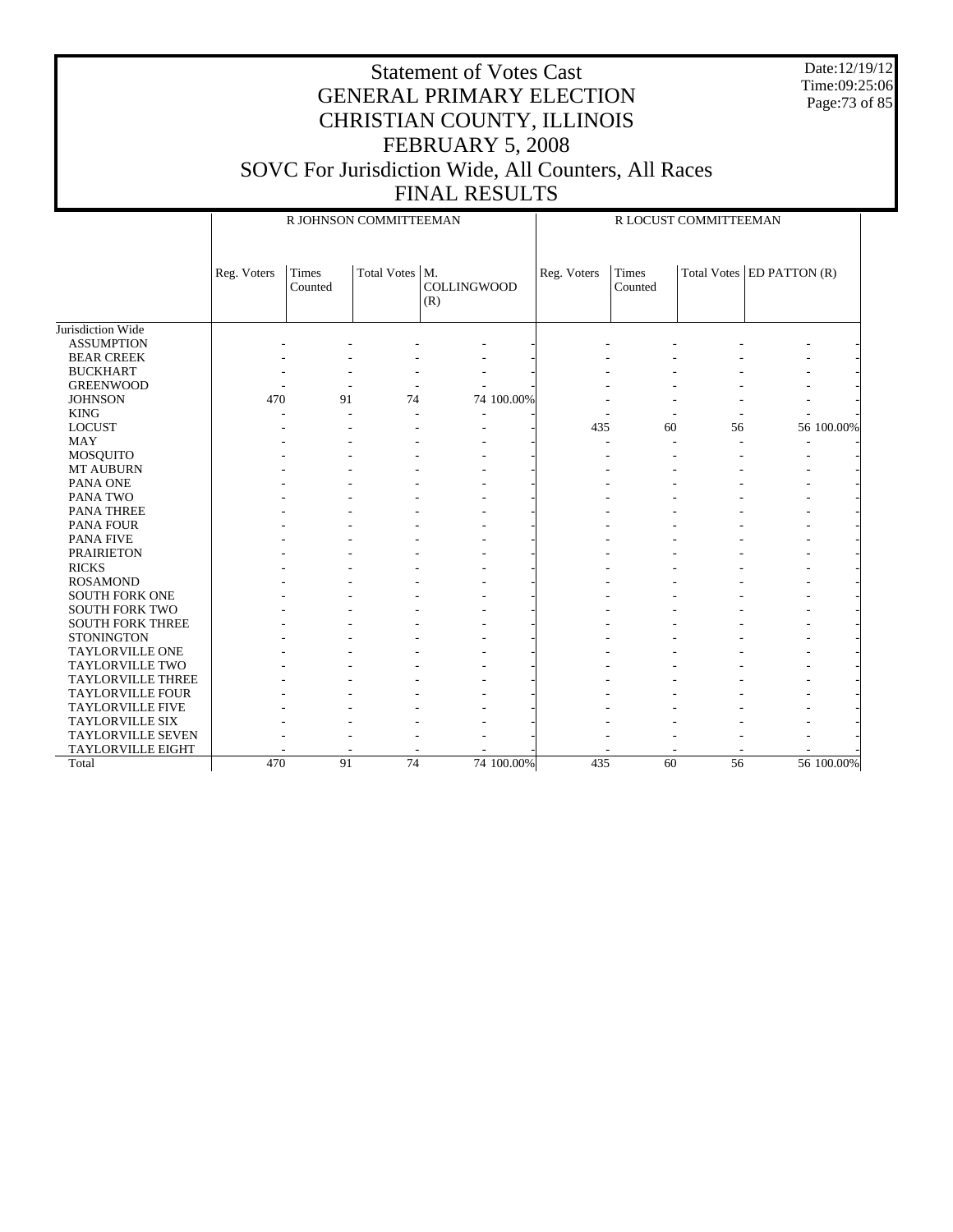Date:12/19/12 Time:09:25:06 Page:74 of 85

|                          |             |                  | R MAY COMMITTEEMAN |               |             |                         | R MOSQUITO COMMITTEEMAN |                                           |
|--------------------------|-------------|------------------|--------------------|---------------|-------------|-------------------------|-------------------------|-------------------------------------------|
|                          | Reg. Voters | Times<br>Counted | <b>Total Votes</b> | ERIC HALL (R) | Reg. Voters | <b>Times</b><br>Counted |                         | <b>Total Votes   RAYMOND ELDER</b><br>(R) |
| Jurisdiction Wide        |             |                  |                    |               |             |                         |                         |                                           |
| <b>ASSUMPTION</b>        |             |                  |                    |               |             |                         |                         |                                           |
| <b>BEAR CREEK</b>        |             |                  |                    |               |             |                         |                         |                                           |
| <b>BUCKHART</b>          |             |                  |                    |               |             |                         |                         |                                           |
| <b>GREENWOOD</b>         |             |                  |                    |               |             |                         |                         |                                           |
| <b>JOHNSON</b>           |             |                  |                    |               |             |                         |                         |                                           |
| <b>KING</b>              |             |                  |                    |               |             |                         |                         |                                           |
| <b>LOCUST</b>            |             |                  |                    |               |             |                         |                         |                                           |
| <b>MAY</b>               | 1217        | 114              | 107                | 107 100.00%   |             |                         |                         |                                           |
| <b>MOSQUITO</b>          |             |                  |                    |               | 262         | 43                      | 39                      | 39 100.00%                                |
| MT AUBURN                |             |                  |                    |               |             |                         |                         |                                           |
| PANA ONE                 |             |                  |                    |               |             |                         |                         |                                           |
| <b>PANA TWO</b>          |             |                  |                    |               |             |                         |                         |                                           |
| PANA THREE               |             |                  |                    |               |             |                         |                         |                                           |
| <b>PANA FOUR</b>         |             |                  |                    |               |             |                         |                         |                                           |
| <b>PANA FIVE</b>         |             |                  |                    |               |             |                         |                         |                                           |
| <b>PRAIRIETON</b>        |             |                  |                    |               |             |                         |                         |                                           |
| <b>RICKS</b>             |             |                  |                    |               |             |                         |                         |                                           |
| <b>ROSAMOND</b>          |             |                  |                    |               |             |                         |                         |                                           |
| <b>SOUTH FORK ONE</b>    |             |                  |                    |               |             |                         |                         |                                           |
| <b>SOUTH FORK TWO</b>    |             |                  |                    |               |             |                         |                         |                                           |
| <b>SOUTH FORK THREE</b>  |             |                  |                    |               |             |                         |                         |                                           |
| <b>STONINGTON</b>        |             |                  |                    |               |             |                         |                         |                                           |
| <b>TAYLORVILLE ONE</b>   |             |                  |                    |               |             |                         |                         |                                           |
| <b>TAYLORVILLE TWO</b>   |             |                  |                    |               |             |                         |                         |                                           |
| <b>TAYLORVILLE THREE</b> |             |                  |                    |               |             |                         |                         |                                           |
| <b>TAYLORVILLE FOUR</b>  |             |                  |                    |               |             |                         |                         |                                           |
| TAYLORVILLE FIVE         |             |                  |                    |               |             |                         |                         |                                           |
| <b>TAYLORVILLE SIX</b>   |             |                  |                    |               |             |                         |                         |                                           |
| <b>TAYLORVILLE SEVEN</b> |             |                  |                    |               |             |                         |                         |                                           |
| <b>TAYLORVILLE EIGHT</b> |             |                  |                    |               |             |                         |                         |                                           |
| Total                    | 1217        | 114              | 107                | 107 100.00%   | 262         | $\overline{43}$         | 39                      | 39 100.00%                                |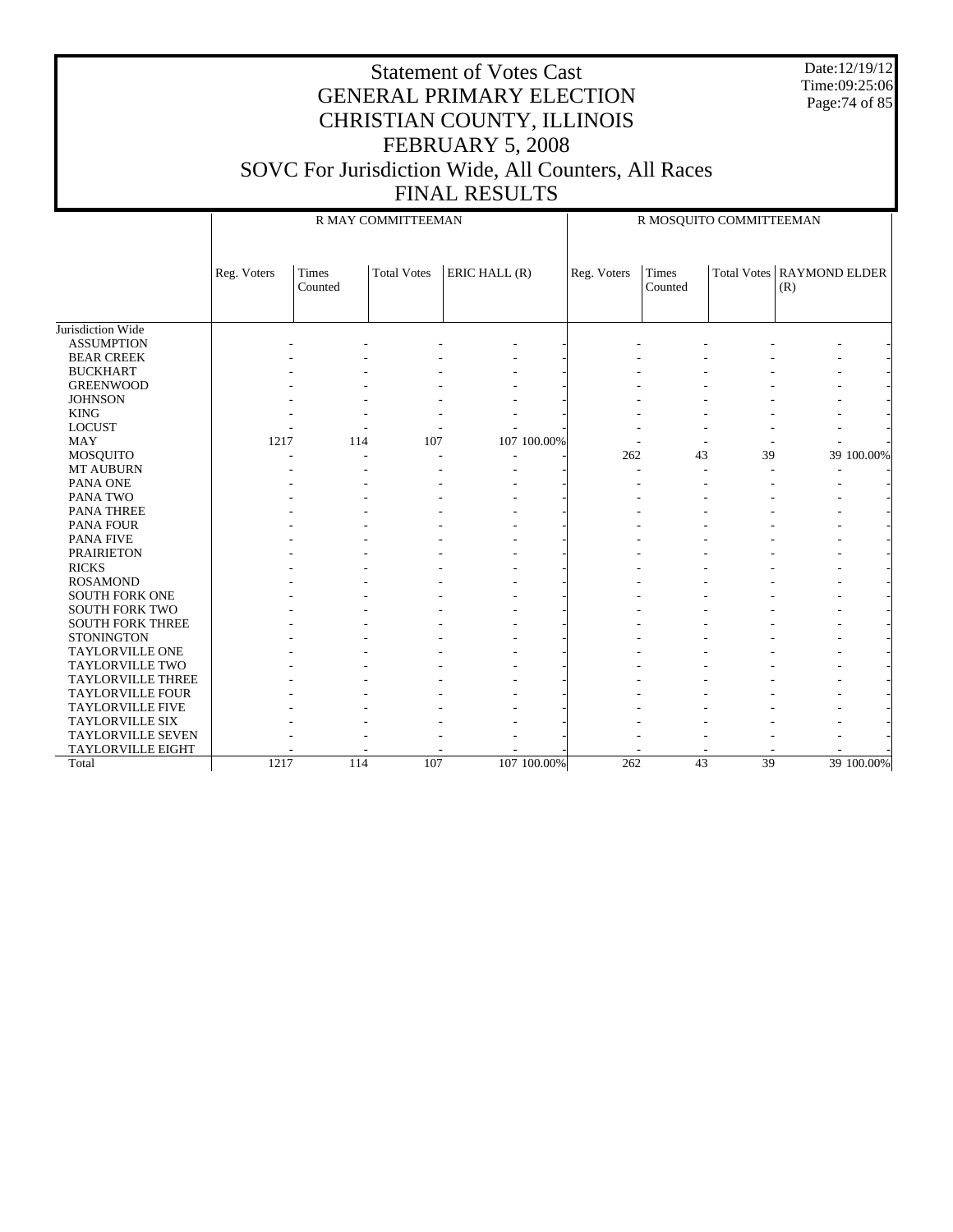Date:12/19/12 Time:09:25:06 Page:75 of 85

|                          |             | R MT AUBURN COMMITTEEMAN |    |                             |             |                         | R PRAIRIETON COMMITTEEMAN |                             |
|--------------------------|-------------|--------------------------|----|-----------------------------|-------------|-------------------------|---------------------------|-----------------------------|
|                          | Reg. Voters | Times<br>Counted         |    | Total Votes   BEN TRACY (R) | Reg. Voters | <b>Times</b><br>Counted | <b>Total Votes</b>        | <b>BOB VATTHAUER</b><br>(R) |
| Jurisdiction Wide        |             |                          |    |                             |             |                         |                           |                             |
| <b>ASSUMPTION</b>        |             |                          |    |                             |             |                         |                           |                             |
| <b>BEAR CREEK</b>        |             |                          |    |                             |             |                         |                           |                             |
| <b>BUCKHART</b>          |             |                          |    |                             |             |                         |                           |                             |
| <b>GREENWOOD</b>         |             |                          |    |                             |             |                         |                           |                             |
| <b>JOHNSON</b>           |             |                          |    |                             |             |                         |                           |                             |
| <b>KING</b>              |             |                          |    |                             |             |                         |                           |                             |
| <b>LOCUST</b>            |             |                          |    |                             |             |                         |                           |                             |
| <b>MAY</b>               |             |                          |    |                             |             |                         |                           |                             |
| MOSQUITO                 |             |                          |    |                             |             |                         |                           |                             |
| MT AUBURN                | 690         | 90                       | 76 | 76 100.00%                  |             |                         |                           |                             |
| <b>PANA ONE</b>          |             |                          |    |                             |             |                         |                           |                             |
| PANA TWO                 |             |                          |    |                             |             |                         |                           |                             |
| <b>PANA THREE</b>        |             |                          |    |                             |             |                         |                           |                             |
| <b>PANA FOUR</b>         |             |                          |    |                             |             |                         |                           |                             |
| <b>PANA FIVE</b>         |             |                          |    |                             |             |                         |                           |                             |
| <b>PRAIRIETON</b>        |             |                          |    |                             | 292         | 62                      | 58                        | 58 100.00%                  |
| <b>RICKS</b>             |             |                          |    |                             |             |                         |                           | ٠                           |
| <b>ROSAMOND</b>          |             |                          |    |                             |             |                         |                           |                             |
| <b>SOUTH FORK ONE</b>    |             |                          |    |                             |             |                         |                           |                             |
| <b>SOUTH FORK TWO</b>    |             |                          |    |                             |             |                         |                           |                             |
| <b>SOUTH FORK THREE</b>  |             |                          |    |                             |             |                         |                           |                             |
| <b>STONINGTON</b>        |             |                          |    |                             |             |                         |                           |                             |
| <b>TAYLORVILLE ONE</b>   |             |                          |    |                             |             |                         |                           |                             |
| <b>TAYLORVILLE TWO</b>   |             |                          |    |                             |             |                         |                           |                             |
| <b>TAYLORVILLE THREE</b> |             |                          |    |                             |             |                         |                           |                             |
| <b>TAYLORVILLE FOUR</b>  |             |                          |    |                             |             |                         |                           |                             |
| <b>TAYLORVILLE FIVE</b>  |             |                          |    |                             |             |                         |                           |                             |
| <b>TAYLORVILLE SIX</b>   |             |                          |    |                             |             |                         |                           |                             |
| <b>TAYLORVILLE SEVEN</b> |             |                          |    |                             |             |                         |                           |                             |
| <b>TAYLORVILLE EIGHT</b> |             |                          |    |                             |             |                         |                           |                             |
| Total                    | 690         | 90                       | 76 | 76 100,00%                  | 292         | 62                      | 58                        | 58 100.00%                  |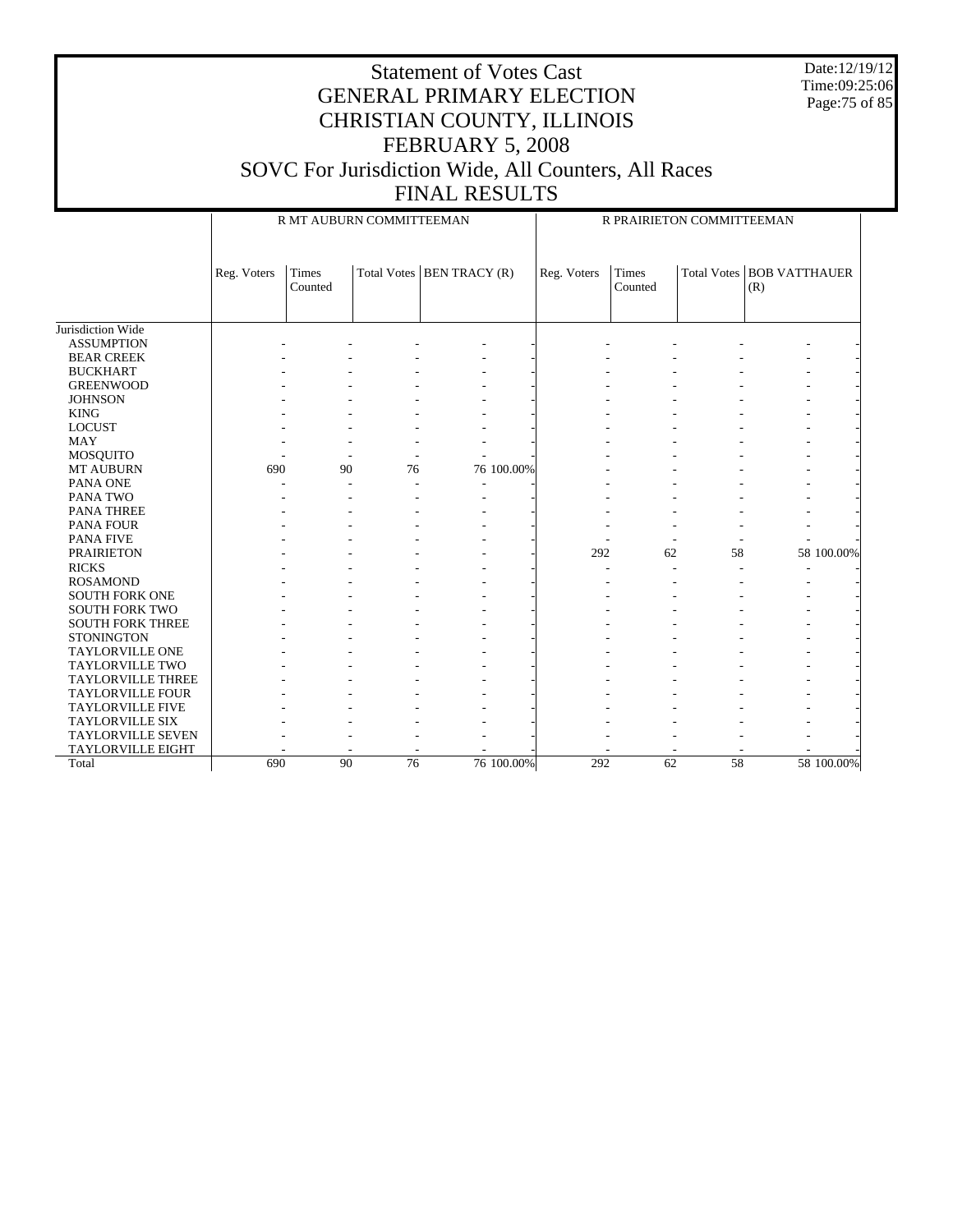Date:12/19/12 Time:09:25:06 Page:76 of 85

|                          |             |                         | R RICKS COMMITTEEMAN |                                     |             |                         |                    | R SOUTH FORK ONE COMMITTEEMAN |            |
|--------------------------|-------------|-------------------------|----------------------|-------------------------------------|-------------|-------------------------|--------------------|-------------------------------|------------|
|                          | Reg. Voters | <b>Times</b><br>Counted |                      | Total Votes   DAVID M PICKEL<br>(R) | Reg. Voters | <b>Times</b><br>Counted | <b>Total Votes</b> | <b>MARY BALLARD</b><br>(R)    |            |
| Jurisdiction Wide        |             |                         |                      |                                     |             |                         |                    |                               |            |
| <b>ASSUMPTION</b>        |             |                         |                      |                                     |             |                         |                    |                               |            |
| <b>BEAR CREEK</b>        |             |                         |                      |                                     |             |                         |                    |                               |            |
| <b>BUCKHART</b>          |             |                         |                      |                                     |             |                         |                    |                               |            |
| <b>GREENWOOD</b>         |             |                         |                      |                                     |             |                         |                    |                               |            |
| <b>JOHNSON</b>           |             |                         |                      |                                     |             |                         |                    |                               |            |
| <b>KING</b>              |             |                         |                      |                                     |             |                         |                    |                               |            |
| <b>LOCUST</b>            |             |                         |                      |                                     |             |                         |                    |                               |            |
| <b>MAY</b>               |             |                         |                      |                                     |             |                         |                    |                               |            |
| <b>MOSQUITO</b>          |             |                         |                      |                                     |             |                         |                    |                               |            |
| <b>MT AUBURN</b>         |             |                         |                      |                                     |             |                         |                    |                               |            |
| PANA ONE                 |             |                         |                      |                                     |             |                         |                    |                               |            |
| PANA TWO                 |             |                         |                      |                                     |             |                         |                    |                               |            |
| <b>PANA THREE</b>        |             |                         |                      |                                     |             |                         |                    |                               |            |
| <b>PANA FOUR</b>         |             |                         |                      |                                     |             |                         |                    |                               |            |
| <b>PANA FIVE</b>         |             |                         |                      |                                     |             |                         |                    |                               |            |
| <b>PRAIRIETON</b>        |             |                         |                      |                                     |             |                         |                    |                               |            |
| <b>RICKS</b>             | 883         | 90                      | 73                   | 73 100.00%                          |             |                         |                    |                               |            |
| <b>ROSAMOND</b>          |             |                         | ÷                    | $\overline{\phantom{a}}$            |             |                         |                    |                               |            |
| <b>SOUTH FORK ONE</b>    |             |                         |                      |                                     | 942         | 54                      | 47                 |                               | 47 100.00% |
| <b>SOUTH FORK TWO</b>    |             |                         |                      |                                     |             |                         |                    |                               |            |
| <b>SOUTH FORK THREE</b>  |             |                         |                      |                                     |             |                         |                    |                               |            |
| <b>STONINGTON</b>        |             |                         |                      |                                     |             |                         |                    |                               |            |
| <b>TAYLORVILLE ONE</b>   |             |                         |                      |                                     |             |                         |                    |                               |            |
| <b>TAYLORVILLE TWO</b>   |             |                         |                      |                                     |             |                         |                    |                               |            |
| <b>TAYLORVILLE THREE</b> |             |                         |                      |                                     |             |                         |                    |                               |            |
| <b>TAYLORVILLE FOUR</b>  |             |                         |                      |                                     |             |                         |                    |                               |            |
| <b>TAYLORVILLE FIVE</b>  |             |                         |                      |                                     |             |                         |                    |                               |            |
| <b>TAYLORVILLE SIX</b>   |             |                         |                      |                                     |             |                         |                    |                               |            |
| <b>TAYLORVILLE SEVEN</b> |             |                         |                      |                                     |             |                         |                    |                               |            |
| <b>TAYLORVILLE EIGHT</b> |             |                         |                      |                                     |             |                         |                    |                               |            |
| Total                    | 883         | 90                      | 73                   | 73 100.00%                          | 942         | 54                      | 47                 |                               | 47 100.00% |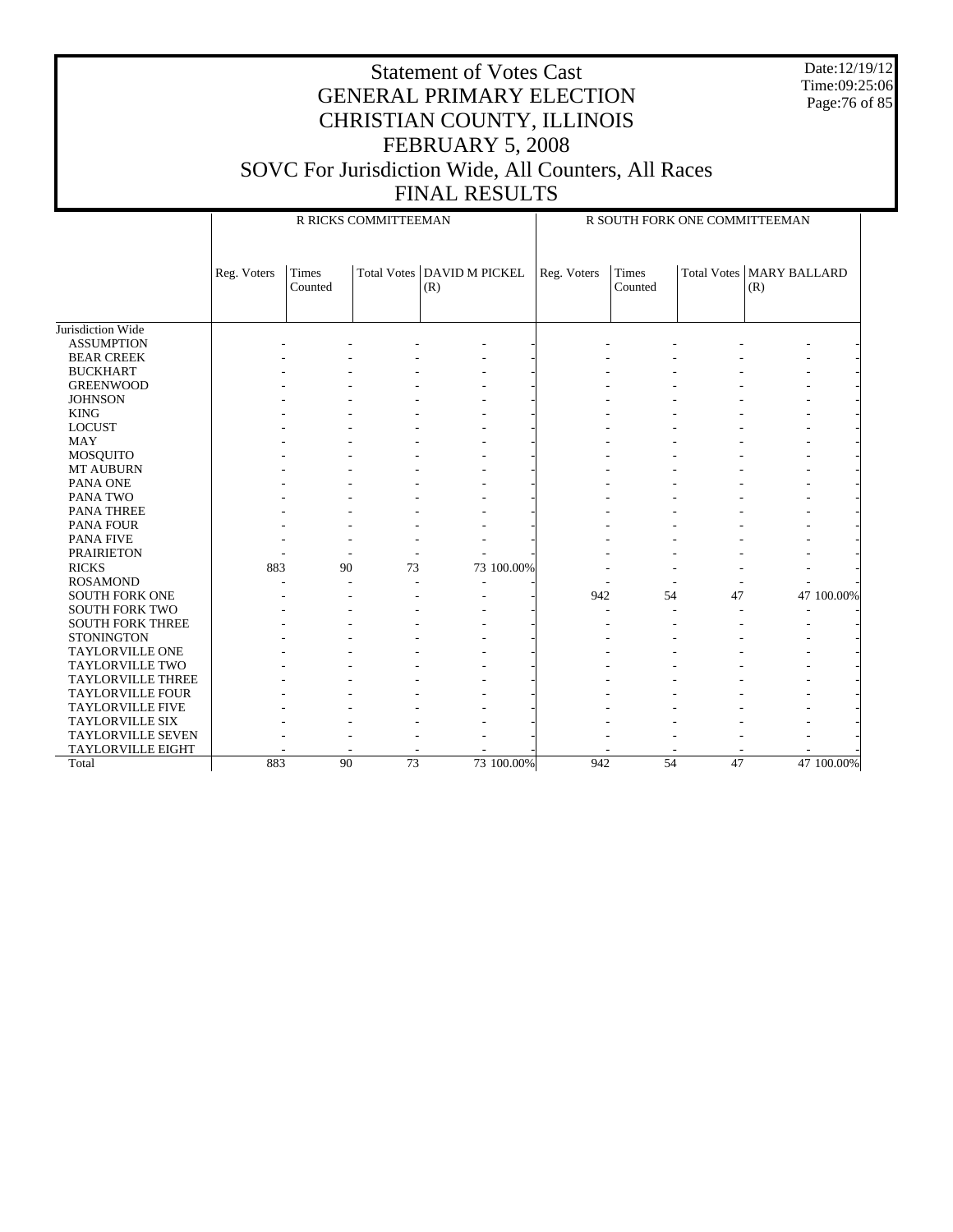Date:12/19/12 Time:09:25:06 Page:77 of 85

#### Statement of Votes Cast GENERAL PRIMARY ELECTION CHRISTIAN COUNTY, ILLINOIS FEBRUARY 5, 2008 SOVC For Jurisdiction Wide, All Counters, All Races FINAL RESULTS

Jurisdiction Wide ASSUMPTION BEAR CREEK BUCKHART GREENWOOD **JOHNSON**  KING LOCUST MAY MOSQUITO MT AUBURN PANA ONE PANA TWO PANA THREE PANA FOUR PANA FIVE PRAIRIETON RICKS ROSAMOND SOUTH FORK ONE SOUTH FORK TWO SOUTH FORK THREE **STONINGTON**  TAYLORVILLE ONE TAYLORVILLE TWO TAYLORVILLE THREE TAYLORVILLE FOUR TAYLORVILLE FIVE TAYLORVILLE SIX TAYLORVILLE SEVEN TAYLORVILLE EIGHT Total Reg. Voters Times Counted Total Votes | JO ANN M WAITE (R) R SOUTH FORK TWO COMMITTEEMAN Reg. Voters Times Counted Total Votes | WILLIAM COOK (R) R STONINGTON COMMITTEEMAN - - - - - - - - - - - - - - - - - - - - - - - - - - - - - - - - - - - - - - - - - - - - - - - - - - - - - - - - - - - - - - - - - - - - - - - - - - - - - - - - - - - - - - - - - - - - - - - - - - - - - - - - - - - - - - - - - - - - - - - - - - - - - - - - - - - - - - - - - - - - - - - - - - - - - - - - - - - - - - - - - - - - - - - - - - - - - - - - - - - - - - - - - - - - - - 428 32 26 26 100.00% - - - - - - - - - - - - - - - - - - - - - - - - 721 95 84 84 100.00% - - - - - - - - - - - - - - - - - - - - - - - - - - - - - - - - - - - - - - - - - - - - - - - - - - - - - - - - - - - - - - - - - - - - - - - - - - - - - - - - 428 32 26 26 100.00% 721 95 84 84 100.00%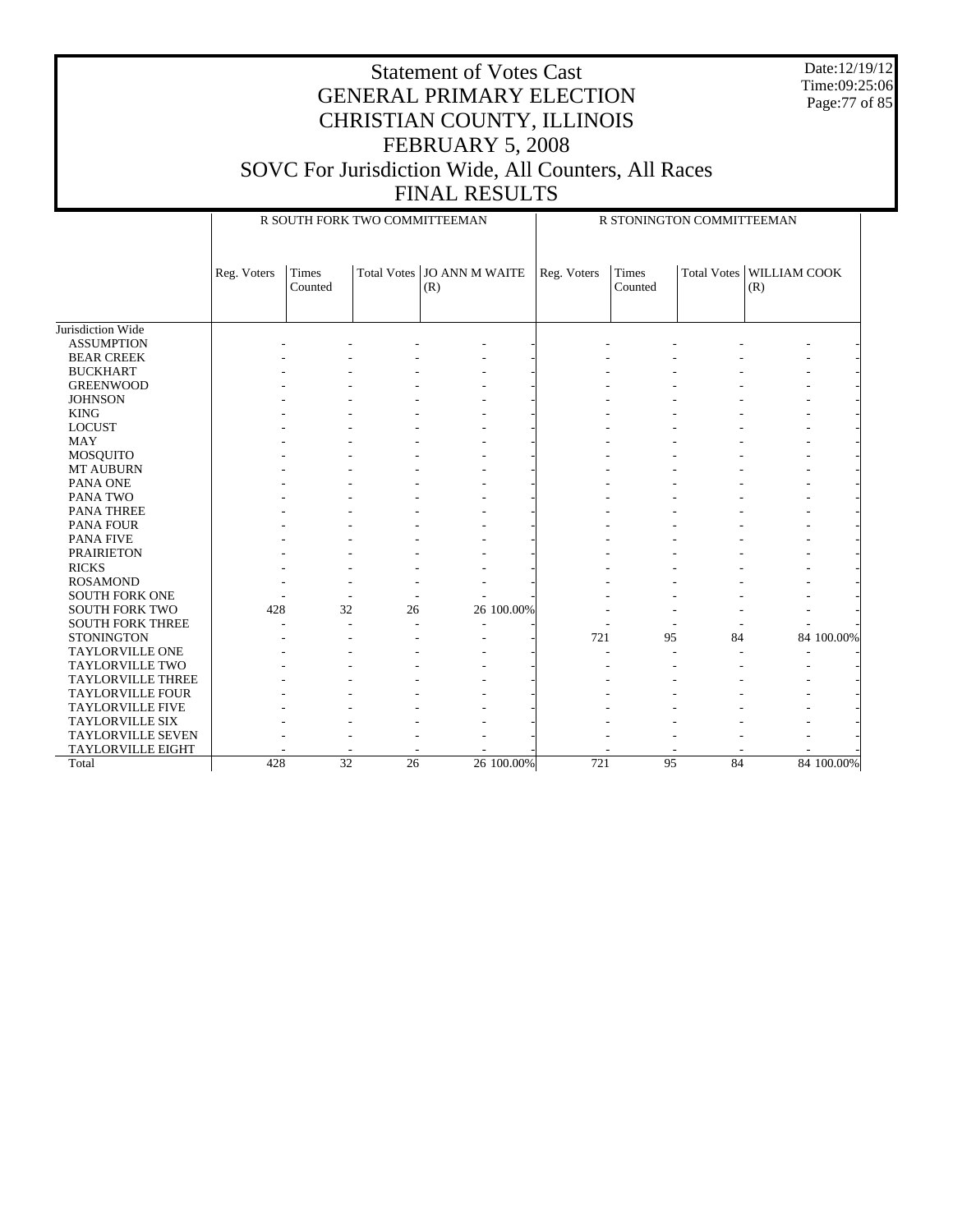Date:12/19/12 Time:09:25:06 Page:78 of 85

#### Statement of Votes Cast GENERAL PRIMARY ELECTION CHRISTIAN COUNTY, ILLINOIS FEBRUARY 5, 2008 SOVC For Jurisdiction Wide, All Counters, All Races FINAL RESULTS

Jurisdiction Wide ASSUMPTION BEAR CREEK BUCKHART GREENWOOD **JOHNSON**  KING LOCUST MAY MOSQUITO MT AUBURN PANA ONE PANA TWO PANA THREE PANA FOUR PANA FIVE PRAIRIETON RICKS ROSAMOND SOUTH FORK ONE SOUTH FORK TWO SOUTH FORK THREE **STONINGTON**  TAYLORVILLE ONE TAYLORVILLE TWO TAYLORVILLE THREE TAYLORVILLE FOUR TAYLORVILLE FIVE TAYLORVILLE SIX TAYLORVILLE SEVEN TAYLORVILLE EIGHT Total Reg. Voters Times Counted Total Votes | D. ACHENBACH (R) R TAYLORVILLE EIGHT COMMITTEEMAN Reg. Voters Times Counted Total Votes | ROD M BECKER (R) R TAYLORVILLE FIVE COMMITTEEMAN - - - - - - - - - - - - - - - - - - - - - - - - - - - - - - - - - - - - - - - - - - - - - - - - - - - - - - - - - - - - - - - - - - - - - - - - - - - - - - - - - - - - - - - - - - - - - - - - - - - - - - - - - - - - - - - - - - - - - - - - - - - - - - - - - - - - - - - - - - - - - - - - - - - - - - - - - - - - - - - - - - - - - - - - - - - - - - - - - - - - - - - - - - - - - - - - - - - - - - - - - - - - - - - - - - - - - - - - - - - - - - - - - - - - - - - - - - - - - - - - - - - - - - - - - - - - - - - - - - - - - - - - - - - - - 1266 100 80 80 100.00% - - - - - - - - - - - - - - - - - - - - 946 87 71 71 100.00% - - - - - 946 87 71 71 100.00% 1266 100 80 80 100.00%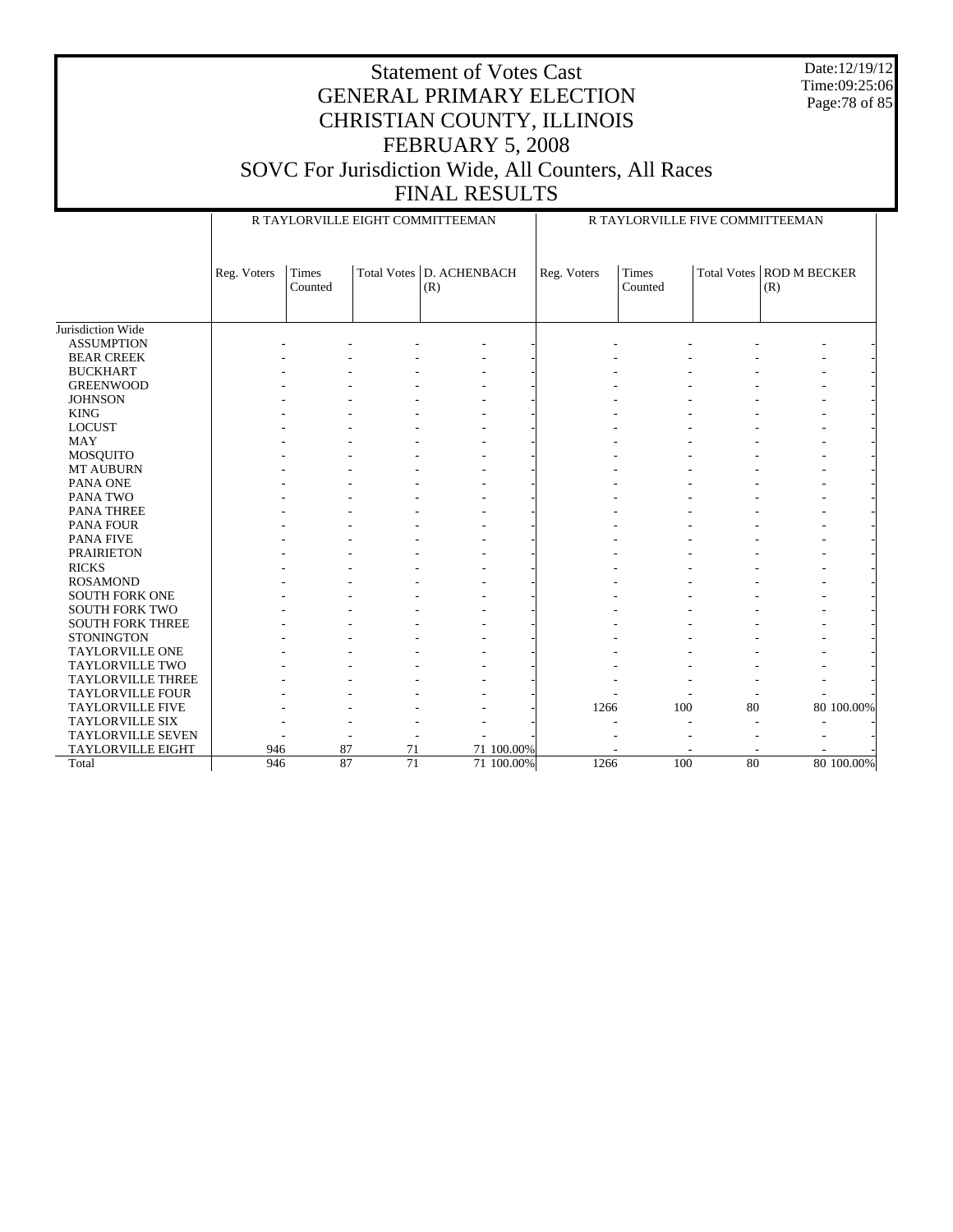Statement of Votes Cast GENERAL PRIMARY ELECTION CHRISTIAN COUNTY, ILLINOIS FEBRUARY 5, 2008 Date:12/19/12 Time:09:25:06 Page:79 of 85

# SOVC For Jurisdiction Wide, All Counters, All Races

## FINAL RESULTS

|                          | R TAYLORVILLE FOUR COMMITTEEMAN<br>R TAYLORVILLE ONE COMMITTEEMAN |                         |          |                                                  |     |                  |    |                             |
|--------------------------|-------------------------------------------------------------------|-------------------------|----------|--------------------------------------------------|-----|------------------|----|-----------------------------|
|                          | Reg. Voters                                                       | <b>Times</b><br>Counted |          | Total Votes   THOMAS SNYDER   Reg. Voters<br>(R) |     | Times<br>Counted |    | Total Votes JAMES MCCOY (R) |
| Jurisdiction Wide        |                                                                   |                         |          |                                                  |     |                  |    |                             |
| <b>ASSUMPTION</b>        |                                                                   |                         |          |                                                  |     |                  |    |                             |
| <b>BEAR CREEK</b>        |                                                                   |                         |          |                                                  |     |                  |    |                             |
| <b>BUCKHART</b>          |                                                                   |                         |          |                                                  |     |                  |    |                             |
| <b>GREENWOOD</b>         |                                                                   |                         |          |                                                  |     |                  |    |                             |
| <b>JOHNSON</b>           |                                                                   |                         |          |                                                  |     |                  |    |                             |
| <b>KING</b>              |                                                                   |                         |          |                                                  |     |                  |    |                             |
| <b>LOCUST</b>            |                                                                   |                         |          |                                                  |     |                  |    |                             |
| <b>MAY</b>               |                                                                   |                         |          |                                                  |     |                  |    |                             |
| <b>MOSQUITO</b>          |                                                                   |                         |          |                                                  |     |                  |    |                             |
| <b>MT AUBURN</b>         |                                                                   |                         |          |                                                  |     |                  |    |                             |
| PANA ONE                 |                                                                   |                         |          |                                                  |     |                  |    |                             |
| <b>PANA TWO</b>          |                                                                   |                         |          |                                                  |     |                  |    |                             |
| <b>PANA THREE</b>        |                                                                   |                         |          |                                                  |     |                  |    |                             |
| <b>PANA FOUR</b>         |                                                                   |                         |          |                                                  |     |                  |    |                             |
| <b>PANA FIVE</b>         |                                                                   |                         |          |                                                  |     |                  |    |                             |
| <b>PRAIRIETON</b>        |                                                                   |                         |          |                                                  |     |                  |    |                             |
| <b>RICKS</b>             |                                                                   |                         |          |                                                  |     |                  |    |                             |
| <b>ROSAMOND</b>          |                                                                   |                         |          |                                                  |     |                  |    |                             |
| <b>SOUTH FORK ONE</b>    |                                                                   |                         |          |                                                  |     |                  |    |                             |
| <b>SOUTH FORK TWO</b>    |                                                                   |                         |          |                                                  |     |                  |    |                             |
| <b>SOUTH FORK THREE</b>  |                                                                   |                         |          |                                                  |     |                  |    |                             |
| <b>STONINGTON</b>        |                                                                   |                         |          |                                                  |     |                  |    |                             |
| TAYLORVILLE ONE          |                                                                   |                         |          |                                                  | 886 | 60               | 52 | 52 100.00%                  |
| TAYLORVILLE TWO          |                                                                   |                         |          |                                                  |     |                  |    |                             |
| <b>TAYLORVILLE THREE</b> |                                                                   |                         |          |                                                  |     |                  |    |                             |
| <b>TAYLORVILLE FOUR</b>  | 1224                                                              |                         | 85<br>66 | 66 100.00%                                       |     |                  |    |                             |
| <b>TAYLORVILLE FIVE</b>  |                                                                   |                         |          |                                                  |     |                  |    |                             |
| <b>TAYLORVILLE SIX</b>   |                                                                   |                         |          |                                                  |     |                  |    |                             |
| TAYLORVILLE SEVEN        |                                                                   |                         |          |                                                  |     |                  |    |                             |
| TAYLORVILLE EIGHT        |                                                                   |                         |          |                                                  |     |                  |    |                             |
| Total                    | 1224                                                              |                         | 85<br>66 | 66 100.00%                                       | 886 | 60               | 52 | 52 100.00%                  |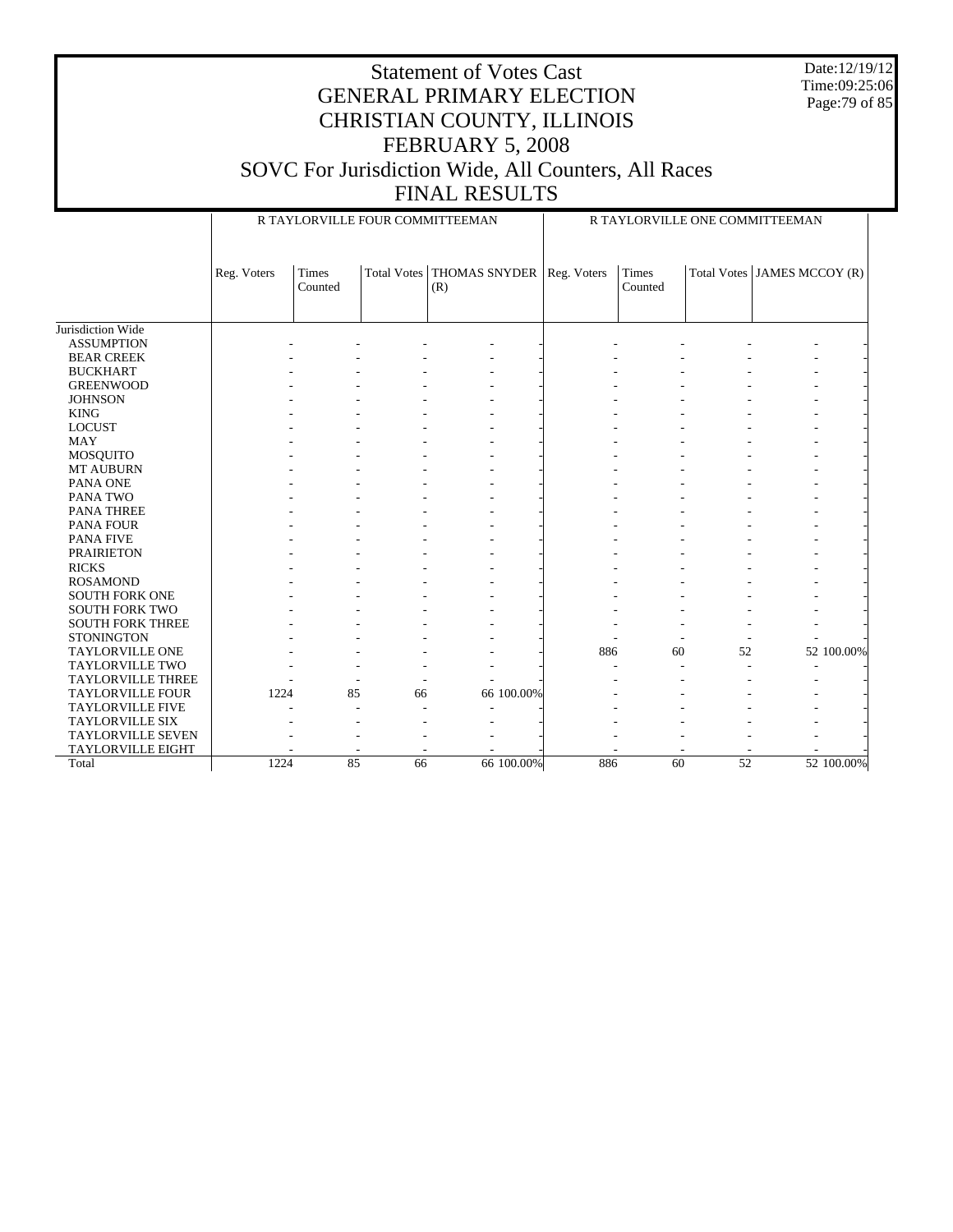Date:12/19/12 Time:09:25:06 Page:80 of 85

|                          |             |                  |                          | R TAYLORVILLE SEVEN COMMITTEEMAN | R TAYLORVILLE SIX COMMITTEEMAN |                  |                    |                               |  |  |
|--------------------------|-------------|------------------|--------------------------|----------------------------------|--------------------------------|------------------|--------------------|-------------------------------|--|--|
|                          | Reg. Voters | Times<br>Counted | Total Votes              | <b>AARON</b><br>WHETSELL (R)     | Reg. Voters                    | Times<br>Counted | <b>Total Votes</b> | <b>DOUGLAS</b><br>SCHNELL (R) |  |  |
| Jurisdiction Wide        |             |                  |                          |                                  |                                |                  |                    |                               |  |  |
| <b>ASSUMPTION</b>        |             |                  |                          |                                  |                                |                  |                    |                               |  |  |
| <b>BEAR CREEK</b>        |             |                  |                          |                                  |                                |                  |                    |                               |  |  |
| <b>BUCKHART</b>          |             |                  |                          |                                  |                                |                  |                    |                               |  |  |
| <b>GREENWOOD</b>         |             |                  |                          |                                  |                                |                  |                    |                               |  |  |
| <b>JOHNSON</b>           |             |                  |                          |                                  |                                |                  |                    |                               |  |  |
| <b>KING</b>              |             |                  |                          |                                  |                                |                  |                    |                               |  |  |
| <b>LOCUST</b>            |             |                  |                          |                                  |                                |                  |                    |                               |  |  |
| <b>MAY</b>               |             |                  |                          |                                  |                                |                  |                    |                               |  |  |
| MOSQUITO                 |             |                  |                          |                                  |                                |                  |                    |                               |  |  |
| MT AUBURN                |             |                  |                          |                                  |                                |                  |                    |                               |  |  |
| PANA ONE                 |             |                  |                          |                                  |                                |                  |                    |                               |  |  |
| PANA TWO                 |             |                  |                          |                                  |                                |                  |                    |                               |  |  |
| <b>PANA THREE</b>        |             |                  |                          |                                  |                                |                  |                    |                               |  |  |
| <b>PANA FOUR</b>         |             |                  |                          |                                  |                                |                  |                    |                               |  |  |
| <b>PANA FIVE</b>         |             |                  |                          |                                  |                                |                  |                    |                               |  |  |
| <b>PRAIRIETON</b>        |             |                  |                          |                                  |                                |                  |                    |                               |  |  |
| <b>RICKS</b>             |             |                  |                          |                                  |                                |                  |                    |                               |  |  |
| <b>ROSAMOND</b>          |             |                  |                          |                                  |                                |                  |                    |                               |  |  |
| <b>SOUTH FORK ONE</b>    |             |                  |                          |                                  |                                |                  |                    |                               |  |  |
| <b>SOUTH FORK TWO</b>    |             |                  |                          |                                  |                                |                  |                    |                               |  |  |
| <b>SOUTH FORK THREE</b>  |             |                  |                          |                                  |                                |                  |                    |                               |  |  |
| <b>STONINGTON</b>        |             |                  |                          |                                  |                                |                  |                    |                               |  |  |
| <b>TAYLORVILLE ONE</b>   |             |                  |                          |                                  |                                |                  |                    |                               |  |  |
| <b>TAYLORVILLE TWO</b>   |             |                  |                          |                                  |                                |                  |                    |                               |  |  |
| <b>TAYLORVILLE THREE</b> |             |                  |                          |                                  |                                |                  |                    |                               |  |  |
| <b>TAYLORVILLE FOUR</b>  |             |                  |                          |                                  |                                |                  |                    |                               |  |  |
| <b>TAYLORVILLE FIVE</b>  |             |                  |                          |                                  |                                |                  |                    |                               |  |  |
| <b>TAYLORVILLE SIX</b>   |             |                  |                          |                                  | 851                            | 74               | 54                 | 54 100.00%                    |  |  |
| <b>TAYLORVILLE SEVEN</b> | 813         | 60               | 46                       | 46 100.00%                       |                                |                  |                    |                               |  |  |
| <b>TAYLORVILLE EIGHT</b> |             |                  | $\overline{\phantom{a}}$ |                                  |                                |                  |                    |                               |  |  |
| Total                    | 813         | $\overline{60}$  | $\overline{46}$          | 46 100.00%                       | 851                            | 74               | 54                 | 54 100.00%                    |  |  |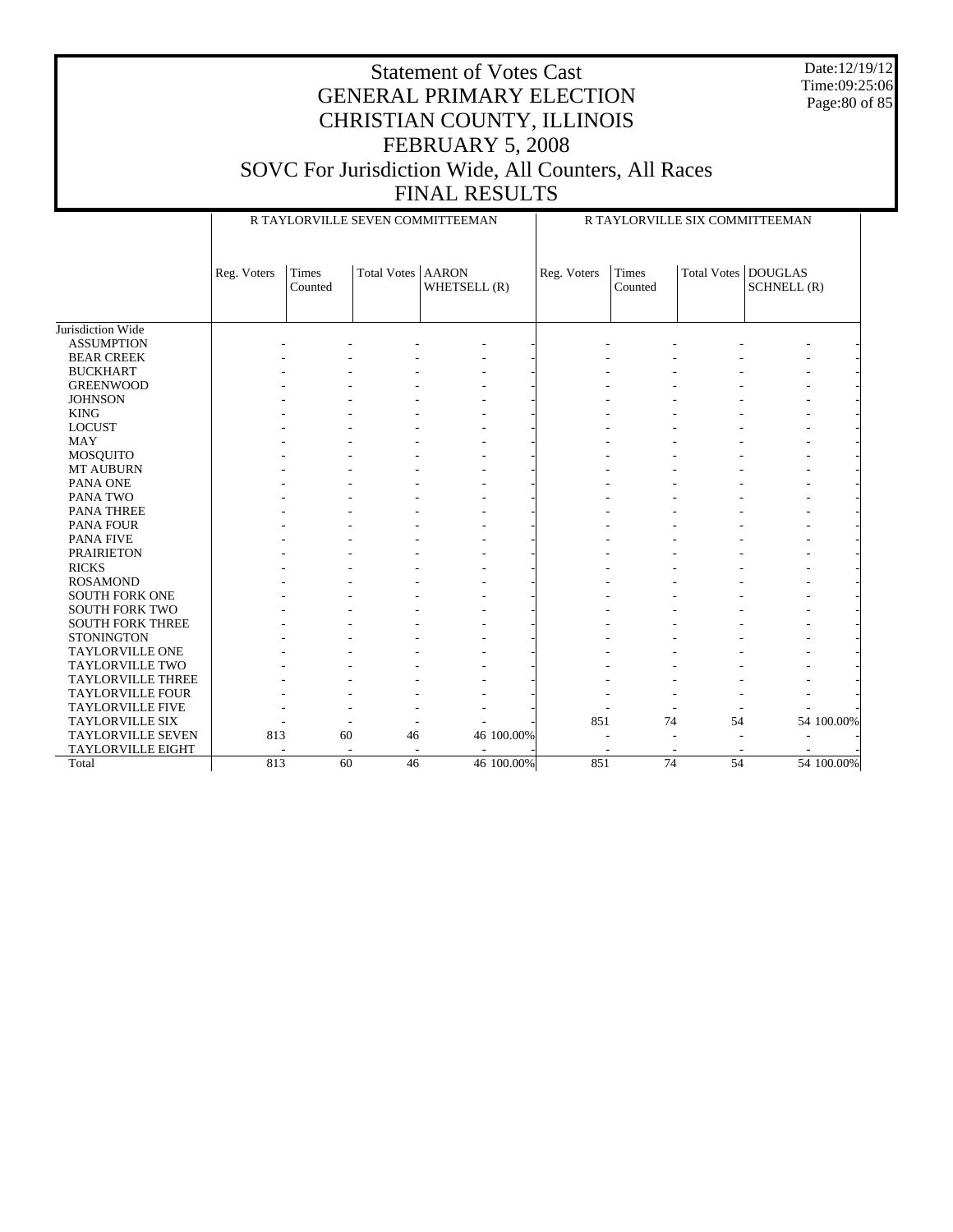Date:12/19/12 Time:09:25:06 Page:81 of 85

### Statement of Votes Cast GENERAL PRIMARY ELECTION CHRISTIAN COUNTY, ILLINOIS FEBRUARY 5, 2008 SOVC For Jurisdiction Wide, All Counters, All Races FINAL RESULTS

#### R TAYLORVILLE TWO COMMITTEEMAN

|                          | Reg. Voters | <b>Times</b> |    | Total Votes   ROBERT HILE (R) |            |
|--------------------------|-------------|--------------|----|-------------------------------|------------|
|                          |             | Counted      |    |                               |            |
|                          |             |              |    |                               |            |
|                          |             |              |    |                               |            |
| Jurisdiction Wide        |             |              |    |                               |            |
| <b>ASSUMPTION</b>        |             |              |    |                               |            |
| <b>BEAR CREEK</b>        |             |              |    |                               |            |
| <b>BUCKHART</b>          |             |              |    |                               |            |
| <b>GREENWOOD</b>         |             |              |    |                               |            |
| <b>JOHNSON</b>           |             |              |    |                               |            |
| <b>KING</b>              |             |              |    |                               |            |
| <b>LOCUST</b>            |             |              |    |                               |            |
| <b>MAY</b>               |             |              |    |                               |            |
| <b>MOSQUITO</b>          |             |              |    |                               |            |
| <b>MT AUBURN</b>         |             |              |    |                               |            |
| PANA ONE                 |             |              |    |                               |            |
| PANA TWO                 |             |              |    |                               |            |
| <b>PANA THREE</b>        |             |              |    |                               |            |
| <b>PANA FOUR</b>         |             |              |    |                               |            |
| <b>PANA FIVE</b>         |             |              |    |                               |            |
| <b>PRAIRIETON</b>        |             |              |    |                               |            |
| <b>RICKS</b>             |             |              |    |                               |            |
| <b>ROSAMOND</b>          |             |              |    |                               |            |
| <b>SOUTH FORK ONE</b>    |             |              |    |                               |            |
| <b>SOUTH FORK TWO</b>    |             |              |    |                               |            |
| <b>SOUTH FORK THREE</b>  |             |              |    |                               |            |
| <b>STONINGTON</b>        |             |              |    |                               |            |
| <b>TAYLORVILLE ONE</b>   |             |              |    |                               |            |
| <b>TAYLORVILLE TWO</b>   | 823         | 90           | 71 |                               | 71 100.00% |
| <b>TAYLORVILLE THREE</b> |             |              |    |                               |            |
| <b>TAYLORVILLE FOUR</b>  |             |              |    |                               |            |
| <b>TAYLORVILLE FIVE</b>  |             |              |    |                               |            |
| <b>TAYLORVILLE SIX</b>   |             |              |    |                               |            |
| <b>TAYLORVILLE SEVEN</b> |             |              |    |                               |            |
| <b>TAYLORVILLE EIGHT</b> |             |              |    |                               |            |
| Total                    | 823         | 90           | 71 |                               | 71 100.00% |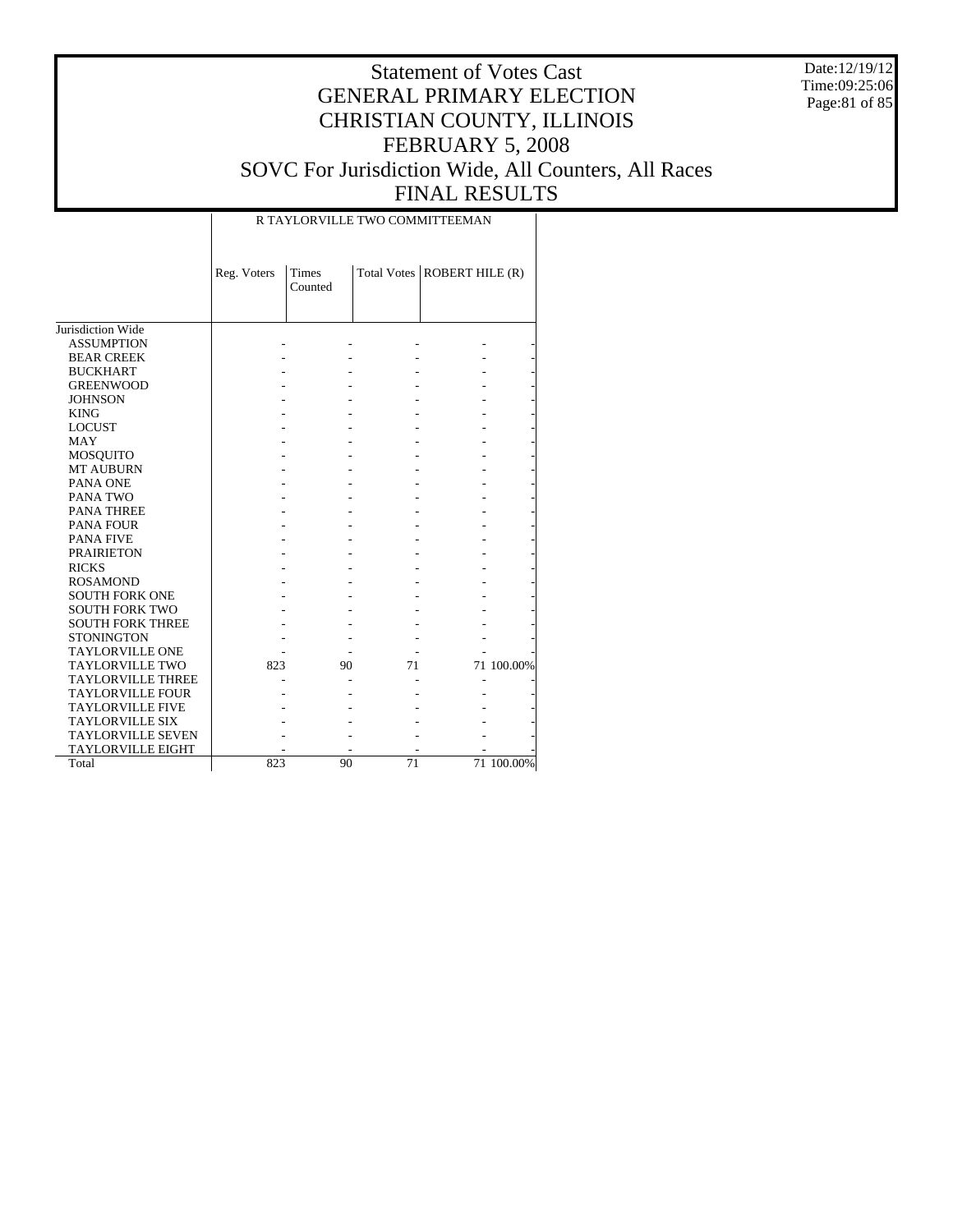Date:12/19/12 Time:09:25:06 Page:82 of 85

### Statement of Votes Cast GENERAL PRIMARY ELECTION CHRISTIAN COUNTY, ILLINOIS FEBRUARY 5, 2008 SOVC For Jurisdiction Wide, All Counters, All Races FINAL RESULTS

#### G PRESIDENT

|                          | Reg. Voters | <b>Times</b><br>Counted | Total<br><b>V</b> otes | C. McKINNEY<br>(GRN) |           | <b>KENT</b><br><b>MESPLAY</b><br>(GRN) |         | JARED A. BALL<br>(GRN) |           | <b>HOWIE</b><br><b>HAWKINS</b><br>(GRN) |          |
|--------------------------|-------------|-------------------------|------------------------|----------------------|-----------|----------------------------------------|---------|------------------------|-----------|-----------------------------------------|----------|
| Jurisdiction Wide        |             |                         |                        |                      |           |                                        |         |                        |           |                                         |          |
| <b>ASSUMPTION</b>        | 916         | $\overline{0}$          | $\overline{0}$         | $\Omega$             |           | $\boldsymbol{0}$                       |         | $\mathbf{0}$           |           | $\boldsymbol{0}$                        |          |
| <b>BEAR CREEK</b>        | 346         | 1                       | 1                      |                      | 1 100.00% | $\mathbf{0}$                           | 0.00%   | $\overline{0}$         | 0.00%     | $\mathbf{0}$                            | 0.00%    |
| <b>BUCKHART</b>          | 1224        | $\overline{0}$          | $\mathbf{0}$           | $\overline{0}$       |           | $\mathbf{0}$                           |         | $\theta$               |           | $\mathbf{0}$                            |          |
| <b>GREENWOOD</b>         | 154         | $\overline{0}$          | $\mathbf{0}$           | $\overline{0}$       |           | $\Omega$                               |         | $\theta$               |           | $\mathbf{0}$                            |          |
| <b>JOHNSON</b>           | 470         | 3                       | 3                      | $\overline{2}$       | 66.67%    | 1                                      | 33.33%  | $\overline{0}$         | 0.00%     | $\overline{0}$                          | 0.00%    |
| <b>KING</b>              | 152         | $\overline{0}$          | $\overline{0}$         | $\overline{0}$       |           | $\mathbf{0}$                           |         | $\mathbf{0}$           | ÷.        | $\mathbf{0}$                            |          |
| <b>LOCUST</b>            | 435         | $\overline{0}$          | $\overline{0}$         | $\overline{0}$       | ٠         | $\mathbf{0}$                           | ٠       | $\mathbf{0}$           |           | $\overline{0}$                          |          |
| <b>MAY</b>               | 1217        | $\overline{0}$          | 0                      | $\overline{0}$       | ٠         | $\mathbf{0}$                           |         | $\overline{0}$         |           | $\overline{0}$                          |          |
| <b>MOSOUITO</b>          | 262         | $\boldsymbol{0}$        | 0                      | $\overline{0}$       |           | $\mathbf{0}$                           |         | $\theta$               |           | $\mathbf{0}$                            |          |
| <b>MT AUBURN</b>         | 690         | 1                       | 1                      | $\theta$             | 0.00%     | $\Omega$                               | 0.00%   |                        | 1 100.00% | $\overline{0}$                          | 0.00%    |
| PANA ONE                 | 667         | $\overline{0}$          | $\overline{0}$         | $\overline{0}$       |           | $\mathbf{0}$                           | ٠       | $\overline{0}$         |           | $\mathbf{0}$                            |          |
| PANA TWO                 | 1315        | $\Omega$                | $\theta$               | $\theta$             |           | $\Omega$                               | ٠       | $\theta$               |           | $\overline{0}$                          |          |
| <b>PANA THREE</b>        | 742         | $\overline{0}$          | $\overline{0}$         | $\overline{0}$       | ٠         | $\overline{0}$                         | ۰       | $\overline{0}$         |           | $\overline{0}$                          |          |
| <b>PANA FOUR</b>         | 636         | $\overline{0}$          | 0                      | $\overline{0}$       |           | $\overline{0}$                         |         | $\overline{0}$         |           | $\overline{0}$                          |          |
| <b>PANA FIVE</b>         | 503         | $\overline{0}$          | $\overline{0}$         | $\theta$             |           | $\overline{0}$                         |         | $\overline{0}$         |           | $\mathbf{0}$                            |          |
| <b>PRAIRIETON</b>        | 292         | $\overline{0}$          | $\overline{0}$         | $\Omega$             |           | $\mathbf{0}$                           |         | $\overline{0}$         |           | $\mathbf{0}$                            |          |
| <b>RICKS</b>             | 883         | $\mathbf{1}$            |                        |                      | 1 100,00% | $\Omega$                               | 0.00%   | $\Omega$               | 0.00%     | $\theta$                                | 0.00%    |
| <b>ROSAMOND</b>          | 245         | $\theta$                | $\theta$               | $\theta$             |           | $\Omega$                               | ۰       | $\theta$               | ٠         | $\overline{0}$                          |          |
| <b>SOUTH FORK ONE</b>    | 942         | $\overline{0}$          | $\overline{0}$         | $\overline{0}$       |           | $\overline{0}$                         | ٠       | $\mathbf{0}$           |           | $\overline{0}$                          |          |
| <b>SOUTH FORK TWO</b>    | 428         | $\overline{0}$          | $\overline{0}$         | $\theta$             |           | $\overline{0}$                         | ٠       | $\overline{0}$         |           | $\mathbf{0}$                            |          |
| <b>SOUTH FORK THREE</b>  | 397         | $\overline{0}$          | $\overline{0}$         | $\theta$             |           | $\overline{0}$                         | ٠       | $\overline{0}$         |           | $\overline{0}$                          |          |
| <b>STONINGTON</b>        | 721         | $\overline{0}$          | $\overline{0}$         | $\theta$             |           | $\overline{0}$                         |         | $\overline{0}$         |           | $\overline{0}$                          |          |
| <b>TAYLORVILLE ONE</b>   | 886         | 1                       | 1                      |                      | 1 100.00% | $\Omega$                               | 0.00%   | $\Omega$               | $0.00\%$  | $\theta$                                | 0.00%    |
| <b>TAYLORVILLE TWO</b>   | 823         | $\overline{0}$          | $\overline{0}$         | $\theta$             |           | $\overline{0}$                         | ٠       | $\overline{0}$         | ٠         | $\overline{0}$                          |          |
| <b>TAYLORVILLE THREE</b> | 826         | $\overline{0}$          | $\overline{0}$         | $\theta$             |           | $\overline{0}$                         |         | $\mathbf{0}$           |           | $\overline{0}$                          |          |
| <b>TAYLORVILLE FOUR</b>  | 1224        | $\Omega$                | $\theta$               | $\theta$             |           | $\theta$                               |         | $\overline{0}$         |           | $\overline{0}$                          |          |
| <b>TAYLORVILLE FIVE</b>  | 1266        | $\overline{0}$          | $\overline{0}$         | $\Omega$             |           | $\Omega$                               |         | $\theta$               |           | $\theta$                                |          |
| <b>TAYLORVILLE SIX</b>   | 851         | 1                       | 1                      |                      | 1 100,00% | $\theta$                               | 0.00%   | $\theta$               | 0.00%     | $\theta$                                | 0.00%    |
| <b>TAYLORVILLE SEVEN</b> | 813         | 1                       | 1                      | $\Omega$             | 0.00%     | $\mathbf{1}$                           | 100.00% | $\theta$               | 0.00%     | $\theta$                                | 0.00%    |
| <b>TAYLORVILLE EIGHT</b> | 946         | $\overline{0}$          | $\overline{0}$         | $\theta$             |           | $\mathbf{0}$                           |         | $\overline{0}$         |           | $\mathbf{0}$                            |          |
| Total                    | 21272       | 9                       | 9                      | 6                    | 66.67%    | $\overline{c}$                         | 22.22%  | $\mathbf{1}$           | 11.11%    | $\Omega$                                | $0.00\%$ |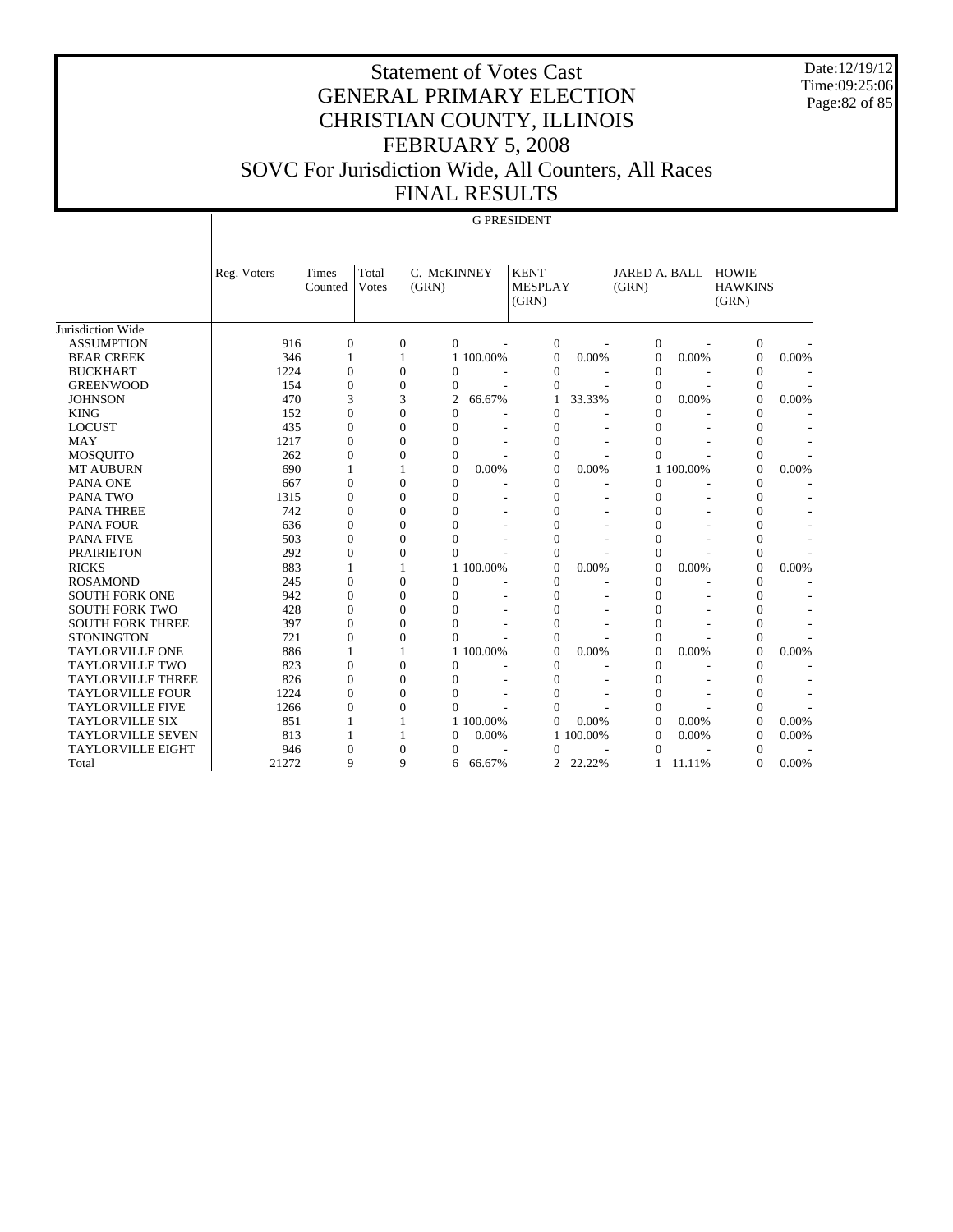Date:12/19/12 Time:09:25:06 Page:83 of 85

|                          |             | <b>G REP IN CONGRESS 19TH DIST</b> |                       |                             |           | G JOHNSON COMMITTEEMAN |                  |                |                             |           |
|--------------------------|-------------|------------------------------------|-----------------------|-----------------------------|-----------|------------------------|------------------|----------------|-----------------------------|-----------|
|                          | Reg. Voters | Times<br>Counted                   | Total<br><b>Votes</b> | <b>VIC ROBERTS</b><br>(GRN) |           | Reg. Voters            | Times<br>Counted | Total<br>Votes | <b>VIC ROBERTS</b><br>(GRN) |           |
| Jurisdiction Wide        |             |                                    |                       |                             |           |                        |                  |                |                             |           |
| <b>ASSUMPTION</b>        | 916         | $\overline{0}$                     | $\mathbf{0}$          | $\overline{0}$              |           |                        |                  |                |                             |           |
| <b>BEAR CREEK</b>        | 346         | 1                                  | 1                     |                             | 1 100,00% |                        |                  |                |                             |           |
| <b>BUCKHART</b>          | 1224        | $\overline{0}$                     | $\theta$              | $\boldsymbol{0}$            |           |                        |                  |                |                             |           |
| <b>GREENWOOD</b>         | 154         | $\theta$                           | $\theta$              | $\mathbf{0}$                |           |                        |                  |                |                             |           |
| <b>JOHNSON</b>           | 470         | 3                                  | 3                     |                             | 3 100.00% | 470                    | 3                |                | 3                           | 3 100.00% |
| <b>KING</b>              | 152         | $\overline{0}$                     | $\overline{0}$        | $\Omega$                    |           |                        |                  |                |                             |           |
| <b>LOCUST</b>            | 435         | $\overline{0}$                     | $\theta$              | $\overline{0}$              |           |                        |                  |                |                             |           |
| <b>MAY</b>               | 1217        | $\Omega$                           | $\Omega$              | $\theta$                    |           |                        |                  |                |                             |           |
| <b>MOSQUITO</b>          | 262         | $\theta$                           | $\theta$              | $\theta$                    |           |                        |                  |                |                             |           |
| <b>MT AUBURN</b>         | 690         | 1                                  | 1                     |                             | 1 100.00% |                        |                  |                |                             |           |
| PANA ONE                 |             |                                    |                       |                             |           |                        |                  |                |                             |           |
| PANA TWO                 |             |                                    |                       |                             |           |                        |                  |                |                             |           |
| <b>PANA THREE</b>        |             |                                    |                       |                             |           |                        |                  |                |                             |           |
| PANA FOUR                |             |                                    |                       |                             |           |                        |                  |                |                             |           |
| <b>PANA FIVE</b>         |             |                                    |                       |                             |           |                        |                  |                |                             |           |
| <b>PRAIRIETON</b>        | 292         | $\overline{0}$                     | $\overline{0}$        | $\overline{0}$              |           |                        |                  |                |                             |           |
| <b>RICKS</b>             | 883         |                                    | 1                     |                             | 1 100.00% |                        |                  |                |                             |           |
| <b>ROSAMOND</b>          | 245         | $\theta$                           | $\Omega$              | $\theta$                    |           |                        |                  |                |                             |           |
| <b>SOUTH FORK ONE</b>    | 942         | $\theta$                           | $\Omega$              | $\Omega$                    |           |                        |                  |                |                             |           |
| <b>SOUTH FORK TWO</b>    | 428         | $\overline{0}$                     | $\overline{0}$        | $\overline{0}$              |           |                        |                  |                |                             |           |
| <b>SOUTH FORK THREE</b>  | 397         | $\overline{0}$                     | $\mathbf{0}$          | $\overline{0}$              |           |                        |                  |                |                             |           |
| <b>STONINGTON</b>        | 721         | $\overline{0}$                     | $\theta$              | $\theta$                    |           |                        |                  |                |                             |           |
| <b>TAYLORVILLE ONE</b>   | 886         | 1                                  | 1                     |                             | 1 100.00% |                        |                  |                |                             |           |
| <b>TAYLORVILLE TWO</b>   | 823         | $\theta$                           | $\Omega$              | $\Omega$                    |           |                        |                  |                |                             |           |
| <b>TAYLORVILLE THREE</b> | 826         | $\overline{0}$                     | $\theta$              | $\overline{0}$              |           |                        |                  |                |                             |           |
| <b>TAYLORVILLE FOUR</b>  | 1224        | $\theta$                           | $\Omega$              | $\overline{0}$              |           |                        |                  |                |                             |           |
| <b>TAYLORVILLE FIVE</b>  | 1266        | $\overline{0}$                     | $\theta$              | $\theta$                    |           |                        |                  |                |                             |           |
| <b>TAYLORVILLE SIX</b>   | 851         | 1                                  | 1                     |                             | 1 100.00% |                        |                  |                |                             |           |
| <b>TAYLORVILLE SEVEN</b> | 813         |                                    | 1                     |                             | 1 100.00% |                        |                  |                |                             |           |
| <b>TAYLORVILLE EIGHT</b> | 946         | $\Omega$                           | $\theta$              | $\overline{0}$              |           |                        |                  |                |                             |           |
| Total                    | 17409       | 9                                  |                       | $\mathbf{Q}$                | 9 100.00% | 470                    | 3                | 3              |                             | 3 100.00% |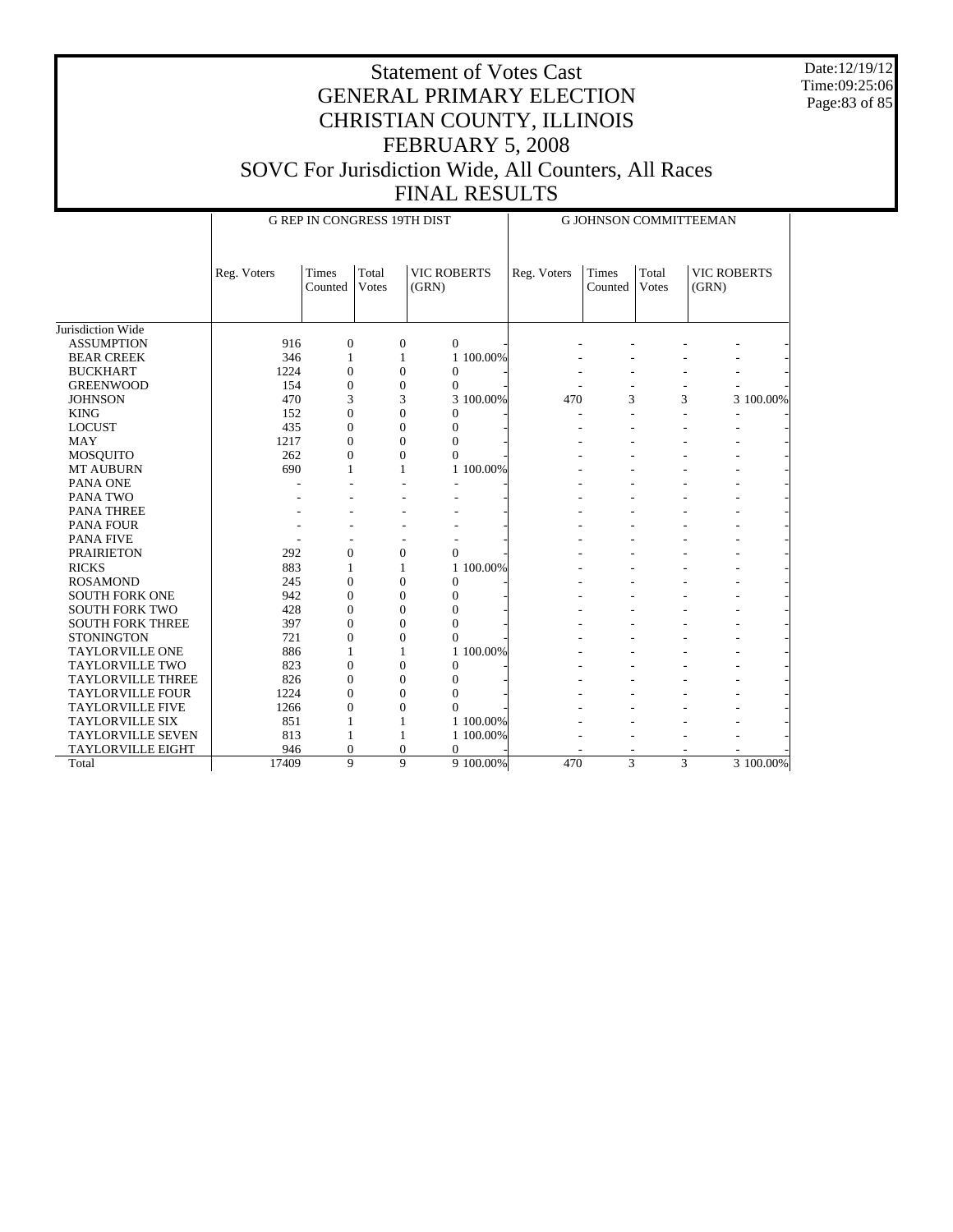Date:12/19/12 Time:09:25:07 Page:84 of 85

|                          |             |                  |                    | PROPOSITION VETERANS FUNDING |            |                |        |
|--------------------------|-------------|------------------|--------------------|------------------------------|------------|----------------|--------|
|                          | Reg. Voters | Times<br>Counted | <b>Total Votes</b> | <b>YES</b>                   |            | N <sub>O</sub> |        |
| Jurisdiction Wide        |             |                  |                    |                              |            |                |        |
| <b>ASSUMPTION</b>        | 916         | 273              | 254                |                              | 240 94.49% | 14             | 5.51%  |
| <b>BEAR CREEK</b>        | 346         | 154              | 146                | 137                          | 93.84%     | 9              | 6.16%  |
| <b>BUCKHART</b>          | 1224        | 387              | 363                | 344                          | 94.77%     | 19             | 5.23%  |
| <b>GREENWOOD</b>         | 154         | 64               | 59                 | 53                           | 89.83%     | 6              | 10.17% |
| <b>JOHNSON</b>           | 470         | 219              | 208                | 190                          | 91.35%     | 18             | 8.65%  |
| <b>KING</b>              | 152         | 60               | 56                 | 52                           | 92.86%     | $\overline{4}$ | 7.14%  |
| <b>LOCUST</b>            | 435         | 206              | 192                | 181                          | 94.27%     | 11             | 5.73%  |
| <b>MAY</b>               | 1217        | 510              | 491                | 448                          | 91.24%     | 43             | 8.76%  |
| <b>MOSQUITO</b>          | 262         | 96               | 92                 | 85                           | 92.39%     | 7              | 7.61%  |
| <b>MT AUBURN</b>         | 690         | 217              | 202                | 188                          | 93.07%     | 14             | 6.93%  |
| PANA ONE                 | 667         | 240              | 220                | 206                          | 93.64%     | 14             | 6.36%  |
| <b>PANA TWO</b>          | 1315        | 470              | 429                | 408                          | 95.10%     | 21             | 4.90%  |
| <b>PANA THREE</b>        | 742         | 262              | 244                | 231                          | 94.67%     | 13             | 5.33%  |
| <b>PANA FOUR</b>         | 636         | 198              | 183                | 173                          | 94.54%     | 10             | 5.46%  |
| <b>PANA FIVE</b>         | 503         | 147              | 134                | 129                          | 96.27%     | 5              | 3.73%  |
| <b>PRAIRIETON</b>        | 292         | 121              | 113                | 103                          | 91.15%     | 10             | 8.85%  |
| <b>RICKS</b>             | 883         | 282              | 262                | 246                          | 93.89%     | 16             | 6.11%  |
| <b>ROSAMOND</b>          | 245         | 84               | 73                 | 69                           | 94.52%     | $\overline{4}$ | 5.48%  |
| <b>SOUTH FORK ONE</b>    | 942         | 327              | 307                | 290                          | 94.46%     | 17             | 5.54%  |
| <b>SOUTH FORK TWO</b>    | 428         | 143              | 126                | 122                          | 96.83%     | $\overline{4}$ | 3.17%  |
| <b>SOUTH FORK THREE</b>  | 397         | 132              | 125                | 113                          | 90.40%     | 12             | 9.60%  |
| <b>STONINGTON</b>        | 721         | 316              | 304                | 288                          | 94.74%     | 16             | 5.26%  |
| <b>TAYLORVILLE ONE</b>   | 886         | 313              | 299                | 287                          | 95.99%     | 12             | 4.01%  |
| <b>TAYLORVILLE TWO</b>   | 823         | 350              | 326                | 310                          | 95.09%     | 16             | 4.91%  |
| <b>TAYLORVILLE THREE</b> | 826         | 356              | 341                | 324                          | 95.01%     | 17             | 4.99%  |
| <b>TAYLORVILLE FOUR</b>  | 1224        | 462              | 440                | 410                          | 93.18%     | 30             | 6.82%  |
| <b>TAYLORVILLE FIVE</b>  | 1266        | 419              | 381                | 354                          | 92.91%     | 27             | 7.09%  |
| <b>TAYLORVILLE SIX</b>   | 851         | 350              | 330                | 307                          | 93.03%     | 23             | 6.97%  |
| <b>TAYLORVILLE SEVEN</b> | 813         | 312              | 299                | 277                          | 92.64%     | 22             | 7.36%  |
| <b>TAYLORVILLE EIGHT</b> | 946         | 348              | 333                | 308                          | 92.49%     | 25             | 7.51%  |
| Total                    | 21272       | 7818             | 7332               | 6873                         | 93.74%     | 459            | 6.26%  |